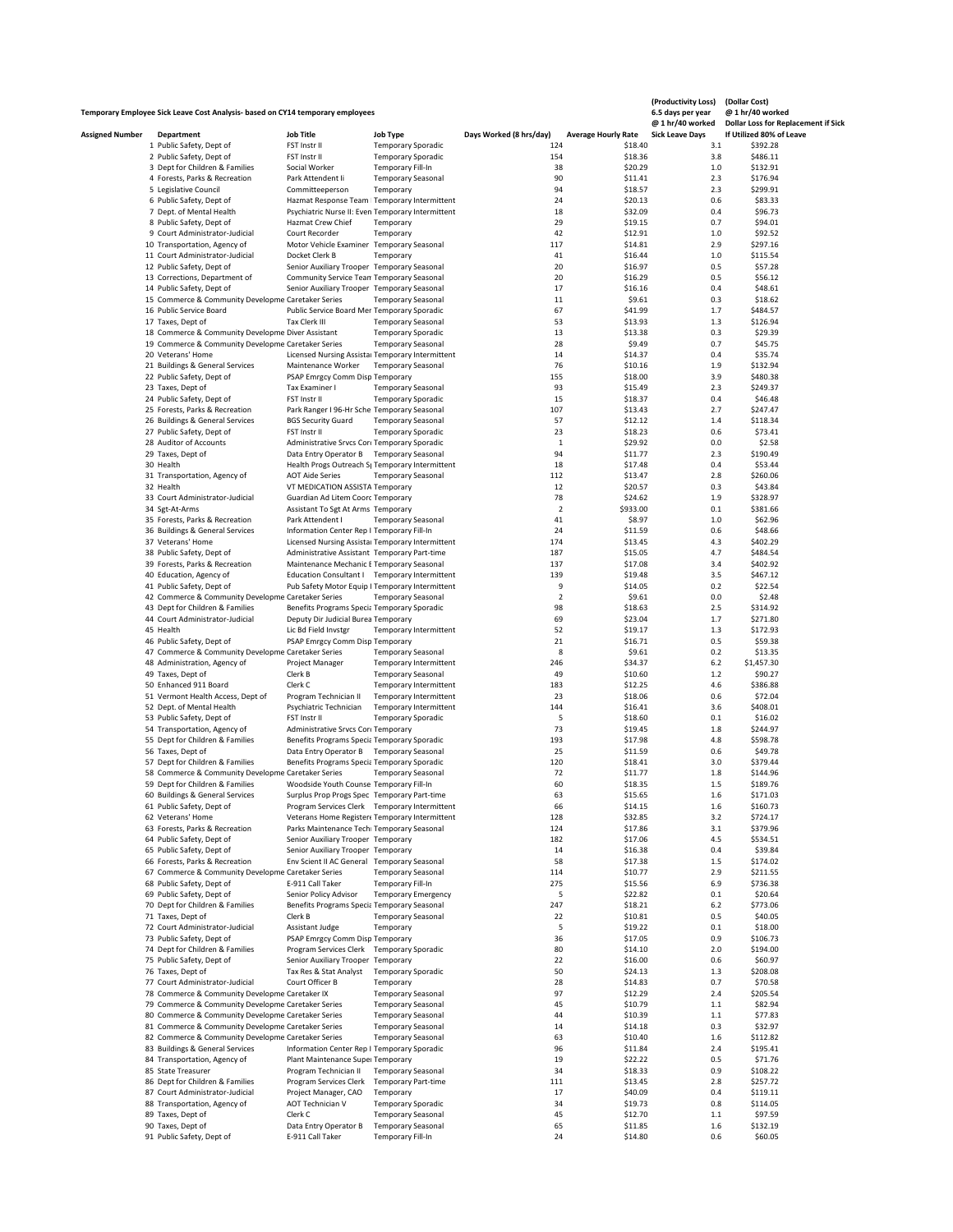| 92 Transportation, Agency of                        | <b>AOT Technician VII</b>                         |                           | Temporary Intermittent | 87  | \$34.06  | 2.2 | \$507.43   |
|-----------------------------------------------------|---------------------------------------------------|---------------------------|------------------------|-----|----------|-----|------------|
| 93 Public Safety, Dept of                           | Senior Auxiliary Trooper Temporary                |                           |                        | 39  | \$17.01  | 1.0 | \$114.98   |
| 94 Buildings & General Services                     | <b>BGS Security Guard</b>                         | Temporary Fill-In         |                        | 108 | \$12.15  | 2.7 | \$225.98   |
|                                                     |                                                   |                           |                        |     |          |     |            |
| 95 Public Safety, Dept of                           | FST Instr I                                       | <b>Temporary Sporadic</b> |                        | 6   | \$17.18  | 0.1 | \$16.27    |
| 96 Public Safety, Dept of                           | PSAP Emrgcy Comm Disp Temporary                   |                           |                        | 43  | \$16.51  | 1.1 | \$121.76   |
| 97 Veterans' Home                                   | Veterans Home Register  Temporary Intermittent    |                           |                        | 90  | \$26.61  | 2.3 | \$413.30   |
| 98 Commerce & Community Developme Caretaker Series  |                                                   | <b>Temporary Seasonal</b> |                        | 41  | \$10.37  | 1.0 | \$72.71    |
| 99 Commerce & Community Developme Caretaker Series  |                                                   | <b>Temporary Seasonal</b> |                        | 68  | \$9.54   | 1.7 | \$111.34   |
|                                                     |                                                   |                           |                        |     |          |     |            |
| 100 Public Safety, Dept of                          | FST Instr I                                       | <b>Temporary Sporadic</b> |                        | 4   | \$17.45  | 0.1 | \$11.08    |
| 101 Dept for Children & Families                    | Program Services Clerk Temporary Intermittent     |                           |                        | 124 | \$13.35  | 3.1 | \$285.78   |
| 102 Forests, Parks & Recreation                     | Park Ranger IV 96-Hr Sch Temporary Seasonal       |                           |                        | 156 | \$18.82  | 3.9 | \$505.62   |
| 103 Health                                          | Public Heath Nutritionist Temporary Fill-In       |                           |                        | 17  | \$18.15  | 0.4 | \$54.12    |
| 104 Court Administrator-Judicial                    | Assistant Judge                                   | Temporary                 |                        | 20  | \$19.40  | 0.5 | \$66.84    |
|                                                     |                                                   |                           |                        |     |          |     |            |
| 105 Buildings & General Services                    | Information Center Rep I Temporary Fill-In        |                           |                        | 161 | \$14.79  | 4.0 | \$408.89   |
| 106 Public Safety, Dept of                          | PSAP Emrgcy Comm Disp Temporary Fill-In           |                           |                        | 68  | \$16.59  | 1.7 | \$195.18   |
| 107 Buildings & General Services                    | Information Center Rep I Temporary Fill-In        |                           |                        | 166 | \$11.79  | 4.1 | \$336.71   |
| 108 Health                                          | Program Services Clerk Temporary Intermittent     |                           |                        | 10  | \$14.25  | 0.3 | \$25.39    |
|                                                     |                                                   |                           |                        |     |          | 3.2 |            |
| 109 Buildings & General Services                    | <b>BGS Security Guard</b>                         | <b>Temporary Fill-In</b>  |                        | 127 | \$12.20  |     | \$266.82   |
| 110 Public Safety, Dept of                          | Auxiliary Trooper 1/C                             | Temporary Fill-In         |                        | 29  | \$15.47  | 0.7 | \$77.62    |
| 111 Labor, Dept of                                  | E&T UC Claims Adjudicat Temporary Sporadic        |                           |                        | 46  | \$22.14  | 1.2 | \$176.72   |
| 112 Labor, Dept of                                  | UC Cust Serv Rep I                                |                           | Temporary Intermittent | 9   | \$16.29  | 0.2 | \$24.20    |
| 113 Public Safety, Dept of                          | <b>Emergency Management Temporary Sporadic</b>    |                           |                        | 35  | \$21.78  | 0.9 | \$130.25   |
|                                                     |                                                   |                           |                        |     |          |     |            |
| 114 Public Safety, Dept of                          | Administrative Assistant Temporary Sporadic       |                           |                        | 102 | \$16.50  | 2.6 | \$290.44   |
| 115 Environmental Conservation                      | Environmental Scientist \ Temporary Seasonal      |                           |                        | 77  | \$21.78  | 1.9 | \$289.57   |
| 116 Public Safety, Dept of                          | Auxiliary Trooper 1/C                             | Temporary                 |                        | 64  | \$14.94  | 1.6 | \$165.76   |
| 117 Transportation, Agency of                       | Administrative Assistant Temporary                |                           |                        | 118 | \$16.54  | 2.9 | \$335.89   |
| 118 Fish & Wildlife, Dept of                        | District Office Chief Clerk Temporary Seasonal    |                           |                        | 206 | \$14.10  | 5.2 | \$501.08   |
|                                                     |                                                   |                           |                        |     |          |     |            |
| 119 Transportation, Agency of                       | Program Technician I                              | <b>Temporary Seasonal</b> |                        | 129 | \$15.55  | 3.2 | \$344.70   |
| 120 Commerce & Community Developme Caretaker Series |                                                   | <b>Temporary Seasonal</b> |                        | 64  | \$10.40  | 1.6 | \$113.90   |
| 121 Buildings & General Services                    | Custodian I                                       | <b>Temporary Sporadic</b> |                        | 47  | \$10.22  | 1.2 | \$82.95    |
| 122 Commerce & Community Developme Caretaker Series |                                                   | <b>Temporary Seasonal</b> |                        | 11  | \$10.43  | 0.3 | \$19.77    |
|                                                     |                                                   |                           |                        |     |          |     |            |
| 123 Environmental Conservation                      | Environmental Technicia Temporary Seasonal        |                           |                        | 71  | \$14.12  | 1.8 | \$173.14   |
| 124 Forests, Parks & Recreation                     | Park Ranger I 96-Hr Sche Temporary Seasonal       |                           |                        | 116 | \$14.35  | 2.9 | \$286.69   |
| 125 Court Administrator-Judicial                    | Court Officer B                                   | Temporary                 |                        | 135 | \$13.94  | 3.4 | \$325.14   |
| 126 Veterans' Home                                  | Veterans Home Register  Temporary Intermittent    |                           |                        | 151 | \$29.73  | 3.8 | \$773.64   |
|                                                     |                                                   |                           |                        |     |          |     |            |
| 127 Fish & Wildlife, Dept of                        | Fish & Wildlife Technicial Temporary Seasonal     |                           |                        | 58  | \$19.54  | 1.5 | \$196.71   |
| 128 Public Safety, Dept of                          | PSAP Emrgcy Comm Disp Temporary                   |                           |                        | 14  | \$16.70  | 0.4 | \$40.63    |
| 129 Buildings & General Services                    | Information Center Rep I Temporary Sporadic       |                           |                        | 81  | \$11.75  | 2.0 | \$163.92   |
| 130 Transportation, Agency of                       | Mot Veh Cust Serv Spec Temporary Fill-In          |                           |                        | 112 | \$15.84  | 2.8 | \$305.63   |
|                                                     |                                                   |                           |                        |     |          |     |            |
| 131 DAIL                                            | VR Counselor II                                   | Temporary                 |                        | 6   | \$22.86  | 0.1 | \$23.13    |
| 132 Public Safety, Dept of                          | PSAP Emrgcy Comm Disp Temporary                   |                           |                        | 43  | \$16.49  | 1.1 | \$120.87   |
| 133 Public Safety, Dept of                          | Senior Auxiliary Trooper Temporary                |                           |                        | 16  | \$17.28  | 0.4 | \$46.50    |
| 134 Joint Fiscal Committee                          | Research Analyst                                  |                           | Temporary Intermittent | 128 | \$30.31  | 3.2 | \$666.53   |
| 135 Public Safety, Dept of                          | FST Instr I                                       | <b>Temporary Sporadic</b> |                        | 4   | \$17.18  | 0.1 | \$11.84    |
|                                                     |                                                   |                           |                        |     |          |     |            |
| 136 Forests, Parks & Recreation                     | Day Use Ranger                                    | <b>Temporary Seasonal</b> |                        | 90  | \$11.59  | 2.3 | \$179.59   |
| 137 Court Administrator-Judicial                    | Associate Justice                                 | Temporary                 |                        | 24  | \$66.43  | 0.6 | \$275.32   |
| 138 Corrections, Department of                      | Correctional Officer I                            | <b>Temporary Fill-In</b>  |                        | 74  | \$16.23  | 1.8 | \$206.44   |
| 139 Taxes, Dept of                                  | Tax Examiner I                                    | <b>Temporary Seasonal</b> |                        | 109 | \$15.55  | 2.7 | \$292.55   |
| 140 Taxes, Dept of                                  | Clerk B                                           | <b>Temporary Seasonal</b> |                        | 17  | \$10.22  | 0.4 | \$30.37    |
|                                                     |                                                   |                           |                        |     |          |     |            |
| 141 Public Safety, Dept of                          | FST Instr II                                      | <b>Temporary Sporadic</b> |                        | 34  | \$18.29  | 0.9 | \$108.43   |
| 142 Taxes, Dept of                                  | Clerk B                                           | <b>Temporary Seasonal</b> |                        | 5   | \$10.22  | 0.1 | \$8.80     |
| 143 Court Administrator-Judicial                    | Court Operations Manag Temporary                  |                           |                        | 13  | \$30.49  | 0.3 | \$68.27    |
| 144 Forests, Parks & Recreation                     | Park Ranger I 96-Hr Sche Temporary Seasonal       |                           |                        | 156 | \$13.11  | 3.9 | \$351.61   |
|                                                     |                                                   |                           |                        |     |          |     |            |
| 145 Forests, Parks & Recreation                     | Park Ranger II 96-Hr Sche Temporary Seasonal      |                           |                        | 156 | \$14.85  | 3.9 | \$398.95   |
| 146 Forests, Parks & Recreation                     | Park Ranger III 96-Hr Sch Temporary Seasonal      |                           |                        | 120 | \$17.37  | 3.0 | \$360.05   |
| 147 Forests, Parks & Recreation                     | Park Ranger I 96-Hr Sche Temporary Seasonal       |                           |                        | 114 | \$14.35  | 2.9 | \$281.68   |
| 148 Forests, Parks & Recreation                     | Park Attendant III 96-Hr ! Temporary Seasonal     |                           |                        | 114 | \$11.55  | 2.9 | \$226.74   |
| 149 Forests, Parks & Recreation                     | Park Ranger IV 96-Hr Sch Temporary Seasonal       |                           |                        | 150 | \$18.26  | 3.8 | \$471.82   |
|                                                     |                                                   |                           |                        |     |          |     |            |
| 150 Forests, Parks & Recreation                     | Park Ranger I 96-Hr Sche Temporary Seasonal       |                           |                        | 6   | \$14.18  | 0.1 | \$13.43    |
| 151 Veterans' Home                                  | Veterans Home Register  Temporary Intermittent    |                           |                        | 3   | \$24.33  | 0.1 | \$13.88    |
| 152 Public Safety, Dept of                          | Auxiliary Trooper 1/C                             | Temporary Fill-In         |                        | 22  | \$15.21  | 0.5 | \$57.47    |
| 153 Buildings & General Services                    | Information Center Rep I Temporary Fill-In        |                           |                        | 96  | \$11.78  | 2.4 | \$194.13   |
| 154 Forests, Parks & Recreation                     | Park Attendent III                                | <b>Temporary Seasonal</b> |                        | 98  | \$11.14  | 2.4 | \$187.85   |
|                                                     |                                                   |                           |                        |     |          |     |            |
| 155 Transportation, Agency of                       | <b>AOT Aide Series</b>                            | <b>Temporary Seasonal</b> |                        | 91  | \$12.12  | 2.3 | \$191.00   |
| 156 Fish & Wildlife, Dept of                        | Environ Tech III AC Admir Temporary Seasonal      |                           |                        | 194 | \$18.75  | 4.8 | \$625.18   |
| 157 Commerce & Community Developme Caretaker Series |                                                   | <b>Temporary Seasonal</b> |                        | 76  | \$10.39  | 1.9 | \$136.52   |
| 158 Sgt-At-Arms                                     | Assistant To Sgt At Arms Temporary                |                           |                        | 3   | \$510.00 | 0.1 | \$285.49   |
| 159 Public Safety, Dept of                          | FST Lead Instr I                                  | <b>Temporary Sporadic</b> |                        | 15  | \$19.43  | 0.4 | \$50.62    |
|                                                     | Administrative Assistant Temporary Sporadic       |                           |                        |     | \$16.48  |     |            |
| 160 Education, Agency of                            |                                                   |                           |                        | 154 |          | 3.8 | \$435.68   |
| 161 Dept for Children & Families                    | Benefits Programs Specia Temporary Sporadic       |                           |                        | 49  | \$17.27  | 1.2 | \$146.84   |
| 162 Dept. of Mental Health                          | Psychiatrist (Temp)                               |                           | Temporary Intermittent | 31  | \$70.00  | 0.8 | \$367.73   |
| 163 Transportation, Agency of                       | Mot Veh Cust Serv Spec Temporary Seasonal         |                           |                        | 105 | \$16.22  | 2.6 | \$294.42   |
| 164 Dept for Children & Families                    | Child Support Services Ar Temporary Sporadic      |                           |                        | 211 | \$31.10  | 5.3 | \$1,130.28 |
|                                                     |                                                   |                           |                        |     |          |     |            |
| 165 Forests, Parks & Recreation                     | Park Attendent Ii                                 | <b>Temporary Seasonal</b> |                        | 77  | \$9.56   | 1.9 | \$126.78   |
| 166 Dept for Children & Families                    | Benefit Programs Assista Temporary Intermittent   |                           |                        | 8   | \$21.50  | 0.2 | \$27.77    |
| 167 Legislative Council                             | Intern                                            | <b>Temporary Seasonal</b> |                        | 171 | \$10.77  | 4.3 | \$316.15   |
| 168 Public Safety, Dept of                          | Auxiliary Trooper 1/C                             | Temporary                 |                        | 2   | \$15.49  | 0.1 | \$6.00     |
| 169 Environmental Conservation                      | Administrative Assistant Temporary Seasonal       |                           |                        | 8   | \$16.29  | 0.2 | \$22.10    |
| 170 Public Safety, Dept of                          | FST Tech II                                       | <b>Temporary Sporadic</b> |                        | 3   | \$16.29  | 0.1 |            |
|                                                     |                                                   |                           |                        |     |          |     | \$9.12     |
| 171 Forests, Parks & Recreation                     | Park Ranger I 96-Hr Sche Temporary Seasonal       |                           |                        | 21  | \$13.79  | 0.5 | \$49.88    |
| 172 Forests, Parks & Recreation                     | Park Ranger II 96-Hr Sche Temporary Seasonal      |                           |                        | 156 | \$15.32  | 3.9 | \$411.62   |
| 173 Dept. of Mental Health                          | Psychiatric Nurse II: Nigh Temporary Intermittent |                           |                        | 101 | \$33.65  | 2.5 | \$585.38   |
| 174 Forests, Parks & Recreation                     | Park Attendant II                                 | <b>Temporary Seasonal</b> |                        | 105 | \$10.79  | 2.6 | \$195.22   |
|                                                     |                                                   |                           |                        |     |          |     |            |
| 175 Forests, Parks & Recreation                     | Park Attendent Ii                                 | <b>Temporary Seasonal</b> |                        | 100 | \$10.78  | 2.5 | \$185.59   |
| 176 Education, Agency of                            | Education Programs Coo Temporary Fill-In          |                           |                        | 21  | \$29.95  | 0.5 | \$107.69   |
| 177 Environmental Conservation                      | Environ Tech III AC: Admi Temporary Seasonal      |                           |                        | 150 | \$17.31  | 3.7 | \$446.92   |
| 178 Fish & Wildlife, Dept of                        | F&W Specialist I                                  | <b>Temporary Seasonal</b> |                        | 206 | \$18.75  | 5.2 | \$665.52   |
|                                                     |                                                   |                           |                        |     |          |     |            |
| 179 Buildings & General Services                    | Maintenance Worker                                | Temporary                 |                        | 35  | \$10.02  | 0.9 | \$60.08    |
| 180 Military, Dept of                               | Security Guard                                    | Temporary Fill-In         |                        | 59  | \$16.16  | 1.5 | \$164.58   |
| 181 Education, Agency of                            | Administrative Assistant Temporary Fill-In        |                           |                        | 66  | \$16.40  | 1.7 | \$187.35   |
| 182 Transportation, Agency of                       | <b>Transportation Aide II</b>                     | <b>Temporary Seasonal</b> |                        | 73  | \$12.89  | 1.8 | \$161.09   |
| 183 Fish & Wildlife, Dept of                        | F&W Specialist I                                  | <b>Temporary Seasonal</b> |                        | 159 | \$18.69  | 4.0 | \$510.95   |
|                                                     |                                                   |                           |                        |     |          |     |            |
| 184 Taxes, Dept of                                  | Tax Examiner IV                                   |                           | Temporary Intermittent | 10  | \$27.50  | 0.2 | \$46.77    |
| 185 Corrections, Department of                      | Correctional Officer I                            | Temporary Fill-In         |                        | 83  | \$16.30  | 2.1 | \$233.41   |
| 186 Taxes, Dept of                                  | Clerk B                                           | <b>Temporary Seasonal</b> |                        | 4   | \$10.22  | 0.1 | \$7.04     |
| 187 Transportation, Agency of                       | AOT Technician V                                  | <b>Temporary Sporadic</b> |                        | 33  | \$19.58  | 0.8 | \$110.46   |
|                                                     |                                                   |                           |                        |     |          |     |            |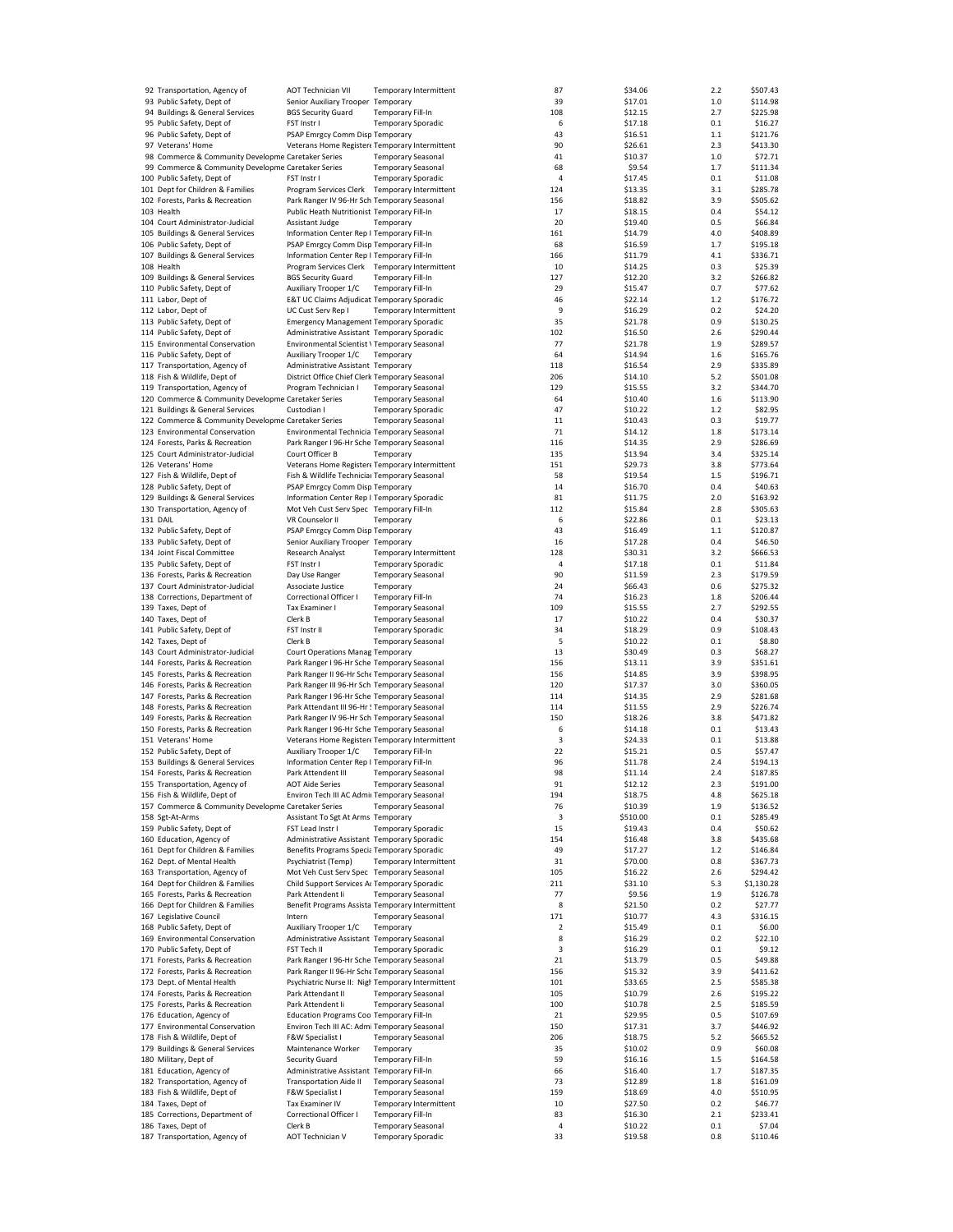| 188 State Treasurer                                 | Administrative Srvcs Core Temporary Sporadic  |                            |                               | 3              | \$27.55 | 0.1 | \$14.24  |
|-----------------------------------------------------|-----------------------------------------------|----------------------------|-------------------------------|----------------|---------|-----|----------|
| 189 Public Safety, Dept of                          | FST Instr II                                  | <b>Temporary Sporadic</b>  |                               | 52             | \$18.36 | 1.3 | \$163.10 |
| 190 Taxes, Dept of                                  | Clerk B                                       | <b>Temporary Seasonal</b>  |                               | 93             | \$10.42 | 2.3 | \$166.38 |
|                                                     |                                               |                            |                               |                |         |     |          |
| 191 Buildings & General Services                    | Digital Printing Technicia Temporary Fill-In  |                            |                               | 11             | \$14.25 | 0.3 | \$27.16  |
| 192 Public Safety, Dept of                          | Program Technician I                          | <b>Temporary Fill-In</b>   |                               | 8              | \$15.49 | 0.2 | \$21.18  |
| 193 Vermont Health Access, Dept of                  | Clinical Oper Nurse Case Temporary Fill-In    |                            |                               | 22             | \$36.65 | 0.6 | \$138.88 |
| 194 Vermont Health Access, Dept of                  | Nurse Case Manager                            | Temporary Fill-In          |                               | 24             | \$36.71 | 0.6 | \$152.53 |
| 195 Public Safety, Dept of                          | PSAP Emrgcy Comm Disp Temporary               |                            |                               | 56             | \$16.45 | 1.4 | \$159.01 |
| 196 Forests, Parks & Recreation                     |                                               |                            |                               |                |         |     |          |
|                                                     | Park Ranger I 96-Hr Sche Temporary Seasonal   |                            |                               | 119            | \$13.89 | 3.0 | \$284.82 |
| 197 Agriculture, Food & Markets                     | Administrative Assistant Temporary Seasonal   |                            |                               | 116            | \$14.89 | 2.9 | \$296.69 |
| 198 Forests, Parks & Recreation                     | Park Ranger I 96-Hr Sche Temporary Seasonal   |                            |                               | 156            | \$13.90 | 3.9 | \$373.57 |
| 199 Buildings & General Services                    | Bldgs Journeyman Electri Temporary Fill-In    |                            |                               | 23             | \$16.17 | 0.6 | \$64.06  |
| 200 Public Safety, Dept of                          | PSAP Emrgcy Comm Disp Temporary               |                            |                               | 8              | \$16.67 | 0.2 | \$21.54  |
|                                                     |                                               |                            |                               |                |         |     |          |
| 201 Administration, Agency of                       | Workers' Comp Administ Temporary              |                            |                               | 52             | \$20.80 | 1.3 | \$186.97 |
| 202 Commerce & Community Developme Caretaker Series |                                               | <b>Temporary Seasonal</b>  |                               | 15             | \$10.77 | 0.4 | \$26.91  |
| 203 Buildings & General Services                    | Information Center Rep I Temporary Fill-In    |                            |                               | 110            | \$15.32 | 2.7 | \$289.79 |
| 204 Dept for Children & Families                    | Administrative Srvcs Core Temporary Fill-In   |                            |                               | 26             | \$19.17 | 0.7 | \$86.67  |
| 205 Transportation, Agency of                       | Motor Vehicle Document Temporary Seasonal     |                            |                               | 20             | \$11.59 | 0.5 | \$39.93  |
|                                                     |                                               |                            |                               |                |         |     |          |
| 206 Dept for Children & Families                    | Benefits Programs Specia Temporary Sporadic   |                            |                               | 45             | \$18.63 | 1.1 | \$143.98 |
| 207 Forests, Parks & Recreation                     | Park Ranger I 96-Hr Sche Temporary Seasonal   |                            |                               | 142            | \$13.92 | 3.6 | \$340.37 |
| 208 Court Administrator-Judicial                    | <b>Treatment Court Coordir Temporary</b>      |                            |                               | 34             | \$21.02 | 0.9 | \$123.10 |
| 209 Vermont Health Access, Dept of                  | Financial Manager III                         | <b>Temporary Sporadic</b>  |                               | 51             | \$26.17 | 1.3 | \$228.82 |
|                                                     |                                               |                            |                               |                |         |     |          |
| 210 Dept for Children & Families                    | DCF Quality Assurance St Temporary Sporadic   |                            |                               | 19             | \$18.63 | 0.5 | \$61.57  |
| 211 Dept for Children & Families                    | Social Worker                                 |                            | Temporary Intermittent        | 195            | \$20.53 | 4.9 | \$689.38 |
| 212 DAIL                                            | VR Counselor II                               | Temporary Fill-In          |                               | 32             | \$21.35 | 0.8 | \$116.32 |
| 213 Dept. of Mental Health                          | Psychiatric Technician                        | <b>Temporary Fill-In</b>   |                               | 146            | \$15.73 | 3.6 | \$394.89 |
| 214 Buildings & General Services                    | Information Center Rep I Temporary Sporadic   |                            |                               | 23             | \$11.70 | 0.6 | \$46.05  |
|                                                     |                                               |                            |                               |                |         |     |          |
| 215 Public Safety, Dept of                          | Hazmat Response Team   Temporary              |                            |                               | $\overline{7}$ | \$18.46 | 0.2 | \$21.46  |
| 216 Buildings & General Services                    | Information Center Rep I Temporary Fill-In    |                            |                               | 14             | \$11.63 | 0.3 | \$27.17  |
| 217 Public Safety, Dept of                          | Auxiliary Trooper 1/C                         | Temporary                  |                               | 14             | \$15.13 | 0.3 | \$35.67  |
| 218 Public Safety, Dept of                          | Program Services Clerk                        |                            | <b>Temporary Intermittent</b> | 150            | \$13.46 | 3.7 | \$346.63 |
|                                                     |                                               |                            |                               |                |         |     |          |
| 219 Legislative Council                             | Committeeperson                               | Temporary                  |                               | 86             | \$16.43 | 2.2 | \$244.45 |
| 220 Taxes, Dept of                                  | Tax Examiner V                                | <b>Temporary Seasonal</b>  |                               | 76             | \$22.79 | 1.9 | \$298.81 |
| 221 Court Administrator-Judicial                    | Human Resources Mana Temporary                |                            |                               | 8              | \$37.79 | 0.2 | \$52.40  |
| 222 Transportation, Agency of                       | <b>AOT Aide Series</b>                        | <b>Temporary Seasonal</b>  |                               | 110            | \$13.94 | 2.8 | \$264.67 |
|                                                     |                                               |                            |                               |                |         |     |          |
| 223 Forests, Parks & Recreation                     | Park Attendant III 96-Hr ! Temporary Seasonal |                            |                               | 150            | \$10.89 | 3.8 | \$281.41 |
| 224 Transportation, Agency of                       | <b>AOT Aide Series</b>                        | <b>Temporary Seasonal</b>  |                               | 101            | \$13.94 | 2.5 | \$241.96 |
| 225 Public Safety, Dept of                          | Program Services Clerk Temporary Intermittent |                            |                               | 66             | \$13.48 | 1.6 | \$152.37 |
| 226 Commerce & Community Developme Caretaker Series |                                               | <b>Temporary Seasonal</b>  |                               | $\,$ 1         | \$10.48 | 0.0 | \$1.81   |
|                                                     |                                               |                            |                               |                |         |     |          |
| 227 State Treasurer                                 | Program Technician II                         | <b>Temporary Sporadic</b>  |                               | 92             | \$17.26 | 2.3 | \$272.42 |
| 228 Legislative Council                             | Committeeperson                               | Temporary                  |                               | 6              | \$16.00 | 0.1 | \$15.67  |
| 229 Forests, Parks & Recreation                     | Park Attendent Ii                             | <b>Temporary Seasonal</b>  |                               | 63             | \$10.46 | 1.6 | \$113.51 |
| 230 Education, Agency of                            | Administrative Assistant Temporary Seasonal   |                            |                               | 35             | \$15.00 | 0.9 | \$89.16  |
| 231 Forests, Parks & Recreation                     | Park Ranger II 96-Hr Sche Temporary Seasonal  |                            |                               | 150            | \$14.84 | 3.8 | \$383.46 |
|                                                     |                                               |                            |                               |                |         |     |          |
| 232 Forests, Parks & Recreation                     | Park Ranger IV 96-Hr Sch Temporary Seasonal   |                            |                               | 214            | \$16.59 | 5.4 | \$611.76 |
| 233 Public Safety, Dept of                          | Program Services Clerk Temporary Intermittent |                            |                               | 93             | \$13.47 | 2.3 | \$215.37 |
| 234 Labor, Dept of                                  | Labor Apprenticeship Prc Temporary Seasonal   |                            |                               | $\overline{7}$ | \$34.00 | 0.2 | \$39.16  |
| 235 Court Administrator-Judicial                    | Assistant Judge                               | Temporary                  |                               | 46             | \$19.31 | 1.1 | \$152.75 |
|                                                     |                                               |                            |                               |                |         |     |          |
| 236 Public Safety, Dept of                          | FST Instr II                                  |                            | Temporary Intermittent        | 15             | \$18.45 | 0.4 | \$46.19  |
| 237 Transportation, Agency of                       | AOT Maintenance Worke Temporary               |                            |                               | 13             | \$16.58 | 0.3 | \$37.11  |
| 238 Public Safety, Dept of                          | Hazmat Response Team   Temporary              |                            |                               | 33             | \$18.02 | 0.8 | \$101.83 |
| 239 Secretary of State                              | Program Services Clerk Temporary              |                            |                               | 56             | \$13.46 | 1.4 | \$129.65 |
| 240 Corrections, Department of                      | Correctional Officer I                        | Temporary                  |                               | 103            | \$16.47 | 2.6 | \$292.14 |
|                                                     |                                               |                            |                               |                |         |     |          |
| 241 Buildings & General Services                    | Custodian I                                   | Temporary                  |                               | 8              | \$10.48 | 0.2 | \$15.06  |
| 242 Public Safety, Dept of                          | PSAP Emrgcy Comm Disp Temporary               |                            |                               | 44             | \$16.51 | 1.1 | \$126.34 |
| 243 Legislative Council                             | Committeeperson                               | Temporary                  |                               | 86             | \$17.42 | 2.1 | \$256.87 |
| 244 Public Safety, Dept of                          | FST Tech II                                   | <b>Temporary Sporadic</b>  |                               | 6              | \$16.34 | 0.2 | \$17.06  |
| 245 Corrections, Department of                      |                                               |                            |                               | 259            |         |     |          |
|                                                     | Correctional Officer I                        | Temporary                  |                               |                | \$16.34 | 6.5 | \$728.21 |
| 246 Dept for Children & Families                    | Program Technician I                          |                            | Temporary Intermittent        | 15             | \$15.49 | 0.4 | \$39.35  |
| 247 Court Administrator-Judicial                    | Court Recorder                                | Temporary                  |                               | 2              | \$12.01 | 0.0 | \$4.01   |
| 248 Fish & Wildlife, Dept of                        | Environmental Assistant Temporary Seasonal    |                            |                               | 104            | \$14.52 | 2.6 | \$260.71 |
| 249 Forests, Parks & Recreation                     | Park Ranger II 96-Hr Sche Temporary Seasonal  |                            |                               | 156            | \$14.82 | 3.9 | \$398.18 |
|                                                     |                                               | <b>Temporary Seasonal</b>  |                               | 94             |         | 2.4 |          |
| 250 Forests, Parks & Recreation                     | Park Attendent III                            |                            |                               |                | \$10.89 |     | \$176.24 |
| 251 Forests, Parks & Recreation                     | Park Ranger II 96-Hr Sche Temporary Seasonal  |                            |                               | 144            | \$13.93 | 3.6 | \$345.46 |
| 252 Forests, Parks & Recreation                     | <b>Trail Coordinator</b>                      | <b>Temporary Seasonal</b>  |                               | 54             | \$18.16 | 1.3 | \$167.31 |
| 253 Forests, Parks & Recreation                     | Park Attendant III 96-Hr ! Temporary Seasonal |                            |                               | 144            | \$10.26 | 3.6 | \$254.37 |
| 254 Forests, Parks & Recreation                     | Park Attendent III                            | <b>Temporary Seasonal</b>  |                               | 104            | \$10.90 | 2.6 | \$194.59 |
| 255 Forests, Parks & Recreation                     | Park Attendent Ii                             | <b>Temporary Seasonal</b>  |                               |                | \$10.44 | 2.2 | \$156.90 |
|                                                     |                                               |                            |                               | 87             |         |     |          |
| 256 Transportation, Agency of                       | <b>AOT Aide Series</b>                        | <b>Temporary Seasonal</b>  |                               | 111            | \$13.36 | 2.8 | \$255.83 |
| 257 Forests, Parks & Recreation                     | Data Clerk                                    | <b>Temporary Seasonal</b>  |                               | 133            | \$13.06 | 3.3 | \$298.01 |
| 258 Fish & Wildlife, Dept of                        | F&W Specialist I                              | <b>Temporary Seasonal</b>  |                               | 155            | \$18.79 | 3.9 | \$502.28 |
| 259 Forests, Parks & Recreation                     | Park Attendant III 96-Hr ! Temporary Seasonal |                            |                               | 111            | \$10.85 | 2.8 | \$207.51 |
|                                                     |                                               |                            |                               |                |         |     |          |
| 260 Public Safety, Dept of                          | Hazmat Response Team   Temporary              |                            |                               | 28             | \$19.55 | 0.7 | \$94.59  |
| 261 Forests, Parks & Recreation                     | Park Ranger I 96-Hr Sche Temporary Seasonal   |                            |                               | 156            | \$13.47 | 3.9 | \$361.94 |
| 262 Forests, Parks & Recreation                     | Park Ranger IV 96-Hr Sch Temporary Seasonal   |                            |                               | 156            | \$17.17 | 3.9 | \$461.41 |
| 263 Commerce & Community Developme Caretaker Series |                                               | <b>Temporary Seasonal</b>  |                               | 28             | \$9.52  | 0.7 | \$46.51  |
| 264 Dept for Children & Families                    | Benefits Programs Specia Temporary Sporadic   |                            |                               | 28             | \$17.24 | 0.7 | \$83.77  |
|                                                     |                                               |                            |                               |                |         |     |          |
| 265 Forests, Parks & Recreation                     | Park Attendent Ii                             | <b>Temporary Seasonal</b>  |                               | 76             | \$9.84  | 1.9 | \$128.77 |
| 266 Forests, Parks & Recreation                     | Park Ranger I 96-Hr Sche Temporary Seasonal   |                            |                               | 113            | \$13.43 | 2.8 | \$261.48 |
| 267 Forests, Parks & Recreation                     | Park Attendant II                             | <b>Temporary Seasonal</b>  |                               | 78             | \$10.43 | 1.9 | \$139.40 |
| 268 Agriculture, Food & Markets                     | <b>GIS Specialist</b>                         | <b>Temporary Seasonal</b>  |                               | 178            | \$18.36 | 4.5 | \$563.69 |
|                                                     |                                               |                            |                               |                |         |     | \$40.99  |
| 269 Dept for Children & Families                    | Social Worker                                 | Temporary Fill-In          |                               | 11             | \$20.80 | 0.3 |          |
| 270 Forests, Parks & Recreation                     | Park Ranger IV 96-Hr Sch Temporary Seasonal   |                            |                               | 147            | \$17.18 | 3.7 | \$434.95 |
| 271 Forests, Parks & Recreation                     | Park Maintenance Work Temporary Seasonal      |                            |                               | 108            | \$12.33 | 2.7 | \$229.05 |
| 272 Forests, Parks & Recreation                     | State Trail Crew Leader Temporary Seasonal    |                            |                               | 145            | \$13.50 | 3.6 | \$337.07 |
| 273 Corrections, Department of                      | Correctional Officer I                        | Temporary Fill-In          |                               | 62             | \$16.27 | 1.6 | \$173.81 |
|                                                     |                                               |                            |                               |                |         |     |          |
| 274 Transportation, Agency of                       | MV Data Clerk                                 | <b>Temporary Seasonal</b>  |                               | 110            | \$14.12 | 2.7 | \$267.33 |
| 275 Transportation, Agency of                       | <b>AOT Aide Series</b>                        | <b>Temporary Seasonal</b>  |                               | 134            | \$13.99 | 3.4 | \$322.97 |
| 276 Labor, Dept of                                  | Labor Apprenticeship Prc Temporary Seasonal   |                            |                               | 6              | \$34.00 | 0.1 | \$32.94  |
| 277 Public Safety, Dept of                          | Administrative Srvcs Corr Temporary Sporadic  |                            |                               | 49             | \$24.27 | 1.2 | \$204.44 |
|                                                     |                                               |                            |                               |                |         |     |          |
| 278 Buildings & General Services                    | Information Center Rep I Temporary Seasonal   |                            |                               | 232            | \$11.80 | 5.8 | \$470.63 |
| 279 Buildings & General Services                    | Surplus Prop Progs Asst Temporary Fill-In     |                            |                               | 128            | \$12.93 | 3.2 | \$284.30 |
| 280 Buildings & General Services                    | <b>Utility Driver</b>                         | <b>Temporary Part-time</b> |                               | 104            | \$10.34 | 2.6 | \$185.20 |
| 281 Forests, Parks & Recreation                     | Innkeeper II                                  | <b>Temporary Seasonal</b>  |                               | 79             | \$19.05 | 2.0 | \$259.42 |
| 282 Dept for Children & Families                    | Benefits Programs Specia Temporary Sporadic   |                            |                               | 83             | \$18.09 | 2.1 | \$257.39 |
|                                                     |                                               |                            |                               | 90             | \$15.54 | 2.3 | \$241.59 |
| 283 Taxes, Dept of                                  | Tax Examiner I                                | <b>Temporary Seasonal</b>  |                               |                |         |     |          |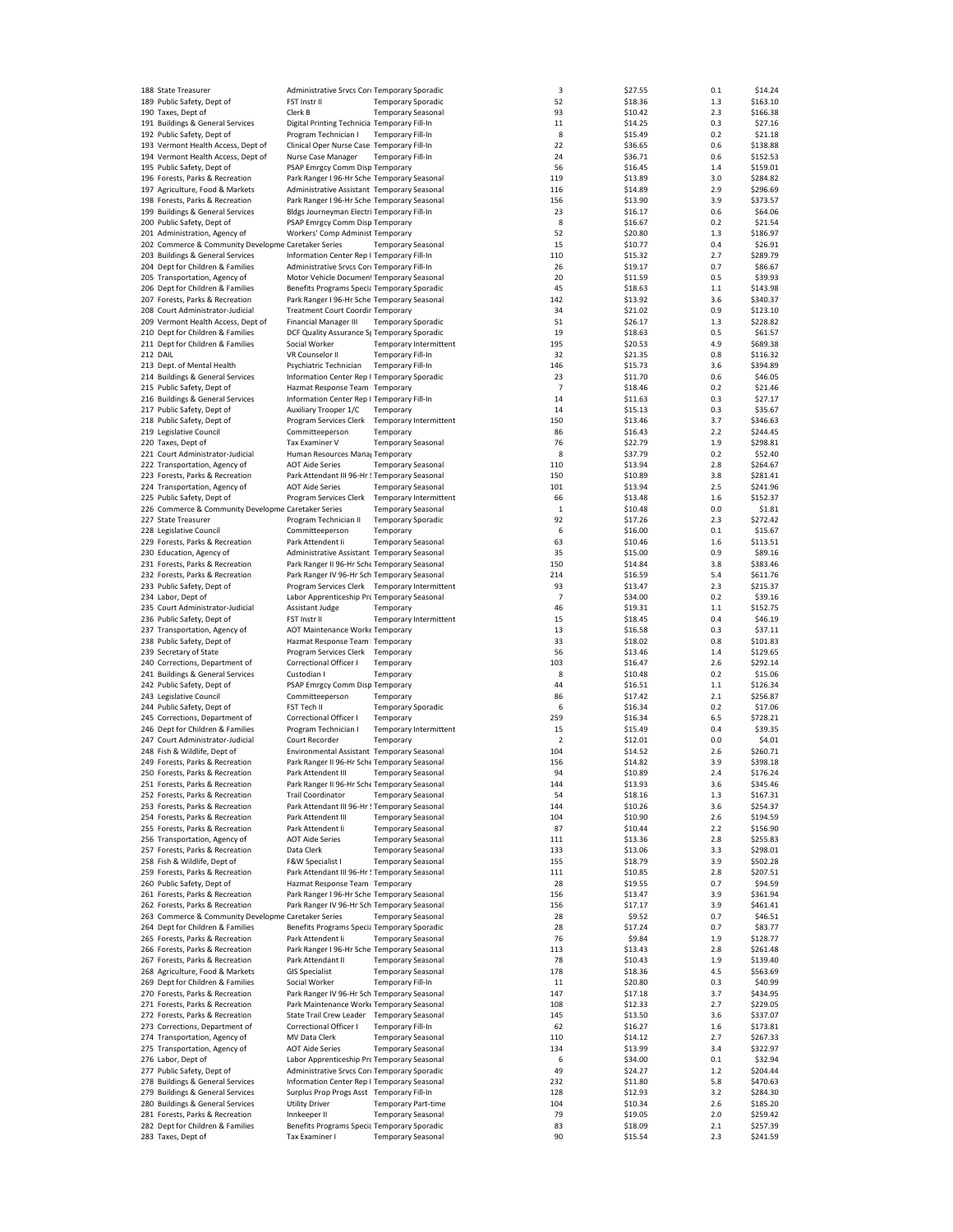| 284 Public Safety, Dept of                          | PSAP Emrgcy Comm Disp Temporary                  |                                                       |                        | 30                      | \$17.20            | 0.8        | \$88.85             |
|-----------------------------------------------------|--------------------------------------------------|-------------------------------------------------------|------------------------|-------------------------|--------------------|------------|---------------------|
| 285 Public Safety, Dept of                          | PSAP Emrgcy Comm Disp Temporary                  |                                                       |                        | 42                      | \$16.81            | $1.0$      | \$120.50            |
| 286 Public Safety, Dept of                          | FST Instr I                                      | <b>Temporary Sporadic</b>                             |                        | 12                      | \$17.18            | 0.3        | \$35.88             |
|                                                     |                                                  |                                                       |                        |                         |                    |            |                     |
| 287 Public Safety, Dept of                          | Hazmat Response Team   Temporary                 |                                                       |                        | 5                       | \$17.93            | 0.1        | \$15.44             |
| 288 Transportation, Agency of                       | AOT Maintenance Worke Temporary Seasonal         |                                                       |                        | 94                      | \$16.22            | 2.4        | \$262.57            |
| 289 Dept. of Mental Health                          | Psychiatric Technician                           |                                                       | Temporary Intermittent | 76                      | \$15.70            | 1.9        | \$206.15            |
| 290 Taxes, Dept of                                  | Program Services Clerk                           | <b>Temporary Sporadic</b>                             |                        | 160                     | \$13.36            | 4.0        | \$368.26            |
| 291 Public Safety, Dept of                          | FST Tech I                                       | <b>Temporary Sporadic</b>                             |                        | $\overline{\mathbf{2}}$ | \$15.49            | 0.0        | \$4.84              |
| 292 Corrections, Department of                      | Correctional Officer I                           | Temporary                                             |                        | 32                      | \$16.96            | 0.8        | \$93.47             |
| 293 Forests, Parks & Recreation                     | Park Attendent Ii                                | <b>Temporary Seasonal</b>                             |                        | 117                     | \$10.16            | 2.9        | \$204.81            |
| 294 Forests, Parks & Recreation                     | Park Attendant I                                 | <b>Temporary Seasonal</b>                             |                        | 23                      | \$9.27             | 0.6        | \$36.72             |
|                                                     |                                                  |                                                       |                        |                         |                    |            |                     |
| 295 Education, Agency of                            | Administrative Assistant Temporary Seasonal      |                                                       |                        | 30                      | \$16.77            | 0.7        | \$86.29             |
| 296 Public Safety, Dept of                          | Hazmat Response Team   Temporary Intermittent    |                                                       |                        | 65                      | \$18.81            | 1.6        | \$208.99            |
| 297 Forests, Parks & Recreation                     | Park Attendant III 96-Hr ! Temporary Seasonal    |                                                       |                        | 120                     | \$10.52            | 3.0        | \$217.44            |
| 298 Public Safety, Dept of                          | PSAP Emrgcy Comm Disp Temporary                  |                                                       |                        | 241                     | \$16.73            | 6.0        | \$694.04            |
| 299 Corrections, Department of                      | Correctional Officer I                           | Temporary Fill-In                                     |                        | 72                      | \$16.07            | 1.8        | \$200.52            |
| 300 Forests, Parks & Recreation                     | Park Attendent li                                | <b>Temporary Seasonal</b>                             |                        | 49                      | \$10.13            | 1.2        | \$85.40             |
| 301 Forests, Parks & Recreation                     | Park Naturalist                                  | <b>Temporary Seasonal</b>                             |                        | 90                      | \$12.55            | 2.3        | \$194.49            |
|                                                     |                                                  |                                                       |                        |                         |                    |            |                     |
| 302 Environmental Conservation                      | Environmental Engineer ' Temporary Seasonal      |                                                       |                        | 11                      | \$36.18            | 0.3        | \$65.62             |
| 303 Forests, Parks & Recreation                     | Park Ranger I 96-Hr Sche Temporary Seasonal      |                                                       |                        | 149                     | \$13.48            | 3.7        | \$345.87            |
| 304 Agriculture, Food & Markets                     | Animal Health Specialist Temporary               |                                                       |                        | 111                     | \$18.49            | 2.8        | \$353.41            |
| 305 Forests, Parks & Recreation                     | Park Attendant III                               | <b>Temporary Seasonal</b>                             |                        | 52                      | \$10.83            | 1.3        | \$96.99             |
| 306 Commerce & Community Developme Caretaker Series |                                                  | <b>Temporary Seasonal</b>                             |                        | 12                      | \$9.92             | 0.3        | \$19.65             |
| 307 Public Safety, Dept of                          | Auxiliary Trooper 2/C                            | Temporary                                             |                        | 49                      | \$14.18            | 1.2        | \$119.03            |
| 308 Commerce & Community Developme Caretaker Series |                                                  | <b>Temporary Seasonal</b>                             |                        | 20                      | \$10.37            | 0.5        | \$35.51             |
|                                                     |                                                  |                                                       |                        |                         |                    |            |                     |
| 309 Forests, Parks & Recreation                     | Park Attendent Ii                                | <b>Temporary Seasonal</b>                             |                        | 54                      | \$10.13            | 1.4        | \$94.23             |
| 310 Transportation, Agency of                       | <b>AOT Aide Series</b>                           | <b>Temporary Seasonal</b>                             |                        | 122                     | \$13.03            | 3.1        | \$274.58            |
| 311 Military, Dept of                               | Military Maint Spec                              | <b>Temporary Fill-In</b>                              |                        | 158                     | \$15.64            | 3.9        | \$424.63            |
| 312 Forests, Parks & Recreation                     | Park Attendant III                               | <b>Temporary Seasonal</b>                             |                        | 20                      | \$11.00            | 0.5        | \$37.89             |
| 313 Public Safety, Dept of                          | FST Tech I                                       | <b>Temporary Sporadic</b>                             |                        | 19                      | \$15.68            | 0.5        | \$51.15             |
| 314 Forests, Parks & Recreation                     | Park Attendent Ii                                | <b>Temporary Seasonal</b>                             |                        | 99                      | \$10.15            | 2.5        | \$173.01            |
|                                                     |                                                  |                                                       |                        |                         |                    |            |                     |
| 315 Labor, Dept of                                  | Career Develop Facilitato Temporary Sporadic     |                                                       |                        | 63                      | \$20.15            | 1.6        | \$217.57            |
| 316 Forests, Parks & Recreation                     | Park Attendent III                               | <b>Temporary Seasonal</b>                             |                        | 84                      | \$10.87            | 2.1        | \$156.34            |
| 317 Agriculture, Food & Markets                     | Program Services Clerk Temporary Part-time       |                                                       |                        | $\overline{7}$          | \$13.75            | 0.2        | \$16.29             |
| 318 Public Safety, Dept of                          | Hazmat Response Team   Temporary                 |                                                       |                        | 10                      | \$18.29            | 0.2        | \$30.71             |
| 319 Commerce & Community Developme Caretaker Series |                                                  | <b>Temporary Seasonal</b>                             |                        | 4                       | \$10.35            | 0.1        | \$7.02              |
| 320 Buildings & General Services                    | Maintenance Mechanic I Temporary Seasonal        |                                                       |                        | 27                      | \$14.60            | 0.7        | \$67.27             |
|                                                     |                                                  |                                                       |                        | 19                      |                    | 0.5        |                     |
| 321 Agriculture, Food & Markets                     | Administrative Assistant Temporary Seasonal      |                                                       |                        |                         | \$14.82            |            | \$48.51             |
| 322 Court Administrator-Judicial                    | Court Recorder                                   | Temporary                                             |                        | 3                       | \$13.77            | 0.1        | \$7.12              |
| 323 Buildings & General Services                    | Information Center Rep I Temporary Fill-In       |                                                       |                        | 145                     | \$11.73            | 3.6        | \$291.83            |
| 324 Veterans' Home                                  | Veterans Home Utility W Temporary Intermittent   |                                                       |                        | 137                     | \$10.74            | 3.4        | \$254.08            |
| 325 DAIL                                            | Housing & Community St Temporary Sporadic        |                                                       |                        | 105                     | \$20.29            | 2.6        | \$366.96            |
| 326 Public Safety, Dept of                          | FST Tech II                                      |                                                       | Temporary Intermittent | $\overline{\mathbf{2}}$ | \$16.70            | 0.1        | \$6.29              |
| 327 Buildings & General Services                    | Information Center Rep I Temporary Fill-In       |                                                       |                        | 126                     | \$11.71            | 3.2        | \$254.48            |
| 328 Dept for Children & Families                    |                                                  |                                                       |                        | 187                     | \$17.48            | 4.7        | \$563.80            |
|                                                     | Benefits Programs Specia Temporary Sporadic      |                                                       |                        |                         |                    |            |                     |
| 329 Dept for Children & Families                    | Program Services Clerk Temporary Sporadic        |                                                       |                        | 122                     | \$13.45            | 3.0        | \$281.62            |
| 330 Fish & Wildlife, Dept of                        | F&W Specialist I                                 | <b>Temporary Seasonal</b>                             |                        | 127                     | \$18.62            | 3.2        | \$405.81            |
| 331 Dept for Children & Families                    | Benefits Programs Specia Temporary Intermittent  |                                                       |                        | 221                     | \$17.69            | 5.5        | \$673.69            |
| 332 Transportation, Agency of                       | AOT Maintenance Worke Temporary Seasonal         |                                                       |                        | 69                      | \$14.26            | 1.7        | \$168.66            |
| 333 Public Safety, Dept of                          | Hazmat Response Team   Temporary Intermittent    |                                                       |                        | 11                      | \$18.69            | 0.3        | \$34.61             |
| 334 Buildings & General Services                    | <b>BGS Security Guard</b>                        | <b>Temporary Seasonal</b>                             |                        | 73                      | \$12.12            | 1.8        | \$152.26            |
| 335 Sgt-At-Arms                                     | Assistant To Sgt At Arms Temporary               |                                                       |                        | $\overline{\mathbf{2}}$ | \$510.00           | 0.1        | \$208.63            |
|                                                     |                                                  |                                                       |                        |                         |                    |            |                     |
| 336 Court Administrator-Judicial                    | Docket Clerk B                                   | Temporary                                             |                        | 63                      | \$15.23            | 1.6        | \$165.22            |
| 337 Public Safety, Dept of                          | PSAP Emrgcy Comm Disp Temporary Part-time        |                                                       |                        | 40                      | \$17.81            | 1.0        | \$123.27            |
| 338 Taxes, Dept of                                  | Clerk B                                          | <b>Temporary Seasonal</b>                             |                        | 106                     | \$10.49            | 2.6        | \$190.77            |
| 339 Legislative Council                             | Intern                                           | <b>Temporary Seasonal</b>                             |                        | 40                      | \$10.54            | $1.0$      | \$72.96             |
| 340 Court Administrator-Judicial                    | Docket Clerk B                                   | Temporary                                             |                        | 243                     | \$14.25            | 6.1        | \$596.91            |
| 341 Forests, Parks & Recreation                     | <b>Trail Coordinator</b>                         | <b>Temporary Seasonal</b>                             |                        | 198                     | \$17.52            | 5.0        | \$598.61            |
|                                                     |                                                  |                                                       |                        |                         |                    |            |                     |
| 342 Court Administrator-Judicial                    | Court Officer B                                  | Temporary                                             |                        | 2                       | \$13.77            | 0.0        | \$3.56              |
| 343 Dept for Children & Families                    | Benefits Programs Specia Temporary Fill-In       |                                                       |                        | 231                     | \$17.37            | 5.8        | \$691.02            |
| 344 Commerce & Community Developme Caretaker Series |                                                  | <b>Temporary Seasonal</b>                             |                        | 86                      | \$10.17            | 2.2        | \$150.71            |
| 345 Forests, Parks & Recreation                     | Park Ranger I 96-Hr Sche Temporary Seasonal      |                                                       |                        | 192                     | \$13.49            | 4.8        | \$445.99            |
| 346 Forests, Parks & Recreation                     | Park Ranger I 96-Hr Sche Temporary Seasonal      |                                                       |                        | 150                     | \$13.10            | 3.8        | \$338.50            |
| 347 Transportation, Agency of                       | AOT Technical Apprentic Temporary Seasonal       |                                                       |                        | 38                      | \$15.49            | 1.0        | \$102.64            |
| 348 Transportation, Agency of                       | <b>AOT Aide Series</b>                           | <b>Temporary Seasonal</b>                             |                        | 83                      | \$13.16            | 2.1        | \$188.97            |
|                                                     |                                                  |                                                       |                        |                         |                    |            | \$109.10            |
| 349 Corrections, Department of                      | Correctional Officer I                           | Temporary Fill-In                                     |                        | 41                      | \$15.60            | 1.0        |                     |
| 350 Transportation, Agency of                       | <b>Transportation Aide II</b>                    | <b>Temporary Seasonal</b>                             |                        | $\overline{\mathbf{2}}$ | \$12.68            | 0.1        | \$4.37              |
| 351 Transportation, Agency of                       | <b>AOT Aide Series</b>                           | <b>Temporary Seasonal</b>                             |                        | 101                     | \$13.37            | 2.5        | \$233.36            |
| 352 Buildings & General Services                    | Information Center Rep I Temporary Fill-In       |                                                       |                        | 85                      | \$11.72            | 2.1        | \$171.94            |
| 353 Environmental Conservation                      | Environ Tech III AC: Admi Temporary Seasonal     |                                                       |                        | 78                      | \$17.22            | 2.0        | \$232.14            |
| 354 Forests, Parks & Recreation                     | Park Attendent Ii                                | <b>Temporary Seasonal</b>                             |                        | 53                      | \$10.15            | 1.3        | \$92.63             |
| 355 Forests, Parks & Recreation                     | Park Ranger I 96-Hr Sche Temporary Seasonal      |                                                       |                        | 52                      | \$12.91            | 1.3        | \$115.63            |
| 356 Forests, Parks & Recreation                     | Park Attendent Ii                                | <b>Temporary Seasonal</b>                             |                        | 100                     | \$10.15            | 2.5        | \$174.74            |
| 357 Environmental Conservation                      |                                                  |                                                       |                        |                         |                    | 3.3        | \$393.90            |
|                                                     | Environ Tech III AC: Admi Temporary Seasonal     |                                                       |                        | 132                     | \$17.33            |            |                     |
| 358 Veterans' Home                                  | Veterans Home Utility W Temporary Intermittent   |                                                       |                        | 110                     | \$10.97            | 2.8        | \$207.90            |
| 359 Commerce & Community Developme Caretaker Series |                                                  | <b>Temporary Seasonal</b>                             |                        | 51                      | \$10.41            | 1.3        | \$92.09             |
| 360 Forests, Parks & Recreation                     | Park Attendant I                                 | <b>Temporary Seasonal</b>                             |                        | 70                      | \$9.76             | 1.7        | \$117.36            |
| 361 Forests, Parks & Recreation                     | Park Naturalist                                  | <b>Temporary Seasonal</b>                             |                        | 48                      | \$12.54            | 1.2        | \$102.61            |
| 362 Forests, Parks & Recreation                     | Park Ranger I 96-Hr Sche Temporary Seasonal      |                                                       |                        | 147                     | \$12.29            | 3.7        | \$311.11            |
| 363 Forests, Parks & Recreation                     | Park Attendent Ii                                | <b>Temporary Seasonal</b>                             |                        | 35                      | \$10.15            | 0.9        | \$61.07             |
| 364 Health                                          | WIC Brstfeeding Peer Coi Temporary Part-time     |                                                       |                        | 27                      | \$11.76            | 0.7        | \$55.05             |
|                                                     |                                                  |                                                       |                        |                         |                    |            |                     |
| 365 Buildings & General Services                    | Information Center Rep I Temporary Fill-In       |                                                       |                        | 110                     | \$11.73            | 2.7        | \$221.50            |
| 366 Commerce & Community Developme Caretaker Series |                                                  | <b>Temporary Seasonal</b>                             |                        | 60                      | \$10.41            | 1.5        | \$107.52            |
| 367 Court Administrator-Judicial                    | Docket Clerk B                                   | Temporary                                             |                        | 25                      | \$15.20            | 0.6        | \$66.50             |
| 368 Buildings & General Services                    | Information Center Rep I Temporary Fill-In       |                                                       |                        | 8                       | \$11.67            | 0.2        | \$15.07             |
| 369 Court Administrator-Judicial                    | Assistant Judge                                  | Temporary                                             |                        | 14                      | \$18.93            | 0.4        | \$45.65             |
| 370 Court Administrator-Judicial                    | Assistant Judge                                  | Temporary                                             |                        | 96                      | \$19.20            | 2.4        | \$318.69            |
| 371 Court Administrator-Judicial                    | Assistant Judge                                  | Temporary                                             |                        | 14                      | \$19.31            | 0.4        | \$47.82             |
| 372 Court Administrator-Judicial                    | Assistant Judge                                  | Temporary                                             |                        | 63                      | \$19.19            | 1.6        | \$207.44            |
|                                                     |                                                  |                                                       |                        |                         |                    |            |                     |
| 373 Court Administrator-Judicial                    | Assistant Judge                                  | Temporary                                             |                        | 10                      | \$19.16            | 0.2        | \$32.38             |
| 374 Court Administrator-Judicial                    | Assistant Judge                                  | Temporary                                             |                        | 119                     | \$19.22            | 3.0        | \$394.70            |
|                                                     |                                                  | Temporary                                             |                        | 77                      | \$16.58            | 1.9        | \$219.59            |
| 375 Legislative Council                             | Committeeperson                                  |                                                       |                        |                         |                    |            |                     |
| 376 Public Safety, Dept of                          | Hazmat Response Team   Temporary                 |                                                       |                        | 27                      | \$19.43            | 0.7        | \$89.95             |
| 377 Buildings & General Services                    | <b>BGS Security Guard</b>                        | <b>Temporary Seasonal</b>                             |                        | 70                      | \$12.12            | 1.7        | \$145.74            |
|                                                     |                                                  |                                                       |                        |                         |                    |            |                     |
| 378 Sgt-At-Arms<br>379 Dept for Children & Families | Capitol Police Officer<br>Program Services Clerk | <b>Temporary Fill-In</b><br><b>Temporary Sporadic</b> |                        | 13<br>160               | \$16.47<br>\$13.42 | 0.3<br>4.0 | \$37.59<br>\$370.36 |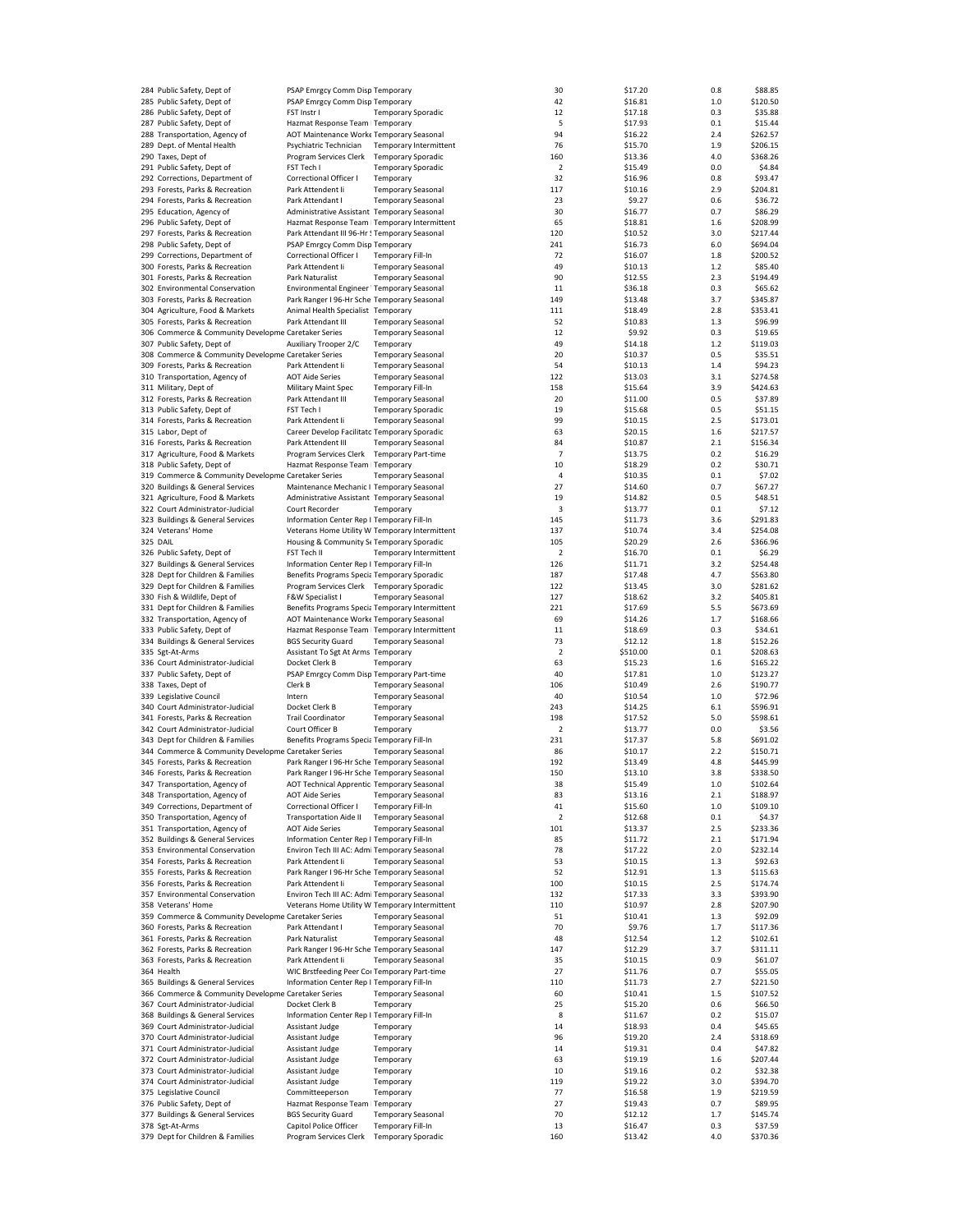| 380 Taxes, Dept of                                  | Clerk B                                          | <b>Temporary Seasonal</b>  |                               | 63             | \$10.26 | 1.6 | \$110.68 |
|-----------------------------------------------------|--------------------------------------------------|----------------------------|-------------------------------|----------------|---------|-----|----------|
| 381 Taxes, Dept of                                  | Tax Examiner I                                   | <b>Temporary Seasonal</b>  |                               | 58             | \$15.49 | 1.5 | \$154.74 |
|                                                     |                                                  |                            |                               | 42             | \$15.57 |     | \$112.15 |
| 382 Dept. of Mental Health                          | Psychiatric Technician                           |                            | Temporary Intermittent        |                |         | 1.0 |          |
| 383 Public Safety, Dept of                          | FST Tech I                                       | <b>Temporary Sporadic</b>  |                               | 8              | \$15.54 | 0.2 | \$21.92  |
| 384 Public Safety, Dept of                          | PSAP Emrgcy Comm Disp Temporary                  |                            |                               | 73             | \$16.72 | 1.8 | \$209.37 |
| 385 Commerce & Community Developme Caretaker Series |                                                  | <b>Temporary Seasonal</b>  |                               | 87             | \$9.89  | 2.2 | \$148.60 |
| 386 Dept for Children & Families                    | Benefits Programs Specia Temporary Sporadic      |                            |                               | 114            | \$17.77 | 2.9 | \$349.02 |
| 387 Forests, Parks & Recreation                     | Park Ranger II 96-Hr Sche Temporary              |                            |                               | 119            | \$13.90 | 3.0 | \$284.87 |
|                                                     |                                                  |                            |                               |                |         |     |          |
| 388 Forests, Parks & Recreation                     | Park Attendent III                               | <b>Temporary Seasonal</b>  |                               | 130            | \$10.24 | 3.3 | \$229.39 |
| 389 Forests, Parks & Recreation                     | Parks Maintenance Techi Temporary Seasonal       |                            |                               | 129            | \$17.91 | 3.2 | \$399.20 |
| 390 Forests, Parks & Recreation                     | Park Attendent li                                | <b>Temporary Seasonal</b>  |                               | 54             | \$9.83  | 1.4 | \$91.40  |
| 391 Forests, Parks & Recreation                     | Park Ranger I 96-Hr Sche Temporary Seasonal      |                            |                               | 107            | \$12.65 | 2.7 | \$232.51 |
|                                                     |                                                  |                            |                               |                |         |     |          |
| 392 Health                                          | PH Laboratory Technicial Temporary Seasonal      |                            |                               | 25             | \$14.12 | 0.6 | \$61.73  |
| 393 Forests, Parks & Recreation                     | Park Ranger I 96-Hr Sche Temporary Seasonal      |                            |                               | 146            | \$13.10 | 3.7 | \$329.39 |
| 394 Fish & Wildlife, Dept of                        | F&W Specialist I                                 | <b>Temporary Seasonal</b>  |                               | 148            | \$18.29 | 3.7 | \$466.12 |
| 395 Commerce & Community Developme Caretaker Series |                                                  | <b>Temporary Seasonal</b>  |                               | 115            | \$10.78 | 2.9 | \$213.15 |
| 396 Commerce & Community Developme Caretaker Series |                                                  |                            |                               |                |         |     |          |
|                                                     |                                                  | <b>Temporary Seasonal</b>  |                               | 73             | \$10.37 | 1.8 | \$130.00 |
| 397 Buildings & General Services                    | Maintenance Worker                               | Temporary                  |                               | 56             | \$9.85  | 1.4 | \$94.87  |
| 398 Forests, Parks & Recreation                     | Maintenance Mechanic E Temporary Seasonal        |                            |                               | 154            | \$15.04 | 3.8 | \$398.34 |
| 399 Forests, Parks & Recreation                     | Park Ranger II 96-Hr Sche Temporary Seasonal     |                            |                               | 125            | \$14.37 | 3.1 | \$309.12 |
|                                                     |                                                  |                            |                               |                |         |     |          |
| 400 Dept for Children & Families                    | Social Worker                                    | Temporary Fill-In          |                               | 154            | \$20.53 | 3.8 | \$543.40 |
| 401 Forests, Parks & Recreation                     | Park Ranger III 96-Hr Sch Temporary Seasonal     |                            |                               | 147            | \$15.81 | 3.7 | \$400.32 |
| 402 Forests, Parks & Recreation                     | Park Attendent li                                | <b>Temporary Seasonal</b>  |                               | 116            | \$10.16 | 2.9 | \$203.08 |
| 403 Dept. of Mental Health                          | Senior PsychTech AC: Scl Temporary Fill-In       |                            |                               | 241            | \$20.30 | 6.0 | \$841.38 |
| 404 Forests, Parks & Recreation                     | Park Attendent Ii                                | <b>Temporary Seasonal</b>  |                               | 122            | \$9.85  | 3.1 | \$207.58 |
|                                                     |                                                  |                            |                               |                |         |     |          |
| 405 Dept. of Mental Health                          | Psychiatric Technician                           | Temporary Fill-In          |                               | 163            | \$15.73 | 4.1 | \$441.70 |
| 406 Transportation, Agency of                       | <b>AOT Audit Specialist II</b>                   |                            | Temporary Intermittent        | 25             | \$22.57 | 0.6 | \$95.95  |
| 407 Public Safety, Dept of                          | Criminal Record Specialis Temporary Part-time    |                            |                               | 32             | \$13.30 | 0.8 | \$72.73  |
| 408 Veterans' Home                                  | Veterans Home Utility W Temporary Intermittent   |                            |                               | 119            | \$10.77 | 3.0 | \$221.72 |
|                                                     |                                                  |                            |                               |                |         |     |          |
| 409 Dept for Children & Families                    | Benefits Programs Specia Temporary Intermittent  |                            |                               | 229            | \$17.39 | 5.7 | \$686.93 |
| 410 Court Administrator-Judicial                    | Court Recorder                                   | Temporary                  |                               | 89             | \$12.14 | 2.2 | \$186.89 |
| 411 Transportation, Agency of                       | AOT Maintenance Worke Temporary Seasonal         |                            |                               | 111            | \$16.99 | 2.8 | \$325.08 |
| 412 Dept for Children & Families                    | Human Services Case Aid Temporary                |                            |                               | 9              | \$15.04 | 0.2 | \$23.31  |
|                                                     |                                                  |                            |                               |                |         |     |          |
| 413 Military, Dept of                               | Security Guard                                   | Temporary Fill-In          |                               | 61             | \$16.27 | 1.5 | \$171.50 |
| 414 Veterans' Home                                  | Veterans Home Register« Temporary Intermittent   |                            |                               | 147            | \$27.42 | 3.7 | \$696.14 |
| 415 Veterans' Home                                  | Licensed Nursing Assistal Temporary Intermittent |                            |                               | 180            | \$13.81 | 4.5 | \$427.79 |
| 416 Legislative Council                             |                                                  |                            |                               |                |         | 2.2 | \$247.34 |
|                                                     | Committeeperson                                  | Temporary                  |                               | 86             | \$16.61 |     |          |
| 417 Forests, Parks & Recreation                     | Park Naturalist                                  | <b>Temporary Seasonal</b>  |                               | 60             | \$11.70 | 1.5 | \$120.86 |
| 418 Sgt-At-Arms                                     | Capitol Police Officer                           | Temporary Fill-In          |                               | 17             | \$16.63 | 0.4 | \$49.69  |
| 419 Court Administrator-Judicial                    | Docket Clerk B                                   | Temporary                  |                               | 20             | \$15.29 | 0.5 | \$52.68  |
|                                                     |                                                  |                            |                               |                |         |     |          |
| 420 Court Administrator-Judicial                    | Docket Clerk B                                   | Temporary                  |                               | 3              | \$16.38 | 0.1 | \$9.08   |
| 421 Public Safety, Dept of                          | PSAP Emrgcy Comm Disp Temporary                  |                            |                               | 40             | \$17.04 | 1.0 | \$118.11 |
| 422 Dept for Children & Families                    | Social Worker                                    | <b>Temporary Sporadic</b>  |                               | 61             | \$20.80 | 1.5 | \$217.89 |
| 423 Public Safety, Dept of                          | Program Services Clerk Temporary Part-time       |                            |                               | 130            | \$13.45 | 3.3 | \$301.21 |
| 424 Labor, Dept of                                  | UC Claims Adjudicator I Temporary Intermittent   |                            |                               | 240            | \$17.38 | 6.0 | \$717.54 |
|                                                     |                                                  |                            |                               |                |         |     |          |
| 425 Forests, Parks & Recreation                     | Innkeeper I 96-Hour Sche Temporary Seasonal      |                            |                               | 183            | \$15.54 | 4.6 | \$489.95 |
| 426 Forests, Parks & Recreation                     | Park Ranger II 96-Hr Sche Temporary Seasonal     |                            |                               | 155            | \$13.94 | 3.9 | \$372.12 |
| 427 Forests, Parks & Recreation                     | Park Ranger IV 96-Hr Sch Temporary Seasonal      |                            |                               | 187            | \$16.11 | 4.7 | \$518.65 |
| 428 Forests, Parks & Recreation                     | Park Attendent Ii                                | <b>Temporary Seasonal</b>  |                               | 105            | \$9.86  | 2.6 | \$178.27 |
|                                                     |                                                  |                            |                               |                |         |     |          |
| 429 Environmental Conservation                      | Program Services Clerk Temporary Seasonal        |                            |                               | 53             | \$13.45 | 1.3 | \$123.83 |
| 430 Forests, Parks & Recreation                     | Park Attendent li                                | <b>Temporary Seasonal</b>  |                               | 116            | \$9.86  | 2.9 | \$197.42 |
| 431 Forests, Parks & Recreation                     | Park Attendent li                                | <b>Temporary Seasonal</b>  |                               | 70             | \$9.55  | 1.7 | \$114.28 |
| 432 Transportation, Agency of                       | AOT TechnicalApprentice Temporary Seasonal       |                            |                               | 58             | \$12.80 | 1.5 | \$127.88 |
|                                                     |                                                  |                            |                               |                |         |     |          |
| 433 Transportation, Agency of                       | Records Management Te Temporary Intermittent     |                            |                               | 122            | \$14.02 | 3.1 | \$295.31 |
| 434 Transportation, Agency of                       | AOT Technical Apprentic Temporary Seasonal       |                            |                               | 151            | \$17.31 | 3.8 | \$450.69 |
| 435 Fish & Wildlife, Dept of                        | Environmental Assistant Temporary Seasonal       |                            |                               | 5              | \$15.32 | 0.1 | \$13.19  |
| 436 Dept for Children & Families                    | Benefits Programs Specia Temporary Sporadic      |                            |                               | 53             | \$17.52 | 1.3 | \$159.51 |
|                                                     |                                                  |                            |                               | 150            | \$12.70 | 3.8 | \$328.01 |
| 437 Forests, Parks & Recreation                     | Park Ranger I 96-Hr Sche Temporary Seasonal      |                            |                               |                |         |     |          |
| 438 Forests, Parks & Recreation                     | Park Attendent Ii                                | <b>Temporary Seasonal</b>  |                               | 67             | \$9.48  | 1.7 | \$109.39 |
| 439 Commerce & Community Developme Caretaker VIII   |                                                  | <b>Temporary Seasonal</b>  |                               | 165            | \$11.75 | 4.1 | \$333.75 |
| 440 Forests, Parks & Recreation                     | Park Naturalist                                  | <b>Temporary Seasonal</b>  |                               | 94             | \$12.17 | 2.3 | \$196.05 |
| 441 Forests, Parks & Recreation                     | Park Ranger III 96-Hr Sch Temporary              |                            |                               | 103            | \$15.28 | 2.6 | \$270.67 |
|                                                     |                                                  |                            |                               |                |         |     |          |
| 442 Forests, Parks & Recreation                     | Park Attendant III                               | <b>Temporary Seasonal</b>  |                               | 68             | \$9.89  | 1.7 | \$115.86 |
| 443 Dept for Children & Families                    | Woodside Youth Counse Temporary Fill-In          |                            |                               | 156            | \$19.73 | 3.9 | \$529.74 |
| 444 Transportation, Agency of                       | State Airport Ops Worke Temporary Seasonal       |                            |                               | 183            | \$16.65 | 4.6 | \$523.57 |
| 445 Corrections, Department of                      | Correctional Officer I                           | Temporary                  |                               | 81             | \$15.65 | 2.0 | \$218.48 |
| 446 Buildings & General Services                    | Intern                                           | Temporary                  |                               | 16             | \$9.69  | 0.4 | \$25.97  |
|                                                     |                                                  |                            |                               |                |         |     |          |
| 447 Court Administrator-Judicial                    | Court Officer B                                  | Temporary                  |                               | 193            | \$15.19 | 4.8 | \$503.78 |
| 448 Environmental Conservation                      | Environ Tech III AC: Admi Temporary Seasonal     |                            |                               | 129            | \$17.47 | 3.2 | \$387.06 |
| 449 Health                                          | Administrative Assistant Temporary Sporadic      |                            |                               | 30             | \$16.43 | 0.7 | \$84.74  |
| 450 Public Safety, Dept of                          | PSAP Emrgcy Comm Disp Temporary                  |                            |                               | 5              | \$16.41 | 0.1 | \$13.96  |
| 451 State Treasurer                                 | <b>VPIC Chair</b>                                | <b>Temporary Part-time</b> |                               | 130            | \$29.78 | 3.3 | \$666.78 |
|                                                     |                                                  |                            |                               |                |         |     |          |
| 452 Veterans' Home                                  | <b>Activities Aide</b>                           | <b>Temporary Part-time</b> |                               | 262            | \$13.76 | 6.6 | \$621.74 |
| 453 Buildings & General Services                    | <b>BGS Security Guard</b>                        | Temporary Fill-In          |                               | 156            | \$12.28 | 3.9 | \$330.30 |
| 454 Buildings & General Services                    | Information Center Rep I Temporary Fill-In       |                            |                               | 46             | \$11.67 | 1.1 | \$92.32  |
| 455 Public Safety, Dept of                          | FST Instr II                                     |                            | Temporary Intermittent        | 37             | \$18.56 | 0.9 | \$116.91 |
|                                                     |                                                  |                            |                               |                |         |     |          |
| 456 Public Safety, Dept of                          | FST Tech II                                      |                            | <b>Temporary Intermittent</b> | 22             | \$17.32 | 0.5 | \$64.52  |
| 457 Public Safety, Dept of                          | FST Tech I                                       | <b>Temporary Sporadic</b>  |                               | 6              | \$15.49 | 0.2 | \$17.18  |
| 458 Buildings & General Services                    | Information Center Rep I Temporary Fill-In       |                            |                               | 161            | \$11.72 | 4.0 | \$324.76 |
| 459 Court Administrator-Judicial                    | Assistant Judge                                  | Temporary                  |                               | 3              | \$19.28 | 0.1 | \$11.21  |
|                                                     |                                                  |                            |                               |                | \$19.11 |     |          |
| 460 Court Administrator-Judicial                    | Assistant Judge                                  | Temporary                  |                               | $\overline{2}$ |         | 0.0 | \$5.76   |
| 461 Court Administrator-Judicial                    | Assistant Judge                                  | Temporary                  |                               | 32             | \$19.25 | 0.8 | \$104.88 |
| 462 Court Administrator-Judicial                    | Assistant Judge                                  | Temporary                  |                               | 33             | \$19.35 | 0.8 | \$110.39 |
| 463 Court Administrator-Judicial                    | Assistant Judge                                  | Temporary                  |                               | 28             | \$19.32 | 0.7 | \$92.15  |
|                                                     |                                                  |                            |                               |                |         |     |          |
| 464 Court Administrator-Judicial                    | Court Operations Manag Temporary                 |                            |                               | 11             | \$34.27 | 0.3 | \$61.98  |
| 465 Military, Dept of                               | Security System Spec II Temporary Sporadic       |                            |                               | 186            | \$19.48 | 4.6 | \$622.28 |
| 466 Health                                          | Financial Administrator I Temporary              |                            |                               | 18             | \$20.81 | 0.5 | \$65.64  |
| 467 Taxes, Dept of                                  | Secretary Clerk Trainee Temporary Seasonal       |                            |                               | 108            | \$8.93  | 2.7 | \$165.94 |
|                                                     |                                                  |                            |                               |                |         |     |          |
| 468 Veterans' Home                                  | Veterans Home Utility W Temporary Intermittent   |                            |                               | 254            | \$10.82 | 6.3 | \$472.84 |
| 469 Dept for Children & Families                    | Administrative Srvcs Corr Temporary Sporadic     |                            |                               | 236            | \$18.84 | 5.9 | \$764.22 |
| 470 DAIL                                            | Program Technician II                            | <b>Temporary Part-time</b> |                               | 139            | \$17.40 | 3.5 | \$417.49 |
| 471 Dept for Children & Families                    | Social Worker                                    | <b>Temporary Sporadic</b>  |                               | 226            | \$20.29 | 5.7 | \$790.86 |
|                                                     |                                                  |                            |                               |                |         |     |          |
| 472 Forests, Parks & Recreation                     | Forestry Specialist I                            | <b>Temporary Seasonal</b>  |                               | 120            | \$14.94 | 3.0 | \$307.50 |
| 473 Public Safety, Dept of                          | PSAP Emrgcy Comm Disp Temporary Sporadic         |                            |                               | 17             | \$16.48 | 0.4 | \$48.96  |
| 474 Forests, Parks & Recreation                     | Park Ranger I 96-Hr Sche Temporary Seasonal      |                            |                               | 183            | \$12.26 | 4.6 | \$387.45 |
| 475 Forests, Parks & Recreation                     | Park Attendent Ii                                | <b>Temporary Seasonal</b>  |                               | 58             | \$9.42  | 1.4 | \$93.84  |
|                                                     |                                                  |                            |                               |                |         |     |          |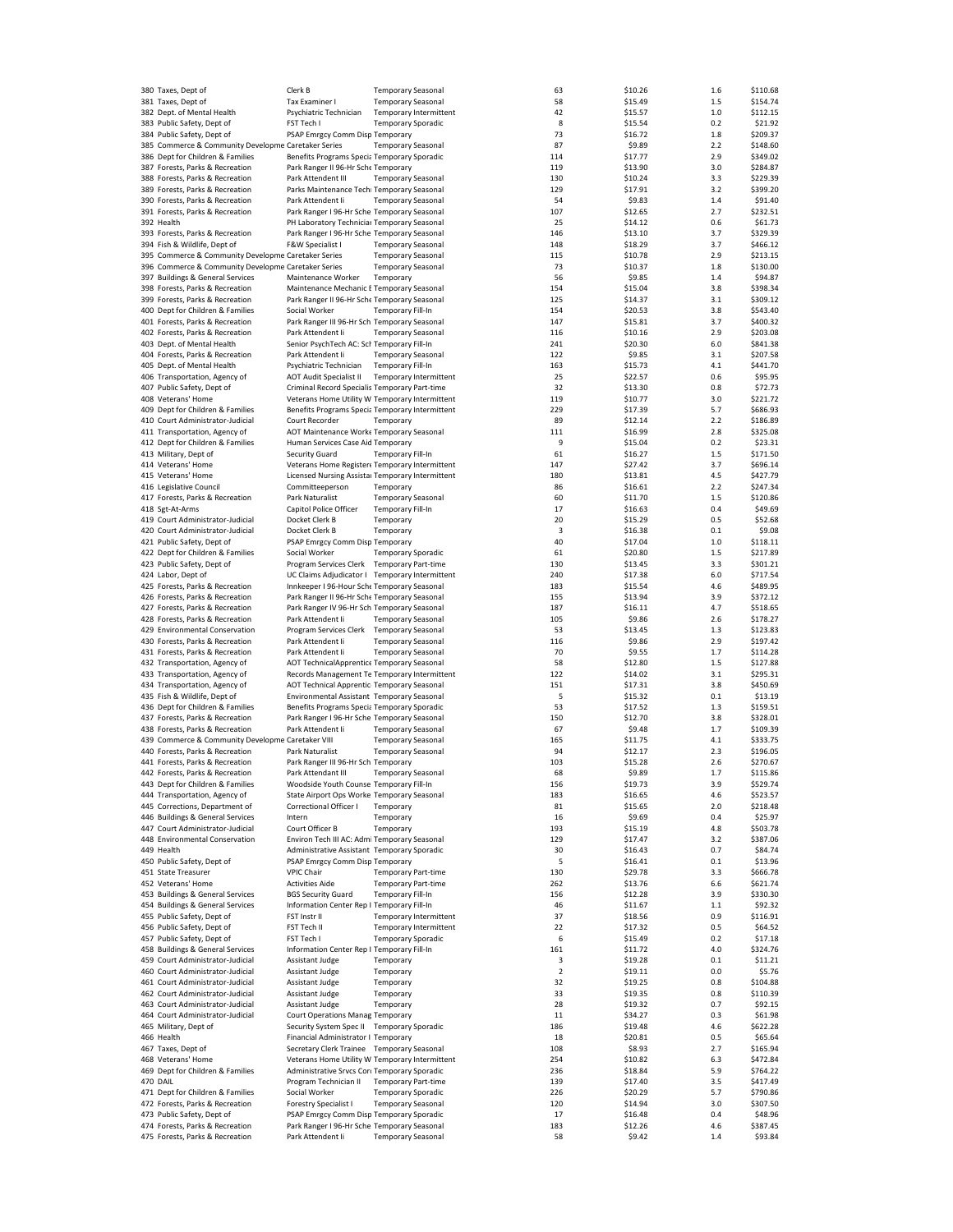| 476 Court Administrator-Judicial                                                 | Court Officer B                                  | Temporary                 |                               | 36             | \$15.04 | 0.9 | \$92.51    |
|----------------------------------------------------------------------------------|--------------------------------------------------|---------------------------|-------------------------------|----------------|---------|-----|------------|
| 477 Forests, Parks & Recreation                                                  | Park Ranger I 96-Hr Sche Temporary Seasonal      |                           |                               | 148            | \$12.26 | 3.7 | \$312.03   |
|                                                                                  | Innkeeper I 96-Hour Sche Temporary Seasonal      |                           |                               |                | \$15.70 | 0.0 |            |
| 478 Forests, Parks & Recreation                                                  |                                                  |                           |                               | 1              |         |     | \$2.37     |
| 479 Dept. of Mental Health                                                       | Psychiatric Technician                           |                           | <b>Temporary Intermittent</b> | 0              | \$15.49 | 0.0 | \$0.83     |
| 480 Transportation, Agency of                                                    | <b>AOT Aide Series</b>                           | <b>Temporary Seasonal</b> |                               | 123            | \$13.26 | 3.1 | \$281.28   |
| 481 Transportation, Agency of                                                    | <b>AOT Aide Series</b>                           | <b>Temporary Seasonal</b> |                               | 120            | \$13.74 | 3.0 | \$283.54   |
| 482 Forests, Parks & Recreation                                                  | Park Attendent Ii                                | <b>Temporary Seasonal</b> |                               | 76             | \$9.53  | 1.9 | \$123.87   |
| 483 Forests, Parks & Recreation                                                  | Park Attendent Ii                                | <b>Temporary Seasonal</b> |                               | 113            | \$9.54  | 2.8 | \$185.86   |
|                                                                                  |                                                  |                           |                               |                |         |     |            |
| 484 Forests, Parks & Recreation                                                  | Park Ranger I 96-Hr Sche Temporary Seasonal      |                           |                               | 147            | \$12.69 | 3.7 | \$321.39   |
| 485 Forests, Parks & Recreation                                                  | Day Use Ranger                                   | <b>Temporary Seasonal</b> |                               | 105            | \$11.18 | 2.6 | \$201.96   |
| 486 Forests, Parks & Recreation                                                  | State Trail Crew Member Temporary Seasonal       |                           |                               | 134            | \$11.20 | 3.3 | \$257.91   |
| 487 Public Safety, Dept of                                                       | FST Tech I                                       |                           | Temporary Intermittent        | 12             | \$15.73 | 0.3 | \$31.84    |
| 488 Transportation, Agency of                                                    | AOT TechnicalApprentice Temporary Seasonal       |                           |                               | 53             | \$14.06 | 1.3 | \$128.37   |
|                                                                                  |                                                  |                           |                               |                |         |     |            |
| 489 Transportation, Agency of                                                    | AOT TechnicalApprentice Temporary Seasonal       |                           |                               | 67             | \$12.82 | 1.7 | \$147.93   |
| 490 Forests, Parks & Recreation                                                  | Park Attendant III 96-Hr ! Temporary Seasonal    |                           |                               | 131            | \$9.95  | 3.3 | \$223.57   |
| 491 Forests, Parks & Recreation                                                  | Park Naturalist                                  | <b>Temporary Seasonal</b> |                               | 63             | \$12.17 | 1.6 | \$133.04   |
| 492 Forests, Parks & Recreation                                                  | Park Naturalist                                  | <b>Temporary Seasonal</b> |                               | 74             | \$12.09 | 1.9 | \$154.12   |
|                                                                                  |                                                  |                           |                               | 142            |         |     | \$337.24   |
| 493 Veterans' Home                                                               | Licensed Nursing Assista: Temporary Intermittent |                           |                               |                | \$13.76 | 3.6 |            |
| 494 Commerce & Community Developme Caretaker VI                                  |                                                  | <b>Temporary Seasonal</b> |                               | 2              | \$10.64 | 0.1 | \$4.12     |
| 495 Transportation, Agency of                                                    | AOT Technical Apprentic Temporary Intermittent   |                           |                               | 8              | \$13.30 | 0.2 | \$19.33    |
| 496 Forests, Parks & Recreation                                                  | Park Attendent li                                | <b>Temporary Seasonal</b> |                               | 125            | \$9.53  | 3.1 | \$205.28   |
| 497 Forests, Parks & Recreation                                                  | Park Attendent Ii                                | <b>Temporary Seasonal</b> |                               | 70             | \$9.51  | 1.7 | \$114.28   |
|                                                                                  |                                                  |                           |                               |                |         |     |            |
| 498 Forests, Parks & Recreation                                                  | Park Attendent Ii                                | <b>Temporary Seasonal</b> |                               | 40             | \$9.53  | 1.0 | \$65.05    |
| 499 Forests, Parks & Recreation                                                  | <b>Forestry Specialist I</b>                     | <b>Temporary Seasonal</b> |                               | 150            | \$14.76 | 3.8 | \$381.63   |
| 500 Forests, Parks & Recreation                                                  | Park Naturalist                                  | <b>Temporary Seasonal</b> |                               | 11             | \$11.84 | 0.3 | \$22.05    |
| 501 Forests, Parks & Recreation                                                  | Park Attendant III                               | <b>Temporary Seasonal</b> |                               | 61             | \$10.23 | 1.5 | \$108.06   |
|                                                                                  |                                                  |                           |                               |                |         |     |            |
| 502 Forests, Parks & Recreation                                                  | Park Attendant III 96-Hr ! Temporary Seasonal    |                           |                               | 79             | \$10.21 | 2.0 | \$138.90   |
| 503 Forests, Parks & Recreation                                                  | Park Attendent li                                | <b>Temporary Seasonal</b> |                               | 71             | \$9.81  | 1.8 | \$119.17   |
| 504 Forests, Parks & Recreation                                                  | Park Attendent I                                 | <b>Temporary Seasonal</b> |                               | 66             | \$9.45  | 1.6 | \$107.12   |
| 505 Forests, Parks & Recreation                                                  | Park Attendent Ii                                | <b>Temporary Seasonal</b> |                               | 88             | \$9.51  | 2.2 | \$144.31   |
|                                                                                  |                                                  |                           |                               |                |         |     |            |
| 506 Forests, Parks & Recreation                                                  | Park Attendant I                                 | <b>Temporary Seasonal</b> |                               | 11             | \$9.59  | 0.3 | \$17.86    |
| 507 Commerce & Community Developme Caretaker Series                              |                                                  | <b>Temporary Seasonal</b> |                               | 125            | \$10.76 | 3.1 | \$230.92   |
| 508 Fish & Wildlife, Dept of                                                     | <b>F&amp;W Specialist I</b>                      | <b>Temporary Seasonal</b> |                               | 83             | \$18.53 | 2.1 | \$265.47   |
|                                                                                  | Intern                                           |                           |                               | 10             | \$11.20 | 0.2 | \$18.33    |
| 509 Buildings & General Services                                                 |                                                  | Temporary                 |                               |                |         |     |            |
| 510 Buildings & General Services                                                 | Maintenance Worker                               | <b>Temporary Seasonal</b> |                               | 55             | \$9.82  | 1.4 | \$93.41    |
| 511 Forests, Parks & Recreation                                                  | B.I. Ferry Boat Captain                          | <b>Temporary Seasonal</b> |                               | 110            | \$17.24 | 2.7 | \$325.27   |
| 512 Court Administrator-Judicial                                                 | Guardian Ad Litem Coorc Temporary                |                           |                               | 80             | \$23.64 | 2.0 | \$327.22   |
|                                                                                  |                                                  | <b>Temporary Seasonal</b> |                               | 47             |         | 1.2 |            |
| 513 Forests, Parks & Recreation                                                  | Park Attendant III                               |                           |                               |                | \$9.86  |     | \$79.18    |
| 514 Public Safety, Dept of                                                       | PSAP Emrgcy Comm Disp Temporary Part-time        |                           |                               | 59             | \$16.75 | 1.5 | \$169.15   |
| 515 Court Administrator-Judicial                                                 | Administrative Assistant Temporary               |                           |                               | 120            | \$16.50 | 3.0 | \$341.68   |
| 516 Court Administrator-Judicial                                                 | Court Officer B                                  | Temporary                 |                               | 98             | \$15.78 | 2.5 | \$267.35   |
| 517 Criminal Justice Training Coun                                               | Program Services Clerk Temporary Intermittent    |                           |                               | 68             | \$13.30 | 1.7 | \$155.20   |
|                                                                                  |                                                  |                           |                               |                |         |     |            |
| 518 Forests, Parks & Recreation                                                  | Forester I                                       | <b>Temporary Seasonal</b> |                               | 110            | \$18.18 | 2.8 | \$344.42   |
| 519 Buildings & General Services                                                 | Information Center Rep I Temporary Fill-In       |                           |                               | 214            | \$11.77 | 5.3 | \$432.96   |
| 520 Veterans' Home                                                               | Licensed Nursing Assistal Temporary Intermittent |                           |                               | 18             | \$13.45 | 0.5 | \$42.07    |
|                                                                                  | Woodside Youth Counse Temporary Fill-In          |                           |                               | $\overline{7}$ | \$18.60 | 0.2 | \$23.23    |
| 521 Dept for Children & Families                                                 |                                                  |                           |                               |                |         |     |            |
| 522 Transportation, Agency of                                                    | <b>AOT Aide I</b>                                | <b>Temporary Seasonal</b> |                               | 12             | \$11.59 | 0.3 | \$23.33    |
| 523 Transportation, Agency of                                                    | <b>AOT Aide I</b>                                | <b>Temporary Seasonal</b> |                               | 20             | \$11.77 | 0.5 | \$41.05    |
| 524 Dept for Children & Families                                                 | Program Services Clerk Temporary Part-time       |                           |                               | 86             | \$13.38 | 2.2 | \$198.61   |
| 525 Buildings & General Services                                                 | Information Center Rep I Temporary Fill-In       |                           |                               | 49             | \$11.70 | 1.2 | \$98.83    |
|                                                                                  |                                                  |                           |                               |                |         |     |            |
| 526 Health                                                                       | PH Specialist AC: Emerge Temporary Fill-In       |                           |                               | 7              | \$19.17 | 0.2 | \$22.29    |
| 527 Attorney General                                                             | Administrative Assistant Temporary Fill-In       |                           |                               | 5              | \$16.29 | 0.1 | \$14.38    |
| 528 Buildings & General Services                                                 | Digital Printing Technicia Temporary Fill-In     |                           |                               | 202            | \$12.89 | 5.1 | \$449.46   |
| 529 Transportation, Agency of                                                    | Administrative Assistant Temporary Emergency     |                           |                               | 123            | \$16.50 | 3.1 | \$349.28   |
|                                                                                  |                                                  |                           |                               |                |         |     |            |
| 530 Dept for Children & Families                                                 | Social Worker                                    | Temporary Fill-In         |                               | 276            | \$20.53 | 6.9 | \$977.13   |
| 531 Taxes, Dept of                                                               | Tax Clerk III                                    | <b>Temporary Seasonal</b> |                               | 55             | \$13.93 | 1.4 | \$132.34   |
| 532 Dept for Children & Families                                                 | Social Worker                                    | <b>Temporary Fill-In</b>  |                               | 285            | \$20.53 | 7.1 | \$1,006.80 |
| 533 Transportation, Agency of                                                    | Administrative Srvcs Core Temporary Sporadic     |                           |                               | 71             | \$19.16 | 1.8 | \$235.09   |
|                                                                                  |                                                  |                           |                               |                |         |     |            |
| 534 Transportation, Agency of                                                    | AOT Technical Apprentic Temporary Intermittent   |                           |                               | 159            | \$11.70 | 4.0 | \$319.95   |
| 535 Taxes, Dept of                                                               | Secretary Clerk Trainee Temporary Seasonal       |                           |                               | 16             | \$8.73  | 0.4 | \$24.72    |
| 536 Dept for Children & Families                                                 | Resource Coordinator                             | <b>Temporary Fill-In</b>  |                               | 204            | \$19.94 | 5.1 | \$700.26   |
| 537 Health                                                                       | PH Specialist AC: Emerge Temporary Part-time     |                           |                               | 6              | \$19.37 | 0.1 | \$19.39    |
|                                                                                  |                                                  |                           |                               |                |         |     |            |
| 538 Health                                                                       | PH Specialist AC: Emerge Temporary Part-time     |                           |                               | 10             | \$19.28 | 0.3 | \$34.25    |
| 539 Health                                                                       | PH Specialist AC: Emerge Temporary Part-time     |                           |                               | 9              | \$19.22 | 0.2 | \$30.20    |
| 540 Health                                                                       | PH Specialist AC: Emerge Temporary Part-time     |                           |                               | 6              | \$19.29 | 0.2 | \$20.97    |
| 541 Health                                                                       | WIC Brstfeeding Peer Coi Temporary Part-time     |                           |                               | 39             | \$11.87 | 1.0 | \$79.66    |
| 542 Health                                                                       | WIC Senr Brstfeed Peer C Temporary Sporadic      |                           |                               | 87             | \$12.97 | 2.2 | \$194.82   |
|                                                                                  |                                                  |                           |                               |                |         |     |            |
| 543 Corrections, Department of                                                   | Correctional Officer I                           | Temporary                 |                               | 114            | \$15.99 | 2.9 | \$314.99   |
| 544 Health                                                                       | WIC Brstfeeding Peer Coi Temporary Part-time     |                           |                               | 18             | \$11.74 | 0.5 | \$37.30    |
| 545 Health                                                                       | WIC Brstfeeding Peer Coi Temporary Part-time     |                           |                               | 7              | \$11.55 | 0.2 | \$13.30    |
| 546 Health                                                                       | WIC Senr Brstfeed Peer C Temporary Sporadic      |                           |                               | 99             | \$12.87 | 2.5 | \$219.91   |
| 547 Health                                                                       | WIC Brstfeeding Peer Coi Temporary Part-time     |                           |                               | 24             | \$11.91 | 0.6 | \$49.56    |
|                                                                                  |                                                  |                           |                               |                |         |     |            |
| 548 Health                                                                       | WIC Brstfeeding Peer Coi Temporary Part-time     |                           |                               | 84             | \$11.72 | 2.1 | \$169.30   |
| 549 Health                                                                       | WIC Brstfeeding Peer Coi Temporary Part-time     |                           |                               | 16             | \$11.58 | 0.4 | \$31.10    |
| 550 Legislative Council                                                          | Committeeperson                                  | Temporary                 |                               | 91             | \$16.23 | 2.3 | \$253.45   |
| 551 Court Administrator-Judicial                                                 |                                                  |                           |                               | 57             |         | 1.4 |            |
|                                                                                  | Court Officer B                                  | Temporary                 |                               |                | \$16.09 |     | \$157.03   |
| 552 Health                                                                       | WIC Brstfeeding Peer Coi Temporary Part-time     |                           |                               | 2              | \$11.61 | 0.0 | \$3.55     |
| 553 Health                                                                       | PH Specialist AC: Emerge Temporary Part-time     |                           |                               | 8              | \$19.48 | 0.2 | \$26.00    |
| 554 Health                                                                       | WIC Brstfeeding Peer Coi Temporary Part-time     |                           |                               | 4              | \$11.55 | 0.1 | \$7.34     |
| 555 Liquor Control, Dept of                                                      | Administrative Secretary Temporary Seasonal      |                           |                               | 236            | \$14.89 | 5.9 | \$604.85   |
|                                                                                  |                                                  |                           |                               |                |         |     |            |
| 556 Health                                                                       | WIC Senr Brstfeed Peer C Temporary Sporadic      |                           |                               | 116            | \$12.94 | 2.9 | \$257.64   |
| 557 Health                                                                       | WIC Brstfeeding Peer Coi Temporary Part-time     |                           |                               | 1              | \$11.55 | 0.0 | \$2.04     |
| 558 Health                                                                       | WIC Brstfeeding Peer Coi Temporary Part-time     |                           |                               | 49             | \$11.80 | 1.2 | \$100.00   |
| 559 Health                                                                       | WIC Brstfeeding Peer Coi Temporary Part-time     |                           |                               | 34             | \$11.86 | 0.9 | \$69.90    |
|                                                                                  |                                                  |                           |                               |                |         |     |            |
| 560 Health                                                                       | WIC Brstfeeding Peer Coi Temporary Part-time     |                           |                               | 21             | \$11.71 | 0.5 | \$42.64    |
| 561 Health                                                                       | WIC Brstfeeding Peer Coi Temporary Part-time     |                           |                               | 68             | \$11.82 | 1.7 | \$137.52   |
| 562 Health                                                                       | WIC Brstfeeding Peer Coi Temporary Part-time     |                           |                               | 28             | \$11.86 | 0.7 | \$57.21    |
|                                                                                  |                                                  |                           |                               |                |         |     |            |
| 563 Health                                                                       | WIC Brstfeeding Peer Coi Temporary Part-time     |                           |                               | 13             | \$11.73 | 0.3 | \$26.27    |
| 564 Health                                                                       | WIC Brstfeeding Peer Coi Temporary Part-time     |                           |                               | 24             | \$11.88 | 0.6 | \$48.60    |
| 565 Fish & Wildlife, Dept of                                                     | F&W Specialist I                                 | <b>Temporary Seasonal</b> |                               | 188            | \$18.78 | 4.7 | \$606.65   |
| 566 Health                                                                       | WIC Brstfeeding Peer Coi Temporary Part-time     |                           |                               | 48             | \$11.95 | 1.2 | \$97.89    |
|                                                                                  |                                                  |                           |                               | 176            |         | 4.4 | \$370.84   |
| 567 Forests, Parks & Recreation                                                  | Data Clerk                                       | <b>Temporary Seasonal</b> |                               |                | \$12.25 |     |            |
| 568 Commerce & Community Developme Communications Directo Temporary Intermittent |                                                  |                           |                               | 10             | \$23.39 | 0.3 | \$40.29    |
| 569 Health                                                                       | WIC Brstfeeding Peer Coi Temporary Part-time     |                           |                               | 18             | \$12.04 | 0.4 | \$36.81    |
| 570 Fish & Wildlife, Dept of                                                     | Environmental Assistant Temporary Seasonal       |                           |                               | 119            | \$14.61 | 3.0 | \$298.90   |
| 571 Commerce & Community Developme Caretaker Series                              |                                                  | <b>Temporary Seasonal</b> |                               | 24             | \$9.91  | 0.6 | \$40.55    |
|                                                                                  |                                                  |                           |                               |                |         |     |            |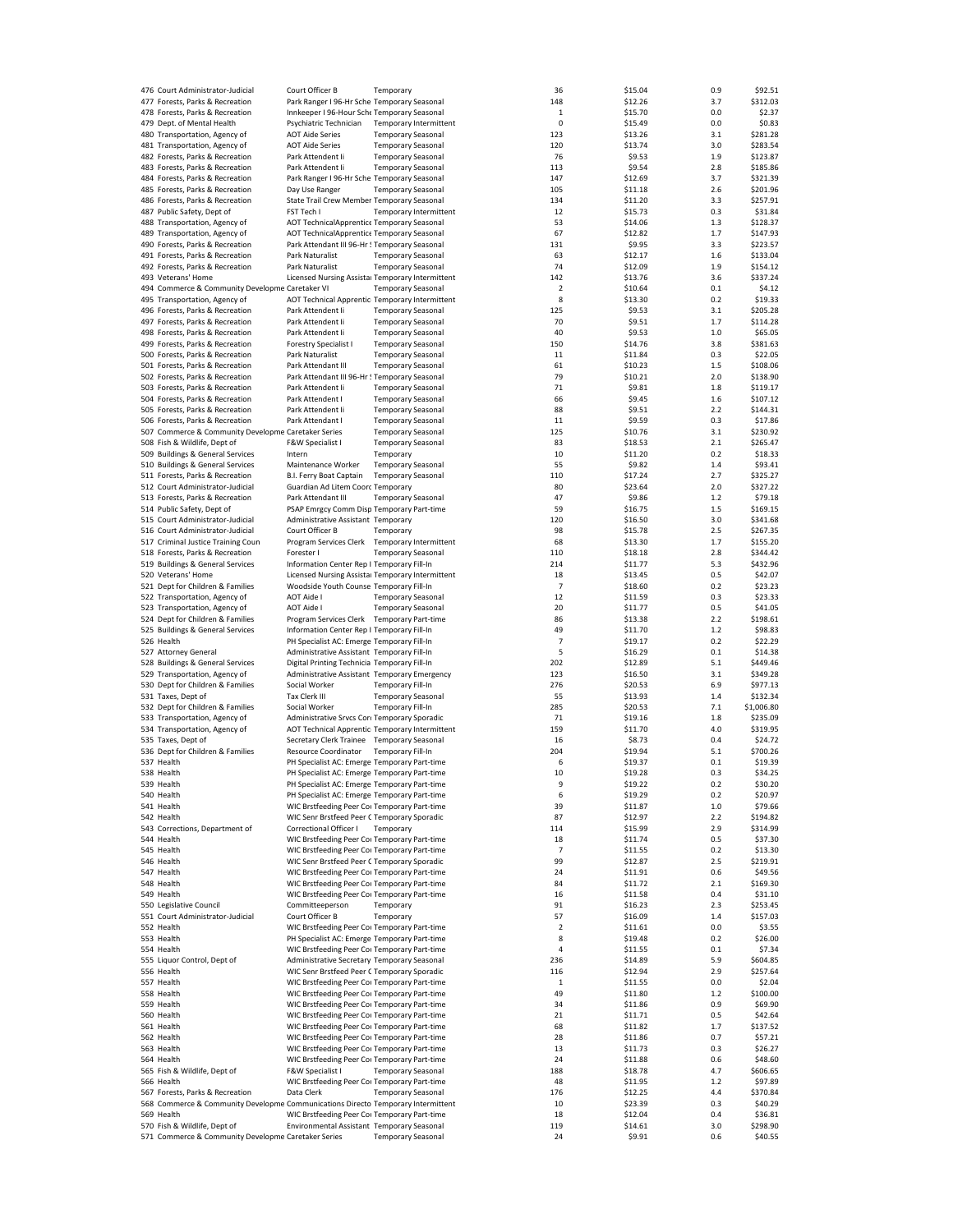|                 | 572 Dept for Children & Families                    | Woodside Youth Counse Temporary Fill-In          |                           |                        | 32  | \$19.23 | 0.8   | \$104.34 |
|-----------------|-----------------------------------------------------|--------------------------------------------------|---------------------------|------------------------|-----|---------|-------|----------|
|                 | 573 Environmental Conservation                      | Data Analyst & Info Coor Temporary Seasonal      |                           |                        | 139 | \$19.28 | 3.5   | \$462.10 |
|                 | 574 Environmental Conservation                      | Env Tech II AC: General Temporary Seasonal       |                           |                        | 175 | \$15.66 | 4.4   | \$473.14 |
|                 |                                                     |                                                  |                           |                        |     |         |       |          |
|                 | 575 Health                                          | WIC Brstfeeding Peer Coi Temporary Part-time     |                           |                        | 12  | \$11.77 | 0.3   | \$24.83  |
|                 | 576 Forests, Parks & Recreation                     | Park Ranger I 96-Hr Sche Temporary Seasonal      |                           |                        | 72  | \$12.26 | 1.8   | \$150.95 |
|                 | 577 Forests, Parks & Recreation                     | Park Attendant II                                | <b>Temporary Seasonal</b> |                        | 67  | \$9.51  | 1.7   | \$110.32 |
|                 | 578 Forests, Parks & Recreation                     | Park Attendant II                                | <b>Temporary Seasonal</b> |                        | 16  | \$9.11  | 0.4   | \$25.68  |
|                 | 579 Forests, Parks & Recreation                     | Park Attendant II                                | <b>Temporary Seasonal</b> |                        | 106 | \$9.54  | 2.7   | \$174.14 |
| <b>580 DAIL</b> |                                                     | Human Services Case Aid Temporary Intermittent   |                           |                        | 60  | \$13.45 | 1.5   | \$139.62 |
|                 | 581 Forests, Parks & Recreation                     | Park Attendant II                                | <b>Temporary Seasonal</b> |                        | 10  | \$9.40  | 0.3   | \$16.19  |
|                 | 582 Forests, Parks & Recreation                     | Park Attendent Ii                                | <b>Temporary Seasonal</b> |                        | 111 | \$9.55  | 2.8   | \$181.94 |
|                 | 583 Forests, Parks & Recreation                     | Park Attendent III                               | <b>Temporary Seasonal</b> |                        | 108 | \$9.94  | 2.7   | \$184.92 |
|                 | 584 Forests, Parks & Recreation                     | <b>Forestry Specialist I</b>                     | <b>Temporary Seasonal</b> |                        | 57  | \$14.67 | 1.4   | \$143.08 |
|                 | 585 Dept for Children & Families                    |                                                  |                           |                        | 145 | \$14.91 | 3.6   | \$373.14 |
|                 |                                                     | Child Support Services Te Temporary Part-time    |                           |                        |     |         |       |          |
|                 | 586 Buildings & General Services                    | Maintenance Worker                               | <b>Temporary Seasonal</b> |                        | 59  | \$9.84  | 1.5   | \$99.77  |
|                 | 587 Transportation, Agency of                       | AOT TechnicalApprentice Temporary Seasonal       |                           |                        | 57  | \$12.79 | 1.4   | \$125.54 |
|                 | 588 Forests, Parks & Recreation                     | Park Attendent Ii                                | <b>Temporary Seasonal</b> |                        | 105 | \$9.55  | 2.6   | \$172.69 |
|                 | 589 Forests, Parks & Recreation                     | Park Ranger I 96-Hr Sche Temporary Seasonal      |                           |                        | 108 | \$12.24 | 2.7   | \$227.75 |
|                 | 590 Transportation, Agency of                       | AOT TechnicalApprentice Temporary Seasonal       |                           |                        | 150 | \$12.92 | 3.7   | \$333.21 |
|                 | 591 Transportation, Agency of                       | AOT TechnicalApprentice Temporary Seasonal       |                           |                        | 62  | \$12.81 | 1.6   | \$136.79 |
|                 | 592 Forests, Parks & Recreation                     | State Trail Crew Member Temporary Seasonal       |                           |                        | 128 | \$11.20 | 3.2   | \$245.98 |
|                 | 593 Veterans' Home                                  | Veterans Home Utility W Temporary Intermittent   |                           |                        | 69  | \$10.69 | 1.7   | \$127.00 |
|                 | 594 Fish & Wildlife, Dept of                        | Environmental Assistant Temporary Seasonal       |                           |                        | 72  | \$14.56 | 1.8   | \$179.80 |
|                 |                                                     |                                                  |                           |                        |     |         | 0.3   |          |
|                 | 595 Fish & Wildlife, Dept of                        | Environmental Assistant Temporary Seasonal       |                           |                        | 10  | \$14.40 |       | \$25.97  |
|                 | 596 Military, Dept of                               | Security Guard                                   | <b>Temporary Fill-In</b>  |                        | 56  | \$16.69 | 1.4   | \$161.55 |
|                 | 597 Forests, Parks & Recreation                     | Park Attendant II                                | <b>Temporary Seasonal</b> |                        | 46  | \$9.56  | $1.2$ | \$75.84  |
|                 | 598 Commerce & Community Developme Caretaker Series |                                                  | <b>Temporary Seasonal</b> |                        | 9   | \$10.42 | 0.2   | \$16.14  |
|                 | 599 Transportation, Agency of                       | AOT TechnicalApprentice Temporary Seasonal       |                           |                        | 132 | \$14.60 | 3.3   | \$332.61 |
|                 | 600 Commerce & Community Developme Caretaker Series |                                                  | <b>Temporary Seasonal</b> |                        | 33  | \$10.37 | 0.8   | \$59.75  |
|                 | 601 Legislative Council                             | Law Clerk                                        | Temporary                 |                        | 45  | \$17.00 | 1.1   | \$131.76 |
|                 | 602 Labor, Dept of                                  | UC Cust Serv Rep I                               |                           | Temporary Intermittent | 89  | \$16.64 | 2.2   | \$254.19 |
|                 |                                                     | Lic Bd Field Invster Civil                       | Temporary Fill-In         |                        | 31  | \$19.17 | 0.8   | \$102.36 |
|                 | 603 Secretary of State                              |                                                  |                           |                        |     |         |       |          |
|                 | 604 Forests, Parks & Recreation                     | Park Attendent IV                                | <b>Temporary Seasonal</b> |                        | 44  | \$10.31 | 1.1   | \$78.17  |
|                 | 605 Forests, Parks & Recreation                     | Park Naturalist                                  | <b>Temporary Seasonal</b> |                        | 56  | \$11.74 | 1.4   | \$113.20 |
|                 | 606 Forests, Parks & Recreation                     | Park Attendent I                                 | <b>Temporary Seasonal</b> |                        | 41  | \$9.12  | 1.0   | \$64.43  |
|                 | 607 Forests, Parks & Recreation                     | Park Attendent Ii                                | <b>Temporary Seasonal</b> |                        | 92  | \$9.55  | 2.3   | \$150.95 |
|                 | 608 Forests, Parks & Recreation                     | Park Attendant II                                | <b>Temporary Seasonal</b> |                        | 58  | \$9.48  | 1.4   | \$94.44  |
|                 | 609 Fish & Wildlife, Dept of                        | Conservation Camp Direc Temporary Seasonal       |                           |                        | 77  | \$16.94 | 1.9   | \$225.83 |
|                 | 610 Fish & Wildlife, Dept of                        | Fish & Wildlife Technicial Temporary Seasonal    |                           |                        | 31  | \$15.48 | 0.8   | \$82.64  |
|                 |                                                     |                                                  |                           |                        |     |         |       |          |
|                 | 611 Forests, Parks & Recreation                     | Park Attendent Ii                                | <b>Temporary Seasonal</b> |                        | 75  | \$9.55  | 1.9   | \$123.02 |
|                 | 612 Forests, Parks & Recreation                     | Park Attendant II                                | <b>Temporary Seasonal</b> |                        | 63  | \$9.50  | 1.6   | \$103.03 |
|                 | 613 Veterans' Home                                  | Veterans Home Utility W Temporary Part-time      |                           |                        | 49  | \$10.75 | 1.2   | \$90.77  |
|                 | 614 Fish & Wildlife, Dept of                        | Fish & Wildlife Technicial Temporary Seasonal    |                           |                        | 130 | \$14.79 | 3.3   | \$331.73 |
|                 | 615 Transportation, Agency of                       | Transportation Aide II Temporary Seasonal        |                           |                        | 102 | \$13.03 | 2.5   | \$228.00 |
|                 | 616 Fish & Wildlife, Dept of                        | Natural Res Inst B 96-Hr ! Temporary Seasonal    |                           |                        | 65  | \$14.10 | 1.6   | \$156.91 |
|                 | 617 Military, Dept of                               | Maintenance Mechanic E Temporary Seasonal        |                           |                        | 131 | \$13.44 | 3.3   | \$302.46 |
|                 | 618 Health                                          | WIC Brstfeeding Peer Coi Temporary Part-time     |                           |                        | 31  | \$11.85 | 0.8   | \$64.15  |
|                 | 619 Health                                          | WIC Brstfeeding Peer Coi Temporary Part-time     |                           |                        | 16  | \$11.78 | 0.4   | \$32.65  |
|                 |                                                     |                                                  |                           |                        | 25  | \$10.38 | 0.6   | \$44.05  |
|                 | 620 Commerce & Community Developme Caretaker Series |                                                  | <b>Temporary Seasonal</b> |                        |     |         |       |          |
|                 | 621 Health                                          | WIC Brstfeeding Peer Coi Temporary Part-time     |                           |                        | 32  | \$11.78 | 0.8   | \$64.15  |
|                 | 622 Health                                          | WIC Brstfeeding Peer Coi Temporary Part-time     |                           |                        | 53  | \$11.74 | 1.3   | \$107.89 |
|                 | 623 Forests, Parks & Recreation                     | Park Attendent I                                 | <b>Temporary Seasonal</b> |                        | 15  | \$9.07  | 0.4   | \$23.91  |
|                 | 624 Forests, Parks & Recreation                     | Park Ranger I 96-Hr Sche Temporary Seasonal      |                           |                        | 90  | \$12.23 | 2.3   | \$189.58 |
|                 | 625 Forests, Parks & Recreation                     | Park Attendant I                                 | <b>Temporary Seasonal</b> |                        | 46  | \$9.19  | 1.2   | \$72.81  |
|                 | 626 Forests, Parks & Recreation                     | Park Attendant I                                 | <b>Temporary Seasonal</b> |                        | 44  | \$9.19  | 1.1   | \$70.26  |
|                 | 627 Forests, Parks & Recreation                     | Park Attendent I                                 | <b>Temporary Seasonal</b> |                        | 55  | \$9.16  | 1.4   | \$86.79  |
|                 | 628 Transportation, Agency of                       | BridgeMaintenanceWork Temporary Seasonal         |                           |                        | 72  | \$17.48 | 1.8   | \$216.44 |
|                 |                                                     |                                                  |                           |                        | 50  |         |       |          |
|                 | 629 Public Safety, Dept of                          | FST Lead Instr II                                | <b>Temporary Sporadic</b> |                        |     | \$20.84 | 1.3   | \$180.41 |
|                 | 630 Forests, Parks & Recreation                     | Park Ranger IV 96-Hr Sch Temporary Seasonal      |                           |                        | 101 | \$15.49 | 2.5   | \$268.51 |
|                 | 631 Forests, Parks & Recreation                     | Park Attendant II                                | <b>Temporary Seasonal</b> |                        | 70  | \$9.50  | 1.8   | \$115.20 |
|                 | 632 Forests, Parks & Recreation                     | Park Attendant I                                 | <b>Temporary Seasonal</b> |                        | 46  | \$9.17  | 1.2   | \$73.05  |
|                 | 633 Education, Agency of                            | Education Consultant II Temporary Seasonal       |                           |                        | 12  | \$20.61 | 0.3   | \$41.37  |
|                 | 634 Secretary of the Senate                         | Calendar Secretary - Sen: Temporary              |                           |                        | 107 | \$21.79 | 2.7   | \$401.61 |
|                 | 635 Forests, Parks & Recreation                     | Park Attendant II                                | <b>Temporary Seasonal</b> |                        | 45  | \$9.54  | 1.1   | \$73.14  |
|                 | 636 Dept for Children & Families                    | Social Worker Trainee                            | Temporary Fill-In         |                        | 96  | \$18.71 | 2.4   | \$309.70 |
|                 | 637 Transportation, Agency of                       | AOT Technical Apprentic Temporary Seasonal       |                           |                        | 115 | \$15.33 | 2.9   | \$303.43 |
|                 | 638 Dept for Children & Families                    | Woodside Youth Counse Temporary Fill-In          |                           |                        | 163 | \$21.00 | 4.1   | \$589.48 |
|                 | 639 Transportation, Agency of                       | State Airport Mainte Wo Temporary Seasonal       |                           |                        | 207 | \$17.78 | 5.2   | \$634.02 |
|                 |                                                     |                                                  |                           |                        |     |         |       |          |
|                 | 640 Transportation, Agency of                       | <b>AOT Aide I</b>                                | <b>Temporary Seasonal</b> |                        | 74  | \$11.86 | 1.8   | \$150.78 |
|                 | 641 Labor, Dept of                                  | Intern                                           | <b>Temporary Seasonal</b> |                        | 190 | \$13.23 | 4.7   | \$432.73 |
|                 | 642 Forests, Parks & Recreation                     | Park Attendant I                                 | <b>Temporary Seasonal</b> |                        | 47  | \$9.13  | 1.2   | \$73.89  |
|                 | 643 Veterans' Home                                  | Veterans Home Utility W Temporary Intermittent   |                           |                        | 105 | \$10.70 | 2.6   | \$192.98 |
|                 | 644 Transportation, Agency of                       | State Airport Ops Worke Temporary Seasonal       |                           |                        | 224 | \$16.80 | 5.6   | \$648.28 |
|                 | 645 Buildings & General Services                    | Information Center Rep I Temporary Fill-In       |                           |                        | 19  | \$11.59 | 0.5   | \$37.55  |
|                 | 646 Public Safety, Dept of                          | PSAP Emrgcy Comm Disp Temporary                  |                           |                        | 233 | \$16.64 | 5.8   | \$667.86 |
|                 | 647 Corrections, Department of                      | Correctional Officer I                           | Temporary                 |                        | 62  | \$16.15 | 1.6   | \$172.70 |
|                 | 648 Health                                          | District Office Chief Clerk Temporary Part-time  |                           |                        | 9   | \$13.30 | 0.2   | \$20.33  |
|                 | 649 Veterans' Home                                  | Veterans Home Utility W Temporary Sporadic       |                           |                        | 230 | \$10.84 | 5.7   | \$428.32 |
|                 | 650 Dept for Children & Families                    | Program Services Clerk Temporary Sporadic        |                           |                        |     |         |       | \$505.49 |
|                 |                                                     |                                                  |                           |                        | 217 | \$13.52 | 5.4   |          |
|                 | 651 Veterans' Home                                  | Veterans Home Register« Temporary Intermittent   |                           |                        | 7   | \$23.73 | 0.2   | \$30.14  |
|                 | 652 Veterans' Home                                  | Veterans Home Utility W Temporary Intermittent   |                           |                        | 101 | \$10.68 | 2.5   | \$185.03 |
|                 | 653 Public Safety, Dept of                          | Public Safety Barracks Cle Temporary Fill-In     |                           |                        | 150 | \$14.08 | 3.7   | \$362.94 |
|                 | 654 Labor, Dept of                                  | Custodian II                                     | <b>Temporary Fill-In</b>  |                        | 215 | \$11.19 | 5.4   | \$414.82 |
|                 | 655 Environmental Conservation                      | Env Anal II AC: General                          | <b>Temporary Seasonal</b> |                        | 187 | \$17.37 | 4.7   | \$558.31 |
|                 | 656 Dept for Children & Families                    | Social Worker                                    | <b>Temporary Fill-In</b>  |                        | 179 | \$20.53 | 4.5   | \$633.80 |
|                 | 657 Dept for Children & Families                    | Benefits Programs Specia Temporary Intermittent  |                           |                        | 229 | \$17.76 | 5.7   | \$700.25 |
|                 | 658 Dept for Children & Families                    | Benefits Programs Specia Temporary Intermittent  |                           |                        | 235 | \$17.47 | 5.9   | \$706.07 |
|                 | 659 Court Administrator-Judicial                    | Docket Clerk B                                   | Temporary                 |                        | 139 | \$14.01 | 3.5   | \$334.42 |
|                 |                                                     |                                                  |                           |                        |     |         |       |          |
|                 | 660 Public Safety, Dept of                          | PSAP Emrgcy Comm Disp Temporary                  |                           |                        | 199 | \$17.59 | 5.0   | \$604.19 |
|                 | 661 Veterans' Home                                  | Licensed Nursing Assista: Temporary Intermittent |                           |                        | 79  | \$13.33 | 2.0   | \$180.39 |
|                 | 662 Buildings & General Services                    | Custodian I                                      | Temporary Fill-In         |                        | 32  | \$10.22 | 0.8   | \$55.89  |
|                 | 663 Taxes, Dept of                                  | Clerk C                                          | <b>Temporary Seasonal</b> |                        | 13  | \$12.12 | 0.3   | \$27.92  |
|                 | 664 Veterans' Home                                  | Veterans Home LPN                                |                           | Temporary Intermittent | 0   | \$17.29 | 0.0   | \$0.86   |
|                 | 665 Transportation, Agency of                       | Administrative Assistant Temporary Intermittent  |                           |                        | 152 | \$14.73 | 3.8   | \$384.64 |
|                 | 666 Corrections, Department of                      | Administrative Assistant Temporary Sporadic      |                           |                        | 58  | \$14.67 | 1.5   | \$147.74 |
|                 | 667 Education, Agency of                            | Education Consultant I Temporary Sporadic        |                           |                        | 37  | \$19.17 | 0.9   | \$120.52 |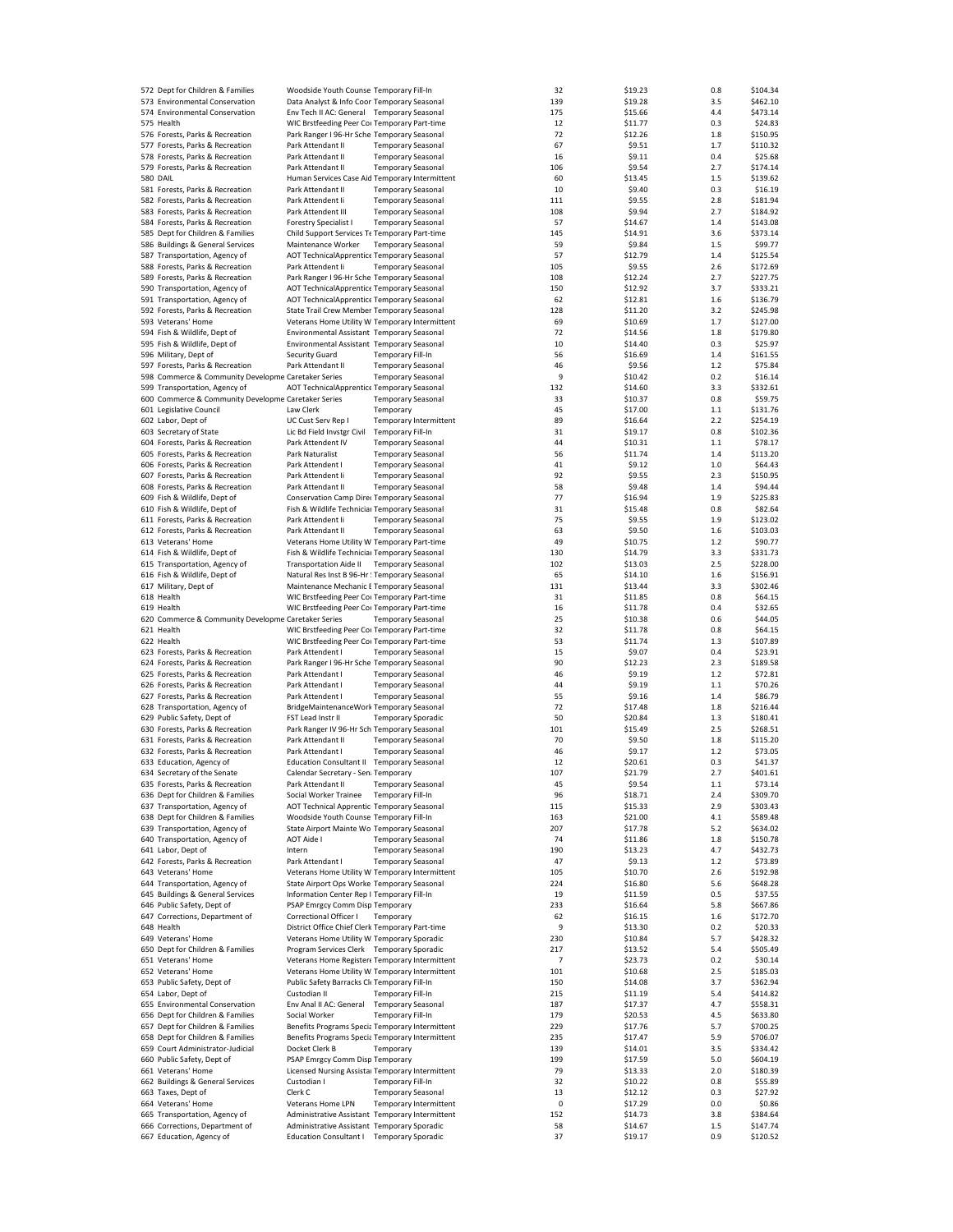| 668 Health                                                         | Administrative Srvces Tel Temporary Fill-In                                       |                                                        |                               | 46        | \$13.30          | 1.2            | \$105.48            |
|--------------------------------------------------------------------|-----------------------------------------------------------------------------------|--------------------------------------------------------|-------------------------------|-----------|------------------|----------------|---------------------|
| 669 Legislative Council                                            | Committee Staff Assistan Temporary Seasonal                                       |                                                        |                               | 109       | \$16.16          | 2.7            | \$304.52            |
| 670 Court Administrator-Judicial                                   | Docket Clerk B                                                                    | Temporary                                              |                               | 20        | \$13.87          | 0.5            | \$46.95             |
|                                                                    |                                                                                   |                                                        |                               |           |                  |                |                     |
| 671 Court Administrator-Judicial                                   | Docket Clerk B                                                                    | Temporary                                              |                               | 176       | \$14.23          | 4.4            | \$432.46            |
| 672 Legislative Council                                            | Committeeperson                                                                   | Temporary                                              |                               | 96        | \$16.76          | 2.4            | \$276.62            |
| 673 Dept for Children & Families                                   | Social Worker                                                                     | <b>Temporary Fill-In</b>                               |                               | 54        | \$20.29          | 1.3            | \$187.30            |
| 674 Health                                                         | Administrative Srvces Tei Temporary Sporadic                                      |                                                        |                               | 101       | \$13.44          | 2.5            | \$234.51            |
| 675 Dept. of Mental Health                                         | Psychiatric Technician                                                            | Temporary Fill-In                                      |                               | 48        | \$16.57          | $1.2$          | \$136.62            |
| 676 Forests, Parks & Recreation                                    | Archivist I                                                                       | <b>Temporary Sporadic</b>                              |                               | 85        | \$16.29          | 2.1            | \$238.05            |
|                                                                    | Correctional Officer I                                                            |                                                        |                               |           |                  |                |                     |
| 677 Corrections, Department of                                     |                                                                                   | Temporary                                              |                               | 177       | \$16.04          | 4.4            | \$487.55            |
| 678 Transportation, Agency of                                      | State Arprt Oper Spec                                                             | <b>Temporary Seasonal</b>                              |                               | 169       | \$19.43          | 4.2            | \$565.88            |
| 679 Health                                                         | Health Servs Rese Coord Temporary Fill-In                                         |                                                        |                               | 18        | \$17.18          | 0.5            | \$53.91             |
| 680 Buildings & General Services                                   | Information Center Rep I Temporary Fill-In                                        |                                                        |                               | 122       | \$11.78          | 3.0            | \$246.44            |
| 681 State Treasurer                                                | Program Technician II                                                             | <b>Temporary Part-time</b>                             |                               | 121       | \$18.14          | 3.0            | \$377.94            |
| 682 Buildings & General Services                                   | <b>BGS Security Guard</b>                                                         | <b>Temporary Fill-In</b>                               |                               | 39        | \$12.28          | 1.0            | \$82.21             |
|                                                                    |                                                                                   |                                                        |                               |           |                  |                |                     |
| 683 Taxes, Dept of                                                 | Research Economist                                                                | <b>Temporary Sporadic</b>                              |                               | 10        | \$23.14          | 0.3            | \$41.34             |
| 684 Buildings & General Services                                   | Administrative Assistant Temporary Fill-In                                        |                                                        |                               | 122       | \$16.37          | 3.1            | \$344.88            |
| 685 Dept for Children & Families                                   | Program Services Clerk Temporary Fill-In                                          |                                                        |                               | 122       | \$13.32          | 3.0            | \$279.28            |
| 686 Military, Dept of                                              | Security System Spec II                                                           | <b>Temporary Sporadic</b>                              |                               | 47        | \$19.17          | $1.2$          | \$155.19            |
| 687 Taxes, Dept of                                                 | Tax Examiner I                                                                    | <b>Temporary Seasonal</b>                              |                               | 113       | \$15.55          | 2.8            | \$301.38            |
|                                                                    | PSAP Emrgcy Comm Disp Temporary                                                   |                                                        |                               |           |                  | 2.9            | \$353.96            |
| 688 Public Safety, Dept of                                         |                                                                                   |                                                        |                               | 117       | \$17.60          |                |                     |
| 689 Buildings & General Services                                   | <b>BGS Security Guard</b>                                                         | Temporary Fill-In                                      |                               | 50        | \$12.21          | 1.2            | \$104.64            |
| 690 Transportation, Agency of                                      | AOT Technical Apprentic Temporary Seasonal                                        |                                                        |                               | 83        | \$13.93          | 2.1            | \$198.24            |
| 691 Dept for Children & Families                                   | Woodside Youth Counse Temporary                                                   |                                                        |                               | 175       | \$21.03          | 4.4            | \$634.02            |
| 692 Health                                                         | Administrative Assistant Temporary Sporadic                                       |                                                        |                               | 84        | \$14.71          | 2.1            | \$213.20            |
| 693 Buildings & General Services                                   | Information Center Rep I Temporary Fill-In                                        |                                                        |                               | 120       | \$11.82          | 3.0            | \$244.22            |
|                                                                    |                                                                                   |                                                        |                               |           |                  |                |                     |
| 694 Dept for Children & Families                                   | Program Services Clerk Temporary Fill-In                                          |                                                        |                               | 8         | \$13.30          | 0.2            | \$17.61             |
| 695 Health                                                         | Chronic Disease Program Temporary Sporadic                                        |                                                        |                               | 109       | \$20.29          | 2.7            | \$381.58            |
| 696 Transportation, Agency of                                      | AOT Motor Equipm Mecl Temporary Seasonal                                          |                                                        |                               | 17        | \$13.30          | 0.4            | \$37.80             |
| 697 Dept for Children & Families                                   | Program Services Clerk Temporary Sporadic                                         |                                                        |                               | 3         | \$13.30          | 0.1            | \$6.87              |
| 698 Labor, Dept of                                                 | Workers' Comp Investiga Temporary Fill-In                                         |                                                        |                               | 142       | \$19.25          | 3.6            | \$470.89            |
|                                                                    |                                                                                   |                                                        |                               |           |                  |                |                     |
| 699 Public Safety, Dept of                                         | Auxiliary Trooper 1/C                                                             | Temporary                                              |                               | 16        | \$16.31          | 0.4            | \$45.03             |
| 700 Health                                                         | PH Specialist AC: Emerge Temporary Part-time                                      |                                                        |                               | 10        | \$20.35          | 0.2            | \$34.39             |
| 701 Corrections, Department of                                     | Correctional Officer I                                                            | <b>Temporary Sporadic</b>                              |                               | 48        | \$16.95          | 1.2            | \$140.19            |
| 702 Sgt-At-Arms                                                    | Capitol Police Officer                                                            | Temporary Fill-In                                      |                               | 61        | \$16.63          | 1.5            | \$174.46            |
| 703 Transportation, Agency of                                      | Clerk C                                                                           | <b>Temporary Seasonal</b>                              |                               | 192       | \$12.24          | 4.8            | \$404.93            |
| 704 Taxes, Dept of                                                 | Clerk B                                                                           | <b>Temporary Seasonal</b>                              |                               | 56        | \$10.33          | 1.4            | \$99.02             |
|                                                                    |                                                                                   |                                                        |                               |           |                  |                |                     |
| 705 Buildings & General Services                                   | Information Center Rep I Temporary Fill-In                                        |                                                        |                               | 258       | \$11.84          | 6.4            | \$525.98            |
| 706 Public Safety, Dept of                                         | PSAP Emrgcy Comm Disp Temporary                                                   |                                                        |                               | 109       | \$16.53          | 2.7            | \$310.52            |
| 707 Environmental Conservation                                     | Program Services Clerk Temporary Seasonal                                         |                                                        |                               | 148       | \$13.46          | 3.7            | \$342.77            |
| 708 Public Safety, Dept of                                         | FST Tech I                                                                        |                                                        | Temporary Intermittent        | 7         | \$15.49          | 0.2            | \$17.84             |
| 709 Public Safety, Dept of                                         | FST Tech I                                                                        |                                                        | <b>Temporary Intermittent</b> | 22        | \$15.68          | 0.6            | \$60.43             |
| 710 Veterans' Home                                                 | Veterans Home Utility W Temporary Intermittent                                    |                                                        |                               | 251       | \$10.76          | 6.3            | \$465.34            |
|                                                                    |                                                                                   |                                                        |                               |           |                  |                |                     |
| 711 Public Safety, Dept of                                         | Hazmat Response Team   Temporary Intermittent                                     |                                                        |                               | 39        | \$18.55          | 1.0            | \$125.33            |
| 712 Public Safety, Dept of                                         | FST Tech I                                                                        | <b>Temporary Sporadic</b>                              |                               | 27        | \$15.68          | 0.7            | \$72.58             |
| 713 Forests, Parks & Recreation                                    | Innkeeper II 96-Hr Sched Temporary Seasonal                                       |                                                        |                               | 186       | \$17.30          | 4.7            | \$554.22            |
| 714 Corrections, Department of                                     | Correctional Officer I                                                            | <b>Temporary Fill-In</b>                               |                               | 91        | \$16.58          | 2.3            | \$260.27            |
| 715 Legislative Council                                            | Committeeperson                                                                   | Temporary                                              |                               | 49        | \$16.50          | 1.2            | \$139.26            |
|                                                                    |                                                                                   |                                                        |                               |           |                  |                |                     |
| 716 Transportation, Agency of                                      | Mot Veh Cust Serv Spec Temporary Seasonal                                         |                                                        |                               | 117       | \$15.72          | 2.9            | \$316.15            |
| 717 Forests, Parks & Recreation                                    | <b>Forestry Specialist I</b>                                                      | <b>Temporary Seasonal</b>                              |                               | 156       | \$15.11          | 3.9            | \$405.78            |
| 718 Forests, Parks & Recreation                                    | Park Ranger II 96-Hr Sche Temporary Seasonal                                      |                                                        |                               | 144       | \$13.43          | 3.6            | \$333.16            |
| 719 Public Safety, Dept of                                         | PSAP Emrgcy Comm Disp Temporary                                                   |                                                        |                               | 133       | \$16.78          | 3.3            | \$383.49            |
| 720 Transportation, Agency of                                      | AOT Aide I                                                                        | <b>Temporary Seasonal</b>                              |                               | 31        | \$11.59          | 0.8            | \$62.20             |
|                                                                    |                                                                                   |                                                        |                               |           |                  |                |                     |
| 721 Forests, Parks & Recreation                                    | Day Use Ranger 96-Hour Temporary Seasonal                                         |                                                        |                               | 155       | \$11.19          | 3.9            | \$298.78            |
| 722 Forests, Parks & Recreation                                    | Park Attendant III 96-Hr ! Temporary Seasonal                                     |                                                        |                               | 103       | \$9.89           | 2.6            | \$175.89            |
| 723 Forests, Parks & Recreation                                    | Park Attendent Ii                                                                 | <b>Temporary Seasonal</b>                              |                               | 90        | \$9.55           | 2.3            | \$148.52            |
| 724 Forests, Parks & Recreation                                    | Park Ranger III 96-Hr Sch Temporary Seasonal                                      |                                                        |                               | 111       | \$14.77          | 2.8            | \$282.54            |
| 725 Forests, Parks & Recreation                                    | Park Attendent Ii                                                                 | <b>Temporary Seasonal</b>                              |                               | 70        | \$9.50           | 1.8            | \$114.53            |
| 726 Forests, Parks & Recreation                                    | Park Ranger I 96-Hr Sche Temporary Seasonal                                       |                                                        |                               | 138       | \$12.28          | 3.5            | \$291.87            |
|                                                                    |                                                                                   |                                                        |                               |           |                  |                |                     |
| 727 Forests, Parks & Recreation                                    | <b>Trail Coordinator</b>                                                          | <b>Temporary Seasonal</b>                              |                               | 172       | \$16.37          | 4.3            | \$486.30            |
| 728 Forests, Parks & Recreation                                    | Park Ranger III 96-Hr Sch Temporary Seasonal                                      |                                                        |                               | 175       | \$14.84          | 4.4            | \$447.40            |
| 729 Forests, Parks & Recreation                                    | Park Attendent Ii                                                                 | <b>Temporary Seasonal</b>                              |                               | 92        | \$9.54           | 2.3            | \$150.39            |
| 730 Forests, Parks & Recreation                                    | Park Ranger II 96-Hr Sche Temporary Seasonal                                      |                                                        |                               | 156       | \$13.43          | 3.9            | \$360.87            |
| 731 Forests, Parks & Recreation                                    |                                                                                   |                                                        |                               | 123       |                  | 3.1            |                     |
| 732 Forests, Parks & Recreation                                    | State Trail Crew Member Temporary Seasonal<br>Park Ranger III 96-Hr Sch Temporary |                                                        |                               |           | \$11.20          |                | \$236.25            |
|                                                                    |                                                                                   |                                                        |                               |           |                  |                |                     |
| 733 Public Safety, Dept of                                         |                                                                                   |                                                        |                               | 145       | \$14.82          | 3.6            | \$370.11            |
|                                                                    | FST Tech I                                                                        |                                                        | <b>Temporary Sporadic</b>     | 13        | \$15.49          | 0.3            | \$35.18             |
| 734 Forests, Parks & Recreation                                    | Day Use Ranger                                                                    | <b>Temporary Seasonal</b>                              |                               | 156       | \$11.18          | 3.9            | \$300.44            |
| 735 Public Safety, Dept of                                         | FST Tech I                                                                        | <b>Temporary Sporadic</b>                              |                               | 3         | \$15.72          | 0.1            | \$7.11              |
| 736 Buildings & General Services                                   | Intern                                                                            | <b>Temporary Seasonal</b>                              |                               | 19        | \$11.27          | 0.5            | \$37.38             |
|                                                                    | Maintenance Worker                                                                | Temporary                                              |                               | 92        |                  | 2.3            | \$157.25            |
| 737 Buildings & General Services                                   |                                                                                   |                                                        |                               |           | \$9.90           |                |                     |
| 738 Forests, Parks & Recreation                                    | Park Attendant II 96-Hr S Temporary Seasonal                                      |                                                        |                               | 114       | \$9.52           | 2.9            | \$186.89            |
| 739 Environmental Conservation                                     | Administrative Assistant Temporary Seasonal                                       |                                                        |                               | 164       | \$16.46          | 4.1            | \$465.98            |
| 740 Forests, Parks & Recreation                                    | Park Attendent Ii                                                                 | <b>Temporary Seasonal</b>                              |                               | 89        | \$9.51           | 2.2            | \$145.71            |
| 741 Dept. of Mental Health                                         | Psychiatric Technician                                                            | Temporary Fill-In                                      |                               | 26        | \$16.15          | 0.7            | \$73.04             |
| 742 Dept. of Mental Health                                         | Psychiatric Technician                                                            | Temporary Fill-In                                      |                               | 137       | \$16.06          | 3.4            | \$378.33            |
|                                                                    |                                                                                   |                                                        |                               |           |                  |                |                     |
| 743 Dept for Children & Families                                   | Program Services Clerk                                                            |                                                        | Temporary Intermittent        | 31        | \$13.30          | 0.8            | \$70.51             |
| 744 Dept for Children & Families                                   | Social Worker                                                                     | <b>Temporary Fill-In</b>                               |                               | 250       | \$20.52          | 6.2            | \$882.34            |
| 745 Transportation, Agency of                                      | Mot Veh Cust Serv Spec Temporary Seasonal                                         |                                                        |                               | 116       | \$15.67          | 2.9            | \$313.85            |
| 746 Financial Regulation, Dept of                                  | Law Clerk/Special Assista Temporary Seasonal                                      |                                                        |                               | 5         | \$15.76          | 0.1            | \$13.23             |
| 747 Commerce & Community Developme Caretaker Series                |                                                                                   | <b>Temporary Seasonal</b>                              |                               | 109       | \$10.78          | 2.7            | \$201.37            |
| 748 Dept. of Mental Health                                         | Psychiatric Technician                                                            |                                                        |                               | 56        |                  | 1.4            | \$149.62            |
|                                                                    |                                                                                   |                                                        | Temporary Intermittent        |           | \$15.49          |                |                     |
| 749 Transportation, Agency of                                      | <b>AOT Aide Series</b>                                                            | <b>Temporary Seasonal</b>                              |                               | 119       | \$12.03          | 3.0            | \$247.57            |
| 750 Dept. of Mental Health                                         | Psychiatric Technician                                                            |                                                        | Temporary Intermittent        | 169       | \$15.83          | 4.2            | \$462.17            |
| 751 Transportation, Agency of                                      | Civil Engineer I                                                                  | <b>Temporary Seasonal</b>                              |                               | 108       | \$21.19          | 2.7            | \$394.36            |
| 752 Transportation, Agency of                                      | AOT TechnicalApprentice Temporary Seasonal                                        |                                                        |                               | 85        | \$15.38          | 2.1            | \$223.86            |
| 753 Forests, Parks & Recreation                                    | Park Attendant II 96-Hr S Temporary Seasonal                                      |                                                        |                               | 97        | \$9.51           | 2.4            | \$158.87            |
|                                                                    |                                                                                   |                                                        |                               |           |                  |                |                     |
| 754 Transportation, Agency of                                      | <b>AOT Aide Series</b>                                                            | <b>Temporary Seasonal</b>                              |                               | 66        | \$13.23          | 1.6            | \$150.07            |
| 755 Transportation, Agency of                                      | AOT TechnicalApprentice Temporary Seasonal                                        |                                                        |                               | 43        | \$12.80          | $1.1$          | \$93.95             |
| <b>756 DAIL</b>                                                    | Housing & Community St Temporary Sporadic                                         |                                                        |                               | 0         | \$20.29          | 0.0            | \$1.53              |
| 757 Dept for Children & Families                                   | Benefits Programs Specia Temporary Sporadic                                       |                                                        |                               | 166       | \$18.28          | 4.2            | \$523.19            |
| 758 Buildings & General Services                                   | Maintenance Worker                                                                | <b>Temporary Seasonal</b>                              |                               | 64        | \$9.99           | 1.6            | \$110.56            |
|                                                                    | Park Attendent Ii                                                                 |                                                        |                               | 123       |                  |                | \$202.37            |
| 759 Forests, Parks & Recreation                                    |                                                                                   | <b>Temporary Seasonal</b>                              |                               |           | \$9.55           | 3.1            |                     |
| 760 Forests, Parks & Recreation                                    | Park Attendent li                                                                 | <b>Temporary Seasonal</b>                              |                               | 73        | \$9.55           | 1.8            | \$120.25            |
| 761 Forests, Parks & Recreation                                    | Park Attendent Ii                                                                 | <b>Temporary Seasonal</b>                              |                               | 90        | \$9.52           | 2.3            | \$147.58            |
| 762 Forests, Parks & Recreation<br>763 Forests, Parks & Recreation | Park Attendent li<br>Park Attendant II                                            | <b>Temporary Seasonal</b><br><b>Temporary Seasonal</b> |                               | 105<br>57 | \$9.55<br>\$9.55 | 2.6<br>$1.4\,$ | \$172.69<br>\$92.92 |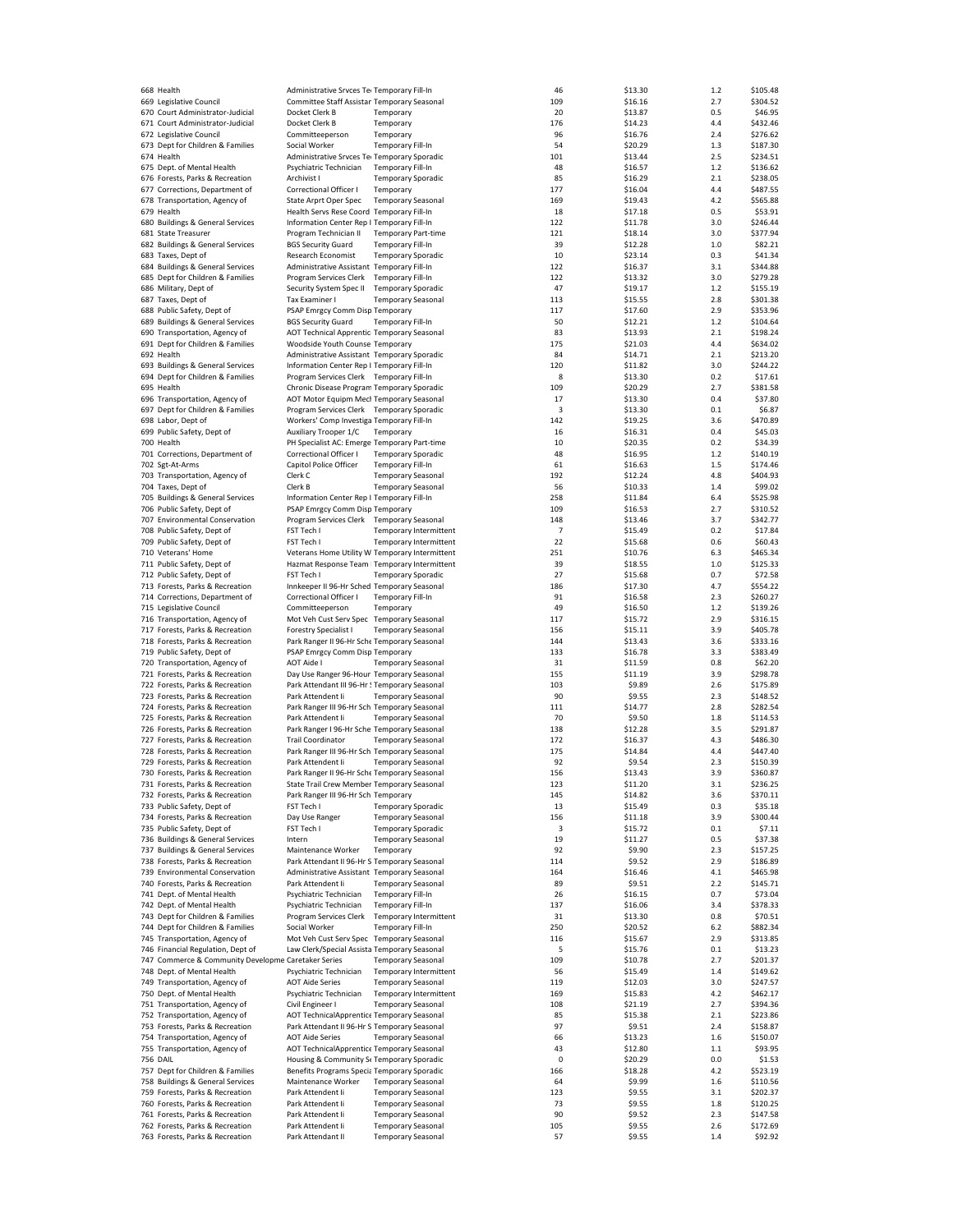| 764 Corrections, Department of                                    | Correctional Officer I                                             | Temporary                  |                        | 121          | \$15.86            | 3.0        | \$329.58             |
|-------------------------------------------------------------------|--------------------------------------------------------------------|----------------------------|------------------------|--------------|--------------------|------------|----------------------|
| 765 Corrections, Department of                                    | Correctional Officer I                                             | Temporary                  |                        | 267          | \$16.12            | 6.7        | \$740.72             |
| 766 Forests, Parks & Recreation                                   | Park Attendent Ii                                                  | <b>Temporary Seasonal</b>  |                        | 109          | \$9.54             | 2.7        | \$179.64             |
|                                                                   |                                                                    |                            |                        |              |                    |            |                      |
| 767 Forests, Parks & Recreation                                   | Park Attendant III 96-Hr ! Temporary Seasonal                      |                            |                        | 93           | \$9.88             | 2.3        | \$158.31             |
| 768 Transportation, Agency of                                     | AOT TechnicalApprentice Temporary Seasonal                         |                            |                        | 59           | \$12.79            | 1.5        | \$130.01             |
| 769 Transportation, Agency of                                     | AOT TechnicalApprentice Temporary Seasonal                         |                            |                        | 64           | \$12.82            | 1.6        | \$141.32             |
| 770 Transportation, Agency of                                     | AOT TechnicalApprentice Temporary Seasonal                         |                            |                        | 38           | \$14.34            | 0.9        | \$93.23              |
| 771 Transportation, Agency of                                     | AOT TechnicalApprentice Temporary Seasonal                         |                            |                        | 56           | \$12.79            | 1.4        | \$123.35             |
|                                                                   |                                                                    |                            |                        |              |                    |            |                      |
| 772 Transportation, Agency of                                     | Mot Veh Cust Serv Spec Temporary Seasonal                          |                            |                        | 35           | \$15.55            | 0.9        | \$94.17              |
| 773 Commerce & Community Developme Caretaker Series               |                                                                    | <b>Temporary Seasonal</b>  |                        | 6            | \$10.34            | 0.1        | \$10.46              |
| 774 Forests, Parks & Recreation                                   | Park Ranger I 96-Hr Sche Temporary Seasonal                        |                            |                        | 150          | \$12.28            | 3.8        | \$317.21             |
| 775 Forests, Parks & Recreation                                   | Park Attendant I                                                   | <b>Temporary Seasonal</b>  |                        | 70           | \$9.13             | 1.8        | \$110.03             |
| 776 Forests, Parks & Recreation                                   | Park Attendent Ii                                                  | <b>Temporary Seasonal</b>  |                        | 116          | \$9.54             | 2.9        | \$189.85             |
|                                                                   |                                                                    |                            |                        |              |                    |            |                      |
| 777 Health                                                        | <b>Public Health Nurse</b>                                         | <b>Temporary Fill-In</b>   |                        | 19           | \$22.04            | 0.5        | \$72.13              |
| 778 Transportation, Agency of                                     | <b>Transportation Aide II</b>                                      | <b>Temporary Seasonal</b>  |                        | 136          | \$12.79            | 3.4        | \$300.17             |
| <b>779 DAIL</b>                                                   | Housing & Community St Temporary Sporadic                          |                            |                        | 1            | \$20.29            | 0.0        | \$3.50               |
| <b>780 DAIL</b>                                                   | Housing & Community St Temporary Sporadic                          |                            |                        | 37           | \$20.29            | 0.9        | \$128.43             |
| 781 Health                                                        | Intern                                                             | <b>Temporary Sporadic</b>  |                        | 64           | \$12.24            | 1.6        | \$133.85             |
|                                                                   |                                                                    |                            |                        |              |                    |            |                      |
| 782 Environmental Conservation                                    | Environmental Technicia Temporary Seasonal                         |                            |                        | 95           | \$14.18            | 2.4        | \$231.25             |
| 783 Transportation, Agency of                                     | <b>AOT Aide I</b>                                                  | <b>Temporary Seasonal</b>  |                        | 149          | \$11.82            | 3.7        | \$304.01             |
| 784 Forests, Parks & Recreation                                   | <b>Forestry Specialist I</b>                                       | <b>Temporary Seasonal</b>  |                        | 61           | \$14.86            | 1.5        | \$155.69             |
| 785 Dept for Children & Families                                  | Woodside Youth Counse Temporary Fill-In                            |                            |                        | 220          | \$19.79            | 5.5        | \$750.89             |
|                                                                   | Park Attendent Ii                                                  |                            |                        | 98           |                    | 2.5        |                      |
| 786 Forests, Parks & Recreation                                   |                                                                    | <b>Temporary Seasonal</b>  |                        |              | \$9.53             |            | \$161.52             |
| 787 Fish & Wildlife, Dept of                                      | Natural Res Inst B 96-Hr ! Temporary Seasonal                      |                            |                        | 64           | \$14.10            | 1.6        | \$156.50             |
| 788 Fish & Wildlife, Dept of                                      | Natural Res Inst B 96-Hr ! Temporary Seasonal                      |                            |                        | 68           | \$14.10            | 1.7        | \$164.56             |
| 789 Fish & Wildlife, Dept of                                      | Administrative Assistant Temporary Seasonal                        |                            |                        | 211          | \$14.86            | 5.3        | \$540.88             |
| 790 Transportation, Agency of                                     | AOT Technical Apprentic Temporary Seasonal                         |                            |                        | 51           | \$12.95            | 1.3        | \$113.93             |
|                                                                   |                                                                    |                            |                        |              |                    |            |                      |
| 791 Transportation, Agency of                                     | <b>AOT Aide I</b>                                                  | <b>Temporary Seasonal</b>  |                        | $\mathbf{1}$ | \$11.59            | 0.0        | \$2.00               |
| 792 Transportation, Agency of                                     | <b>AOT Aide Series</b>                                             | <b>Temporary Seasonal</b>  |                        | 158          | \$11.79            | 3.9        | \$320.75             |
| 793 Forests, Parks & Recreation                                   | Park Attendant II                                                  | <b>Temporary Seasonal</b>  |                        | 61           | \$9.52             | 1.5        | \$99.23              |
| 794 Forests, Parks & Recreation                                   | Park Ranger II 96-Hr Sche Temporary Seasonal                       |                            |                        | 158          | \$13.42            | 3.9        | \$365.02             |
| 795 Public Safety, Dept of                                        | PSAP Emrgcy Comm Disp Temporary                                    |                            |                        | 25           | \$16.29            | 0.6        | \$69.27              |
|                                                                   |                                                                    |                            |                        |              |                    |            |                      |
| 796 Transportation, Agency of                                     | AOT TechnicalApprentice Temporary Seasonal                         |                            |                        | 101          | \$17.75            | 2.5        | \$309.19             |
| 797 Transportation, Agency of                                     | AOT TechnicalApprentice Temporary Seasonal                         |                            |                        | 75           | \$15.55            | 1.9        | \$200.06             |
| 798 Public Safety, Dept of                                        | Custodian II                                                       | <b>Temporary Part-time</b> |                        | 81           | \$11.69            | 2.0        | \$163.78             |
| 799 Transportation, Agency of                                     | AOT Technician II                                                  | <b>Temporary Seasonal</b>  |                        | 28           | \$15.49            | 0.7        | \$74.70              |
|                                                                   |                                                                    |                            |                        |              |                    |            |                      |
| 800 Transportation, Agency of                                     | AOT TechnicalApprentice Temporary Seasonal                         |                            |                        | 90           | \$14.69            | 2.3        | \$228.76             |
| 801 Dept for Children & Families                                  | Child Benefits Specialist Temporary Sporadic                       |                            |                        | 234          | \$18.36            | 5.9        | \$740.52             |
| 802 Transportation, Agency of                                     | AOT TechnicalApprentice Temporary Seasonal                         |                            |                        | 83           | \$15.01            | 2.1        | \$215.11             |
| 803 Transportation, Agency of                                     | AOT Technical Apprentic Temporary Seasonal                         |                            |                        | 71           | \$14.22            | 1.8        | \$175.02             |
|                                                                   |                                                                    |                            |                        |              |                    |            |                      |
| 804 Transportation, Agency of                                     | AOT TechnicalApprentice Temporary Intermittent                     |                            |                        | 34           | \$14.95            | 0.8        | \$86.64              |
| 805 Forests, Parks & Recreation                                   | Park Attendent IV                                                  | <b>Temporary Seasonal</b>  |                        | 51           | \$10.39            | 1.3        | \$90.41              |
| 806 Transportation, Agency of                                     | BridgeMaintenanceWork Temporary                                    |                            |                        | 80           | \$16.68            | 2.0        | \$229.33             |
| 807 Transportation, Agency of                                     | AOT Maintenance Worke Temporary Seasonal                           |                            |                        | 156          | \$14.63            | 3.9        | \$393.30             |
| 808 Transportation, Agency of                                     | AOT TechnicalApprentice Temporary Seasonal                         |                            |                        | 110          | \$13.33            | 2.8        | \$253.20             |
|                                                                   |                                                                    |                            |                        |              |                    |            |                      |
| 809 Environmental Conservation                                    | Administrative Assistant Temporary Seasonal                        |                            |                        | 183          | \$16.46            | 4.6        | \$518.07             |
| 810 Forests, Parks & Recreation                                   | Park Attendent li                                                  | <b>Temporary Seasonal</b>  |                        | 115          | \$9.55             | 2.9        | \$188.88             |
| 811 Forests, Parks & Recreation                                   | Park Attendant II                                                  | <b>Temporary Seasonal</b>  |                        | 53           | \$9.51             | 1.3        | \$86.38              |
| 812 Dept for Children & Families                                  | Social Worker Trainee                                              | Temporary                  |                        | 33           | \$18.15            | 0.8        | \$103.16             |
| 813 Forests, Parks & Recreation                                   | Park Attendant I                                                   | <b>Temporary Seasonal</b>  |                        | 63           | \$9.42             | 1.6        | \$102.79             |
|                                                                   |                                                                    |                            |                        |              |                    |            |                      |
| 814 Transportation, Agency of                                     | Custodian III                                                      | <b>Temporary Seasonal</b>  |                        | 197          | \$11.71            | 4.9        | \$396.92             |
| 815 Executive Office                                              | Intern                                                             | <b>Temporary Sporadic</b>  |                        | 14           | \$13.07            | 0.4        | \$31.52              |
| 816 Labor, Dept of                                                | Intern                                                             | Temporary                  |                        | 32           | \$12.18            | 0.8        | \$67.78              |
| 817 Secretary of State                                            | Program Services Clerk Temporary Fill-In                           |                            |                        | 14           | \$13.30            | 0.4        | \$33.15              |
|                                                                   | State Airport Ops Worke Temporary Seasonal                         |                            |                        |              |                    | 6.0        | \$679.37             |
| 818 Transportation, Agency of                                     |                                                                    |                            |                        | 238          | \$16.55            |            |                      |
| 819 Agriculture, Food & Markets                                   | Animal Health Specialist Temporary Seasonal                        |                            |                        | 52           | \$18.39            | 1.3        | \$163.95             |
| 820 Labor, Dept of                                                | Intern                                                             | <b>Temporary Seasonal</b>  |                        | 39           | \$12.31            | $1.0$      | \$82.22              |
| 821 Forests, Parks & Recreation                                   | Park Attendent I                                                   | <b>Temporary Seasonal</b>  |                        | 58           | \$9.19             | 1.5        | \$91.93              |
| 822 Transportation, Agency of                                     | <b>AOT Aide Series</b>                                             | <b>Temporary Seasonal</b>  |                        | 197          | \$11.89            | 4.9        | \$403.50             |
|                                                                   |                                                                    |                            |                        |              |                    |            | \$79.04              |
| 823 Forests, Parks & Recreation                                   | Park Attendant I                                                   | <b>Temporary Seasonal</b>  |                        | 50           | \$9.18             | 1.3        |                      |
| 824 Forests, Parks & Recreation                                   | Park Attendant II                                                  | <b>Temporary Seasonal</b>  |                        | 58           | \$9.54             | 1.5        | \$95.96              |
| 825 Forests, Parks & Recreation                                   | Park Attendant I                                                   | <b>Temporary Seasonal</b>  |                        | 55           | \$9.17             | 1.4        | \$87.41              |
| 826 Forests, Parks & Recreation                                   | Park Attendent I                                                   | <b>Temporary Seasonal</b>  |                        | 35           | \$9.22             | 0.9        | \$55.61              |
| 827 Forests, Parks & Recreation                                   | Park Attendant I                                                   | Temporary Seasonal         |                        | 47           | \$9.19             | 1.2        | \$74.37              |
| 828 Forests, Parks & Recreation                                   |                                                                    | <b>Temporary Seasonal</b>  |                        |              |                    |            |                      |
|                                                                   | Park Attendent I                                                   |                            |                        | 43           | \$9.17             | 1.1        | \$67.94              |
| 829 Transportation, Agency of                                     | AOT Aide I                                                         | <b>Temporary Seasonal</b>  |                        | 126          | \$12.47            | 3.2        | \$271.06             |
| 830 Transportation, Agency of                                     | <b>Transportation Aide II</b>                                      | <b>Temporary Seasonal</b>  |                        | 150          | \$13.08            | 3.7        | \$337.35             |
| 831 Forests, Parks & Recreation                                   | Park Attendant I                                                   | <b>Temporary Seasonal</b>  |                        | 61           | \$9.15             | 1.5        | \$96.09              |
| 832 Liquor Control, Dept of                                       | Liquor Warehouse Work Temporary Fill-In                            |                            |                        | 19           | \$11.30            | 0.5        | \$36.61              |
| 833 Forests, Parks & Recreation                                   | Park Attendent Ii                                                  | <b>Temporary Seasonal</b>  |                        | 116          | \$9.54             | 2.9        | \$190.62             |
|                                                                   |                                                                    |                            |                        |              |                    |            |                      |
| 834 Dept for Children & Families                                  | Woodside Youth Counse Temporary Fill-In                            |                            |                        | 193          | \$19.37            | 4.8        | \$643.16             |
| 835 Public Safety, Dept of                                        | Administrative Assistant Temporary Fill-In                         |                            |                        | 27           | \$14.67            | 0.7        | \$69.17              |
| 836 Dept for Children & Families                                  | Woodside Youth Counse Temporary Fill-In                            |                            |                        | 354          | \$22.20            | 8.8        | \$1,351.91           |
| 837 Vermont Health Access, Dept of                                | Administrative Assistant Temporary Sporadic                        |                            |                        | 27           | \$16.48            | 0.7        | \$76.63              |
| 838 Agriculture, Food & Markets                                   | Agriculture Scientist III CI Temporary Seasonal                    |                            |                        | 143          |                    | 3.6        | \$479.03             |
|                                                                   |                                                                    |                            |                        |              | \$19.45            |            |                      |
| 839 Transportation, Agency of                                     | <b>Transportation Aide II</b>                                      | <b>Temporary Seasonal</b>  |                        | 51           | \$14.22            | 1.3        | \$125.65             |
| 840 Enhanced 911 Board                                            | <b>GIS Specialist</b>                                              |                            | Temporary Intermittent | 43           | \$18.15            | $1.1$      | \$134.42             |
| 841 Court Administrator-Judicial                                  | Court Officer B                                                    | Temporary                  |                        | 210          | \$14.60            | 5.3        | \$528.16             |
|                                                                   |                                                                    |                            |                        |              |                    |            |                      |
|                                                                   |                                                                    |                            |                        |              |                    |            |                      |
| 842 Transportation, Agency of                                     | Data Entry Operator A Temporary Seasonal                           |                            |                        | 66           | \$11.73            | 1.6        | \$132.84             |
| 843 Veterans' Home                                                | Veterans Home Utility W Temporary Intermittent                     |                            |                        | 234          | \$10.90            | 5.8        | \$438.73             |
| 844 Labor, Dept of                                                | Intern                                                             | <b>Temporary Seasonal</b>  |                        | 60           | \$12.85            | 1.5        | \$132.63             |
| 845 Transportation, Agency of                                     | <b>AOT Aide Series</b>                                             | <b>Temporary Seasonal</b>  |                        | 105          | \$12.11            | 2.6        | \$218.13             |
| 846 Dept for Children & Families                                  | Woodside Youth Counse Temporary Fill-In                            |                            |                        | 101          | \$18.97            | 2.5        | \$329.61             |
|                                                                   |                                                                    |                            |                        |              |                    |            |                      |
| 847 Vermont Health Access, Dept of                                | Administrative Assistant Temporary Sporadic                        |                            |                        | 42           | \$16.38            | 1.0        | \$117.23             |
| 848 Dept for Children & Families                                  | Woodside Youth Center ' Temporary Fill-In                          |                            |                        | 5            | \$13.30            | 0.1        | \$11.02              |
| 849 Secretary of State                                            | Intern                                                             | Temporary                  |                        | 26           | \$8.87             | 0.7        | \$39.92              |
| 850 Buildings & General Services                                  | Maintenance Mechanic I Temporary                                   |                            |                        | 9            | \$14.12            | 0.2        | \$21.89              |
| 851 Veterans' Home                                                | <b>Activities Aide</b>                                             | Temporary                  |                        | 171          |                    | 4.3        | \$395.71             |
|                                                                   |                                                                    |                            |                        |              | \$13.41            |            |                      |
| 852 Liquor Control, Dept of                                       | Liquor Warehouse Work Temporary Fill-In                            |                            |                        | 113          | \$13.72            | 2.8        | \$266.33             |
| 853 Corrections, Department of                                    | Correctional Officer I                                             | <b>Temporary Fill-In</b>   |                        | 84           | \$16.09            | 2.1        | \$234.08             |
| 854 Corrections, Department of                                    | Correctional Officer I                                             | Temporary                  |                        | 75           | \$16.13            | 1.9        | \$208.98             |
| 855 Forests, Parks & Recreation                                   | Park Attendent I                                                   | <b>Temporary Seasonal</b>  |                        | 40           | \$9.20             | 1.0        | \$62.95              |
|                                                                   |                                                                    |                            |                        |              |                    |            |                      |
| 856 Commerce & Community Developme Caretaker Series               |                                                                    | <b>Temporary Seasonal</b>  |                        | 18           | \$10.41            | 0.5        | \$32.94              |
| 857 Dept for Children & Families                                  | Woodside Youth Center ' Temporary Fill-In                          |                            |                        | 8            | \$14.89            | 0.2        | \$21.48              |
| 858 Transportation, Agency of<br>859 Court Administrator-Judicial | <b>AOT Aide Series</b><br><b>Treatment Court Coordir Temporary</b> | Temporary                  |                        | 221<br>210   | \$13.11<br>\$21.78 | 5.5<br>5.3 | \$498.51<br>\$788.63 |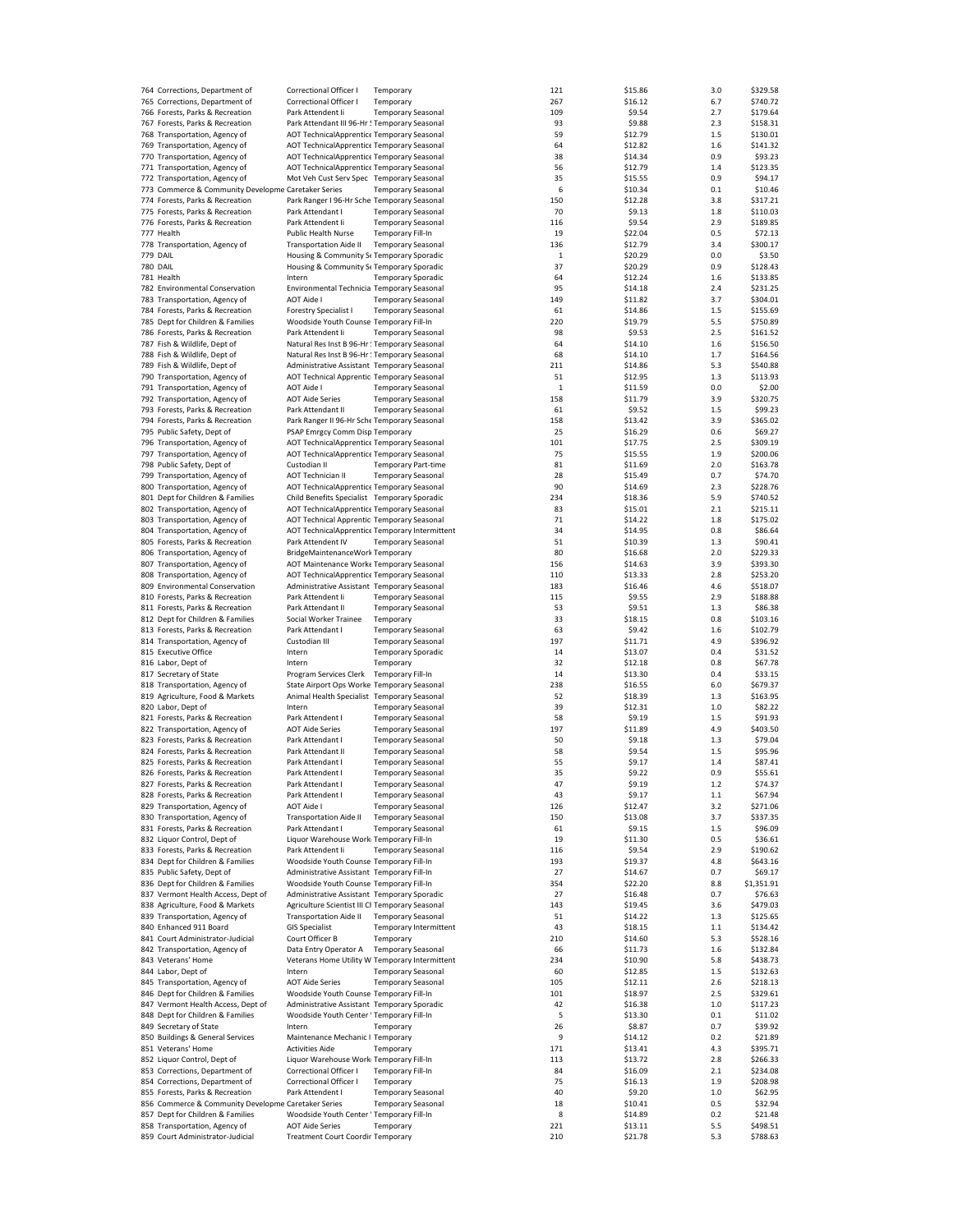| 860 Public Safety, Dept of                          | Administrative Assistant Temporary Fill-In                                                   |                            |                        | 22           | \$14.88            | 0.5        | \$55.20             |
|-----------------------------------------------------|----------------------------------------------------------------------------------------------|----------------------------|------------------------|--------------|--------------------|------------|---------------------|
| 861 Corrections, Department of                      | Correctional Officer I                                                                       | <b>Temporary Fill-In</b>   |                        | 26           | \$15.84            | 0.6        | \$69.66             |
| 862 Corrections, Department of                      | Correctional Officer I                                                                       | <b>Temporary Fill-In</b>   |                        | 48           | \$16.14            | $1.2$      | \$133.07            |
|                                                     |                                                                                              |                            |                        |              |                    |            |                     |
| 863 Health                                          | Intern                                                                                       | Temporary                  |                        | 30           | \$13.13            | 0.8        | \$68.14             |
| 864 Transportation, Agency of                       | AOT Motor Equipm Mecl Temporary Seasonal                                                     |                            |                        | 89           | \$13.68            | 2.2        | \$210.04            |
| 865 Sgt-At-Arms                                     | Capital tours                                                                                |                            | Temporary Intermittent | 106          | \$17.05            | 2.7        | \$311.88            |
| 866 Dept for Children & Families                    | Benefits Programs Specia Temporary Sporadic                                                  |                            |                        | 35           | \$17.95            | 0.9        | \$109.37            |
| 867 Public Safety, Dept of                          | Program Services Clerk Temporary Part-time                                                   |                            |                        | 100          | \$13.42            | 2.5        | \$231.66            |
| 868 Labor, Dept of                                  | UC Cust Serv Rep I                                                                           |                            | Temporary Intermittent | 44           | \$16.29            | $1.1$      | \$122.23            |
|                                                     |                                                                                              |                            |                        |              |                    |            |                     |
| 869 Labor, Dept of                                  | UC Cust Serv Rep I                                                                           |                            | Temporary Intermittent | 44           | \$16.29            | 1.1        | \$122.67            |
| 870 Information and Innovation                      | Account Clerk B                                                                              | Temporary                  |                        | 54           | \$12.12            | 1.3        | \$111.68            |
| 871 DAIL                                            | Intern                                                                                       | Temporary                  |                        | 28           | \$9.94             | 0.7        | \$48.16             |
| 872 Dept for Children & Families                    | Woodside Youth Counse Temporary                                                              |                            |                        | 132          | \$21.05            | 3.3        | \$478.79            |
| 873 DAIL                                            | Intern                                                                                       | Temporary                  |                        | 38           | \$9.97             | $1.0$      | \$65.69             |
| 874 Dept for Children & Families                    | Benefits Programs Specia Temporary Sporadic                                                  |                            |                        | 121          | \$17.66            | 3.0        | \$366.66            |
|                                                     |                                                                                              |                            |                        |              |                    |            |                     |
| 875 Dept for Children & Families                    | Benefits Programs Specia Temporary Sporadic                                                  |                            |                        | 29           | \$17.18            | 0.7        | \$84.52             |
| 876 Transportation, Agency of                       | <b>AOT Aide I</b>                                                                            | <b>Temporary Seasonal</b>  |                        | 223          | \$11.76            | 5.6        | \$451.51            |
| 877 Fish & Wildlife, Dept of                        | Environmental Technicia Temporary Seasonal                                                   |                            |                        | 141          | \$14.15            | 3.5        | \$343.28            |
| 878 Buildings & General Services                    | Information Center Rep I Temporary                                                           |                            |                        | 96           | \$11.89            | 2.4        | \$196.15            |
| 879 Veterans' Home                                  | Veterans Home Register« Temporary Intermittent                                               |                            |                        | 90           | \$24.31            | 2.3        | \$378.57            |
|                                                     |                                                                                              |                            |                        |              |                    |            |                     |
| 880 Forests, Parks & Recreation                     | Program Services Clerk Temporary Seasonal                                                    |                            |                        | 177          | \$13.63            | 4.4        | \$415.46            |
| 881 Buildings & General Services                    | Information Center Rep I Temporary                                                           |                            |                        | 77           | \$11.78            | 1.9        | \$156.60            |
| 882 Buildings & General Services                    | Information Center Rep I Temporary                                                           |                            |                        | 90           | \$11.79            | 2.3        | \$183.19            |
| 883 Veterans' Home                                  | Veterans Home Utility W Temporary Intermittent                                               |                            |                        | 57           | \$10.68            | $1.4\,$    | \$104.64            |
| 884 Fish & Wildlife, Dept of                        | F&W Specialist I                                                                             | <b>Temporary Seasonal</b>  |                        | 97           | \$17.85            | 2.4        | \$298.50            |
|                                                     |                                                                                              |                            |                        |              |                    |            |                     |
| 885 Dept for Children & Families                    | Benefits Programs Specia Temporary Sporadic                                                  |                            |                        | 183          | \$17.56            | 4.6        | \$553.18            |
| 886 Dept for Children & Families                    | Benefits Programs Specia Temporary Sporadic                                                  |                            |                        | 85           | \$17.27            | 2.1        | \$253.49            |
| 887 Labor, Dept of                                  | Labor Apprenticeship Prc Temporary Seasonal                                                  |                            |                        | 10           | \$34.00            | 0.3        | \$58.56             |
| 888 Court Administrator-Judicial                    | Docket Clerk B                                                                               | Temporary                  |                        | $\pmb{0}$    | \$13.77            | 0.0        | \$0.59              |
| 889 Dept for Children & Families                    | Benefits Programs Specia Temporary Sporadic                                                  |                            |                        | 212          | \$18.23            | 5.3        | \$666.37            |
| 890 Dept for Children & Families                    | Benefits Programs Specia Temporary Sporadic                                                  |                            |                        |              |                    |            |                     |
|                                                     |                                                                                              |                            |                        | 230          | \$18.89            | 5.7        | \$746.73            |
| 891 Dept for Children & Families                    | Benefits Programs Specia Temporary Sporadic                                                  |                            |                        | 193          | \$17.89            | 4.8        | \$595.75            |
| 892 Dept for Children & Families                    | Benefits Programs Specia Temporary Sporadic                                                  |                            |                        | 169          | \$17.84            | 4.2        | \$519.36            |
| 893 Dept for Children & Families                    | Social Worker                                                                                | Temporary                  |                        | 102          | \$20.29            | 2.5        | \$355.37            |
| 894 Dept for Children & Families                    | Social Worker                                                                                | Temporary Fill-In          |                        | 182          | \$20.51            | 4.6        | \$642.98            |
|                                                     | PH Specialist AC: General Temporary Sporadic                                                 |                            |                        |              |                    | 0.5        |                     |
| 895 Health                                          |                                                                                              |                            |                        | 20           | \$21.17            |            | \$73.84             |
| 896 Corrections, Department of                      | Administrative Assistant Temporary Fill-In                                                   |                            |                        | 44           | \$14.67            | $1.1$      | \$111.18            |
| 897 Agriculture, Food & Markets                     | Plant Protection Technici Temporary Seasonal                                                 |                            |                        | 90           | \$16.45            | 2.2        | \$253.93            |
| 898 Veterans' Home                                  | Veterans Home Utility W Temporary Intermittent                                               |                            |                        | 196          | \$10.72            | 4.9        | \$361.30            |
| 899 Dept for Children & Families                    | Benefits Programs Specia Temporary Sporadic                                                  |                            |                        | 91           | \$18.17            | 2.3        | \$284.94            |
|                                                     |                                                                                              |                            |                        |              |                    |            |                     |
| 900 Health                                          | PH Laboratory Technicial Temporary Sporadic                                                  |                            |                        | 138          | \$15.52            | 3.5        | \$369.86            |
| 901 Dept for Children & Families                    | Program Technician I                                                                         | <b>Temporary Sporadic</b>  |                        | 51           | \$15.49            | 1.3        | \$135.57            |
| 902 Department of Human Resources                   | Benefits Support Speciali Temporary                                                          |                            |                        | 128          | \$19.21            | 3.2        | \$424.29            |
| 903 Dept for Children & Families                    | Benefits Programs Specia Temporary Intermittent                                              |                            |                        | 124          | \$17.58            | 3.1        | \$376.54            |
|                                                     |                                                                                              |                            |                        |              |                    |            |                     |
| 904 Dept for Children & Families                    | Program Technician I                                                                         | <b>Temporary Sporadic</b>  |                        | 185          | \$15.66            | 4.6        | \$497.87            |
| 905 Dept for Children & Families                    | Benefits Programs Specia Temporary Sporadic                                                  |                            |                        | 177          | \$18.58            | 4.4        | \$566.38            |
| 906 Dept for Children & Families                    | Benefits Programs Specia Temporary Sporadic                                                  |                            |                        | 103          | \$18.32            | 2.6        | \$325.25            |
| 907 Veterans' Home                                  | Veterans Home Register« Temporary Intermittent                                               |                            |                        | 11           | \$24.56            | 0.3        | \$45.84             |
| 908 Dept for Children & Families                    | Benefits Programs Specia Temporary Sporadic                                                  |                            |                        | 24           | \$17.38            | 0.6        | \$72.47             |
| 909 Department of Human Resources                   | Benefits Support Speciali Temporary                                                          |                            |                        | 5            | \$19.17            | 0.1        | \$16.92             |
|                                                     |                                                                                              |                            |                        |              |                    |            |                     |
| 910 Dept for Children & Families                    | Program Services Clerk Temporary                                                             |                            |                        | 20           | \$13.34            | 0.5        | \$45.24             |
| 911 Dept for Children & Families                    | Program Technician I                                                                         | <b>Temporary Sporadic</b>  |                        | 172          | \$15.64            | 4.3        | \$462.14            |
| 912 Dept for Children & Families                    | Program Technician I                                                                         | <b>Temporary Sporadic</b>  |                        | 86           | \$15.56            | 2.2        | \$230.78            |
| 913 Health                                          | Program Technician I                                                                         | <b>Temporary Part-time</b> |                        | 195          | \$15.65            | 4.9        | \$526.80            |
| 914 Vermont Health Access, Dept of                  | Program Technician II                                                                        | <b>Temporary Sporadic</b>  |                        | 102          | \$18.23            | 2.5        | \$318.98            |
|                                                     |                                                                                              |                            |                        |              |                    |            |                     |
| 915 Dept for Children & Families                    | Benefits Programs Specia Temporary Intermittent                                              |                            |                        | 227          | \$17.38            | 5.7        | \$680.47            |
| 916 Dept for Children & Families                    | Social Worker                                                                                | <b>Temporary Fill-In</b>   |                        | 37           | \$20.49            | 0.9        | \$130.12            |
| 917 Health                                          | Administrative Assistant Temporary Intermittent                                              |                            |                        | 229          | \$16.49            | 5.7        | \$650.86            |
| 918 Dept. of Mental Health                          | MH Recovery Specialist Temporary Intermittent                                                |                            |                        | 181          | \$20.44            | 4.5        | \$637.82            |
| 919 Legislative Council                             | Law Clerk                                                                                    | <b>Temporary Sporadic</b>  |                        | 98           | \$17.00            | 2.5        | \$286.95            |
|                                                     |                                                                                              |                            |                        |              |                    |            |                     |
| 920 Legislative Council                             | Intern                                                                                       | Temporary                  |                        | 52           | \$10.50            | 1.3        | \$93.93             |
| 921 Dept. of Mental Health                          | Psychiatric Technician                                                                       | Temporary Fill-In          |                        | 109          | \$17.61            | 2.7        | \$330.03            |
| 922 Dept for Children & Families                    | Benefits Programs Specia Temporary Sporadic                                                  |                            |                        | 37           | \$17.40            | 0.9        | \$111.34            |
| 923 Dept. of Mental Health                          | MH Recovery Specialist                                                                       |                            | Temporary Intermittent | 81           | \$20.49            | 2.0        | \$287.06            |
| 924 Vermont Health Access, Dept of                  | Program Technician II                                                                        | <b>Temporary Sporadic</b>  |                        | 205          | \$18.06            | 5.1        | \$638.11            |
| 925 Dept for Children & Families                    |                                                                                              |                            |                        |              |                    |            |                     |
|                                                     | Program Services Clerk                                                                       | <b>Temporary Part-time</b> |                        | 175          | \$13.48            | 4.4        | \$406.69            |
| 926 Legislative Council                             | Law Clerk                                                                                    | <b>Temporary Seasonal</b>  |                        | 87           | \$17.00            | 2.2        | \$254.74            |
| 927 Legislative Council                             | Law Clerk                                                                                    | <b>Temporary Seasonal</b>  |                        | 11           | \$17.00            | 0.3        | \$32.21             |
| 928 Buildings & General Services                    | Administrative Assistant Temporary Fill-In                                                   |                            |                        | 17           | \$16.29            | 0.4        | \$46.30             |
| 929 Vermont Health Access, Dept of                  | Program Technician II                                                                        | <b>Temporary Sporadic</b>  |                        | 18           | \$17.59            | 0.4        | \$53.31             |
| 930 Transportation, Agency of                       |                                                                                              |                            |                        | 7            |                    | 0.2        | \$18.34             |
|                                                     | Program Technician I                                                                         | <b>Temporary Sporadic</b>  |                        |              | \$15.49            |            |                     |
| 931 Transportation, Agency of                       | AOT Motor Equipm Mecl Temporary Seasonal                                                     |                            |                        | 90           | \$13.36            | 2.3        | \$207.03            |
| 932 Legislative Council                             | Law Clerk                                                                                    | <b>Temporary Seasonal</b>  |                        | 104          | \$17.00            | 2.6        | \$304.52            |
| 933 Corrections, Department of                      | Correctional Officer I                                                                       | <b>Temporary Fill-In</b>   |                        | 73           | \$16.26            | 1.8        | \$205.10            |
| 934 Corrections, Department of                      | Correctional Officer I                                                                       | Temporary                  |                        | 45           | \$16.56            | $1.1\,$    | \$129.06            |
|                                                     |                                                                                              |                            |                        |              |                    |            |                     |
| 935 Corrections, Department of                      | Correctional Officer I                                                                       | <b>Temporary Fill-In</b>   |                        | 88           | \$16.91            | 2.2        | \$255.72            |
| 936 Corrections, Department of                      | Correctional Officer I                                                                       | <b>Temporary Fill-In</b>   |                        | 5            | \$15.99            | 0.1        | \$14.72             |
| 937 Corrections, Department of                      | Correctional Officer I                                                                       | <b>Temporary Fill-In</b>   |                        | 77           | \$16.62            | 1.9        | \$219.53            |
| 938 Corrections, Department of                      | Correctional Officer I                                                                       | <b>Temporary Fill-In</b>   |                        | 57           | \$16.51            | 1.4        | \$161.96            |
| 939 Environmental Conservation                      | Environmental Analyst V Temporary Seasonal                                                   |                            |                        | 9            | \$34.91            | 0.2        | \$52.05             |
| 940 Corrections, Department of                      | Correctional Officer I                                                                       | <b>Temporary Fill-In</b>   |                        | 70           | \$16.34            | 1.7        | \$196.06            |
|                                                     |                                                                                              |                            |                        |              |                    |            |                     |
| 941 Corrections, Department of                      | Correctional Officer I                                                                       | Temporary                  |                        | 33           | \$15.53            | 0.8        | \$88.67             |
| 942 Court Administrator-Judicial                    | <b>Treatment Court Coordir Temporary</b>                                                     |                            |                        | 101          | \$21.28            | 2.5        | \$369.67            |
| 943 Legislative Council                             | Law Clerk                                                                                    | Temporary                  |                        | 100          | \$19.00            | 2.5        | \$327.26            |
| 944 Court Administrator-Judicial                    | Court Officer B                                                                              | Temporary                  |                        | 247          | \$14.65            | 6.2        | \$622.20            |
|                                                     |                                                                                              |                            |                        |              |                    |            |                     |
| 945 Legislative Council                             | Law Clerk                                                                                    | <b>Temporary Seasonal</b>  |                        | 103          | \$17.02            | 2.6        | \$301.23            |
| 946 Health                                          | Health District Office Clei Temporary Fill-In                                                |                            |                        | 161          | \$13.39            | 4.0        | \$370.27            |
| 947 Agriculture, Food & Markets                     | Administrative Srvces Ter Temporary Seasonal                                                 |                            |                        | 64           | \$13.33            | 1.6        | \$146.04            |
| 948 Health                                          | PH Specialist AC: General Temporary Sporadic                                                 |                            |                        | 38           | \$20.44            | 0.9        | \$132.57            |
| 949 Health                                          | PH Specialist AC: General Temporary Sporadic                                                 |                            |                        | $\mathbf{1}$ | \$20.24            | 0.0        | \$3.92              |
|                                                     | Correctional Officer I                                                                       |                            |                        |              |                    |            |                     |
|                                                     |                                                                                              | <b>Temporary Fill-In</b>   |                        | 122          | \$16.38            | 3.0        | \$343.92            |
| 950 Corrections, Department of                      |                                                                                              |                            |                        |              |                    |            |                     |
| 951 Liquor Control, Dept of                         | Liquor Warehouse Work Temporary Fill-In                                                      |                            |                        | 52           | \$11.17            | 1.3        | \$99.77             |
| 952 Transportation, Agency of                       | AOT Maintenance Worke Temporary Seasonal                                                     |                            |                        | 78           | \$10.84            | 1.9        | \$145.06            |
| 953 Public Safety, Dept of                          | PSAP Emrgcy Comm Disp Temporary                                                              |                            |                        | 10           | \$16.67            | 0.3        |                     |
|                                                     |                                                                                              |                            |                        |              |                    |            | \$28.72             |
| 954 Transportation, Agency of<br>955 Veterans' Home | State Airport Mainte Wo Temporary Seasonal<br>Veterans Home Utility W Temporary Intermittent |                            |                        | 60<br>8      | \$17.18<br>\$11.19 | 1.5<br>0.2 | \$176.07<br>\$15.83 |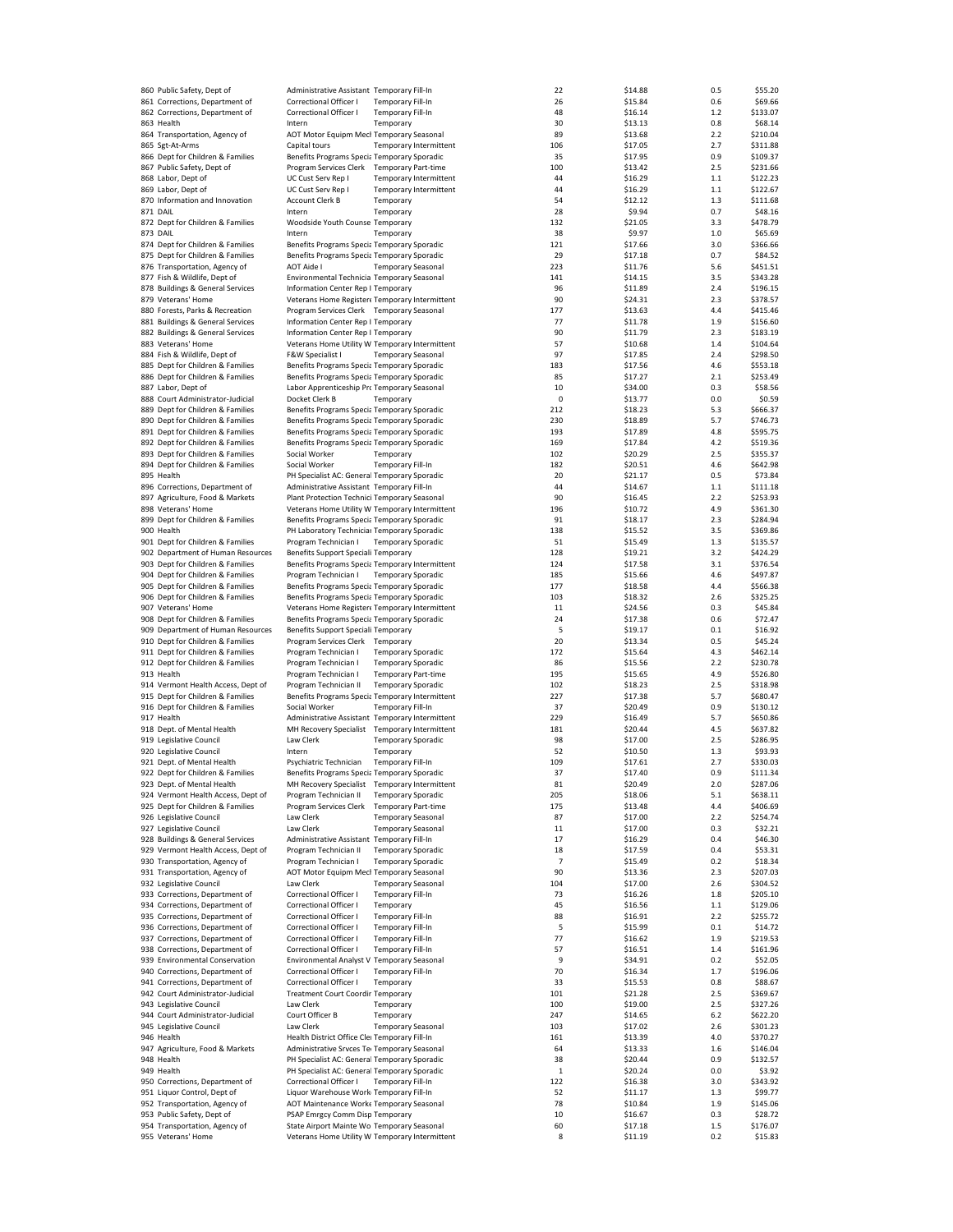|           |                                   |                                                 |                           |                        | 67  | \$17.18 |         | \$199.00 |
|-----------|-----------------------------------|-------------------------------------------------|---------------------------|------------------------|-----|---------|---------|----------|
|           | 956 Health                        | Program Technician II                           | Temporary Fill-In         |                        |     |         | 1.7     |          |
|           | 957 Dept for Children & Families  | Benefits Programs Specia Temporary Sporadic     |                           |                        | 90  | \$17.34 | 2.2     | \$267.70 |
|           | 958 Health                        | WIC Brstfeeding Peer Coi Temporary Part-time    |                           |                        | 22  | \$11.30 | 0.6     | \$43.14  |
|           | 959 Labor, Dept of                | Intern                                          | <b>Temporary Seasonal</b> |                        | 37  | \$12.19 | 0.9     | \$77.05  |
|           | 960 Health                        | WIC Brstfeeding Peer Coi Temporary Part-time    |                           |                        | 57  | \$11.29 | 1.4     | \$110.90 |
|           | 961 Court Administrator-Judicial  | <b>Financial Specialist I</b>                   | Temporary                 |                        | 47  | \$15.20 | $1.2\,$ | \$122.88 |
|           |                                   |                                                 |                           |                        | 90  |         | 2.2     |          |
|           | 962 Dept for Children & Families  | Social Worker Trainee                           | <b>Temporary Sporadic</b> |                        |     | \$18.39 |         | \$284.68 |
|           | 963 Health                        | WIC Brstfeeding Peer Coi Temporary Part-time    |                           |                        | 19  | \$11.27 | 0.5     | \$37.56  |
|           | 964 Veterans' Home                | Veterans Home LPN                               |                           | Temporary Intermittent | 3   | \$18.79 | 0.1     | \$10.74  |
|           | 965 Dept for Children & Families  | Program Technician I                            | <b>Temporary Sporadic</b> |                        | 104 | \$15.62 | 2.6     | \$280.56 |
|           | 966 Dept for Children & Families  | Benefits Programs Specia Temporary Fill-In      |                           |                        | 242 | \$17.41 | 6.1     | \$725.97 |
|           |                                   |                                                 |                           |                        |     |         |         |          |
|           | 967 Public Safety, Dept of        | PSAP Emrgcy Comm Disp Temporary                 |                           |                        | 232 | \$16.87 | 5.8     | \$674.11 |
|           | 968 Environmental Conservation    | Env Anal III AC General Temporary Seasonal      |                           |                        | 55  | \$19.18 | 1.4     | \$180.42 |
|           | 969 Dept for Children & Families  | Benefits Programs Specia Temporary Sporadic     |                           |                        | 192 | \$18.03 | 4.8     | \$595.83 |
|           | 970 Dept for Children & Families  | Benefits Programs Specia Temporary Sporadic     |                           |                        | 205 | \$18.20 | 5.1     | \$643.02 |
|           |                                   |                                                 |                           |                        |     |         |         |          |
|           | 971 Dept for Children & Families  | Benefits Programs Specia Temporary Sporadic     |                           |                        | 99  | \$17.45 | 2.5     | \$298.21 |
|           | 972 Dept for Children & Families  | Benefits Programs Specia Temporary Sporadic     |                           |                        | 218 | \$18.48 | 5.5     | \$694.43 |
|           | 973 Dept for Children & Families  | Benefits Programs Specia Temporary Sporadic     |                           |                        | 220 | \$18.56 | 5.5     | \$704.41 |
|           | 974 Dept for Children & Families  | Benefits Programs Specia Temporary Sporadic     |                           |                        | 58  | \$17.89 | 1.4     | \$177.59 |
|           |                                   |                                                 |                           |                        |     |         |         |          |
|           | 975 Dept for Children & Families  | Benefits Programs Specia Temporary Sporadic     |                           |                        | 30  | \$17.23 | 0.8     | \$89.61  |
|           | 976 Dept for Children & Families  | Benefits Programs Specia Temporary Sporadic     |                           |                        | 221 | \$18.55 | 5.5     | \$704.87 |
|           | 977 Dept for Children & Families  | Benefits Programs Specia Temporary Sporadic     |                           |                        | 171 | \$17.37 | 4.3     | \$513.01 |
|           | 978 Dept for Children & Families  | Benefits Programs Specia Temporary Sporadic     |                           |                        | 89  | \$17.26 | 2.2     | \$265.99 |
|           | 979 Dept for Children & Families  | Psychiatric Nurse II Days Temporary Fill-In     |                           |                        | 18  | \$28.99 | 0.4     | \$89.57  |
|           |                                   |                                                 |                           |                        | 217 | \$19.02 | 5.4     | \$711.77 |
|           | 980 Dept for Children & Families  | Woodside Youth Counse Temporary Fill-In         |                           |                        |     |         |         |          |
|           | 981 Dept for Children & Families  | Benefits Programs Specia Temporary Sporadic     |                           |                        | 65  | \$18.82 | 1.6     | \$211.94 |
|           | 982 Transportation, Agency of     | AOT Aide I                                      | <b>Temporary Seasonal</b> |                        | 22  | \$12.03 | 0.6     | \$46.23  |
|           | 983 Dept for Children & Families  | Social Worker                                   | <b>Temporary Fill-In</b>  |                        | 226 | \$20.51 | 5.6     | \$798.35 |
|           | 984 Veterans' Home                | Veterans Home Utility W Temporary Intermittent  |                           |                        | 251 | \$10.91 | 6.3     | \$470.83 |
|           |                                   |                                                 |                           |                        |     |         |         |          |
|           | 985 Public Safety, Dept of        | Administrative Srvcs Corr Temporary Sporadic    |                           |                        | 149 | \$18.50 | 3.7     | \$474.23 |
|           | 986 Veterans' Home                | Veterans Home Utility W Temporary Intermittent  |                           |                        | 253 | \$10.91 | 6.3     | \$474.94 |
|           | 987 Dept for Children & Families  | Program Technician I                            |                           | Temporary Intermittent | 74  | \$15.49 | 1.9     | \$197.43 |
|           | 988 Dept for Children & Families  | Benefits Programs Specia Temporary Sporadic     |                           |                        | 197 | \$18.03 | 4.9     | \$610.94 |
|           | 989 Dept for Children & Families  |                                                 |                           |                        |     |         |         |          |
|           |                                   | Benefits Programs Specia Temporary Sporadic     |                           |                        | 228 | \$18.80 | 5.7     | \$739.33 |
|           | 990 Dept for Children & Families  | Benefits Programs Specia Temporary Sporadic     |                           |                        | 184 | \$17.95 | 4.6     | \$570.32 |
|           | 991 Dept for Children & Families  | Benefits Programs Specia Temporary Sporadic     |                           |                        | 138 | \$18.10 | 3.4     | \$430.14 |
|           | 992 Environmental Conservation    | Environ Tech III AC: Admi Temporary Seasonal    |                           |                        | 63  | \$17.18 | 1.6     | \$185.31 |
|           |                                   | Benefits Programs Specia Temporary Sporadic     |                           |                        |     | \$17.19 | 2.3     |          |
|           | 993 Dept for Children & Families  |                                                 |                           |                        | 92  |         |         | \$271.90 |
|           | 994 Dept for Children & Families  | Benefits Programs Specia Temporary Sporadic     |                           |                        | 26  | \$17.33 | 0.6     | \$76.10  |
|           | 995 Dept for Children & Families  | Benefits Programs Specia Temporary Sporadic     |                           |                        | 144 | \$18.61 | 3.6     | \$462.17 |
|           | 996 Dept for Children & Families  | Benefits Programs Specia Temporary Sporadic     |                           |                        | 41  | \$17.87 | 1.0     | \$125.95 |
|           | 997 Dept for Children & Families  | Benefits Programs Specia Temporary Sporadic     |                           |                        | 185 | \$17.65 | 4.6     | \$561.53 |
|           |                                   |                                                 |                           |                        |     |         |         |          |
|           | 998 Dept for Children & Families  | Benefits Programs Specia Temporary Sporadic     |                           |                        | 201 | \$17.81 | 5.0     | \$616.76 |
|           | 999 Dept for Children & Families  | Benefits Programs Specia Temporary Sporadic     |                           |                        | 175 | \$17.83 | 4.4     | \$537.13 |
|           | 1000 Dept for Children & Families | Benefits Programs Specia Temporary Sporadic     |                           |                        | 94  | \$17.82 | 2.4     | \$289.55 |
|           | 1001 Dept for Children & Families | Benefits Programs Specia Temporary Sporadic     |                           |                        | 89  | \$17.44 | 2.2     | \$268.16 |
|           | 1002 Dept for Children & Families | Woodside Youth Counse Temporary Fill-In         |                           |                        | 5   | \$18.15 | 0.1     | \$15.92  |
|           |                                   |                                                 |                           |                        |     |         |         |          |
|           | 1003 Dept for Children & Families | Woodside Youth Counse Temporary Fill-In         |                           |                        | 181 | \$19.26 | 4.5     | \$601.05 |
| 1004 DAIL |                                   | Policy & Operations Man Temporary Sporadic      |                           |                        | 182 | \$31.51 | 4.6     | \$989.21 |
|           | 1005 Dept for Children & Families | Benefits Programs Specia Temporary Sporadic     |                           |                        | 220 | \$18.17 | 5.5     | \$689.89 |
|           | 1006 Dept for Children & Families | Benefits Programs Specia Temporary Intermittent |                           |                        | 232 | \$17.42 | 5.8     | \$694.95 |
|           |                                   |                                                 |                           |                        |     |         |         |          |
|           | 1007 Defender General             | <b>Support Secretary</b>                        | Temporary                 |                        | 84  | \$13.37 | 2.1     | \$192.88 |
|           | 1008 Dept for Children & Families | Benefits Programs Specia Temporary Sporadic     |                           |                        | 91  | \$17.68 | 2.3     | \$277.47 |
|           | 1009 Health                       | PH Specialist AC: General Temporary Sporadic    |                           |                        | 28  | \$19.17 | 0.7     | \$92.45  |
|           | 1010 Dept for Children & Families | Benefits Programs Specia Temporary Sporadic     |                           |                        | 136 | \$18.29 | 3.4     | \$427.33 |
|           | 1011 Dept. of Mental Health       | Psychiatric Technician                          | Temporary Fill-In         |                        | 97  |         | 2.4     | \$271.00 |
|           |                                   |                                                 |                           |                        |     | \$16.30 |         |          |
|           | 1012 Court Administrator-Judicial | Docket Clerk B                                  | Temporary                 |                        | 95  | \$13.77 | 2.4     | \$226.13 |
|           | 1013 Environmental Conservation   | Env Anal II AC: General                         | <b>Temporary Seasonal</b> |                        | 125 | \$17.39 | 3.1     | \$373.20 |
|           | 1014 Secretary of State           | Records Analyst                                 | <b>Temporary Sporadic</b> |                        | 155 | \$22.27 | 3.9     | \$596.12 |
|           | 1015 Dept for Children & Families | Woodside Youth Counse Temporary Fill-In         |                           |                        | 17  | \$21.73 | 0.4     | \$61.74  |
| 1016 DAIL |                                   |                                                 |                           |                        |     |         |         |          |
|           |                                   | Human Services Case Aid Temporary Sporadic      |                           |                        | 7   | \$13.30 | 0.2     | \$17.11  |
|           | 1017 Dept for Children & Families | Woodside Youth Counse Temporary Fill-In         |                           |                        | 20  | \$20.27 | 0.5     | \$68.29  |
|           | 1018 Dept for Children & Families | Benefits Programs Specia Temporary Sporadic     |                           |                        | 19  | \$17.41 | 0.5     | \$57.15  |
|           | 1019 Dept for Children & Families | Benefits Programs Specia Temporary Sporadic     |                           |                        | 175 | \$18.52 | 4.4     | \$559.52 |
|           | 1020 Dept for Children & Families | Benefits Programs Specia Temporary Sporadic     |                           |                        | 181 | \$17.60 | 4.5     | \$547.24 |
|           | 1021 Legislative Council          | Committeeperson                                 | Temporary                 |                        | 94  | \$16.47 | 2.3     | \$266.41 |
|           |                                   |                                                 |                           |                        |     |         |         |          |
|           | 1022 Legislative Council          | Committeeperson                                 | Temporary                 |                        | 11  | \$16.05 | 0.3     | \$30.66  |
|           | 1023 Legislative Council          | Committeeperson                                 | Temporary                 |                        | 83  | \$16.10 | 2.1     | \$229.51 |
|           | 1024 Legislative Council          | Committeeperson                                 | Temporary                 |                        | 88  | \$16.50 | 2.2     | \$249.10 |
|           | 1025 Legislative Council          | Committeeperson                                 | Temporary                 |                        | 85  | \$16.21 | 2.1     | \$237.76 |
|           | 1026 Transportation, Agency of    | <b>AOT Aide Series</b>                          | Temporary                 |                        | 78  | \$13.69 | 1.9     | \$183.90 |
|           |                                   |                                                 |                           |                        |     |         |         |          |
|           | 1027 Public Safety, Dept of       | Hazmat Response Team   Temporary                |                           |                        | 27  | \$19.47 | 0.7     | \$90.74  |
|           | 1028 Veterans' Home               | Veterans Home Utility W Temporary Intermittent  |                           |                        | 35  | \$10.76 | 0.9     | \$64.76  |
|           | 1029 Veterans' Home               | Veterans Home Utility W Temporary Intermittent  |                           |                        | 30  | \$10.71 | 0.7     | \$55.30  |
|           | 1030 Veterans' Home               | Veterans Home Utility W Temporary Intermittent  |                           |                        | 170 | \$10.77 | 4.2     | \$314.88 |
|           |                                   |                                                 |                           |                        |     |         |         |          |
|           | 1031 Veterans' Home               | Veterans Home Utility W Temporary Intermittent  |                           |                        | 239 | \$10.76 | 6.0     | \$442.69 |
|           | 1032 Dept for Children & Families | Benefits Programs Specia Temporary Sporadic     |                           |                        | 171 | \$17.35 | 4.3     | \$509.70 |
|           | 1033 Dept for Children & Families | Benefits Programs Specia Temporary Sporadic     |                           |                        | 165 | \$17.36 | 4.1     | \$492.30 |
|           | 1034 Dept for Children & Families | Benefits Programs Specia Temporary Sporadic     |                           |                        | 241 | \$17.42 | 6.0     | \$722.69 |
|           | 1035 Dept for Children & Families | Benefits Programs Specia Temporary Sporadic     |                           |                        | 185 | \$17.51 | 4.6     | \$557.60 |
|           |                                   |                                                 |                           |                        |     |         |         |          |
|           | 1036 Transportation, Agency of    | <b>AOT Aide Series</b>                          | <b>Temporary Seasonal</b> |                        | 130 | \$11.96 | 3.2     | \$267.29 |
|           | 1037 Legislative Council          | <b>Support Specialist</b>                       | Temporary                 |                        | 7   | \$16.00 | 0.2     | \$18.00  |
|           | 1038 Legislative Council          | <b>Support Specialist</b>                       | Temporary                 |                        | 10  | \$16.00 | 0.2     | \$26.18  |
|           | 1039 Legislative Council          | <b>Support Specialist</b>                       | Temporary                 |                        | 75  | \$17.34 | 1.9     | \$224.50 |
|           |                                   |                                                 |                           |                        |     |         |         | \$91.04  |
|           | 1040 Legislative Council          | <b>Support Specialist</b>                       | Temporary                 |                        | 31  | \$17.00 | 0.8     |          |
|           | 1041 Environmental Conservation   | Env Analyst IV AC: Gener Temporary Seasonal     |                           |                        | 122 | \$20.40 | 3.1     | \$430.14 |
|           | 1042 Corrections, Department of   | Correctional Officer I                          | Temporary Fill-In         |                        | 165 | \$15.70 | 4.1     | \$446.55 |
|           | 1043 Corrections, Department of   | Correctional Officer I                          | <b>Temporary Fill-In</b>  |                        | 148 | \$16.08 | 3.7     | \$410.79 |
|           | 1044 Corrections, Department of   | Correctional Officer I                          | Temporary                 |                        | 80  | \$16.03 | 2.0     | \$219.82 |
|           |                                   |                                                 |                           |                        |     |         |         |          |
|           | 1045 Corrections, Department of   | Correctional Officer I                          | Temporary                 |                        | 75  | \$15.96 | 1.9     | \$204.77 |
|           | 1046 Corrections, Department of   | Correctional Officer I                          | Temporary                 |                        | 221 | \$16.21 | 5.5     | \$615.60 |
|           | 1047 Corrections, Department of   | Correctional Officer I                          | <b>Temporary Fill-In</b>  |                        | 50  | \$15.67 | 1.3     | \$135.36 |
|           | 1048 Corrections, Department of   | Correctional Officer I                          | <b>Temporary Fill-In</b>  |                        | 166 | \$16.50 | 4.2     | \$471.77 |
|           | 1049 Corrections, Department of   | Correctional Officer I                          | Temporary Fill-In         |                        | 77  | \$16.29 | 1.9     | \$215.98 |
|           |                                   |                                                 |                           |                        |     |         |         |          |
|           | 1050 Corrections, Department of   | Correctional Officer I                          | Temporary Fill-In         |                        | 4   | \$15.49 | 0.1     | \$10.67  |
|           | 1051 Corrections, Department of   | Correctional Officer I                          | Temporary Fill-In         |                        | 114 | \$16.05 | 2.9     | \$315.57 |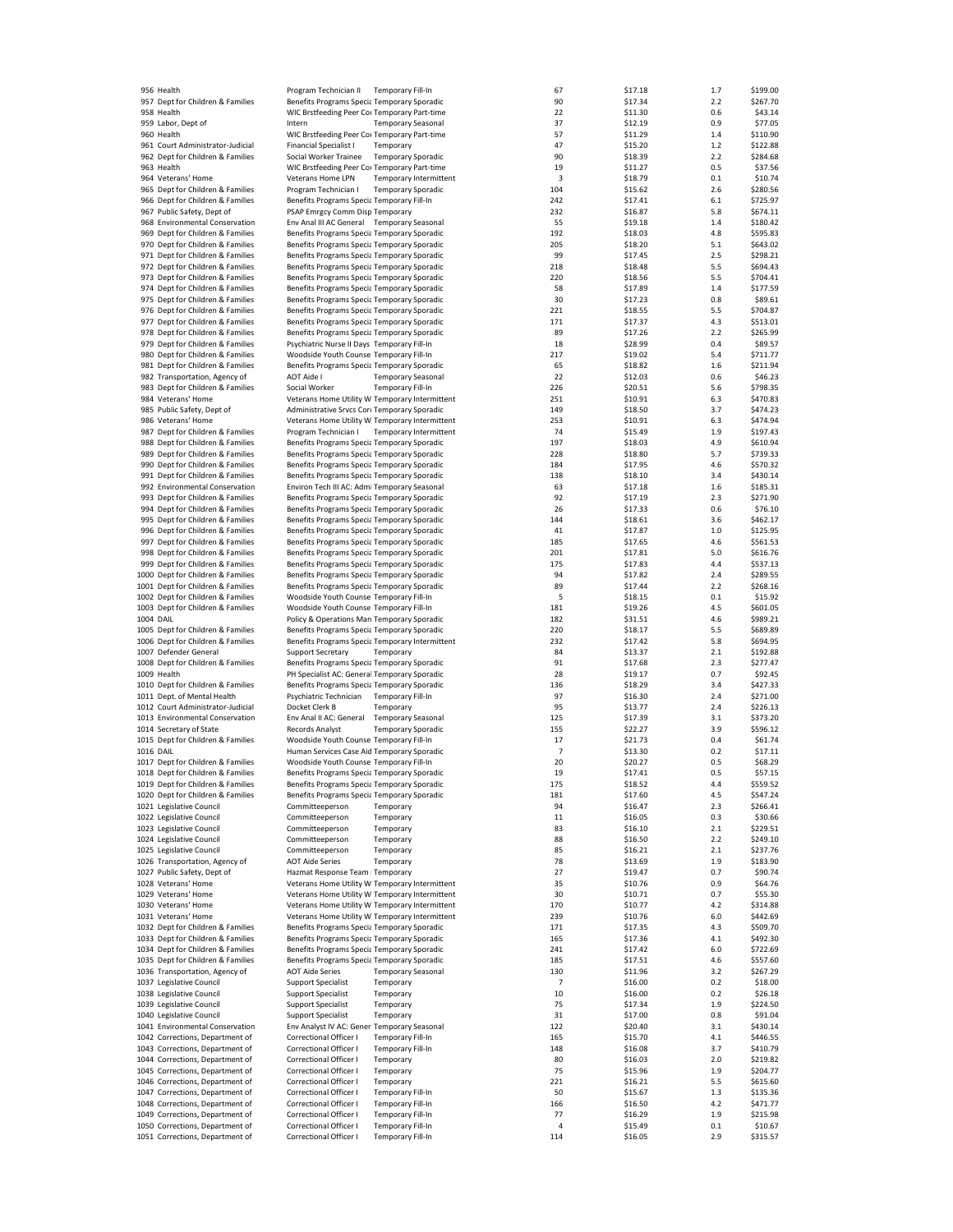|                  | 1052 Corrections, Department of                                                     | Correctional Officer I                          | <b>Temporary Fill-In</b>  |                        | 135            | \$16.62 | 3.4 | \$385.61   |
|------------------|-------------------------------------------------------------------------------------|-------------------------------------------------|---------------------------|------------------------|----------------|---------|-----|------------|
|                  | 1053 Corrections, Department of                                                     | Correctional Officer I                          | Temporary Fill-In         |                        | 79             | \$16.34 | 2.0 | \$221.28   |
|                  | 1054 Corrections, Department of                                                     | <b>Correctional Officer I</b>                   | Temporary Fill-In         |                        | 80             | \$16.42 | 2.0 | \$225.15   |
|                  |                                                                                     |                                                 |                           |                        |                |         |     |            |
|                  | 1055 Corrections, Department of                                                     | Correctional Officer I                          | Temporary                 |                        | 79             | \$16.41 | 2.0 | \$224.53   |
|                  | 1056 Corrections, Department of                                                     | Correctional Officer I                          | Temporary                 |                        | 169            | \$15.88 | 4.2 | \$461.16   |
|                  | 1057 Dept for Children & Families                                                   | Benefits Programs Specia Temporary Sporadic     |                           |                        | 228            | \$17.37 | 5.7 | \$680.95   |
|                  | 1058 Corrections, Department of                                                     | Correctional Officer I                          | Temporary Fill-In         |                        | 39             | \$15.51 | 1.0 | \$104.43   |
|                  | 1059 Corrections, Department of                                                     | Correctional Officer I                          | <b>Temporary Fill-In</b>  |                        | 41             | \$15.67 | 1.0 | \$109.76   |
|                  | 1060 Corrections, Department of                                                     |                                                 |                           |                        |                |         |     |            |
|                  |                                                                                     | Correctional Officer I                          | Temporary Fill-In         |                        | 41             | \$15.70 | 1.0 | \$111.10   |
|                  | 1061 Corrections, Department of                                                     | Correctional Officer I                          | <b>Temporary Fill-In</b>  |                        | 64             | \$16.00 | 1.6 | \$175.38   |
|                  | 1062 Corrections, Department of                                                     | Correctional Officer I                          | Temporary Fill-In         |                        | 41             | \$15.69 | 1.0 | \$110.72   |
|                  | 1063 Corrections, Department of                                                     | Correctional Officer I                          | <b>Temporary Fill-In</b>  |                        | 191            | \$16.14 | 4.8 | \$531.13   |
|                  | 1064 Corrections, Department of                                                     | Correctional Officer I                          | <b>Temporary Fill-In</b>  |                        | 75             | \$15.99 | 1.9 | \$205.89   |
|                  | 1065 Corrections, Department of                                                     | Correctional Officer I                          | Temporary                 |                        | $\overline{2}$ | \$15.49 | 0.0 | \$5.00     |
|                  |                                                                                     |                                                 |                           |                        |                |         |     |            |
|                  | 1066 Sgt-At-Arms                                                                    | Legislative Messenger                           | <b>Temporary Seasonal</b> |                        | 30             | \$3.25  | 0.8 | \$16.79    |
|                  | 1067 Sgt-At-Arms                                                                    | Legislative Messenger                           | <b>Temporary Seasonal</b> |                        | 30             | \$3.25  | 0.8 | \$16.79    |
|                  | 1068 Sgt-At-Arms                                                                    | Legislative Messenger                           | <b>Temporary Seasonal</b> |                        | 30             | \$3.25  | 0.8 | \$16.79    |
|                  | 1069 Sgt-At-Arms                                                                    | Legislative Messenger                           | <b>Temporary Seasonal</b> |                        | 30             | \$3.25  | 0.8 | \$16.79    |
|                  | 1070 Sgt-At-Arms                                                                    | Legislative Messenger                           | <b>Temporary Seasonal</b> |                        | 30             | \$3.25  | 0.8 | \$16.79    |
|                  | 1071 Sgt-At-Arms                                                                    | Legislative Messenger                           | <b>Temporary Seasonal</b> |                        |                |         |     |            |
|                  |                                                                                     |                                                 |                           |                        | 30             | \$3.25  | 0.8 | \$16.79    |
|                  | 1072 Sgt-At-Arms                                                                    | Legislative Messenger                           | <b>Temporary Seasonal</b> |                        | 30             | \$3.25  | 0.8 | \$16.79    |
|                  | 1073 Sgt-At-Arms                                                                    | Legislative Messenger                           | <b>Temporary Seasonal</b> |                        | 30             | \$3.25  | 0.8 | \$16.79    |
|                  | 1074 Sgt-At-Arms                                                                    | Legislative Messenger                           | <b>Temporary Seasonal</b> |                        | 30             | \$3.25  | 0.8 | \$16.79    |
|                  | 1075 Forests, Parks & Recreation                                                    | Archivist I                                     | <b>Temporary Seasonal</b> |                        | 151            | \$16.36 | 3.8 | \$425.69   |
|                  | 1076 Sgt-At-Arms                                                                    | Legislative Messenger                           | <b>Temporary Seasonal</b> |                        | 30             | \$3.25  | 0.8 | \$16.79    |
|                  |                                                                                     |                                                 |                           |                        |                |         |     |            |
|                  | 1077 Dept for Children & Families                                                   | Program Services Clerk                          | <b>Temporary Sporadic</b> |                        | 106            | \$13.45 | 2.7 | \$246.42   |
|                  | 1078 Executive Office                                                               | Intern                                          | <b>Temporary Sporadic</b> |                        | 129            | \$13.07 | 3.2 | \$290.40   |
|                  | 1079 Court Administrator-Judicial                                                   | Docket Clerk B                                  | Temporary                 |                        | 99             | \$13.77 | 2.5 | \$235.10   |
|                  | 1080 Information and Innovation                                                     | Program Technician I                            | Temporary Fill-In         |                        | 86             | \$15.85 | 2.1 | \$234.50   |
|                  | 1081 Legislative Council                                                            | <b>Support Specialist</b>                       | Temporary                 |                        | 5              | \$16.00 | 0.1 | \$13.78    |
|                  |                                                                                     |                                                 |                           |                        |                |         |     |            |
|                  | 1082 Vermont Health Access, Dept of                                                 | Exchange Project Directo Temporary Sporadic     |                           |                        | 212            | \$27.63 | 5.3 | \$1,008.49 |
|                  | 1083 Vermont Health Access, Dept of                                                 | Program Technician II                           | <b>Temporary Sporadic</b> |                        | 228            | \$18.55 | 5.7 | \$728.73   |
|                  | 1084 Environmental Conservation                                                     | Auditor B                                       | <b>Temporary Seasonal</b> |                        | 138            | \$16.43 | 3.5 | \$390.77   |
|                  | 1085 Court Administrator-Judicial                                                   | Docket Clerk B                                  | Temporary                 |                        | 125            | \$13.78 | 3.1 | \$295.58   |
|                  | 1086 Dept. of Mental Health                                                         | Psychiatric Technician                          | Temporary Fill-In         |                        | 81             | \$16.33 | 2.0 | \$227.99   |
|                  | 1087 Health                                                                         | Administrative Assistant Temporary Seasonal     |                           |                        | 155            | \$16.45 | 3.9 | \$440.23   |
|                  |                                                                                     |                                                 |                           |                        |                |         |     |            |
| <b>1088 DAIL</b> |                                                                                     | Intern                                          | Temporary                 |                        | 73             | \$11.53 | 1.8 | \$144.77   |
|                  | 1089 Buildings & General Services                                                   | Digital Printing Technicia Temporary Seasonal   |                           |                        | 96             | \$11.85 | 2.4 | \$196.36   |
|                  | 1090 Executive Office                                                               | Intern                                          | <b>Temporary Sporadic</b> |                        | 30             | \$10.54 | 0.8 | \$54.69    |
|                  | 1091 Buildings & General Services                                                   | Custodian I                                     | <b>Temporary Sporadic</b> |                        | 88             | \$10.27 | 2.2 | \$155.90   |
|                  | 1092 Buildings & General Services                                                   | Custodian I                                     | <b>Temporary Sporadic</b> |                        | 47             | \$10.23 | 1.2 | \$83.56    |
|                  |                                                                                     |                                                 |                           |                        | 88             | \$17.18 | 2.2 | \$259.29   |
|                  | 1093 Education, Agency of                                                           | Systems Developer I                             |                           | Temporary Intermittent |                |         |     |            |
|                  | 1094 Dept for Children & Families                                                   | Program Technician I                            | <b>Temporary Sporadic</b> |                        | 106            | \$15.55 | 2.7 | \$284.28   |
|                  | 1095 Dept for Children & Families                                                   | Program Services Clerk                          | <b>Temporary Sporadic</b> |                        | 109            | \$13.46 | 2.7 | \$252.20   |
|                  | 1096 Dept for Children & Families                                                   | Resource Coordinator                            | <b>Temporary Sporadic</b> |                        | 87             | \$18.94 | 2.2 | \$282.37   |
|                  | 1097 Legislative Council                                                            | <b>Support Specialist</b>                       | Temporary                 |                        | 46             | \$10.00 | 1.2 | \$79.55    |
|                  | 1098 Transportation, Agency of                                                      | Intern                                          | <b>Temporary Sporadic</b> |                        | 91             | \$13.19 | 2.3 | \$207.72   |
|                  |                                                                                     |                                                 |                           |                        |                |         |     |            |
|                  | 1099 Public Safety, Dept of                                                         | PSAP Emrgcy Comm Disp Temporary                 |                           |                        | 179            | \$16.90 | 4.5 | \$520.46   |
|                  | 1100 Taxes, Dept of                                                                 | Tax Clerk III                                   | <b>Temporary Seasonal</b> |                        | 122            | \$13.97 | 3.0 | \$292.86   |
|                  | 1101 Veterans' Home                                                                 | Veterans Home LPN                               |                           | Temporary Intermittent | 1              | \$17.80 | 0.0 | \$3.26     |
|                  | 1102 Buildings & General Services                                                   | Custodian I                                     | Temporary                 |                        | 78             | \$10.25 | 2.0 | \$138.31   |
|                  | 1103 Health                                                                         | Program Technician II                           |                           | Temporary Intermittent | 186            | \$17.37 | 4.6 | \$555.80   |
|                  |                                                                                     |                                                 |                           |                        | 96             |         |     | \$226.48   |
|                  | 1104 Dept for Children & Families                                                   | Woodside Youth Center ' Temporary Fill-In       |                           |                        |                | \$13.74 | 2.4 |            |
|                  | 1105 Dept for Children & Families                                                   | Social Worker Trainee                           | Temporary                 |                        | 224            | \$18.37 | 5.6 | \$707.49   |
|                  | 1106 Dept for Children & Families                                                   | Program Technician I                            | <b>Temporary Sporadic</b> |                        | 26             | \$15.49 | 0.6 | \$68.87    |
|                  | 1107 Public Safety, Dept of                                                         | FST Tech I                                      |                           | Temporary Intermittent | 16             | \$15.83 | 0.4 | \$43.11    |
|                  | 1108 Commerce & Community Developme Administrative Assistant Temporary Intermittent |                                                 |                           |                        | 19             | \$14.67 | 0.5 | \$46.75    |
|                  | 1109 Dept for Children & Families                                                   | Woodside Youth Counse Temporary Fill-In         |                           |                        | 50             | \$18.15 | 1.2 | \$155.72   |
|                  |                                                                                     |                                                 |                           |                        |                |         |     |            |
|                  | 1110 Dept for Children & Families                                                   | Grants Program Specialis Temporary Intermittent |                           |                        | 222            | \$16.60 | 5.6 | \$635.64   |
|                  | 1111 Buildings & General Services                                                   | Digital Printing Technicia Temporary Seasonal   |                           |                        | 184            | \$11.21 | 4.6 | \$354.84   |
|                  | 1112 Vermont Health Access, Dept of                                                 | Program Technician II                           | <b>Temporary Sporadic</b> |                        | 25             | \$17.37 | 0.6 | \$73.28    |
|                  | 1113 Taxes, Dept of                                                                 | Clerk B                                         | <b>Temporary Seasonal</b> |                        | 46             | \$10.24 | 1.1 | \$80.70    |
|                  | 1114 Dept for Children & Families                                                   | Program Services Clerk Temporary Intermittent   |                           |                        | 18             | \$13.30 | 0.4 | \$40.52    |
|                  |                                                                                     |                                                 |                           |                        |                |         |     |            |
|                  | 1115 Taxes, Dept of                                                                 | Clerk B                                         | Temporary Seasonal        |                        | 60             | \$10.56 | 1.5 | \$109.91   |
|                  | 1116 Taxes, Dept of                                                                 | Secretary Clerk Trainee Temporary Seasonal      |                           |                        | 15             | \$8.73  | 0.4 | \$21.80    |
|                  | 1117 Taxes, Dept of                                                                 | Secretary Clerk Trainee                         | <b>Temporary Seasonal</b> |                        | 15             | \$8.73  | 0.4 | \$22.23    |
|                  | 1118 Taxes, Dept of                                                                 | Administrative Assistant Temporary Fill-In      |                           |                        | 25             | \$15.32 | 0.6 | \$65.64    |
|                  | 1119 Health                                                                         | Intern                                          | <b>Temporary Sporadic</b> |                        | 11             | \$13.07 | 0.3 | \$25.04    |
|                  | 1120 Health                                                                         | PH Specialist AC: General Temporary             |                           |                        | 128            | \$19.27 | 3.2 | \$425.57   |
|                  |                                                                                     |                                                 |                           |                        |                |         |     |            |
|                  | 1121 Fish & Wildlife, Dept of                                                       | F&W Specialist I                                | <b>Temporary Seasonal</b> |                        | 201            | \$17.45 | 5.0 | \$603.74   |
|                  | 1122 Labor, Dept of                                                                 | Administrative Assistant Temporary Sporadic     |                           |                        | 106            | \$14.87 | 2.6 | \$270.30   |
|                  | 1123 Buildings & General Services                                                   | Information Center Rep I Temporary              |                           |                        | 140            | \$11.72 | 3.5 | \$281.99   |
|                  | 1124 Buildings & General Services                                                   | Custodian I                                     | Temporary                 |                        | 57             | \$10.31 | 1.4 | \$101.52   |
|                  | 1125 Buildings & General Services                                                   | Custodian I                                     | Temporary                 |                        | 43             | \$10.22 | 1.1 | \$75.14    |
|                  | 1126 Sgt-At-Arms                                                                    |                                                 |                           |                        |                |         |     |            |
|                  |                                                                                     | Legislative Messenger                           | <b>Temporary Seasonal</b> |                        | 30             | \$3.25  | 0.8 | \$16.79    |
|                  | 1127 Sgt-At-Arms                                                                    | Legislative Messenger                           | <b>Temporary Seasonal</b> |                        | 30             | \$3.25  | 0.8 | \$16.79    |
|                  | 1128 Sgt-At-Arms                                                                    | Legislative Messenger                           | <b>Temporary Seasonal</b> |                        | 30             | \$3.25  | 0.8 | \$16.79    |
|                  | 1129 Sgt-At-Arms                                                                    | Legislative Messenger                           | <b>Temporary Seasonal</b> |                        | 30             | \$3.25  | 0.8 | \$16.79    |
|                  | 1130 Sgt-At-Arms                                                                    | Legislative Messenger                           | <b>Temporary Seasonal</b> |                        | 30             | \$3.25  | 0.8 | \$16.79    |
|                  | 1131 Sgt-At-Arms                                                                    | Legislative Messenger                           | <b>Temporary Seasonal</b> |                        | 30             | \$3.25  | 0.8 | \$16.79    |
|                  |                                                                                     |                                                 |                           |                        |                |         |     |            |
|                  | 1132 Sgt-At-Arms                                                                    | Legislative Messenger                           | <b>Temporary Seasonal</b> |                        | 30             | \$3.25  | 0.8 | \$16.79    |
|                  | 1133 Sgt-At-Arms                                                                    | Legislative Messenger                           | <b>Temporary Seasonal</b> |                        | 30             | \$3.25  | 0.8 | \$16.79    |
|                  | 1134 Sgt-At-Arms                                                                    | Legislative Messenger                           | <b>Temporary Seasonal</b> |                        | 30             | \$3.25  | 0.8 | \$16.79    |
|                  | 1135 Sgt-At-Arms                                                                    | Legislative Messenger                           | <b>Temporary Seasonal</b> |                        | 30             | \$3.25  | 0.8 | \$16.79    |
|                  | 1136 Sgt-At-Arms                                                                    | Legislative Messenger                           | <b>Temporary Seasonal</b> |                        | 30             | \$3.25  | 0.8 | \$16.79    |
|                  | 1137 Public Safety, Dept of                                                         | FST Tech I                                      |                           |                        |                |         |     |            |
|                  |                                                                                     |                                                 | <b>Temporary Sporadic</b> |                        | $\mathbf 1$    | \$15.88 | 0.0 | \$3.08     |
|                  | 1138 Fish & Wildlife, Dept of                                                       | Systems Developer III                           | Temporary                 |                        | 203            | \$29.46 | 5.1 | \$1,031.41 |
|                  | 1139 Dept for Children & Families                                                   | Program Services Clerk                          | <b>Temporary Sporadic</b> |                        | 185            | \$13.48 | 4.6 | \$429.05   |
|                  | 1140 Dept for Children & Families                                                   | Program Services Clerk                          |                           | Temporary Intermittent | 33             | \$13.31 | 0.8 | \$74.95    |
|                  | 1141 Dept for Children & Families                                                   | Woodside Youth Counse Temporary Fill-In         |                           |                        | 39             | \$20.32 | 1.0 | \$136.96   |
|                  | 1142 Dept for Children & Families                                                   | Woodside Youth Counse Temporary Fill-In         |                           |                        | 256            | \$19.99 | 6.4 | \$880.36   |
|                  |                                                                                     |                                                 |                           |                        |                |         |     |            |
|                  | 1143 Court Administrator-Judicial                                                   | Docket Clerk A                                  | Temporary                 |                        | 14             | \$13.14 | 0.4 | \$31.83    |
|                  | 1144 Corrections, Department of                                                     | Correctional Officer I                          | <b>Temporary Sporadic</b> |                        | 156            | \$16.42 | 3.9 | \$440.20   |
|                  |                                                                                     |                                                 |                           |                        |                |         |     |            |
|                  | 1145 Corrections, Department of                                                     | Correctional Officer I                          | Temporary Fill-In         |                        | 94             | \$16.21 | 2.3 | \$261.88   |
|                  | 1146 Corrections, Department of                                                     | Correctional Officer I                          | Temporary                 |                        | 78             | \$16.57 | 2.0 | \$223.49   |
|                  | 1147 Corrections, Department of                                                     | Correctional Officer I                          | Temporary                 |                        | 186            | \$16.03 | 4.7 | \$513.72   |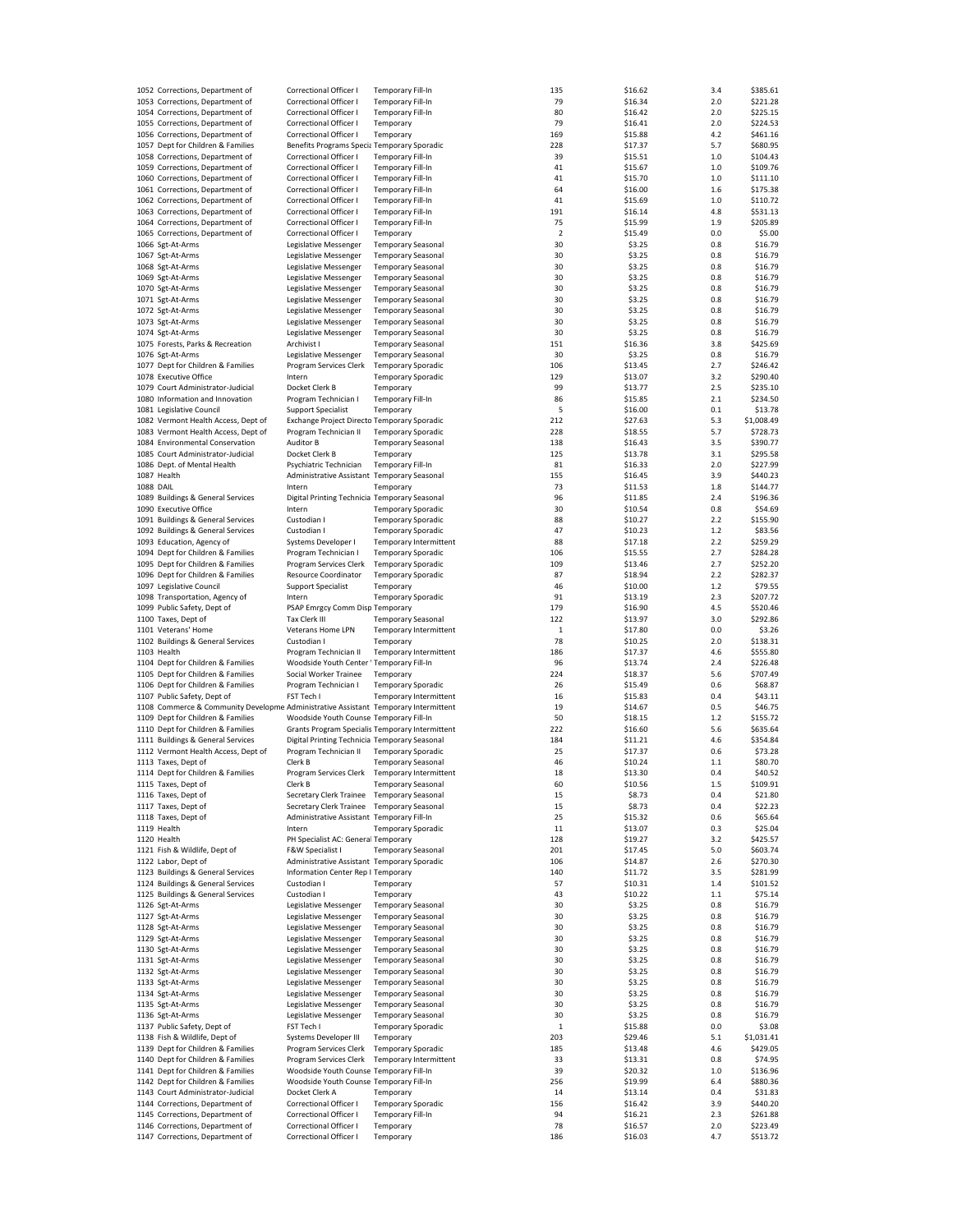| 1148 Corrections, Department of                                    | Correctional Officer I                           | Temporary Fill-In                                    | 190         | \$16.39            | 4.7        | \$535.30             |
|--------------------------------------------------------------------|--------------------------------------------------|------------------------------------------------------|-------------|--------------------|------------|----------------------|
| 1149 Corrections, Department of                                    | Correctional Officer I                           | Temporary                                            | 190         | \$15.97            | 4.7        | \$521.90             |
| 1150 Corrections, Department of                                    | Correctional Officer I                           | <b>Temporary Fill-In</b>                             | 12          | \$15.87            | 0.3        | \$31.60              |
|                                                                    |                                                  |                                                      |             |                    |            |                      |
| 1151 Corrections, Department of                                    | Correctional Officer I                           | <b>Temporary Part-time</b>                           | 6           | \$15.49            | 0.2        | \$16.01              |
| 1152 Corrections, Department of                                    | Correctional Officer I                           | Temporary Fill-In                                    | 189         | \$16.26            | 4.7        | \$528.16             |
| 1153 Corrections, Department of                                    | Correctional Officer I                           | Temporary Fill-In                                    | 10          | \$15.49            | 0.3        | \$26.68              |
| 1154 Corrections, Department of                                    | Correctional Officer I                           | <b>Temporary Fill-In</b>                             | 43          | \$16.02            | $1.1$      | \$118.48             |
| 1155 Corrections, Department of                                    | Correctional Officer I                           | Temporary                                            | 136         | \$16.12            | 3.4        | \$377.73             |
| 1156 Corrections, Department of                                    | Correctional Officer I                           | <b>Temporary Fill-In</b>                             | 40          | \$15.51            | 1.0        | \$106.05             |
|                                                                    |                                                  |                                                      |             |                    |            |                      |
| 1157 Corrections, Department of                                    | Correctional Officer I                           | <b>Temporary Fill-In</b>                             | 103         | \$15.76            | 2.6        | \$279.43             |
| 1158 Corrections, Department of                                    | Correctional Officer I                           | Temporary Fill-In                                    | 39          | \$15.51            | 1.0        | \$104.22             |
| 1159 Corrections, Department of                                    | Correctional Officer I                           | <b>Temporary Fill-In</b>                             | 17          | \$15.49            | 0.4        | \$45.36              |
| 1160 Corrections, Department of                                    | Correctional Officer I                           | <b>Temporary Fill-In</b>                             | 52          | \$15.78            | 1.3        | \$141.15             |
| 1161 Corrections, Department of                                    | Correctional Officer I                           | Temporary Fill-In                                    | 55          | \$16.22            | 1.4        | \$152.58             |
|                                                                    | Correctional Officer I                           |                                                      |             |                    |            |                      |
| 1162 Corrections, Department of                                    |                                                  | Temporary                                            | 15          | \$15.79            | 0.4        | \$39.60              |
| 1163 Corrections, Department of                                    | Correctional Officer I                           | Temporary                                            | 16          | \$15.86            | 0.4        | \$43.02              |
| 1164 Corrections, Department of                                    | Correctional Officer I                           | Temporary Fill-In                                    | 42          | \$15.86            | 1.1        | \$114.72             |
| 1165 Corrections, Department of                                    | Correctional Officer I                           | Temporary Fill-In                                    | 112         | \$16.56            | 2.8        | \$319.38             |
| 1166 Corrections, Department of                                    | Correctional Officer I                           | Temporary Fill-In                                    | 109         | \$16.27            | 2.7        | \$306.68             |
| 1167 Corrections, Department of                                    | Correctional Officer I                           | <b>Temporary Fill-In</b>                             | 110         | \$16.41            | 2.8        | \$312.09             |
|                                                                    |                                                  |                                                      |             |                    |            |                      |
| 1168 Dept for Children & Families                                  | DCF Quality Assurance St Temporary Sporadic      |                                                      | 102         | \$18.51            | 2.6        | \$326.36             |
| 1169 Corrections, Department of                                    | Correctional Officer I                           | <b>Temporary Fill-In</b>                             | 64          | \$16.00            | 1.6        | \$176.84             |
| 1170 Veterans' Home                                                | Veterans Home Utility W Temporary Intermittent   |                                                      | 2           | \$10.62            | 0.1        | \$4.00               |
| 1171 Transportation, Agency of                                     | AOT Aide I                                       | <b>Temporary Seasonal</b>                            | 199         | \$11.76            | 5.0        | \$403.37             |
| 1172 Taxes, Dept of                                                | Data Entry Operator B                            | <b>Temporary Seasonal</b>                            | 45          | \$11.89            | $1.1$      | \$91.77              |
|                                                                    |                                                  |                                                      |             |                    |            |                      |
| 1173 Court Administrator-Judicial                                  | Court Officer B                                  | Temporary                                            | 23          | \$13.88            | 0.6        | \$55.14              |
| 1174 Department of Human Resources                                 | Administrative Assistant Temporary Intermittent  |                                                      | 101         | \$16.40            | 2.5        | \$284.42             |
| 1175 Environmental Conservation                                    | Env Tech II AC:ADMIN                             | <b>Temporary Seasonal</b>                            | 149         | \$15.69            | 3.7        | \$402.84             |
| 1176 Corrections, Department of                                    | Correctional Officer I                           | <b>Temporary Fill-In</b>                             | 125         | \$16.67            | 3.1        | \$359.72             |
| 1177 Dept for Children & Families                                  | Woodside Youth Counse Temporary Fill-In          |                                                      | 14          | \$18.15            | 0.3        | \$43.38              |
|                                                                    | <b>BGS Security Guard</b>                        |                                                      |             |                    |            |                      |
| 1178 Buildings & General Services                                  |                                                  | <b>Temporary Seasonal</b>                            | 26          | \$12.12            | 0.6        | \$53.23              |
| 1179 Court Administrator-Judicial                                  | Family Case Manager III Temporary                |                                                      | 21          | \$21.43            | 0.5        | \$76.82              |
| 1180 Forests, Parks & Recreation                                   | State Trail Crew Member Temporary Seasonal       |                                                      | 137         | \$10.75            | 3.4        | \$252.78             |
| 1181 Forests, Parks & Recreation                                   | State Trail Crew Member Temporary Seasonal       |                                                      | 131         | \$10.74            | 3.3        | \$241.51             |
| 1182 Dept for Children & Families                                  | Program Services Clerk Temporary Sporadic        |                                                      | 138         | \$14.01            | 3.5        | \$334.00             |
| 1183 Dept for Children & Families                                  | Woodside Youth Counse Temporary Fill-In          |                                                      | 109         | \$18.45            | 2.7        | \$347.81             |
|                                                                    |                                                  |                                                      |             |                    |            |                      |
| 1184 Court Administrator-Judicial                                  | Court Recorder                                   | Temporary                                            | 151         | \$12.23            | 3.8        | \$318.36             |
| 1185 Forests, Parks & Recreation                                   | Data Clerk                                       | <b>Temporary Seasonal</b>                            | 79          | \$11.68            | 2.0        | \$158.06             |
| 1186 Corrections, Department of                                    | DOC Work Crew Leader Temporary Seasonal          |                                                      | 174         | \$17.79            | 4.4        | \$533.58             |
| 1187 Sgt-At-Arms                                                   | Legislative Messenger                            | <b>Temporary Seasonal</b>                            | 30          | \$3.25             | 0.8        | \$16.79              |
| 1188 Sgt-At-Arms                                                   | Legislative Messenger                            | <b>Temporary Seasonal</b>                            | 30          | \$3.25             | 0.8        | \$16.79              |
|                                                                    |                                                  |                                                      | 30          |                    |            | \$16.79              |
| 1189 Sgt-At-Arms                                                   | Legislative Messenger                            | <b>Temporary Seasonal</b>                            |             | \$3.25             | 0.8        |                      |
| 1190 Sgt-At-Arms                                                   | Legislative Messenger                            | <b>Temporary Seasonal</b>                            | 30          | \$3.25             | 0.8        | \$16.79              |
| 1191 Sgt-At-Arms                                                   | Legislative Messenger                            | <b>Temporary Seasonal</b>                            | 30          | \$3.25             | 0.8        | \$16.79              |
| 1192 Sgt-At-Arms                                                   | Legislative Messenger                            | <b>Temporary Seasonal</b>                            | 30          | \$3.25             | 0.8        | \$16.79              |
| 1193 Sgt-At-Arms                                                   | Legislative Messenger                            | <b>Temporary Seasonal</b>                            | 30          | \$3.25             | 0.8        | \$16.79              |
| 1194 Sgt-At-Arms                                                   | Legislative Messenger                            | <b>Temporary Seasonal</b>                            | 30          | \$3.25             | 0.8        | \$16.79              |
|                                                                    |                                                  |                                                      |             |                    |            |                      |
| 1195 Sgt-At-Arms                                                   | Legislative Messenger                            | <b>Temporary Seasonal</b>                            | 30          | \$3.25             | 0.8        | \$16.79              |
| 1196 Sgt-At-Arms                                                   | Legislative Messenger                            | <b>Temporary Seasonal</b>                            | 30          | \$3.25             | 0.8        | \$16.79              |
| 1197 Sgt-At-Arms                                                   | Legislative Messenger                            | <b>Temporary Seasonal</b>                            | 30          | \$3.25             | 0.8        | \$16.79              |
| 1198 Vermont Health Access, Dept of                                | Administrative Assistant Temporary Sporadic      |                                                      | 24          | \$16.29            | 0.6        | \$68.57              |
| 1199 Public Safety, Dept of                                        | <b>Emergency Management Temporary Sporadic</b>   |                                                      | 130         | \$20.59            | 3.2        | \$459.29             |
|                                                                    |                                                  |                                                      |             |                    |            |                      |
| 1200 Corrections, Department of                                    | Administrative Assistant Temporary Sporadic      |                                                      | 38          | \$14.67            | 1.0        | \$96.96              |
| 1201 Court Administrator-Judicial                                  | Court Recorder                                   | Temporary                                            | $\mathbf 2$ | \$12.01            | 0.0        | \$3.17               |
| 1202 Dept for Children & Families                                  | Benefits Programs Specia Temporary Sporadic      |                                                      | 129         | \$18.04            | 3.2        | \$402.25             |
| 1203 Administration, Agency of                                     | Administrative Assistant Temporary Sporadic      |                                                      | 124         | \$15.11            | 3.1        | \$322.38             |
| 1204 Transportation, Agency of                                     | AOT TechnicalApprentice Temporary Seasonal       |                                                      | 136         | \$12.86            | 3.4        | \$301.32             |
| 1205 Fish & Wildlife, Dept of                                      | Environmental Assistant Temporary Seasonal       |                                                      | 21          | \$12.16            | 0.5        | \$43.49              |
|                                                                    |                                                  |                                                      |             |                    |            |                      |
| 1206 Fish & Wildlife, Dept of                                      | Fish Culture Worker                              | <b>Temporary Seasonal</b>                            | 73          | \$12.76            | 1.8        | \$161.17             |
| 1207 Veterans' Home                                                | Veterans Home Utility W Temporary Intermittent   |                                                      | 141         | \$10.80            | 3.5        | \$262.79             |
| 1208 Environmental Conservation                                    | Environ Tech III AC: Admi Temporary Seasonal     |                                                      | 105         | \$17.36            | 2.6        | \$314.04             |
| 1209 Fish & Wildlife, Dept of                                      | Environmental Assistant Temporary Seasonal       |                                                      | 131         | \$13.52            | 3.3        | \$304.94             |
| 1210 Transportation, Agency of                                     | Mot Veh Cust Serv Spec Temporary Seasonal        |                                                      | 160         | \$15.87            | 4.0        | \$437.25             |
|                                                                    |                                                  |                                                      |             |                    |            |                      |
| 1211 Transportation, Agency of                                     | Mot Veh Cust Serv Spec Temporary Seasonal        |                                                      | 102         | \$15.68            | 2.6        | \$276.57             |
| 1212 Transportation, Agency of                                     | Mot Veh Cust Serv Spec Temporary Seasonal        |                                                      | 160         | \$15.85            | 4.0        | \$436.38             |
| 1213 Transportation, Agency of                                     | Mot Veh Cust Serv Spec Temporary Seasonal        |                                                      | 92          | \$15.66            | 2.3        | \$248.87             |
| 1214 Commerce & Community Developme Caretaker Series               |                                                  | <b>Temporary Seasonal</b>                            | 78          | \$9.89             | 1.9        | \$132.44             |
| 1215 Forests, Parks & Recreation                                   | Park Attendant III                               | <b>Temporary Seasonal</b>                            | 30          | \$10.01            | 0.7        | \$51.09              |
| 1216 Forests, Parks & Recreation                                   | Park Ranger II 96-Hr Sche Temporary Seasonal     |                                                      | 156         | \$12.86            | 3.9        | \$345.67             |
| 1217 Forests, Parks & Recreation                                   | Park Attendent Ii                                | <b>Temporary Seasonal</b>                            | 118         | \$9.15             | 2.9        | \$185.92             |
|                                                                    |                                                  |                                                      |             |                    |            |                      |
| 1218 Transportation, Agency of                                     | <b>AOT Technician II</b>                         | <b>Temporary Seasonal</b>                            | 168         | \$16.11            | 4.2        | \$466.66             |
| 1219 Dept for Children & Families                                  | Program Services Clerk Temporary Intermittent    |                                                      | 164         | \$14.09            | 4.1        | \$397.79             |
| 1220 Transportation, Agency of                                     | Motor Vehicle Examiner Temporary Seasonal        |                                                      | 18          | \$14.67            | 0.4        | \$45.24              |
| 1221 Forests, Parks & Recreation                                   | Data Clerk                                       | <b>Temporary Seasonal</b>                            | 38          | \$11.64            | 1.0        | \$77.06              |
| 1222 Buildings & General Services                                  | Administrative Assistant Temporary Fill-In       |                                                      | 133         | \$14.90            | 3.3        | \$341.30             |
| 1223 Forests, Parks & Recreation                                   | Park Attendent Ii                                | <b>Temporary Seasonal</b>                            |             |                    | 3.1        |                      |
|                                                                    |                                                  |                                                      | 124         | \$9.16             |            | \$195.59             |
| 1224 Dept for Children & Families                                  | Program Services Clerk                           | Temporary                                            | 80          | \$13.57            | 2.0        | \$185.75             |
| 1225 Corrections, Department of                                    | Correctional Officer I                           | Temporary Fill-In                                    | 4           | \$15.49            | 0.1        | \$10.67              |
| 1226 Corrections, Department of                                    | Correctional Officer I                           | Temporary                                            | 67          | \$16.33            | 1.7        | \$187.09             |
| 1227 Corrections, Department of                                    | Correctional Officer I                           | <b>Temporary Part-time</b>                           | 138         | \$16.07            | 3.5        | \$383.09             |
| 1228 Corrections, Department of                                    | Correctional Officer I                           | Temporary                                            | 7           | \$15.49            | 0.2        | \$18.68              |
|                                                                    |                                                  |                                                      |             |                    |            |                      |
| 1229 Corrections, Department of                                    | Correctional Officer I                           | Temporary Fill-In                                    | 1           | \$15.49            | 0.0        | \$2.67               |
| 1230 Corrections, Department of                                    | Correctional Officer I                           | <b>Temporary Sporadic</b>                            | 69          | \$16.53            | 1.7        | \$195.15             |
| 1231 Corrections, Department of                                    | Correctional Officer I                           | Temporary Fill-In                                    | 91          | \$15.95            | 2.3        | \$251.32             |
| 1232 Corrections, Department of                                    | Correctional Officer I                           | <b>Temporary Fill-In</b>                             | 165         | \$16.27            | 4.1        | \$461.10             |
| 1233 Corrections, Department of                                    | Correctional Officer I                           | Temporary Fill-In                                    | 51          | \$15.65            | 1.3        | \$137.65             |
| 1234 Corrections, Department of                                    | Correctional Officer I                           | Temporary Fill-In                                    | 43          |                    | 1.1        | \$117.27             |
|                                                                    |                                                  |                                                      |             | \$15.84            |            |                      |
|                                                                    | Correctional Officer I                           | Temporary Fill-In                                    | 94          | \$16.39            | 2.3        | \$264.45             |
| 1235 Corrections, Department of                                    |                                                  | Temporary Fill-In                                    | 54          | \$16.01            | 1.3        | \$147.66             |
| 1236 Corrections, Department of                                    | Correctional Officer I                           |                                                      |             |                    |            |                      |
| 1237 Corrections, Department of                                    | Correctional Officer I                           | Temporary                                            | 52          | \$15.81            | 1.3        | \$142.15             |
|                                                                    |                                                  |                                                      | 189         |                    |            |                      |
| 1238 Corrections, Department of                                    | Correctional Officer I                           | Temporary Fill-In                                    |             | \$16.55            | 4.7        | \$538.07             |
| 1239 Corrections, Department of                                    | Correctional Officer I                           | <b>Temporary Fill-In</b>                             | 121         | \$16.47            | 3.0        | \$342.82             |
| 1240 Corrections, Department of                                    | Correctional Officer I                           | <b>Temporary Fill-In</b>                             | 53          | \$15.86            | 1.3        | \$143.40             |
| 1241 Corrections, Department of                                    | Correctional Officer I                           | Temporary Fill-In                                    | 55          | \$16.13            | 1.4        | \$151.56             |
| 1242 Corrections, Department of<br>1243 Corrections, Department of | Correctional Officer I<br>Correctional Officer I | <b>Temporary Fill-In</b><br><b>Temporary Fill-In</b> | 66<br>67    | \$16.24<br>\$16.33 | 1.6<br>1.7 | \$183.64<br>\$187.27 |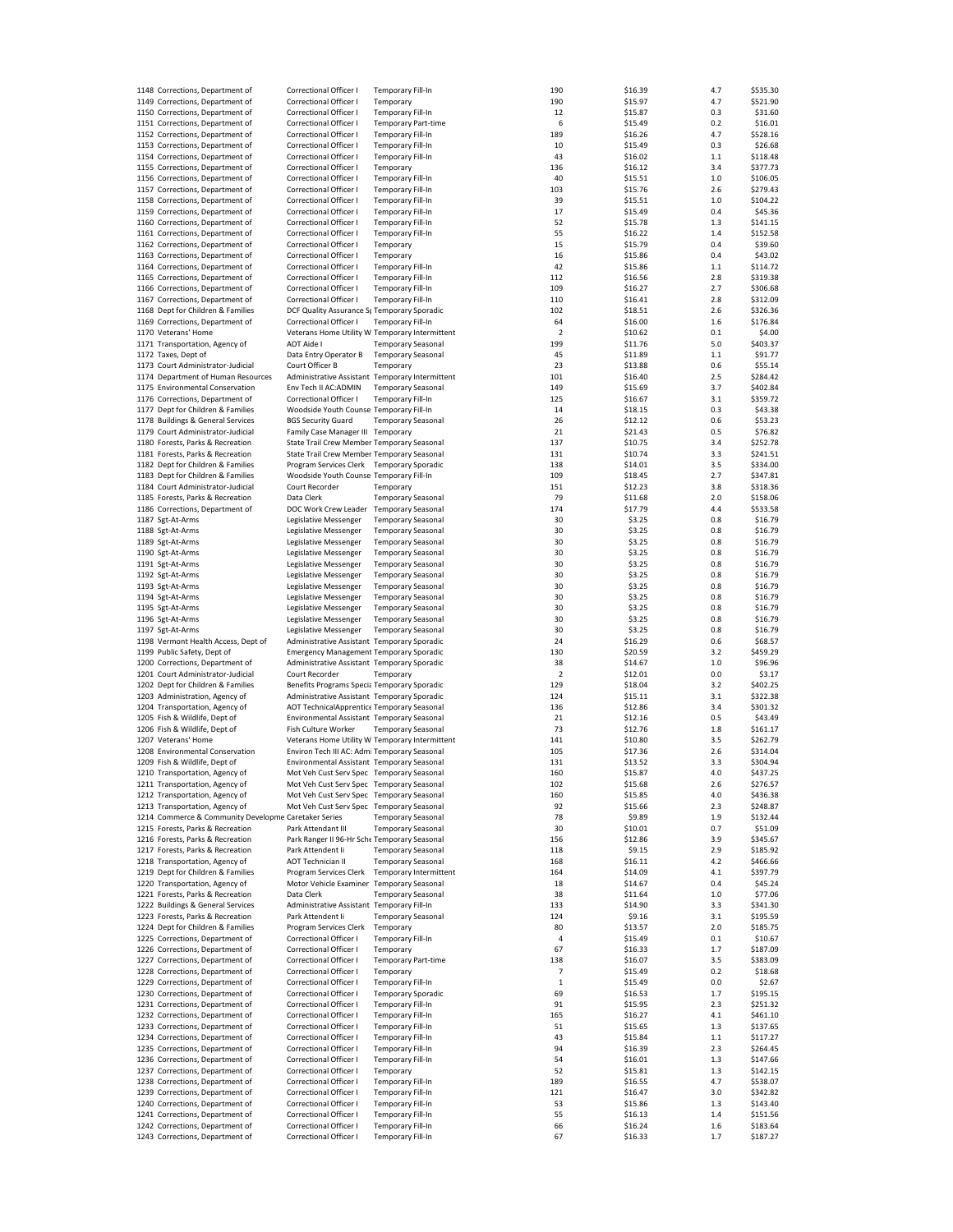| 1244 Attorney General                                            | Paralegal Technician I                                                                   | <b>Temporary Seasonal</b> |                               | 38           | \$15.49            | 1.0        | \$101.72            |
|------------------------------------------------------------------|------------------------------------------------------------------------------------------|---------------------------|-------------------------------|--------------|--------------------|------------|---------------------|
|                                                                  |                                                                                          |                           |                               |              |                    |            |                     |
| 1245 Forests, Parks & Recreation                                 | Park Ranger I                                                                            | <b>Temporary Seasonal</b> |                               | 85           | \$12.29            | 2.1        | \$179.17            |
| 1246 Forests, Parks & Recreation                                 | Park Attendant II                                                                        | <b>Temporary Seasonal</b> |                               | 98           | \$9.17             | 2.5        | \$154.72            |
| 1247 Forests, Parks & Recreation                                 | Park Attendent li                                                                        | <b>Temporary Seasonal</b> |                               | 65           | \$9.15             | 1.6        | \$102.48            |
| 1248 Transportation, Agency of                                   | <b>AOT Aide Series</b>                                                                   | <b>Temporary Seasonal</b> |                               | 96           | \$12.86            | 2.4        | \$212.38            |
| 1249 Forests, Parks & Recreation                                 | Park Attendent I                                                                         | <b>Temporary Seasonal</b> |                               | 37           | \$8.74             | 0.9        | \$55.33             |
| 1250 Dept for Children & Families                                | Benefits Programs Specia Temporary Sporadic                                              |                           |                               | 104          | \$17.67            | 2.6        | \$316.55            |
| 1251 Dept for Children & Families                                | Benefits Programs Specia Temporary Sporadic                                              |                           |                               | 109          | \$18.42            | 2.7        | \$346.47            |
| 1252 Dept for Children & Families                                | Benefits Programs Specia Temporary Sporadic                                              |                           |                               | 99           | \$17.49            | 2.5        | \$297.77            |
|                                                                  |                                                                                          |                           |                               |              |                    |            |                     |
| 1253 Veterans' Home                                              | Licensed Nursing Assistal Temporary Intermittent                                         |                           |                               | 85           | \$14.32            | 2.1        | \$209.79            |
| 1254 Veterans' Home                                              | Licensed Nursing Assista: Temporary Intermittent                                         |                           |                               | 11           | \$14.16            | 0.3        | \$26.34             |
| 1255 Forests, Parks & Recreation                                 | Park Attendent III                                                                       | <b>Temporary Seasonal</b> |                               | 49           | \$10.15            | 1.2        | \$85.63             |
| 1256 Transportation, Agency of                                   | State Airport Ops Worke Temporary Seasonal                                               |                           |                               | 159          | \$16.69            | 4.0        | \$456.74            |
| 1257 Dept for Children & Families                                | Benefits Programs Specia Temporary Sporadic                                              |                           |                               | 81           | \$17.53            | 2.0        | \$244.90            |
| 1258 Attorney General                                            | Info Tech Spec I                                                                         | <b>Temporary Sporadic</b> |                               | 156          | \$17.48            | 3.9        | \$469.40            |
|                                                                  |                                                                                          |                           |                               |              |                    |            |                     |
| 1259 Dept for Children & Families                                | Benefits Programs Specia Temporary Sporadic                                              |                           |                               | 100          | \$17.47            | 2.5        | \$301.63            |
| 1260 Forests, Parks & Recreation                                 | Park Attendent III                                                                       | <b>Temporary Seasonal</b> |                               | 119          | \$9.52             | 3.0        | \$195.43            |
| 1261 Forests, Parks & Recreation                                 | Park Attendant I                                                                         | <b>Temporary Seasonal</b> |                               | 46           | \$8.96             | 1.1        | \$70.58             |
| 1262 Dept for Children & Families                                | Benefits Programs Specia Temporary Sporadic                                              |                           |                               | 34           | \$17.18            | 0.8        | \$100.33            |
| 1263 Fish & Wildlife, Dept of                                    | Environmental Assistant Temporary Seasonal                                               |                           |                               | 119          | \$13.50            | 3.0        | \$277.68            |
|                                                                  |                                                                                          |                           |                               |              | \$14.17            |            |                     |
| 1264 Fish & Wildlife, Dept of                                    | Environmental Technicia Temporary Seasonal                                               |                           |                               | 144          |                    | 3.6        | \$352.40            |
| 1265 Forests, Parks & Recreation                                 | Park Attendant II                                                                        | <b>Temporary Seasonal</b> |                               | 104          | \$9.25             | 2.6        | \$166.10            |
| 1266 Forests, Parks & Recreation                                 | Park Attendent I                                                                         | <b>Temporary Seasonal</b> |                               | 77           | \$8.90             | 1.9        | \$118.10            |
| 1267 Forests, Parks & Recreation                                 | Park Attendent I                                                                         | <b>Temporary Seasonal</b> |                               | 105          | \$8.98             | 2.6        | \$162.17            |
| 1268 Forests, Parks & Recreation                                 | Park Attendent I                                                                         | <b>Temporary Seasonal</b> |                               | 91           | \$8.94             | 2.3        | \$140.85            |
| 1269 Forests, Parks & Recreation                                 | Park Attendant II                                                                        | <b>Temporary Seasonal</b> |                               | 129          | \$9.18             | 3.2        | \$204.46            |
|                                                                  |                                                                                          |                           |                               |              |                    |            |                     |
| 1270 Forests, Parks & Recreation                                 | Park Attendent Ii                                                                        | <b>Temporary Seasonal</b> |                               | 58           | \$9.16             | 1.5        | \$92.08             |
| 1271 Forests, Parks & Recreation                                 | Park Attendent I                                                                         | <b>Temporary Seasonal</b> |                               | 23           | \$8.73             | 0.6        | \$34.58             |
| 1272 Forests, Parks & Recreation                                 | Park Attendant II                                                                        | <b>Temporary Seasonal</b> |                               | 20           | \$9.03             | 0.5        | \$31.30             |
| 1273 Forests, Parks & Recreation                                 | Park Attendent li                                                                        | <b>Temporary Seasonal</b> |                               | 77           | \$9.13             | 1.9        | \$120.71            |
| 1274 Forests, Parks & Recreation                                 | Park Attendent Ii                                                                        | <b>Temporary Seasonal</b> |                               | 85           | \$9.14             | 2.1        | \$133.01            |
|                                                                  | Park Attendent Ii                                                                        |                           |                               | 51           |                    |            |                     |
| 1275 Forests, Parks & Recreation                                 |                                                                                          | <b>Temporary Seasonal</b> |                               |              | \$9.14             | 1.3        | \$80.27             |
| 1276 Forests, Parks & Recreation                                 | Park Attendant I                                                                         | <b>Temporary Seasonal</b> |                               | 46           | \$8.78             | 1.2        | \$69.83             |
| 1277 Forests, Parks & Recreation                                 | Park Attendent I                                                                         | <b>Temporary Seasonal</b> |                               | 29           | \$8.73             | 0.7        | \$42.85             |
| 1278 Forests, Parks & Recreation                                 | Park Attendent I                                                                         | <b>Temporary Seasonal</b> |                               | 124          | \$9.00             | 3.1        | \$192.17            |
| 1279 Forests, Parks & Recreation                                 | Park Attendent I                                                                         | <b>Temporary Seasonal</b> |                               | 12           | \$8.73             | 0.3        | \$18.04             |
| 1280 Transportation, Agency of                                   | Data Entry Operator A                                                                    | <b>Temporary Seasonal</b> |                               | 63           | \$11.82            | 1.6        | \$128.51            |
|                                                                  |                                                                                          |                           |                               |              |                    |            |                     |
| 1281 Forests, Parks & Recreation                                 | Park Attendent I                                                                         | <b>Temporary Seasonal</b> |                               | 27           | \$8.73             | 0.7        | \$40.22             |
| 1282 Transportation, Agency of                                   | <b>AOT TechnicalApprentice Temporary</b>                                                 |                           |                               | 73           | \$14.34            | 1.8        | \$179.26            |
| 1283 Transportation, Agency of                                   | AOT Field Worker I                                                                       | Temporary                 |                               | 66           | \$10.35            | 1.6        | \$117.55            |
| 1284 Transportation, Agency of                                   | <b>AOT TechnicalApprentice Temporary</b>                                                 |                           |                               | 94           | \$14.18            | 2.4        | \$230.04            |
| 1285 Forests, Parks & Recreation                                 | Park Attendent I                                                                         | <b>Temporary Seasonal</b> |                               | 110          | \$8.98             | 2.7        | \$170.01            |
| 1286 Forests, Parks & Recreation                                 | Park Attendent I                                                                         |                           |                               | 24           | \$8.88             | $0.6\,$    | \$36.34             |
|                                                                  |                                                                                          | <b>Temporary Seasonal</b> |                               |              |                    |            |                     |
| 1287 Environmental Conservation                                  | Environ Tech III AC: Admi Temporary Seasonal                                             |                           |                               | 115          | \$17.56            | 2.9        | \$346.45            |
| 1288 Forests, Parks & Recreation                                 | Park Attendant II                                                                        | <b>Temporary Seasonal</b> |                               | 67           | \$9.11             | 1.7        | \$105.36            |
| 1289 Forests, Parks & Recreation                                 | Park Attendant II                                                                        | <b>Temporary Seasonal</b> |                               | 110          | \$9.17             | 2.7        | \$173.51            |
| 1290 Forests, Parks & Recreation                                 | Park Attendent I                                                                         | <b>Temporary Seasonal</b> |                               | 73           | \$8.90             | 1.8        | \$111.49            |
| 1291 Forests, Parks & Recreation                                 | Park Attendant I                                                                         | <b>Temporary Seasonal</b> |                               | 52           | \$8.81             | 1.3        | \$78.36             |
|                                                                  |                                                                                          |                           |                               |              |                    |            |                     |
| 1292 Forests, Parks & Recreation                                 | Park Attendent I                                                                         | <b>Temporary Seasonal</b> |                               | 105          | \$9.00             | 2.6        | \$162.73            |
| 1293 Forests, Parks & Recreation                                 | Park Attendent I                                                                         | <b>Temporary Seasonal</b> |                               | 76           | \$8.92             | 1.9        | \$116.44            |
| 1294 Labor Relations Board                                       | <b>Clerical Assistant</b>                                                                | <b>Temporary Fill-In</b>  |                               | $\mathbf{1}$ | \$15.00            | 0.0        | \$2.75              |
| 1295 Dept for Children & Families                                | Benefits Programs Specia Temporary Sporadic                                              |                           |                               | 145          | \$17.50            | 3.6        | \$435.74            |
| 1296 Transportation, Agency of                                   | AOT TechnicalApprentice Temporary Seasonal                                               |                           |                               | 64           | \$11.72            | 1.6        | \$129.16            |
|                                                                  |                                                                                          |                           |                               |              |                    |            | \$133.20            |
| 1297 Transportation, Agency of                                   | AOT TechnicalApprentice Temporary Seasonal                                               |                           |                               | 66           | \$11.72            | 1.7        |                     |
| 1298 Transportation, Agency of                                   | AOT TechnicalApprentice Temporary Seasonal                                               |                           |                               | 61           | \$11.80            | 1.5        | \$123.94            |
| 1299 Transportation, Agency of                                   | AOT TechnicalApprentice Temporary Seasonal                                               |                           |                               | 48           | \$11.66            | 1.2        | \$96.37             |
| 1300 Transportation, Agency of                                   | AOT TechnicalApprentice Temporary Seasonal                                               |                           |                               | 58           | \$11.71            | 1.5        | \$116.98            |
| 1301 Transportation, Agency of                                   | AOT TechnicalApprentice Temporary Seasonal                                               |                           |                               | 60           | \$11.71            | 1.5        | \$120.97            |
| 1302 Transportation, Agency of                                   | AOT TechnicalApprentice Temporary Seasonal                                               |                           |                               | 63           | \$11.71            | 1.6        | \$127.01            |
|                                                                  |                                                                                          |                           |                               |              |                    |            |                     |
| 1303 Transportation, Agency of                                   | AOT TechnicalApprentice Temporary Seasonal                                               |                           |                               | 53           | \$11.67            | 1.3        | \$106.55            |
| 1304 Transportation, Agency of                                   | AOT TechnicalApprentice Temporary Seasonal                                               |                           |                               | 57           | \$11.69            | 1.4        | \$114.74            |
| 1305 Transportation, Agency of                                   | Mot Veh Cust Serv Spec Temporary Seasonal                                                |                           |                               | 32           | \$15.62            | 0.8        | \$86.17             |
| 1306 Buildings & General Services                                | Intern                                                                                   | <b>Temporary Seasonal</b> |                               | 38           | \$9.81             | 0.9        | \$63.78             |
| 1307 Transportation, Agency of                                   | AOT TechnicalApprentice Temporary Seasonal                                               |                           |                               | 66           | \$11.71            | 1.7        | \$133.15            |
|                                                                  |                                                                                          |                           |                               |              |                    |            |                     |
| 1308 Labor, Dept of                                              | Intern                                                                                   | <b>Temporary Seasonal</b> |                               | 60           | \$12.25            | $1.5$      | \$125.76            |
| 1309 Labor, Dept of                                              | Intern                                                                                   |                           | <b>Temporary Intermittent</b> | 61           | \$12.28            | 1.5        | \$129.57            |
| 1310 Public Safety, Dept of                                      | Program Services Clerk Temporary Sporadic                                                |                           |                               | 20           | \$13.50            | 0.5        | \$46.80             |
| 1311 Environmental Conservation                                  | Environmental Technicia Temporary Seasonal                                               |                           |                               | 104          | \$13.63            | 2.6        | \$244.57            |
| 1312 Veterans' Home                                              | Veterans Home Utility W Temporary Intermittent                                           |                           |                               | 17           | \$10.62            | 0.4        | \$31.55             |
| 1313 Dept for Children & Families                                | Program Technician I                                                                     |                           | Temporary Intermittent        | 111          | \$15.79            | 2.8        | \$303.24            |
| 1314 Transportation, Agency of                                   | <b>AOT Aide Series</b>                                                                   |                           |                               |              | \$11.69            |            | \$105.86            |
|                                                                  |                                                                                          | <b>Temporary Seasonal</b> |                               | 53           |                    | 1.3        |                     |
| 1315 Dept for Children & Families                                | Benefits Programs Specia Temporary Sporadic                                              |                           |                               | 97           | \$17.59            | 2.4        | \$294.29            |
| 1316 Liquor Control, Dept of                                     | Liquor Warehouse Work Temporary Fill-In                                                  |                           |                               | 30           | \$11.27            | 0.7        | \$57.74             |
|                                                                  |                                                                                          |                           |                               |              |                    | 2.0        | \$241.64            |
| 1317 Dept for Children & Families                                | Benefits Programs Specia Temporary Sporadic                                              |                           |                               | 80           | \$17.53            |            |                     |
|                                                                  |                                                                                          |                           |                               |              |                    |            |                     |
| 1318 Dept for Children & Families                                | Benefits Programs Specia Temporary Sporadic                                              |                           |                               | 88           | \$17.85            | 2.2        | \$269.65            |
| 1319 Dept for Children & Families                                | Benefits Programs Specia Temporary Sporadic                                              |                           |                               | 38           | \$17.32            | 0.9        | \$112.59            |
| 1320 Dept for Children & Families                                | Benefits Programs Specia Temporary Sporadic                                              |                           |                               | 92           | \$17.45            | 2.3        | \$276.59            |
| 1321 Forests, Parks & Recreation                                 | Park Attendent I                                                                         | <b>Temporary Seasonal</b> |                               | 17           | \$8.73             | 0.4        | \$25.66             |
| 1322 Dept for Children & Families                                | Benefits Programs Specia Temporary Sporadic                                              |                           |                               | 140          | \$17.50            | 3.5        | \$423.06            |
| 1323 Forests, Parks & Recreation                                 | Park Attendant I                                                                         | <b>Temporary Seasonal</b> |                               | 85           | \$8.95             | 2.1        | \$131.07            |
|                                                                  |                                                                                          |                           |                               |              |                    |            |                     |
| 1324 Forests, Parks & Recreation                                 | Park Attendant II                                                                        | <b>Temporary Seasonal</b> |                               | 57           | \$9.10             | 1.4        | \$89.33             |
| 1325 Transportation, Agency of                                   | AOT TechnicalApprentice Temporary Seasonal                                               |                           |                               | 72           | \$14.34            | 1.8        | \$176.96            |
| 1326 Transportation, Agency of                                   | <b>AOT Aide Series</b>                                                                   | <b>Temporary Seasonal</b> |                               | 65           | \$12.12            | 1.6        | \$134.99            |
| 1327 Transportation, Agency of                                   | <b>AOT Aide Series</b>                                                                   | <b>Temporary Seasonal</b> |                               | 74           | \$12.02            | 1.8        | \$152.93            |
| 1328 Defender General                                            | <b>Staff Attorney</b>                                                                    | <b>Temporary Fill-In</b>  |                               | 146          | \$21.88            | 3.7        | \$550.69            |
| 1329 Transportation, Agency of                                   | <b>AOT Aide Series</b>                                                                   | <b>Temporary Seasonal</b> |                               | 113          | \$12.17            | 2.8        | \$236.10            |
|                                                                  |                                                                                          |                           |                               | 121          |                    |            |                     |
| 1330 Transportation, Agency of                                   | AOT Maintenance Worke Temporary                                                          |                           |                               |              | \$10.67            | 3.0        | \$223.09            |
| 1331 Transportation, Agency of                                   | <b>AOT Aide Series</b>                                                                   | <b>Temporary Seasonal</b> |                               | 1            | \$11.59            | 0.0        | \$2.00              |
| 1332 Transportation, Agency of                                   | <b>AOT Aide Series</b>                                                                   | <b>Temporary Seasonal</b> |                               | 123          | \$12.22            | 3.1        | \$258.29            |
| 1333 Transportation, Agency of                                   | <b>AOT Aide Series</b>                                                                   | <b>Temporary Seasonal</b> |                               | 116          | \$12.24            | 2.9        | \$244.73            |
| 1334 Transportation, Agency of                                   | AOT Maintenance Worke Temporary                                                          |                           |                               | 106          | \$10.64            | 2.6        | \$193.39            |
| 1335 Transportation, Agency of                                   | <b>AOT Aide Series</b>                                                                   | <b>Temporary Seasonal</b> |                               | 118          | \$12.12            | 2.9        | \$245.80            |
|                                                                  |                                                                                          |                           |                               |              |                    |            |                     |
| 1336 Forests, Parks & Recreation                                 | Park Attendent Ii                                                                        | <b>Temporary Seasonal</b> |                               | 63           | \$9.12             | 1.6        | \$98.24             |
| 1337 Forests, Parks & Recreation                                 | Park Attendent III                                                                       | <b>Temporary Seasonal</b> |                               | 94           | \$9.51             | 2.4        | \$154.42            |
| 1338 Transportation, Agency of<br>1339 Transportation, Agency of | AOT TechnicalApprentice Temporary Seasonal<br>AOT TechnicalApprentice Temporary Seasonal |                           |                               | 77<br>47     | \$14.24<br>\$11.70 | 1.9<br>1.2 | \$189.27<br>\$94.73 |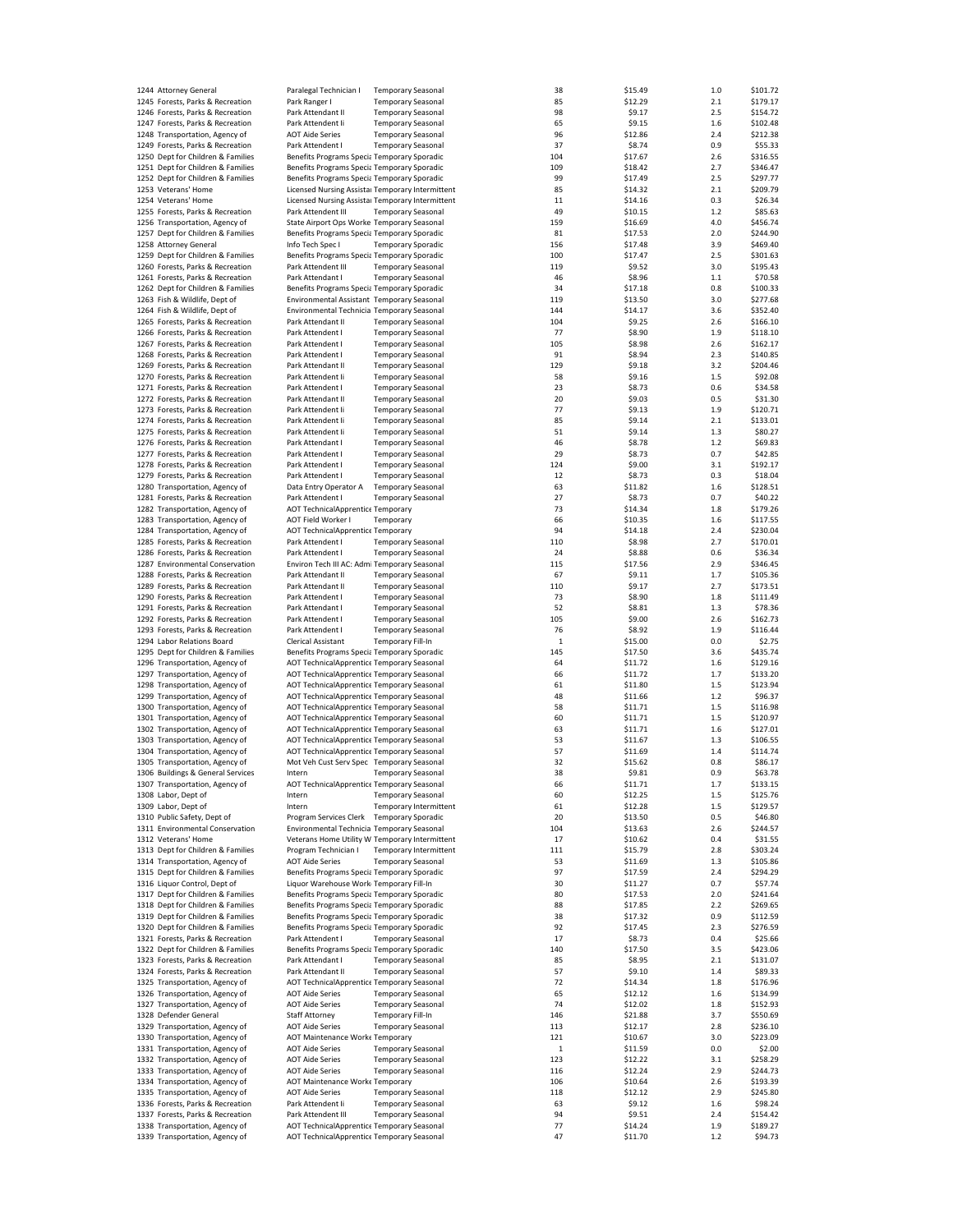| 1340 Dept for Children & Families                                                   | Woodside Youth Counse Temporary                |                           | 69          | \$20.18 | 1.7   | \$238.80 |
|-------------------------------------------------------------------------------------|------------------------------------------------|---------------------------|-------------|---------|-------|----------|
| 1341 Dept for Children & Families                                                   | Administrative Assistant Temporary Fill-In     |                           | 11          | \$14.67 | 0.3   | \$28.03  |
| 1342 Buildings & General Services                                                   | Information Center Rep I Temporary             |                           | 37          | \$11.86 | 0.9   | \$75.45  |
| 1343 Transportation, Agency of                                                      | Civil Engineer I                               | <b>Temporary Seasonal</b> | 62          | \$19.75 | 1.5   | \$209.40 |
| 1344 Forests, Parks & Recreation                                                    | B.I. Ferry Boat Captain                        | <b>Temporary Seasonal</b> | 73          | \$16.52 | 1.8   | \$206.60 |
|                                                                                     |                                                |                           | 80          |         | 2.0   |          |
| 1345 Forests, Parks & Recreation                                                    | Park Attendent III                             | <b>Temporary Seasonal</b> |             | \$9.50  |       | \$131.43 |
| 1346 Transportation, Agency of                                                      | AOT TechnicalApprentice Temporary Seasonal     |                           | 61          | \$14.25 | 1.5   | \$150.88 |
| 1347 Forests, Parks & Recreation                                                    | Park Attendant I                               | <b>Temporary Seasonal</b> | 79          | \$8.92  | 2.0   | \$120.70 |
| 1348 Forests, Parks & Recreation                                                    | Park Attendent Ii                              | <b>Temporary Seasonal</b> | 107         | \$9.17  | 2.7   | \$168.48 |
| 1349 Forests, Parks & Recreation                                                    | Park Attendent I                               | <b>Temporary Seasonal</b> | 63          | \$8.89  | 1.6   | \$95.84  |
| 1350 Forests, Parks & Recreation                                                    | Park Attendant I                               | <b>Temporary Seasonal</b> | 53          | \$8.96  | 1.3   | \$81.98  |
| 1351 Fish & Wildlife, Dept of                                                       | Environmental Assistant Temporary Seasonal     |                           | 156         | \$12.34 | 3.9   | \$331.92 |
| 1352 Forests, Parks & Recreation                                                    | Park Attendant I                               | <b>Temporary Seasonal</b> | 65          | \$8.89  | 1.6   | \$99.55  |
| 1353 Forests, Parks & Recreation                                                    | Park Attendant II                              | <b>Temporary Seasonal</b> | 75          | \$9.15  | 1.9   | \$118.14 |
| 1354 Forests, Parks & Recreation                                                    | Park Attendant II                              | <b>Temporary Seasonal</b> | 73          | \$9.13  | 1.8   | \$114.07 |
| 1355 Transportation, Agency of                                                      | <b>AOT Aide I</b>                              | <b>Temporary Seasonal</b> | 142         | \$11.91 | 3.6   | \$291.88 |
| 1356 Transportation, Agency of                                                      | <b>AOT Aide I</b>                              | <b>Temporary Seasonal</b> | 150         | \$11.91 | 3.8   | \$307.67 |
|                                                                                     | <b>Transportation Aide II</b>                  |                           |             |         | 1.3   | \$116.61 |
| 1357 Transportation, Agency of                                                      |                                                | <b>Temporary Seasonal</b> | 53          | \$12.83 |       |          |
| 1358 Forests, Parks & Recreation                                                    | Park Attendant III                             | <b>Temporary Seasonal</b> | 29          | \$9.38  | 0.7   | \$46.85  |
| 1359 Forests, Parks & Recreation                                                    | Park Attendant IV                              | <b>Temporary Seasonal</b> | 78          | \$9.88  | 2.0   | \$132.77 |
| 1360 Forests, Parks & Recreation                                                    | Park Attendent I                               | <b>Temporary Seasonal</b> | 64          | \$8.95  | 1.6   | \$98.32  |
| 1361 Fish & Wildlife, Dept of                                                       | Assistant Camp Dir 96-Hr Temporary Seasonal    |                           | 76          | \$14.11 | 1.9   | \$183.55 |
| 1362 Forests, Parks & Recreation                                                    | Park Attendant I                               | <b>Temporary Seasonal</b> | 92          | \$8.99  | 2.3   | \$142.49 |
| 1363 Forests, Parks & Recreation                                                    | Park Attendent Ii                              | <b>Temporary Seasonal</b> | 72          | \$9.15  | 1.8   | \$113.45 |
| 1364 Forests, Parks & Recreation                                                    | Park Attendant I                               | <b>Temporary Seasonal</b> | 61          | \$8.90  | 1.5   | \$93.84  |
| 1365 Forests, Parks & Recreation                                                    | Park Attendant I                               | <b>Temporary Seasonal</b> | 61          | \$8.91  | 1.5   | \$94.33  |
| 1366 Forests, Parks & Recreation                                                    | Park Attendant II                              | <b>Temporary Seasonal</b> | 53          | \$9.11  | 1.3   | \$83.15  |
| 1367 Forests, Parks & Recreation                                                    | Park Naturalist                                | <b>Temporary Seasonal</b> | 76          | \$11.21 | 1.9   | \$147.26 |
| 1368 Forests, Parks & Recreation                                                    | Park Attendent Ii                              | <b>Temporary Seasonal</b> | 61          | \$9.13  | 1.5   | \$96.30  |
| 1369 Forests, Parks & Recreation                                                    | Park Attendant II                              | <b>Temporary Seasonal</b> | 70          | \$9.15  | 1.8   | \$110.34 |
| 1370 Forests, Parks & Recreation                                                    | Park Attendant II                              |                           |             |         |       |          |
|                                                                                     |                                                | <b>Temporary Seasonal</b> | 63          | \$9.17  | 1.6   | \$99.28  |
| 1371 Forests, Parks & Recreation                                                    | Park Attendent I                               | <b>Temporary Seasonal</b> | 60          | \$8.95  | 1.5   | \$92.69  |
| 1372 Forests, Parks & Recreation                                                    | Park Attendant I                               | <b>Temporary Seasonal</b> | 41          | \$8.95  | 1.0   | \$62.98  |
| 1373 Fish & Wildlife, Dept of                                                       | Assistant Camp Dir 96-Hr Temporary Seasonal    |                           | 76          | \$14.10 | 1.9   | \$185.48 |
| 1374 Forests, Parks & Recreation                                                    | Park Attendant I                               | <b>Temporary Seasonal</b> | 28          | \$8.88  | 0.7   | \$42.07  |
| 1375 Commerce & Community Developme Administrative Assistant Temporary Intermittent |                                                |                           | 129         | \$14.99 | 3.2   | \$331.86 |
| 1376 Environmental Conservation                                                     | Environmental Technicia Temporary Seasonal     |                           | 58          | \$14.32 | 1.5   | \$144.15 |
| 1377 Forests, Parks & Recreation                                                    | Park Attendent li                              | <b>Temporary Seasonal</b> | 99          | \$9.19  | 2.5   | \$156.63 |
| 1378 Vermont Health Access, Dept of                                                 | Intern                                         | <b>Temporary Seasonal</b> | 60          | \$13.35 | 1.5   | \$136.99 |
| 1379 Fish & Wildlife, Dept of                                                       |                                                | <b>Temporary Seasonal</b> |             | \$12.81 |       | \$121.33 |
|                                                                                     | Fish Culture Worker                            |                           | 55          |         | 1.4   |          |
| 1380 Transportation, Agency of                                                      | AOT TechnicalApprentice Temporary Seasonal     |                           | 54          | \$12.86 | 1.4   | \$120.33 |
| 1381 Health                                                                         | Health District Office Clei Temporary Fill-In  |                           | 48          | \$13.40 | 1.2   | \$111.33 |
| 1382 Dept for Children & Families                                                   | Benefits Programs Specia Temporary Sporadic    |                           | 86          | \$17.79 | 2.1   | \$262.53 |
| 1383 Vermont Health Access, Dept of                                                 | Intern                                         | <b>Temporary Seasonal</b> | 40          | \$11.27 | 1.0   | \$77.14  |
| 1384 Financial Regulation, Dept of                                                  | Law Clerk/Special Assista Temporary Seasonal   |                           | 57          | \$16.58 | 1.4   | \$162.21 |
| 1385 Transportation, Agency of                                                      | AOT Technician V                               | <b>Temporary Sporadic</b> | 17          | \$19.98 | 0.4   | \$57.43  |
| 1386 Forests, Parks & Recreation                                                    | Park Attendent I                               | <b>Temporary Seasonal</b> | 59          | \$8.94  | 1.5   | \$90.62  |
| 1387 Forests, Parks & Recreation                                                    | Park Attendent I                               | <b>Temporary Seasonal</b> | 64          | \$8.95  | 1.6   | \$98.69  |
| 1388 Corrections, Department of                                                     | Administrative Assistant Temporary             |                           | 90          | \$14.97 | 2.3   | \$232.00 |
| 1389 Environmental Conservation                                                     | Environmental Technicia Temporary Seasonal     |                           | 77          | \$14.17 | 1.9   | \$187.29 |
| 1390 Dept for Children & Families                                                   | Benefits Programs Specia Temporary Sporadic    |                           | 85          | \$17.83 | 2.1   | \$262.36 |
| 1391 Transportation, Agency of                                                      | AOT TechnicalApprentice Temporary Seasonal     |                           | 52          | \$11.76 | 1.3   | \$105.90 |
|                                                                                     |                                                |                           |             |         |       |          |
| 1392 Labor, Dept of                                                                 | Intern                                         | <b>Temporary Seasonal</b> | 56          | \$12.25 | 1.4   | \$117.08 |
| 1393 Taxes, Dept of                                                                 | Tax Examiner I                                 | <b>Temporary Seasonal</b> | 89          | \$15.82 | 2.2   | \$243.67 |
| 1394 Veterans' Home                                                                 | Veterans Home Utility W Temporary Intermittent |                           | 39          | \$10.72 | 1.0   | \$72.11  |
| 1395 Forests, Parks & Recreation                                                    | Park Attendent I                               | <b>Temporary Seasonal</b> | 64          | \$8.96  | 1.6   | \$98.82  |
| 1396 Dept for Children & Families                                                   | Woodside Youth Counse Temporary                |                           | 163         | \$20.29 | 4.1   | \$569.41 |
| 1397 Health                                                                         | PH Laboratory Technicial Temporary Seasonal    |                           | 42          | \$14.09 | 1.0   | \$101.07 |
| 1398 Health                                                                         | PH Laboratory Technicial Temporary Seasonal    |                           | 55          | \$14.09 | 1.4   | \$132.45 |
| 1399 Health                                                                         | PH Microbiologist I                            | <b>Temporary Seasonal</b> | 47          | \$15.65 | 1.2   | \$126.67 |
| 1400 Dept for Children & Families                                                   | Program Services Clerk Temporary Intermittent  |                           | 18          | \$13.30 | 0.4   | \$40.16  |
| 1401 Dept for Children & Families                                                   | Benefits Programs Specia Temporary Sporadic    |                           | 80          | \$17.52 | 2.0   | \$240.44 |
| 1402 Dept for Children & Families                                                   | Benefits Programs Specia Temporary Sporadic    |                           | 78          | \$17.51 | 1.9   | \$235.11 |
| 1403 Dept for Children & Families                                                   | Benefits Programs Specia Temporary Sporadic    |                           | 90          | \$18.29 | 2.3   | \$283.46 |
| 1404 Court Administrator-Judicial                                                   | Court Reporter V                               | Temporary                 | 34          | \$25.26 | 0.9   | \$149.42 |
| 1405 Dept for Children & Families                                                   | Woodside Youth Counse Temporary Fill-In        |                           | 180         | \$20.45 | 4.5   |          |
| 1406 Court Administrator-Judicial                                                   | Financial Technician I                         |                           | 41          |         |       | \$634.21 |
|                                                                                     |                                                | Temporary                 |             | \$13.89 | 1.0   | \$98.82  |
| 1407 Forests, Parks & Recreation                                                    | Park Naturalist                                | <b>Temporary Seasonal</b> | 61          | \$11.22 | 1.5   | \$117.89 |
| 1408 Forests, Parks & Recreation                                                    | Park Attendent Ii                              | <b>Temporary Seasonal</b> | 42          | \$9.18  | $1.0$ | \$66.29  |
| 1409 Forests, Parks & Recreation                                                    | Park Attendent li                              | <b>Temporary Seasonal</b> | 70          | \$9.16  | 1.8   | \$110.46 |
| 1410 Fish & Wildlife, Dept of                                                       | Environmental Assistant Temporary Seasonal     |                           | 47          | \$13.45 | 1.2   | \$108.22 |
| 1411 Fish & Wildlife, Dept of                                                       | Fish Culture Worker                            | <b>Temporary Seasonal</b> | 28          | \$12.77 | 0.7   | \$61.59  |
| 1412 Buildings & General Services                                                   | Maintenance Worker                             | Temporary                 | 48          | \$9.86  | $1.2$ | \$81.94  |
| 1413 Forests, Parks & Recreation                                                    | Park Attendant III                             | <b>Temporary Seasonal</b> | 75          | \$9.52  | 1.9   | \$122.75 |
| 1414 Dept for Children & Families                                                   | Woodside Youth Center ' Temporary              |                           | 61          | \$13.90 | 1.5   | \$145.32 |
| 1415 Commerce & Community Developme Intern                                          |                                                | <b>Temporary Seasonal</b> | 40          | \$8.94  | 1.0   | \$60.85  |
| 1416 Transportation, Agency of                                                      | <b>AOT Aide Series</b>                         | <b>Temporary Seasonal</b> | 106         | \$11.82 | 2.6   | \$215.22 |
| 1417 Forests, Parks & Recreation                                                    | Park Attendant I                               | <b>Temporary Seasonal</b> | 45          | \$8.89  | 1.1   | \$68.89  |
| 1418 Transportation, Agency of                                                      | <b>AOT Aide Series</b>                         | <b>Temporary Seasonal</b> | 43          | \$12.84 | 1.1   | \$94.52  |
| 1419 Transportation, Agency of                                                      | AOT TechnicalApprentice Temporary Seasonal     |                           | 122         | \$12.99 | 3.1   | \$273.38 |
| 1420 Transportation, Agency of                                                      | <b>AOT Aide I</b>                              | <b>Temporary Seasonal</b> | 102         | \$11.91 | 2.6   | \$209.48 |
| 1421 Commerce & Community Developme Caretaker Series                                |                                                | <b>Temporary Seasonal</b> | 59          | \$10.76 | 1.5   | \$110.00 |
|                                                                                     |                                                |                           |             |         |       |          |
| 1422 Transportation, Agency of                                                      | AOT TechnicalApprentice Temporary              |                           | 48          | \$13.45 | 1.2   | \$110.62 |
| 1423 Transportation, Agency of                                                      | <b>AOT Aide Series</b>                         | Temporary                 | 141         | \$12.02 | 3.5   | \$292.43 |
| 1424 Transportation, Agency of                                                      | AOT TechnicalApprentice Temporary Seasonal     |                           | 52          | \$12.84 | 1.3   | \$114.19 |
| 1425 Transportation, Agency of                                                      | AOT TechnicalApprentice Temporary Seasonal     |                           | 48          | \$12.86 | 1.2   | \$107.33 |
| 1426 Transportation, Agency of                                                      | <b>AOT Aide Series</b>                         | <b>Temporary Seasonal</b> | 140         | \$12.99 | 3.5   | \$312.69 |
| 1427 Forests, Parks & Recreation                                                    | Park Attendant II                              | <b>Temporary Seasonal</b> | 73          | \$9.17  | 1.8   | \$115.64 |
| 1428 Transportation, Agency of                                                      | AOT Aide I                                     | <b>Temporary Seasonal</b> | 140         | \$11.87 | 3.5   | \$285.76 |
| 1429 Transportation, Agency of                                                      | <b>AOT Aide I</b>                              | <b>Temporary Seasonal</b> | $\mathbf 2$ | \$11.59 | 0.1   | \$4.74   |
| 1430 Transportation, Agency of                                                      | AOT Aide I                                     | <b>Temporary Seasonal</b> | 43          | \$11.71 | 1.1   | \$86.59  |
| 1431 Transportation, Agency of                                                      | AOT TechnicalApprentice Temporary Seasonal     |                           | 114         | \$12.97 | 2.8   | \$254.34 |
| 1432 Forests, Parks & Recreation                                                    | Park Attendant I                               | <b>Temporary Seasonal</b> | 33          | \$8.95  | 0.8   | \$50.51  |
| 1433 Forests, Parks & Recreation                                                    | Park Attendant I                               | <b>Temporary Seasonal</b> | 34          | \$8.95  | 0.8   | \$51.75  |
| 1434 Transportation, Agency of                                                      | AOT Technical Apprentic Temporary Seasonal     |                           | 58          | \$12.94 | 1.4   | \$129.01 |
| 1435 Commerce & Community Developme Caretaker Series                                |                                                | <b>Temporary Seasonal</b> | 8           | \$10.79 | 0.2   | \$15.39  |
|                                                                                     |                                                |                           |             |         |       |          |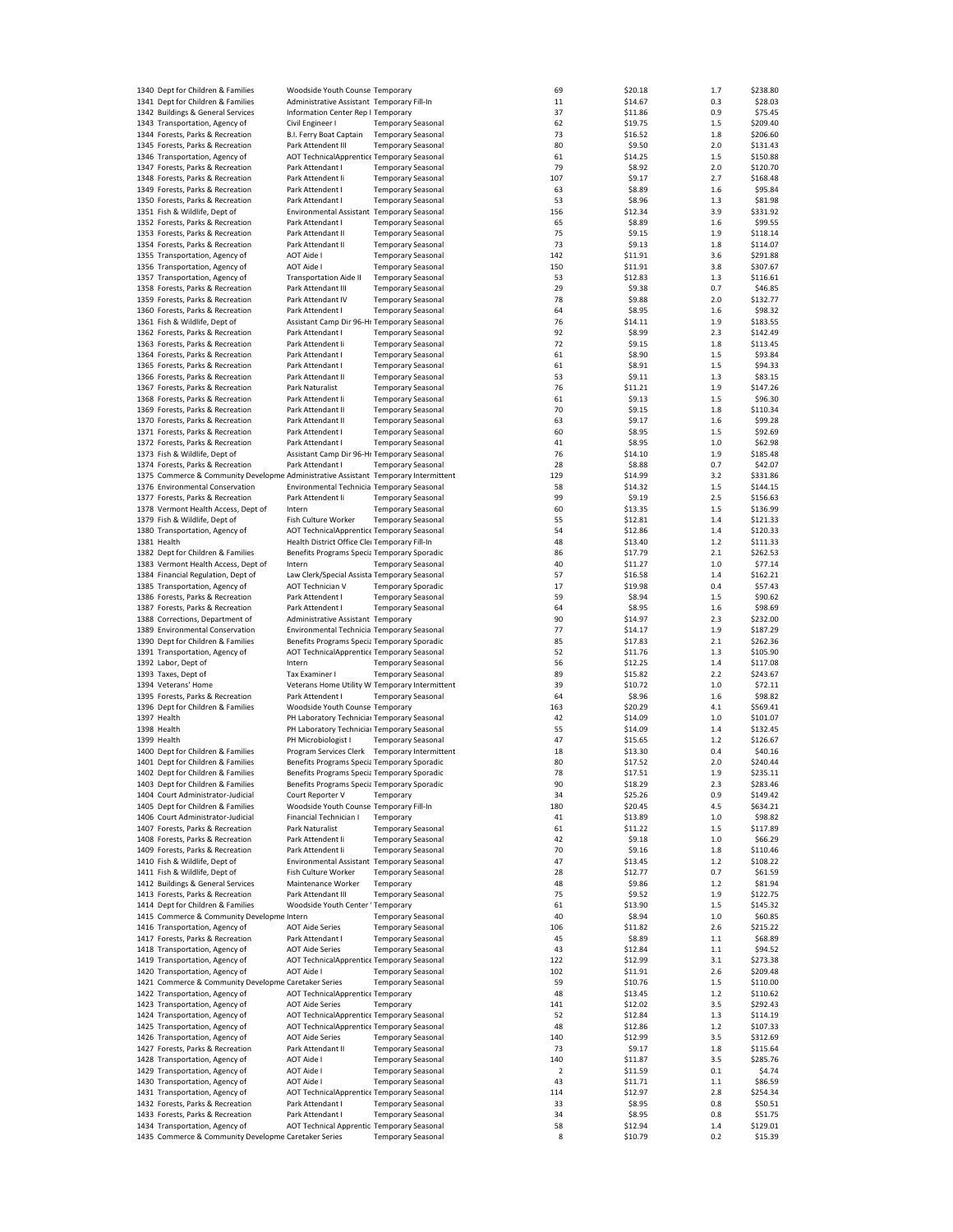| 1436 Forests, Parks & Recreation                                   | Park Attendant II                                                                        | <b>Temporary Seasonal</b> |                        | 96       | \$9.20             | 2.4        | \$152.12            |
|--------------------------------------------------------------------|------------------------------------------------------------------------------------------|---------------------------|------------------------|----------|--------------------|------------|---------------------|
| 1437 Forests, Parks & Recreation                                   | Park Attendant II                                                                        | <b>Temporary Seasonal</b> |                        | 75       | \$9.20             | 1.9        | \$118.87            |
|                                                                    |                                                                                          |                           |                        |          |                    |            |                     |
| 1438 Commerce & Community Developme Caretaker Series               |                                                                                          | <b>Temporary Seasonal</b> |                        | 7        | \$10.86            | 0.2        | \$12.74             |
| 1439 Fish & Wildlife, Dept of                                      | Natural Res Inst A 96-Hr : Temporary Seasonal                                            |                           |                        | 66       | \$12.28            | 1.6        | \$138.86            |
| 1440 Dept for Children & Families                                  | Benefits Programs Specia Temporary Sporadic                                              |                           |                        | 70       | \$17.59            | 1.7        | \$211.21            |
| 1441 Fish & Wildlife, Dept of                                      | Natural Res Inst A 96-Hr : Temporary Seasonal                                            |                           |                        | 68       | \$12.29            | 1.7        | \$143.94            |
| 1442 Fish & Wildlife, Dept of                                      | Natur Res Inst/EMT 96-H Temporary Seasonal                                               |                           |                        | 69       | \$14.13            | 1.7        | \$168.86            |
| 1443 Dept for Children & Families                                  |                                                                                          |                           |                        | 17       | \$17.18            | 0.4        | \$50.67             |
|                                                                    | Benefits Programs Specia Temporary Sporadic                                              |                           |                        |          |                    |            |                     |
| 1444 Fish & Wildlife, Dept of                                      | Natural Res Inst A 96-Hr : Temporary Seasonal                                            |                           |                        | 66       | \$12.28            | 1.6        | \$138.86            |
| 1445 Fish & Wildlife, Dept of                                      | F&W Specialist I                                                                         | <b>Temporary Seasonal</b> |                        | 146      | \$18.23            | 3.6        | \$457.34            |
| 1446 Dept for Children & Families                                  | Benefits Programs Specia Temporary Sporadic                                              |                           |                        | 76       | \$17.78            | 1.9        | \$233.49            |
| 1447 Forests, Parks & Recreation                                   | Forestry Specialist I                                                                    | <b>Temporary Seasonal</b> |                        | 66       | \$14.91            | 1.7        | \$170.41            |
| 1448 Forests, Parks & Recreation                                   | Park Naturalist                                                                          | <b>Temporary Seasonal</b> |                        | 75       | \$11.27            | 1.9        | \$145.57            |
|                                                                    |                                                                                          |                           |                        |          |                    |            |                     |
| 1449 Forests, Parks & Recreation                                   | Park Naturalist                                                                          | <b>Temporary Seasonal</b> |                        | 62       | \$11.23            | 1.6        | \$120.14            |
| 1450 Transportation, Agency of                                     | <b>AOT Aide Series</b>                                                                   | <b>Temporary Seasonal</b> |                        | 44       | \$11.83            | 1.1        | \$89.23             |
| 1451 Fish & Wildlife, Dept of                                      | Natural Res Inst A 96-Hr : Temporary Seasonal                                            |                           |                        | 66       | \$12.29            | 1.7        | \$140.59            |
| 1452 Fish & Wildlife, Dept of                                      | Natural Res Inst A 96-Hr : Temporary Seasonal                                            |                           |                        | 66       | \$12.29            | 1.7        | \$140.19            |
|                                                                    |                                                                                          |                           |                        |          |                    |            |                     |
| 1453 Fish & Wildlife, Dept of                                      | Natural Res Inst A 96-Hr : Temporary Seasonal                                            |                           |                        | 66       | \$12.29            | 1.6        | \$138.91            |
| 1454 Fish & Wildlife, Dept of                                      | Natural Res Inst A 96-Hr : Temporary Seasonal                                            |                           |                        | 66       | \$12.29            | 1.6        | \$139.39            |
| 1455 Transportation, Agency of                                     | AOT TechnicalApprentice Temporary Seasonal                                               |                           |                        | 68       | \$12.97            | 1.7        | \$152.52            |
| 1456 Transportation, Agency of                                     | <b>AOT Aide I</b>                                                                        | <b>Temporary Seasonal</b> |                        | 118      | \$11.83            | 3.0        | \$241.15            |
|                                                                    | <b>AOT Aide I</b>                                                                        |                           |                        |          |                    | 3.3        |                     |
| 1457 Transportation, Agency of                                     |                                                                                          | <b>Temporary Seasonal</b> |                        | 134      | \$11.83            |            | \$272.05            |
| 1458 Fish & Wildlife, Dept of                                      | Natural Res Inst A 96-Hr : Temporary Seasonal                                            |                           |                        | 66       | \$12.29            | 1.7        | \$140.19            |
| 1459 Transportation, Agency of                                     | Program Technician I                                                                     | <b>Temporary Sporadic</b> |                        | 60       | \$15.83            | 1.5        | \$163.55            |
| 1460 Forests, Parks & Recreation                                   | Park Attendant III                                                                       | <b>Temporary Seasonal</b> |                        | 50       | \$9.49             | 1.3        | \$81.74             |
| 1461 Dept for Children & Families                                  | Program Technician I                                                                     |                           | Temporary Intermittent | 136      | \$15.81            | 3.4        | \$371.30            |
|                                                                    |                                                                                          |                           |                        |          |                    |            |                     |
| 1462 Corrections, Department of                                    | Correctional Officer I                                                                   | Temporary                 |                        | 97       | \$17.30            | 2.4        | \$287.94            |
| 1463 Corrections, Department of                                    | Correctional Officer I                                                                   | Temporary Fill-In         |                        | 24       | \$17.01            | 0.6        | \$69.33             |
| 1464 Corrections, Department of                                    | Correctional Officer I                                                                   | Temporary                 |                        | 130      | \$16.59            | 3.2        | \$371.10            |
| 1465 Attorney General                                              | Policy Analyst                                                                           | Temporary                 |                        | 60       | \$20.74            | 1.5        | \$214.78            |
|                                                                    |                                                                                          |                           |                        |          |                    |            |                     |
| 1466 Forests, Parks & Recreation                                   | Park Attendent I                                                                         | <b>Temporary Seasonal</b> |                        | 49       | \$8.99             | 1.2        | \$75.10             |
| 1467 Forests, Parks & Recreation                                   | Park Attendant I                                                                         | <b>Temporary Seasonal</b> |                        | 66       | \$9.02             | 1.6        | \$101.78            |
| 1468 Forests, Parks & Recreation                                   | Park Attendant I                                                                         | <b>Temporary Seasonal</b> |                        | 50       | \$8.98             | 1.3        | \$77.35             |
| 1469 Secretary of State                                            | Research & Statistics Ana Temporary                                                      |                           |                        | 112      | \$16.66            | 2.8        | \$321.54            |
|                                                                    |                                                                                          |                           |                        |          |                    |            |                     |
| 1470 Court Administrator-Judicial                                  | Docket Clerk B                                                                           | Temporary                 |                        | 46       | \$13.98            | 1.2        | \$110.85            |
| 1471 Forests, Parks & Recreation                                   | Park Attendant I                                                                         | <b>Temporary Seasonal</b> |                        | 45       | \$8.97             | 1.1        | \$69.55             |
| 1472 Forests, Parks & Recreation                                   | Park Attendant I                                                                         | <b>Temporary Seasonal</b> |                        | 25       | \$9.05             | 0.6        | \$38.77             |
| 1473 Corrections, Department of                                    | Administrative Assistant Temporary Sporadic                                              |                           |                        | 119      | \$15.02            | 3.0        | \$306.96            |
|                                                                    |                                                                                          |                           |                        |          |                    |            |                     |
| 1474 Dept for Children & Families                                  | Social Worker Trainee                                                                    | Temporary                 |                        | 79       | \$20.11            | 2.0        | \$272.58            |
| 1475 Buildings & General Services                                  | Intern                                                                                   | <b>Temporary Seasonal</b> |                        | 113      | \$11.47            | 2.8        | \$222.43            |
| 1476 Forests, Parks & Recreation                                   | Park Attendant I                                                                         | <b>Temporary Seasonal</b> |                        | 50       | \$8.98             | 1.3        | \$77.35             |
| 1477 Dept for Children & Families                                  | Woodside Youth Center ' Temporary Fill-In                                                |                           |                        | 19       | \$13.30            | 0.5        | \$42.38             |
|                                                                    |                                                                                          |                           |                        |          |                    |            | \$114.40            |
| 1478 Forests, Parks & Recreation                                   | Park Naturalist                                                                          | <b>Temporary Seasonal</b> |                        | 59       | \$11.25            | 1.5        |                     |
| 1479 Forests, Parks & Recreation                                   | Park Attendant I                                                                         | <b>Temporary Seasonal</b> |                        | 54       | \$9.00             | 1.4        | \$84.02             |
| 1480 Forests, Parks & Recreation                                   | Park Attendent I                                                                         | <b>Temporary Seasonal</b> |                        | 58       | \$9.01             | 1.5        | \$90.03             |
| 1481 Forests, Parks & Recreation                                   | Park Attendant I                                                                         | <b>Temporary Seasonal</b> |                        | 24       | \$8.91             | 0.6        | \$36.81             |
| 1482 Veterans' Home                                                | Veterans Home Utility W Temporary Intermittent                                           |                           |                        | 10       | \$10.62            | 0.3        | \$18.41             |
|                                                                    |                                                                                          |                           |                        |          |                    |            |                     |
| 1483 Transportation, Agency of                                     | Systems Developer I                                                                      | <b>Temporary Fill-In</b>  |                        | 10       | \$17.18            | 0.3        | \$29.59             |
| 1484 Veterans' Home                                                | Veterans Home Utility W Temporary Intermittent                                           |                           |                        | 30       | \$10.74            | 0.8        | \$55.71             |
| 1485 Veterans' Home                                                | Veterans Home Utility W Temporary Intermittent                                           |                           |                        | 134      | \$10.91            | 3.4        | \$252.11            |
| 1486 Veterans' Home                                                | Veterans Home Utility W Temporary Intermittent                                           |                           |                        | 133      | \$10.92            | 3.3        | \$249.50            |
|                                                                    |                                                                                          |                           |                        |          |                    |            |                     |
| 1487 Forests, Parks & Recreation                                   | Park Attendent I                                                                         | <b>Temporary Seasonal</b> |                        | 45       | \$8.97             | 1.1        | \$68.95             |
| 1488 Forests, Parks & Recreation                                   | Park Attendant I                                                                         | <b>Temporary Seasonal</b> |                        | 30       | \$8.88             | 0.8        | \$45.91             |
| 1489 Forests, Parks & Recreation                                   | Park Attendent I                                                                         | <b>Temporary Seasonal</b> |                        | 65       | \$9.03             | 1.6        | \$101.14            |
| 1490 Transportation, Agency of                                     | <b>AOT Aide Series</b>                                                                   | <b>Temporary Seasonal</b> |                        | 64       | \$11.85            | 1.6        | \$130.41            |
|                                                                    |                                                                                          |                           |                        |          |                    |            |                     |
| 1491 Buildings & General Services                                  | Maintenance Worker                                                                       | <b>Temporary Seasonal</b> |                        | 31       | \$9.88             | 0.8        | \$52.84             |
| 1492 Forests, Parks & Recreation                                   | Park Attendent I                                                                         | <b>Temporary Seasonal</b> |                        | 47       | \$8.97             | 1.2        | \$72.62             |
| 1493 Health                                                        | WIC Brstfeeding Peer Coi Temporary Part-time                                             |                           |                        | 16       | \$11.53            | 0.4        | \$31.53             |
| 1494 Health                                                        | WIC Brstfeeding Peer Coi Temporary Part-time                                             |                           |                        | 15       | \$11.24            | 0.4        | \$29.29             |
| 1495 Health                                                        |                                                                                          |                           |                        |          |                    | 0.4        |                     |
|                                                                    | WIC Brstfeeding Peer Coi Temporary Part-time                                             |                           |                        | 18       | \$11.54            |            | \$35.35             |
| 1496 Transportation, Agency of                                     | AOT TechnicalApprentice Temporary Seasonal                                               |                           |                        | 45       | \$13.89            | 1.1        | \$108.36            |
| 1497 Forests, Parks & Recreation                                   | Park Attendent I                                                                         | <b>Temporary Seasonal</b> |                        | 52       | \$9.04             | 1.3        | \$81.53             |
| 1498 Health                                                        | WIC Brstfeeding Peer Coi Temporary Part-time                                             |                           |                        | 11       | \$11.30            | 0.3        | \$22.13             |
| 1499 Transportation, Agency of                                     | AOT TechnicalApprentice Temporary Seasonal                                               |                           |                        | 158      | \$14.97            | 3.9        | \$406.34            |
|                                                                    |                                                                                          |                           |                        |          |                    |            |                     |
| 1500 Forests, Parks & Recreation                                   | Environmental Technicia Temporary Seasonal                                               |                           |                        | 133      | \$14.69            | 3.3        | \$335.64            |
| 1501 Dept for Children & Families                                  | Social Worker Trainee                                                                    | Temporary                 |                        | 46       | \$18.71            | 1.2        | \$149.05            |
| 1502 Dept for Children & Families                                  | Social Worker Trainee                                                                    | Temporary                 |                        | 128      | \$18.70            | 3.2        | \$413.65            |
| 1503 Buildings & General Services                                  | <b>BGS Gardener</b>                                                                      | <b>Temporary Seasonal</b> |                        | 80       | \$13.56            | 2.0        | \$187.80            |
| 1504 Forests, Parks & Recreation                                   | Park Attendent I                                                                         | <b>Temporary Seasonal</b> |                        | 45       | \$8.97             | 1.1        | \$69.55             |
|                                                                    |                                                                                          |                           |                        |          |                    |            |                     |
| 1505 Labor, Dept of                                                | Intern                                                                                   | <b>Temporary Seasonal</b> |                        | 37       | \$12.30            | 0.9        | \$77.85             |
| 1506 Public Safety, Dept of                                        | Intern                                                                                   | <b>Temporary Seasonal</b> |                        | 48       | \$11.98            | 1.2        | \$99.04             |
| 1507 Forests, Parks & Recreation                                   | Park Attendant I                                                                         | <b>Temporary Seasonal</b> |                        | 49       | \$9.06             | 1.2        | \$75.67             |
| 1508 Forests, Parks & Recreation                                   | Park Attendant I                                                                         | <b>Temporary Seasonal</b> |                        | 48       | \$8.97             | 1.2        | \$73.61             |
| 1509 Dept for Children & Families                                  | Intern                                                                                   | <b>Temporary Sporadic</b> |                        | 82       | \$12.99            | 2.1        | \$183.84            |
|                                                                    |                                                                                          |                           |                        |          |                    |            |                     |
| 1510 Forests, Parks & Recreation                                   | Park Attendant II                                                                        | <b>Temporary Seasonal</b> |                        | 68       | \$9.20             | 1.7        | \$106.95            |
| 1511 Forests, Parks & Recreation                                   | Park Attendent Ii                                                                        | <b>Temporary Seasonal</b> |                        | 22       | \$9.17             | 0.6        | \$35.43             |
| 1512 Forests, Parks & Recreation                                   | Park Attendant I                                                                         | <b>Temporary Seasonal</b> |                        | 29       | \$9.03             | 0.7        | \$45.29             |
| 1513 Education, Agency of                                          | Systems Developer I                                                                      |                           | Temporary Intermittent | 124      | \$17.87            | 3.1        | \$382.38            |
|                                                                    |                                                                                          |                           |                        |          |                    |            |                     |
| 1514 Dept. of Mental Health                                        | Psychiatric Technician                                                                   | Temporary Fill-In         |                        | 0        | \$15.49            | 0.0        | \$0.75              |
| 1515 Transportation, Agency of                                     | Financial Specialist I                                                                   | Temporary Fill-In         |                        | 42       | \$15.00            | 1.1        | \$109.66            |
| 1516 Forests, Parks & Recreation                                   | Park Attendent I                                                                         | <b>Temporary Seasonal</b> |                        | 49       | \$9.04             | 1.2        | \$76.28             |
| 1517 Dept. of Mental Health                                        | Mental Health Specialist- Temporary Fill-In                                              |                           |                        | 143      | \$16.32            | 3.6        | \$401.09            |
|                                                                    |                                                                                          |                           |                        |          |                    |            |                     |
| 1518 Dept. of Mental Health                                        | Psychiatric Technician                                                                   | Temporary Fill-In         |                        | 14       | \$15.57            | 0.3        | \$37.22             |
|                                                                    | Intern                                                                                   | <b>Temporary Seasonal</b> |                        | 54       | \$12.42            | 1.3        | \$114.58            |
| 1519 Labor, Dept of                                                |                                                                                          |                           |                        | 34       | \$12.89            | 0.8        | \$74.67             |
|                                                                    |                                                                                          |                           |                        |          |                    |            |                     |
| 1520 Transportation, Agency of                                     | AOT TechnicalApprentice Temporary Seasonal                                               |                           |                        |          |                    |            |                     |
| 1521 Forests, Parks & Recreation                                   | Park Attendant I                                                                         | <b>Temporary Seasonal</b> |                        | 73       | \$9.22             | 1.8        | \$115.31            |
| 1522 Forests, Parks & Recreation                                   | Park Attendent Ii                                                                        | <b>Temporary Seasonal</b> |                        | 31       | \$9.21             | 0.8        | \$49.07             |
| 1523 Labor, Dept of                                                | Intern                                                                                   | <b>Temporary Seasonal</b> |                        | 14       | \$12.24            | 0.3        | \$28.45             |
| 1524 Environmental Conservation                                    | Environmental Technicia Temporary Seasonal                                               |                           |                        | 16       | \$14.19            | 0.4        | \$39.11             |
|                                                                    |                                                                                          |                           |                        |          |                    |            |                     |
| 1525 Veterans' Home                                                | Veterans Home Utility W Temporary Intermittent                                           |                           |                        | 2        | \$10.62            | 0.0        | \$3.20              |
| 1526 Agriculture, Food & Markets                                   | Agriculture Development Temporary Seasonal                                               |                           |                        | 99       | \$20.79            | 2.5        | \$353.10            |
| 1527 Veterans' Home                                                | Licensed Nursing Assista: Temporary Intermittent                                         |                           |                        | 81       | \$14.18            | 2.0        | \$198.75            |
| 1528 Information and Innovation                                    | Intern                                                                                   | Temporary                 |                        | 30       | \$9.07             | 0.7        | \$46.65             |
|                                                                    |                                                                                          |                           |                        |          |                    |            |                     |
| 1529 Buildings & General Services                                  | Maintenance Worker                                                                       | <b>Temporary Seasonal</b> |                        | 45       | \$9.95             | 1.1        | \$76.89             |
| 1530 Dept for Children & Families<br>1531 Fish & Wildlife, Dept of | Benefits Programs Specia Temporary Sporadic<br>Program Services Clerk Temporary Seasonal |                           |                        | 63<br>15 | \$17.58<br>\$13.55 | 1.6<br>0.4 | \$189.34<br>\$35.51 |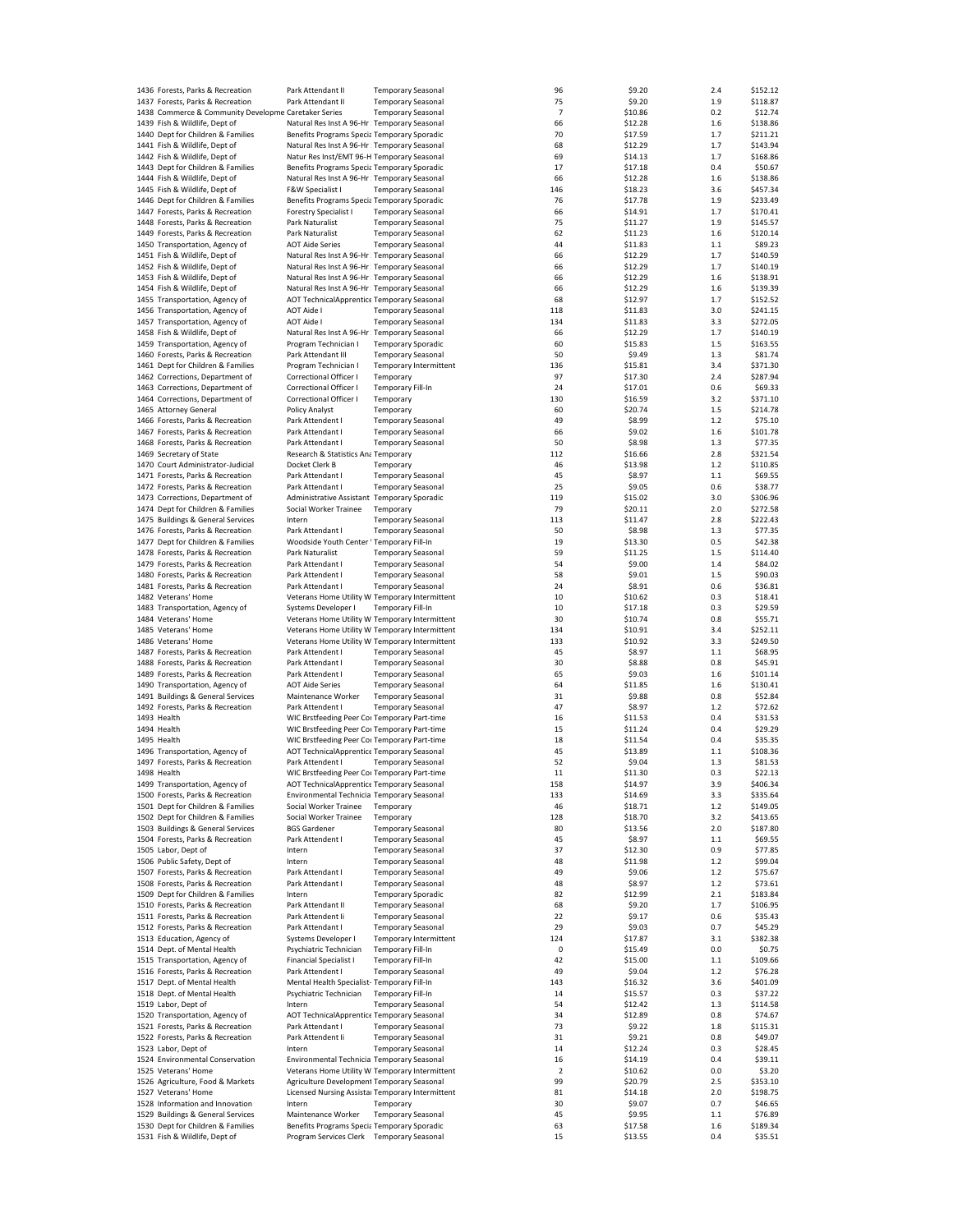|                  | 1532 Military, Dept of              | Military Maint Spec                            | <b>Temporary Seasonal</b> |                        | 59  | \$15.82 | 1.5     | \$159.69 |
|------------------|-------------------------------------|------------------------------------------------|---------------------------|------------------------|-----|---------|---------|----------|
|                  | 1533 Military, Dept of              | Maintenance Mechanic I Temporary Fill-In       |                           |                        | 119 | \$14.31 | 3.0     | \$292.76 |
|                  |                                     |                                                |                           |                        |     |         |         |          |
|                  | 1534 Forests, Parks & Recreation    | <b>Forestry Specialist I</b>                   | <b>Temporary Seasonal</b> |                        | 106 | \$15.10 | 2.6     | \$275.23 |
|                  | 1535 Education, Agency of           | <b>Education Consultant I</b>                  | <b>Temporary Seasonal</b> |                        | 23  | \$19.50 | 0.6     | \$77.27  |
|                  | 1536 Transportation, Agency of      | <b>AOT Aide Series</b>                         | <b>Temporary Seasonal</b> |                        | 109 | \$12.98 | 2.7     | \$243.92 |
|                  | 1537 Transportation, Agency of      | AOT Maintenance Worke Temporary                |                           |                        | 4   | \$10.22 | 0.1     | \$7.70   |
|                  | 1538 Health                         | PH Laboratory Technicial Temporary             |                           |                        | 42  | \$14.25 | $1.1\,$ | \$104.02 |
|                  | 1539 Transportation, Agency of      | Administrative Assistant Temporary Fill-In     |                           |                        | 111 | \$16.68 | 2.8     | \$319.65 |
|                  |                                     |                                                |                           |                        |     |         |         |          |
|                  | 1540 Forests, Parks & Recreation    | Park Attendant I                               | <b>Temporary Seasonal</b> |                        | 6   | \$8.94  | 0.2     | \$9.24   |
|                  | 1541 Education, Agency of           | Administrative Assistant Temporary Seasonal    |                           |                        | 102 | \$15.02 | 2.6     | \$265.04 |
|                  | 1542 Labor, Dept of                 | Career Develop Facilitato Temporary Sporadic   |                           |                        | 79  | \$16.76 | 2.0     | \$228.63 |
|                  | 1543 Dept for Children & Families   | Benefits Programs Specia Temporary Sporadic    |                           |                        | 51  | \$17.65 | 1.3     | \$154.42 |
|                  | 1544 Labor, Dept of                 | Intern                                         | <b>Temporary Seasonal</b> |                        | 18  | \$12.31 | 0.4     | \$38.04  |
|                  |                                     |                                                |                           |                        |     |         |         |          |
|                  | 1545 Labor, Dept of                 | Intern                                         |                           | Temporary Intermittent | 17  | \$12.31 | 0.4     | \$34.98  |
|                  | 1546 Transportation, Agency of      | <b>AOT Aide Series</b>                         | Temporary                 |                        | 85  | \$11.89 | 2.1     | \$174.69 |
|                  | 1547 Dept for Children & Families   | Benefits Programs Specia Temporary Sporadic    |                           |                        | 63  | \$17.56 | 1.6     | \$191.25 |
| <b>1548 DAIL</b> |                                     | Human Services Case Aid Temporary Sporadic     |                           |                        | 18  | \$13.60 | 0.5     | \$42.58  |
|                  |                                     | Park Attendent Ii                              |                           |                        | 68  |         | 1.7     | \$108.26 |
|                  | 1549 Forests, Parks & Recreation    |                                                | <b>Temporary Seasonal</b> |                        |     | \$9.26  |         |          |
|                  | 1550 Transportation, Agency of      | <b>AOT Aide Series</b>                         | <b>Temporary Seasonal</b> |                        | 37  | \$11.91 | 0.9     | \$75.01  |
|                  | 1551 Liquor Control, Dept of        | Liquor Warehouse Work Temporary Fill-In        |                           |                        | 57  | \$11.56 | 1.4     | \$112.95 |
|                  | 1552 Buildings & General Services   | Information Center Rep I Temporary Fill-In     |                           |                        | 32  | \$11.88 | 0.8     | \$65.10  |
|                  | 1553 Environmental Conservation     | Environmental Analyst I Temporary Seasonal     |                           |                        | 60  | \$15.88 | 1.5     | \$164.11 |
|                  |                                     |                                                |                           |                        |     |         |         |          |
|                  | 1554 Agriculture, Food & Markets    | Animal Health Specialist Temporary Seasonal    |                           |                        | 59  | \$19.02 | 1.5     | \$192.77 |
|                  | 1555 Forests, Parks & Recreation    | Park Attendent I                               | <b>Temporary Seasonal</b> |                        | 52  | \$9.15  | 1.3     | \$81.16  |
|                  | 1556 Secretary of State             | Program Services Clerk Temporary Part-time     |                           |                        | 3   | \$13.63 | 0.1     | \$7.48   |
|                  | 1557 Dept for Children & Families   | Woodside Youth Center ' Temporary Fill-In      |                           |                        | 47  | \$14.29 | 1.2     | \$115.97 |
|                  | 1558 Environmental Conservation     | Program Services Clerk Temporary Seasonal      |                           |                        | 55  | \$13.63 | 1.4     | \$128.77 |
|                  |                                     |                                                |                           |                        |     |         |         |          |
|                  | 1559 Labor, Dept of                 | Intern                                         | <b>Temporary Seasonal</b> |                        | 30  | \$12.41 | 0.7     | \$63.32  |
|                  | 1560 Forests, Parks & Recreation    | Park Attendant I                               | <b>Temporary Seasonal</b> |                        | 33  | \$9.15  | 0.8     | \$51.25  |
|                  | 1561 Forests, Parks & Recreation    | Park Attendant I                               | <b>Temporary Seasonal</b> |                        | 23  | \$9.35  | 0.6     | \$36.25  |
|                  | 1562 Transportation, Agency of      | State Airport Ops Worke Temporary              |                           |                        | 106 | \$17.11 | 2.7     | \$312.36 |
|                  |                                     |                                                |                           |                        |     |         |         |          |
|                  | 1563 Buildings & General Services   | Information Center Rep I Temporary Fill-In     |                           |                        | 33  | \$11.88 | 0.8     | \$68.10  |
|                  | 1564 Corrections, Department of     | Correctional Officer I                         | <b>Temporary Sporadic</b> |                        | 4   | \$15.88 | 0.1     | \$10.94  |
|                  | 1565 Corrections, Department of     | Correctional Officer I                         | Temporary                 |                        | 107 | \$16.20 | 2.7     | \$299.60 |
|                  | 1566 Corrections, Department of     | Correctional Officer I                         | Temporary Fill-In         |                        | 83  | \$16.17 | 2.1     | \$231.38 |
|                  | 1567 Corrections, Department of     | Correctional Officer I                         | Temporary Fill-In         |                        | 74  | \$16.26 | 1.8     | \$206.08 |
|                  |                                     |                                                |                           |                        |     |         |         |          |
|                  | 1568 Corrections, Department of     | Correctional Officer I                         | Temporary Fill-In         |                        | 126 | \$17.02 | 3.1     | \$369.03 |
|                  | 1569 Corrections, Department of     | Correctional Officer I                         | Temporary                 |                        | 43  | \$16.35 | 1.1     | \$119.66 |
|                  | 1570 Corrections, Department of     | Correctional Officer I                         | Temporary                 |                        | 84  | \$16.29 | 2.1     | \$236.08 |
|                  |                                     | Correctional Officer I                         |                           |                        |     |         | 1.6     |          |
|                  | 1571 Corrections, Department of     |                                                | Temporary                 |                        | 66  | \$16.58 |         | \$187.66 |
|                  | 1572 Corrections, Department of     | Correctional Officer I                         | Temporary Fill-In         |                        | 109 | \$16.14 | 2.7     | \$302.07 |
|                  | 1573 Corrections, Department of     | Correctional Officer I                         | Temporary Fill-In         |                        | 50  | \$16.28 | 1.2     | \$138.81 |
|                  | 1574 Corrections, Department of     | Correctional Officer I                         | Temporary Fill-In         |                        | 17  | \$16.44 | 0.4     | \$48.76  |
|                  | 1575 Corrections, Department of     | Correctional Officer I                         | Temporary Fill-In         |                        | 65  | \$16.25 | 1.6     | \$180.86 |
|                  |                                     |                                                |                           |                        |     |         |         |          |
|                  | 1576 Corrections, Department of     | Correctional Officer I                         | <b>Temporary Fill-In</b>  |                        | 38  | \$16.41 | 0.9     | \$105.99 |
|                  | 1577 Corrections, Department of     | Correctional Officer I                         | Temporary                 |                        | 76  | \$16.16 | 1.9     | \$210.57 |
|                  | 1578 Corrections, Department of     | Correctional Officer I                         | Temporary Fill-In         |                        | 65  | \$16.46 | 1.6     | \$183.34 |
|                  | 1579 Corrections, Department of     | Correctional Officer I                         | Temporary                 |                        | 11  | \$16.30 | 0.3     | \$29.66  |
|                  | 1580 Corrections, Department of     | Correctional Officer I                         | Temporary Fill-In         |                        | 68  | \$16.83 | 1.7     | \$197.70 |
|                  |                                     |                                                |                           |                        |     |         |         |          |
|                  | 1581 Corrections, Department of     | Correctional Officer I                         | <b>Temporary Fill-In</b>  |                        | 53  | \$16.46 | 1.3     | \$149.92 |
|                  | 1582 Corrections, Department of     | Correctional Officer I                         | <b>Temporary Fill-In</b>  |                        | 117 | \$17.15 | 2.9     | \$346.47 |
|                  | 1583 Corrections, Department of     | Correctional Officer I                         | <b>Temporary Fill-In</b>  |                        | 6   | \$15.96 | 0.2     | \$16.67  |
|                  | 1584 Corrections, Department of     | Correctional Officer I                         | <b>Temporary Fill-In</b>  |                        | 96  | \$16.46 | 2.4     | \$272.83 |
|                  |                                     |                                                |                           |                        | 12  |         | 0.3     |          |
|                  | 1585 Forests, Parks & Recreation    | Park Attendant I                               | <b>Temporary Seasonal</b> |                        |     | \$9.15  |         | \$19.21  |
|                  | 1586 Veterans' Home                 | Veterans Home Utility W Temporary Intermittent |                           |                        | 108 | \$10.98 | 2.7     | \$203.54 |
|                  | 1587 Forests, Parks & Recreation    | Park Attendant I                               | <b>Temporary Seasonal</b> |                        | 12  | \$9.15  | 0.3     | \$19.50  |
|                  | 1588 Dept for Children & Families   | Social Worker                                  | <b>Temporary Fill-In</b>  |                        | 103 | \$20.78 | 2.6     | \$367.97 |
|                  | 1589 Corrections, Department of     | Correctional Officer I                         | Temporary                 |                        | 9   | \$15.88 | 0.2     | \$24.62  |
|                  | 1590 Corrections, Department of     |                                                |                           |                        |     |         |         | \$21.88  |
|                  |                                     | Correctional Officer I                         | Temporary                 |                        | 8   | \$15.88 | 0.2     |          |
|                  | 1591 Criminal Justice Training Coun | Program Services Clerk                         |                           | Temporary Intermittent | 79  | \$13.64 | 2.0     | \$186.20 |
|                  | 1592 Agriculture, Food & Markets    | Agriculture Development Temporary Sporadic     |                           |                        | 57  | \$20.80 | 1.4     | \$205.10 |
|                  | 1593 Court Administrator-Judicial   | Administrative Assistant Temporary             |                           |                        | 59  | \$15.58 | 1.5     | \$158.33 |
|                  | 1594 Labor, Dept of                 | Intern                                         | Temporary                 |                        | 29  | \$12.41 | 0.7     | \$61.99  |
|                  |                                     |                                                |                           |                        |     |         |         |          |
|                  | 1595 Transportation, Agency of      | AOT Aide I                                     | Temporary Seasonal        |                        | 66  | \$11.91 | 1.7     | \$136.14 |
|                  | 1596 Labor, Dept of                 | Intern                                         | Temporary                 |                        | 34  | \$12.46 | 0.9     | \$73.14  |
|                  | 1597 Forests, Parks & Recreation    | Park Attendent I                               | <b>Temporary Seasonal</b> |                        | 70  | \$8.91  | 1.8     | \$107.43 |
|                  | 1598 Dept for Children & Families   | Woodside Youth Center ' Temporary Fill-In      |                           |                        | 23  | \$14.04 | 0.6     | \$55.17  |
|                  | 1599 Forests, Parks & Recreation    | Forestry Specialist I                          | <b>Temporary Seasonal</b> |                        | 74  | \$15.04 | 1.9     | \$192.91 |
|                  | 1600 Court Administrator-Judicial   |                                                |                           |                        |     |         |         |          |
|                  |                                     | Docket Clerk B                                 | Temporary                 |                        | 20  | \$14.11 | 0.5     | \$48.61  |
|                  | 1601 Forests, Parks & Recreation    | Park Attendant II 96-Hr S Temporary Seasonal   |                           |                        | 20  | \$9.26  | 0.5     | \$32.60  |
|                  | 1602 Forests, Parks & Recreation    | Archivist I                                    | <b>Temporary Sporadic</b> |                        | 83  | \$16.73 | 2.1     | \$238.74 |
|                  | 1603 Dept for Children & Families   | Woodside Youth Center ' Temporary Fill-In      |                           |                        | 87  | \$14.72 | 2.2     | \$219.50 |
|                  | 1604 Corrections, Department of     | Administrative Assistant Temporary Sporadic    |                           |                        | 48  | \$15.04 | 1.2     | \$123.05 |
|                  |                                     |                                                |                           |                        |     |         |         |          |
|                  | 1605 Dept. of Mental Health         | Psychiatric Technician                         | Temporary Fill-In         |                        | 98  | \$16.17 | 2.5     | \$273.71 |
|                  | 1606 Court Administrator-Judicial   | Docket Clerk B                                 | Temporary                 |                        | 69  | \$14.17 | 1.7     | \$168.28 |
|                  | 1607 Court Administrator-Judicial   | Docket Clerk A                                 | Temporary                 |                        | 6   | \$13.47 | 0.1     | \$12.76  |
|                  | 1608 Education, Agency of           | Administrative Assistant Temporary Fill-In     |                           |                        | 35  | \$16.70 | 0.9     | \$99.60  |
|                  | 1609 Veterans' Home                 | Veterans Home LPN                              |                           | Temporary Intermittent | 15  | \$17.72 | 0.4     | \$45.42  |
|                  |                                     |                                                |                           |                        |     |         |         |          |
|                  | 1610 Veterans' Home                 | Veterans Home LPN                              |                           | Temporary Intermittent | 59  | \$19.61 | $1.5\,$ | \$197.78 |
|                  | 1611 Forests, Parks & Recreation    | Park Attendent I                               | <b>Temporary Seasonal</b> |                        | 21  | \$9.15  | 0.5     | \$33.59  |
|                  | 1612 Agriculture, Food & Markets    | Agriculture Water Qualit Temporary             |                           |                        | 90  | \$20.80 | 2.2     | \$321.99 |
|                  | 1613 Transportation, Agency of      | AOT Technician III                             | <b>Temporary Sporadic</b> |                        | 11  | \$17.66 | 0.3     | \$34.60  |
|                  |                                     |                                                |                           |                        |     |         |         |          |
|                  | 1614 Transportation, Agency of      | AOT TechnicalApprentice Temporary              |                           |                        | 30  | \$13.63 | 0.7     | \$70.06  |
|                  | 1615 Forests, Parks & Recreation    | Park Attendant IV                              | <b>Temporary Seasonal</b> |                        | 6   | \$9.99  | 0.2     | \$10.57  |
|                  | 1616 Forests, Parks & Recreation    | Park Attendant IV                              | <b>Temporary Seasonal</b> |                        | 6   | \$9.99  | 0.1     | \$10.11  |
|                  | 1617 Forests, Parks & Recreation    | Park Attendant I                               | <b>Temporary Seasonal</b> |                        | 33  | \$9.15  | 0.8     | \$52.21  |
|                  | 1618 Dept for Children & Families   |                                                |                           |                        | 30  |         | 0.8     | \$72.70  |
|                  |                                     | Program Services Clerk                         | <b>Temporary Sporadic</b> |                        |     | \$13.93 |         |          |
| 1619 DAIL        |                                     | Program Technician I                           | <b>Temporary Fill-In</b>  |                        | 65  | \$15.90 | 1.6     | \$178.98 |
|                  | 1620 Dept for Children & Families   | Benefits Programs Specia Temporary Sporadic    |                           |                        | 27  | \$17.61 | 0.7     | \$81.52  |
|                  | 1621 Court Administrator-Judicial   | Financial Technician I                         | Temporary                 |                        | 30  | \$14.11 | 0.7     | \$72.61  |
|                  | 1622 Buildings & General Services   | Custodian I                                    | <b>Temporary Sporadic</b> |                        | 18  | \$10.48 | 0.5     | \$32.49  |
| 1623 DAIL        |                                     | Intern                                         |                           |                        |     |         |         |          |
|                  |                                     |                                                | Temporary                 |                        | 21  | \$9.18  | 0.5     | \$33.56  |
|                  | 1624 Labor, Dept of                 | Career Develop Facilitato Temporary Sporadic   |                           |                        | 71  | \$16.70 | 1.8     | \$204.58 |
|                  | 1625 Transportation, Agency of      | Right of Way Agent II                          | <b>Temporary Seasonal</b> |                        | 75  | \$19.32 | 1.9     | \$248.95 |
|                  | 1626 Liquor Control, Dept of        | Liquor Warehouse Work Temporary Fill-In        |                           |                        | 73  | \$11.58 | 1.8     | \$145.67 |
|                  | 1627 Dept for Children & Families   | Program Services Clerk                         |                           | Temporary Intermittent | 66  | \$13.63 | 1.6     | \$154.36 |
|                  |                                     |                                                |                           |                        |     |         |         |          |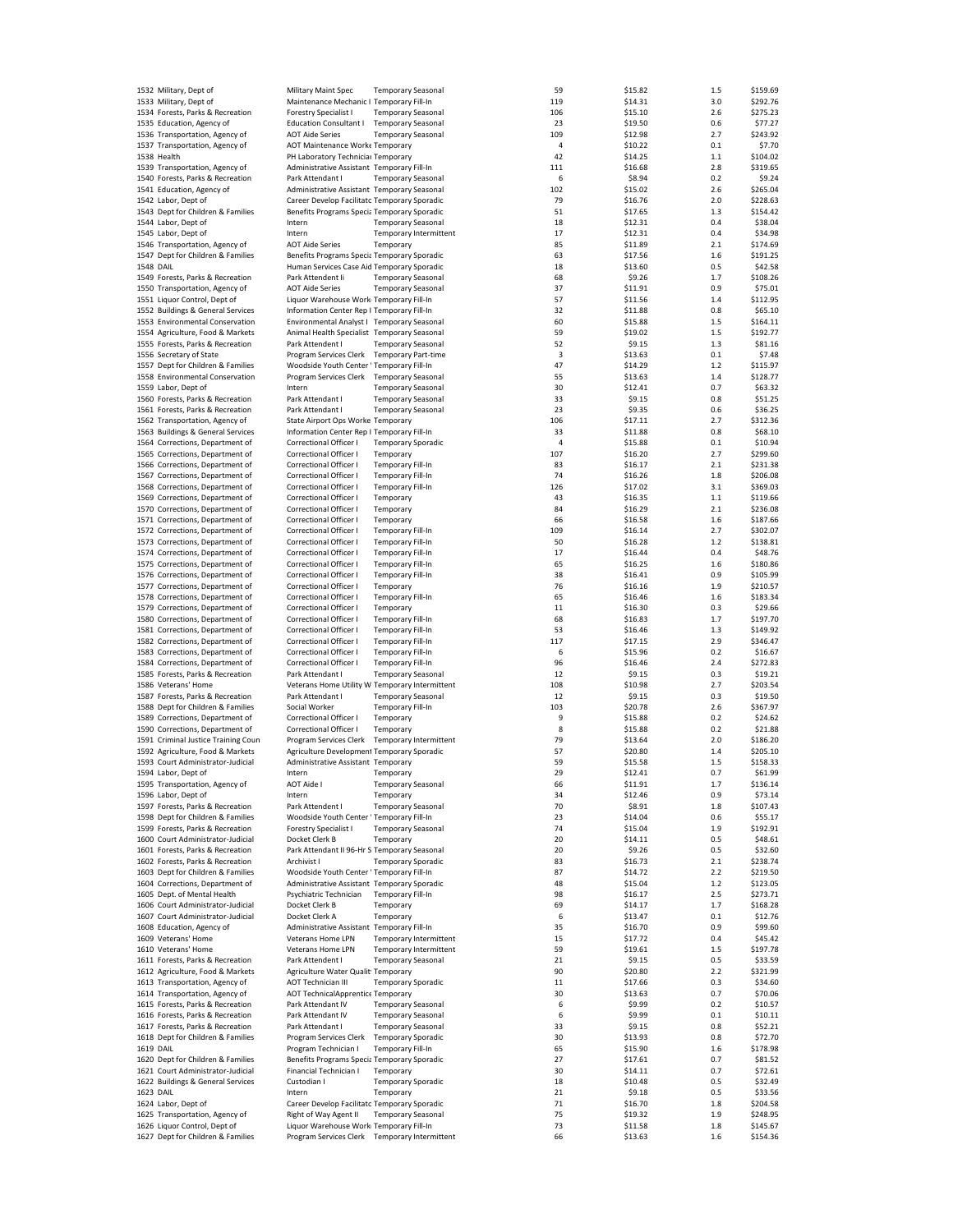| 1628 Transportation, Agency of                                   | AOT Motor Equipm Mecl Temporary Seasonal        |                                                        |                               | 76      | \$13.63 | 1.9     | \$177.83 |
|------------------------------------------------------------------|-------------------------------------------------|--------------------------------------------------------|-------------------------------|---------|---------|---------|----------|
| 1629 Dept. of Mental Health                                      | Psychiatric Technician                          | Temporary Fill-In                                      |                               | $\bf 0$ | \$15.88 | 0.0     | \$0.68   |
| 1630 Dept for Children & Families                                | Social Worker Trainee                           | Temporary Fill-In                                      |                               | 38      | \$18.60 | 0.9     | \$120.54 |
| 1631 Fish & Wildlife, Dept of                                    | Fish&Wildlife Info Spec                         | <b>Temporary Seasonal</b>                              |                               | 63      | \$20.80 | 1.6     | \$227.05 |
| 1632 Commerce & Community Developme Caretaker Series             |                                                 | <b>Temporary Seasonal</b>                              |                               | 14      | \$9.61  | 0.4     | \$23.17  |
| 1633 Transportation, Agency of                                   | <b>AOT Aide I</b>                               | <b>Temporary Seasonal</b>                              |                               | 73      | \$12.01 | 1.8     | \$150.40 |
|                                                                  | <b>AOT Aide Series</b>                          |                                                        |                               | 5       | \$13.00 | 0.1     | \$11.20  |
| 1634 Transportation, Agency of<br>1635 Transportation, Agency of |                                                 | <b>Temporary Seasonal</b><br><b>Temporary Seasonal</b> |                               | 75      |         | 1.9     | \$167.30 |
|                                                                  | <b>AOT Aide Series</b>                          |                                                        |                               |         | \$13.04 |         |          |
| 1636 Labor, Dept of                                              | Intern                                          | <b>Temporary Seasonal</b>                              |                               | 71      | \$12.52 | 1.8     | \$153.97 |
| 1637 Liquor Control, Dept of                                     | Liquor Warehouse Work Temporary Fill-In         |                                                        |                               | 70      | \$11.76 | 1.8     | \$141.79 |
| 1638 Vermont Health Access, Dept of                              | Program Technician II                           | <b>Temporary Sporadic</b>                              |                               | 62      | \$18.40 | 1.6     | \$196.98 |
| 1639 Transportation, Agency of                                   | Systems Developer I                             | <b>Temporary Fill-In</b>                               |                               | 67      | \$17.80 | 1.7     | \$206.73 |
| 1640 Environmental Conservation                                  | Env Tech II AC:ADMIN                            | <b>Temporary Seasonal</b>                              |                               | 64      | \$15.88 | 1.6     | \$175.05 |
| 1641 Transportation, Agency of                                   | AOT TechnicalApprentice Temporary Seasonal      |                                                        |                               | 20      | \$13.63 | 0.5     | \$46.95  |
| 1642 Transportation, Agency of                                   | <b>AOT Aide Series</b>                          | <b>Temporary Seasonal</b>                              |                               | 65      | \$13.03 | 1.6     | \$146.49 |
| 1643 Transportation, Agency of                                   | <b>AOT Aide Series</b>                          | <b>Temporary Seasonal</b>                              |                               | 68      | \$13.35 | 1.7     | \$155.69 |
| 1644 Transportation, Agency of                                   | AOT TechnicalApprentice Temporary               |                                                        |                               | 58      | \$14.46 | 1.5     | \$144.58 |
| 1645 Transportation, Agency of                                   | <b>AOT Aide Series</b>                          | <b>Temporary Seasonal</b>                              |                               | 58      | \$13.09 | $1.4\,$ | \$130.08 |
| 1646 Forests, Parks & Recreation                                 | Archivist I                                     |                                                        |                               | 66      |         | 1.6     | \$188.76 |
|                                                                  |                                                 | <b>Temporary Seasonal</b>                              |                               |         | \$16.70 |         |          |
| 1647 Transportation, Agency of                                   | <b>AOT Aide Series</b>                          | <b>Temporary Seasonal</b>                              |                               | 63      | \$13.01 | 1.6     | \$141.38 |
| 1648 Vermont Health Access, Dept of                              | Program Technician II                           | <b>Temporary Sporadic</b>                              |                               | 64      | \$18.44 | 1.6     | \$204.23 |
| 1649 Buildings & General Services                                | Administrative Assistant Temporary Sporadic     |                                                        |                               | 52      | \$15.04 | 1.3     | \$134.71 |
| 1650 Court Administrator-Judicial                                | <b>Treatment Court Coordir Temporary</b>        |                                                        |                               | 39      | \$21.55 | 1.0     | \$146.24 |
| 1651 Public Safety, Dept of                                      | Administrative Srvcs Core Temporary Sporadic    |                                                        |                               | 34      | \$18.60 | 0.8     | \$107.92 |
| 1652 Corrections, Department of                                  | Correctional Officer I                          | <b>Temporary Sporadic</b>                              |                               | 62      | \$16.15 | 1.6     | \$172.83 |
| 1653 Corrections, Department of                                  | Correctional Officer I                          | Temporary Fill-In                                      |                               | 18      | \$15.91 | 0.5     | \$49.49  |
| 1654 Corrections, Department of                                  | Correctional Officer I                          | Temporary Fill-In                                      |                               | 63      | \$16.21 | 1.6     | \$174.75 |
| 1655 Corrections, Department of                                  | Correctional Officer I                          | Temporary Fill-In                                      |                               | 57      | \$16.19 | 1.4     | \$159.67 |
| 1656 Corrections, Department of                                  | Correctional Officer I                          | Temporary Fill-In                                      |                               | 59      | \$16.13 | 1.5     | \$162.79 |
| 1657 Public Safety, Dept of                                      | Intern                                          | <b>Temporary Seasonal</b>                              |                               | 17      | \$9.15  | 0.4     | \$26.45  |
| 1658 Corrections, Department of                                  | Correctional Officer I                          | <b>Temporary Fill-In</b>                               |                               | 64      | \$16.38 | 1.6     | \$180.18 |
| 1659 Public Safety, Dept of                                      | PSAP Emrgcy Comm Disp Temporary                 |                                                        |                               | 44      | \$16.79 | 1.1     | \$128.00 |
| 1660 Dept for Children & Families                                | Benefits Programs Specia Temporary Sporadic     |                                                        |                               | 9       |         | 0.2     |          |
|                                                                  |                                                 |                                                        |                               |         | \$17.61 |         | \$27.30  |
| 1661 Corrections, Department of                                  | Correctional Officer I                          | Temporary                                              |                               | 68      | \$16.81 | 1.7     | \$196.93 |
| 1662 Corrections, Department of                                  | Correctional Officer I                          | <b>Temporary Part-time</b>                             |                               | 42      | \$16.33 | 1.1     | \$119.15 |
| 1663 Corrections, Department of                                  | Correctional Officer I                          | <b>Temporary Sporadic</b>                              |                               | 42      | \$16.36 | 1.0     | \$116.93 |
| 1664 Corrections, Department of                                  | Correctional Officer I                          | Temporary Fill-In                                      |                               | 65      | \$16.53 | 1.6     | \$184.75 |
| 1665 Dept for Children & Families                                | Benefits Programs Specia Temporary Intermittent |                                                        |                               | 52      | \$17.77 | 1.3     | \$159.50 |
| 1666 Corrections, Department of                                  | Correctional Officer I                          | Temporary Fill-In                                      |                               | 21      | \$16.04 | 0.5     | \$59.23  |
| 1667 Corrections, Department of                                  | Correctional Officer I                          | Temporary Fill-In                                      |                               | 30      | \$15.90 | 0.7     | \$81.37  |
| 1668 Corrections, Department of                                  | Correctional Officer I                          | <b>Temporary Fill-In</b>                               |                               | 59      | \$16.15 | 1.5     | \$164.11 |
| 1669 Corrections, Department of                                  | Correctional Officer I                          | Temporary Fill-In                                      |                               | 63      | \$16.30 | 1.6     | \$177.36 |
|                                                                  | Correctional Officer I                          | Temporary Fill-In                                      |                               | 62      |         | 1.5     | \$171.29 |
| 1670 Corrections, Department of                                  |                                                 |                                                        |                               |         | \$16.14 |         |          |
| 1671 Corrections, Department of                                  | Correctional Officer I                          | Temporary                                              |                               | 41      | \$16.24 | 1.0     | \$114.36 |
| 1672 Corrections, Department of                                  | Correctional Officer I                          | Temporary                                              |                               | 62      | \$16.24 | 1.5     | \$172.53 |
| 1673 Corrections, Department of                                  | Correctional Officer I                          | <b>Temporary Fill-In</b>                               |                               | 6       | \$16.20 | 0.2     | \$17.44  |
| 1674 Veterans' Home                                              | Veterans Home Utility W Temporary Intermittent  |                                                        |                               | 54      | \$10.90 | 1.3     | \$101.23 |
| 1675 Public Safety, Dept of                                      | PSAP Emrgcy Comm Disp Temporary                 |                                                        |                               | 33      | \$16.71 | 0.8     | \$94.16  |
| 1676 Transportation, Agency of                                   | Motor Vehicle Examiner Temporary Seasonal       |                                                        |                               | 56      | \$15.07 | 1.4     | \$145.23 |
| 1677 Veterans' Home                                              | Food Service Worker                             |                                                        | <b>Temporary Intermittent</b> | 23      | \$9.61  | 0.6     | \$37.92  |
| 1678 Veterans' Home                                              | Food Service Worker                             |                                                        | <b>Temporary Intermittent</b> | 25      | \$9.61  | 0.6     | \$41.64  |
| 1679 Vermont Health Access, Dept of                              | Administrative Srvcs Core Temporary Fill-In     |                                                        |                               | 53      | \$20.80 | 1.3     | \$190.88 |
| 1680 Dept for Children & Families                                | Woodside Youth Counse Temporary Fill-In         |                                                        |                               | 17      | \$19.69 | 0.4     | \$57.67  |
| 1681 Vermont Health Access, Dept of                              | Program Technician II                           |                                                        | <b>Temporary Intermittent</b> | 54      | \$18.04 | 1.3     | \$166.87 |
| 1682 Dept. of Mental Health                                      | Psychiatric Technician                          | Temporary Fill-In                                      |                               | 53      | \$16.17 | 1.3     | \$146.42 |
| 1683 Dept. of Mental Health                                      | Psychiatric Technician                          |                                                        |                               |         |         |         |          |
|                                                                  |                                                 | Temporary Fill-In                                      |                               | 72      | \$17.29 | 1.8     | \$213.69 |
| 1684 Vermont Health Access, Dept of                              | Intern                                          | <b>Temporary Seasonal</b>                              |                               | 51      | \$13.40 | 1.3     | \$118.72 |
| 1685 Dept for Children & Families                                | Woodside Youth Counse Temporary Fill-In         |                                                        |                               | 24      | \$22.15 | 0.6     | \$92.51  |
| 1686 Public Safety, Dept of                                      | PSAP Emrgcy Comm Disp Temporary                 |                                                        |                               | 47      | \$16.73 | 1.2     | \$134.92 |
| 1687 Education, Agency of                                        | Administrative Assistant Temporary Fill-In      |                                                        |                               | 49      | \$16.70 | 1.2     | \$139.51 |
| 1688 Buildings & General Services                                | Custodian I                                     | Temporary                                              |                               | 56      | \$10.51 | 1.4     | \$101.55 |
| 1689 Dept for Children & Families                                | Woodside Youth Counse Temporary Fill-In         |                                                        |                               | 10      | \$18.72 | 0.2     | \$31.64  |
| 1690 Transportation, Agency of                                   | State Airport Ops Worke Temporary Seasonal      |                                                        |                               | 37      | \$16.95 | 0.9     | \$108.58 |
| 1691 Green Mountain Care Board                                   | Administrative Assistant Temporary              |                                                        |                               | 30      | \$16.70 | 0.8     | \$87.01  |
| 1692 Liquor Control, Dept of                                     | Liquor Warehouse Work Temporary Fill-In         |                                                        |                               | 46      | \$11.35 | $1.1\,$ | \$89.79  |
| 1693 Court Administrator-Judicial                                | Program Administrator Temporary                 |                                                        |                               | 46      | \$24.31 | 1.1     | \$192.09 |
| 1694 Health                                                      | Health District Office Cleı Temporary Fill-In   |                                                        |                               | 50      | \$14.05 | 1.3     | \$121.93 |
| 1695 Vermont Health Access, Dept of                              | Administrative Srvcs Corr Temporary Fill-In     |                                                        |                               | 37      | \$20.80 | 0.9     | \$134.32 |
| 1696 Dept for Children & Families                                | Program Services Clerk Temporary Fill-In        |                                                        |                               | 40      | \$13.63 | 1.0     | \$94.71  |
| 1697 Taxes, Dept of                                              | Program Services Clerk Temporary Sporadic       |                                                        |                               | 10      | \$13.63 | 0.3     | \$23.48  |
| 1698 Legislative Council                                         | Law Clerk                                       | <b>Temporary Sporadic</b>                              |                               | 45      | \$17.00 | 1.1     | \$131.76 |
| 1699 Dept for Children & Families                                | Social Worker                                   | Temporary Fill-In                                      |                               | 17      |         | 0.4     | \$62.03  |
|                                                                  |                                                 |                                                        |                               |         | \$20.80 |         |          |
| 1700 Labor, Dept of                                              | Intern                                          | Temporary                                              |                               | 39      | \$12.41 | 1.0     | \$84.36  |
| 1701 Transportation, Agency of                                   | Motor Vehicle Doc Clerk Temporary               |                                                        |                               | 24      | \$13.63 | 0.6     | \$57.22  |
| 1702 Court Administrator-Judicial                                | Administrative Assistant Temporary              |                                                        |                               | 22      | \$15.58 | 0.5     | \$58.53  |
| 1703 Labor, Dept of                                              | UC Cust Serv Rep I                              |                                                        | Temporary Intermittent        | 35      | \$16.70 | 0.9     | \$100.67 |
| 1704 Dept. of Mental Health                                      | Psychiatric Technician                          | Temporary Fill-In                                      |                               | 33      | \$16.02 | 0.8     | \$92.41  |
| 1705 Dept. of Mental Health                                      | Psychiatric Technician                          | Temporary Fill-In                                      |                               | 36      | \$15.94 | 0.9     | \$99.54  |
| 1706 Court Administrator-Judicial                                | Court Officer B                                 | Temporary                                              |                               | 14      | \$14.16 | 0.4     | \$34.21  |
| 1707 Environmental Conservation                                  | Env Anal II AC: General                         | <b>Temporary Seasonal</b>                              |                               | 25      | \$17.61 | 0.6     | \$75.26  |
| 1708 Dept for Children & Families                                | Program Technician I                            | <b>Temporary Sporadic</b>                              |                               | 4       | \$15.88 | 0.1     | \$10.94  |
| 1709 Dept for Children & Families                                | Program Technician I                            | <b>Temporary Sporadic</b>                              |                               | 23      | \$15.88 | 0.6     | \$63.05  |
| 1710 Labor, Dept of                                              | Career Resource Speciali: Temporary Fill-In     |                                                        |                               | 36      | \$15.04 | 0.9     | \$92.85  |
| 1711 Legislative Council                                         | Law Clerk                                       | <b>Temporary Seasonal</b>                              |                               | 35      | \$17.00 | 0.9     | \$102.48 |
| 1712 Legislative Council                                         | Law Clerk                                       | <b>Temporary Seasonal</b>                              |                               | 31      | \$17.00 | 0.8     | \$90.77  |
|                                                                  |                                                 |                                                        |                               |         |         |         |          |
| 1713 Dept for Children & Families                                | Human Services Case Aid Temporary Fill-In       |                                                        |                               | 3       | \$15.04 | 0.1     | \$7.77   |
| 1714 Dept for Children & Families                                | Woodside Youth Center ' Temporary Fill-In       |                                                        |                               | 34      | \$15.19 | 0.8     | \$88.33  |
| 1715 Dept for Children & Families                                | Woodside Youth Counse Temporary Fill-In         |                                                        |                               | 15      | \$19.69 | 0.4     | \$50.66  |
| 1716 Public Safety, Dept of                                      | Hazmat Response Team   Temporary Intermittent   |                                                        |                               | 6       | \$18.21 | 0.1     | \$17.25  |
| 1717 Transportation, Agency of                                   | State Airport Ops Worke Temporary               |                                                        |                               | 17      | \$16.82 | 0.4     | \$50.34  |
| 1718 Health                                                      | PH Laboratory Technicial Temporary Sporadic     |                                                        |                               | 24      | \$15.88 | 0.6     | \$65.30  |
| 1719 Dept for Children & Families                                | Program Technician I                            | <b>Temporary Sporadic</b>                              |                               | 19      | \$15.88 | 0.5     | \$52.65  |
| 1720 Dept for Children & Families                                | Program Services Clerk                          | <b>Temporary Sporadic</b>                              |                               | 20      | \$13.63 | 0.5     | \$47.69  |
| 1721 Environmental Conservation                                  | Env Tech II AC:ADMIN                            | <b>Temporary Seasonal</b>                              |                               | 28      | \$15.88 | 0.7     | \$75.39  |
| 1722 Court Administrator-Judicial                                | Administrative Assistant Temporary              |                                                        |                               | 8       | \$15.58 | 0.2     | \$22.14  |
| 1723 Dept for Children & Families                                | Social Worker                                   | Temporary Fill-In                                      |                               | 17      | \$20.80 | 0.4     | \$61.02  |
|                                                                  |                                                 |                                                        |                               |         |         |         |          |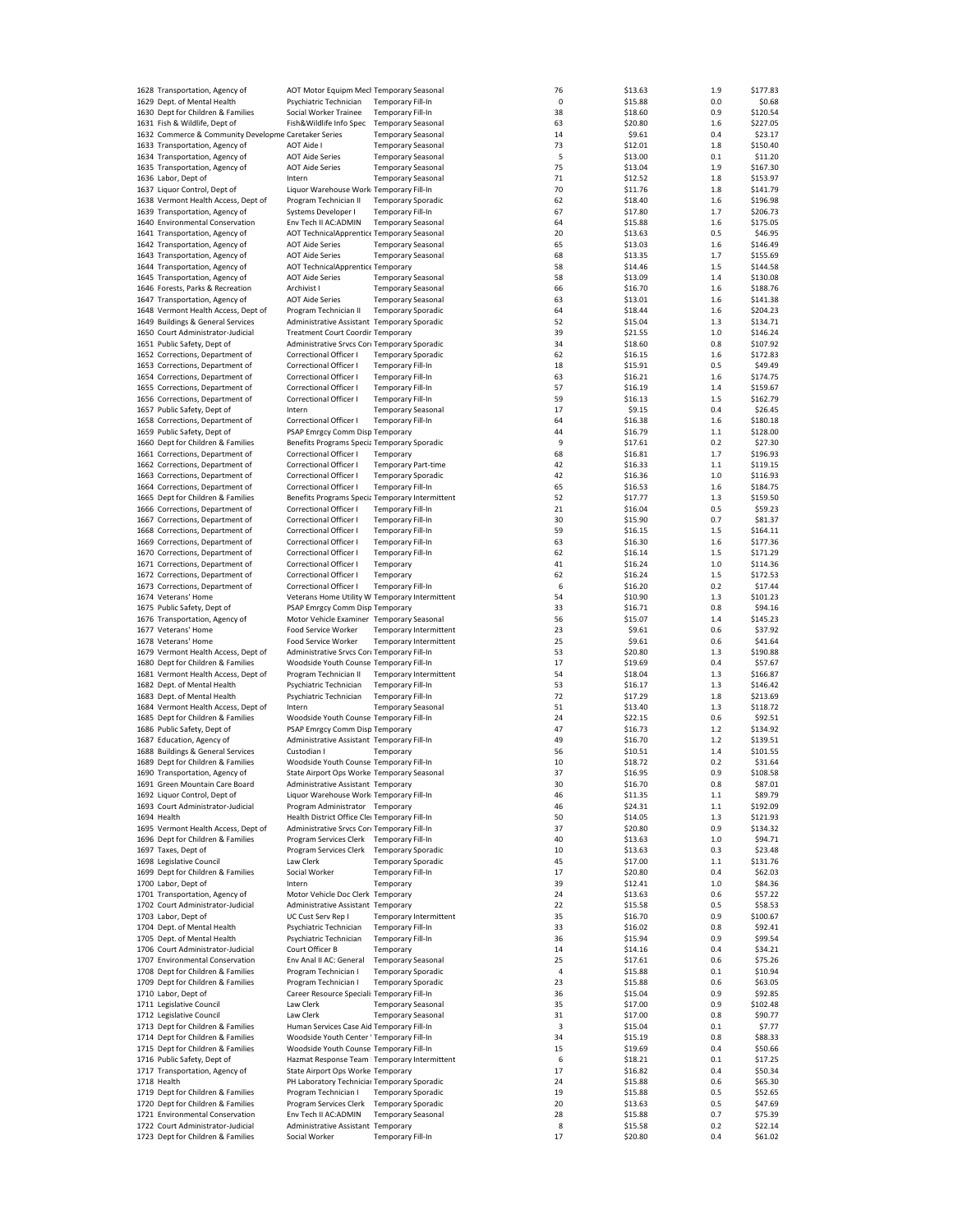| 1724 Court Administrator-Judicial                  | Guardian Ad Litem Coorc Temporary                |                            |                               | 8              | \$21.55  | 0.2   | \$27.84  |
|----------------------------------------------------|--------------------------------------------------|----------------------------|-------------------------------|----------------|----------|-------|----------|
| 1725 Labor, Dept of                                | UC Cust Serv Rep I                               |                            | <b>Temporary Intermittent</b> | 15             | \$16.70  | 0.4   | \$43.15  |
| 1726 Dept. of Mental Health                        | Mental Health Specialist-Temporary               |                            |                               | 15             | \$16.05  | 0.4   | \$42.02  |
|                                                    |                                                  |                            |                               |                |          |       |          |
| 1727 Buildings & General Services                  | Boiler Room Operator                             | Temporary                  |                               | 18             | \$12.42  | 0.5   | \$38.51  |
| 1728 Buildings & General Services                  | Assistant Purchasing Age Temporary Fill-In       |                            |                               | 15             | \$16.70  | 0.4   | \$43.78  |
| 1729 Fish & Wildlife, Dept of                      | F&W Specialist I                                 | <b>Temporary Seasonal</b>  |                               | $\mathbf{1}$   | \$17.61  | 0.0   | \$3.41   |
| 1730 Transportation, Agency of                     | AOT TechnicalApprentice Temporary Seasonal       |                            |                               | 1              | \$13.63  | 0.0   | \$2.05   |
| 1731 Dept for Children & Families                  | Social Worker                                    | <b>Temporary Fill-In</b>   |                               | 12             | \$20.80  | 0.3   | \$44.33  |
|                                                    |                                                  |                            |                               | 9              |          |       |          |
| 1732 Buildings & General Services                  | Custodian I                                      | Temporary                  |                               |                | \$10.48  | 0.2   | \$16.25  |
| 1733 Fish & Wildlife, Dept of                      | Environmental Assistant Temporary Seasonal       |                            |                               | 6              | \$13.63  | 0.2   | \$15.11  |
| 1734 Liquor Control, Dept of                       | Administrative Secretary Temporary Fill-In       |                            |                               | 9              | \$15.04  | 0.2   | \$23.31  |
| 1735 Dept for Children & Families                  | Human Services Case Aid Temporary                |                            |                               | 8              | \$15.04  | 0.2   | \$21.62  |
| 1736 Court Administrator-Judicial                  | Human Resources Specia Temporary                 |                            |                               | $\pmb{4}$      | \$17.30  | 0.1   | \$11.92  |
|                                                    |                                                  |                            |                               |                |          |       |          |
| 1737 Commerce & Community Developme Caretaker VIII |                                                  | <b>Temporary Seasonal</b>  |                               | 101            | \$11.76  | 2.5   | \$203.77 |
| 1738 Transportation, Agency of                     | State Airport Ops Worke Temporary Seasonal       |                            |                               | 240            | \$16.49  | 6.0   | \$680.45 |
| 1739 Public Safety, Dept of                        | Senior Auxiliary Trooper Temporary               |                            |                               | 49             | \$16.76  | $1.2$ | \$140.55 |
| 1740 Taxes, Dept of                                | Tax Examiner I                                   | <b>Temporary Seasonal</b>  |                               | 114            | \$15.57  | 2.9   | \$306.53 |
| 1741 Court Administrator-Judicial                  | State Court Administrato Temporary Sporadic      |                            |                               | 1              | \$45.00  | 0.0   | \$7.51   |
|                                                    |                                                  |                            |                               |                |          |       |          |
| 1742 Military, Dept of                             | Maintenance Mechanic E Temporary Seasonal        |                            |                               | 101            | \$13.45  | 2.5   | \$234.64 |
| 1743 Legislative Council                           | Committeeperson                                  | Temporary                  |                               | 80             | \$16.22  | 2.0   | \$223.74 |
| 1744 Court Administrator-Judicial                  | Docket Clerk B                                   | Temporary                  |                               | 126            | \$15.10  | 3.1   | \$326.50 |
| 1745 Fish & Wildlife, Dept of                      | Fish&Wildlife Info Spec Temporary Seasonal       |                            |                               | 164            | \$22.28  | 4.1   | \$630.25 |
|                                                    |                                                  |                            |                               |                |          |       |          |
| 1746 Information and Innovation                    | Help Desk Specialist I                           | <b>Temporary Sporadic</b>  |                               | 39             | \$18.15  | 1.0   | \$122.31 |
| 1747 Military, Dept of                             | Maintenance Mechanic E Temporary Fill-In         |                            |                               | 140            | \$14.35  | 3.5   | \$347.00 |
| 1748 Transportation, Agency of                     | Administrative Secretary Temporary Fill-In       |                            |                               | 84             | \$14.70  | 2.1   | \$212.95 |
| 1749 Public Safety, Dept of                        | Senior Auxiliary Trooper Temporary Seasonal      |                            |                               | 9              | \$17.15  | 0.2   | \$27.88  |
| 1750 Public Safety, Dept of                        | PSAP Emrgcy Comm Disp Temporary                  |                            |                               | 11             | \$18.71  | 0.3   | \$34.25  |
|                                                    |                                                  |                            |                               |                |          |       |          |
| 1751 Transportation, Agency of                     | Attorney                                         | <b>Temporary Sporadic</b>  |                               | $\overline{4}$ | \$55.00  | 0.1   | \$36.12  |
| 1752 Public Safety, Dept of                        | Criminal Record Specialis Temporary Part-time    |                            |                               | 123            | \$15.51  | 3.1   | \$328.33 |
| 1753 Veterans' Home                                | Veterans Home LPN                                |                            | Temporary Intermittent        | 110            | \$22.15  | 2.8   | \$421.50 |
|                                                    |                                                  |                            |                               |                |          | 0.4   |          |
| 1754 Public Safety, Dept of                        | Auxiliary Trooper 1/C                            | Temporary                  |                               | 16             | \$15.23  |       | \$41.31  |
| 1755 Dept for Children & Families                  | Child Support Services Ar Temporary Sporadic     |                            |                               | 24             | \$30.66  | 0.6   | \$126.41 |
| 1756 Court Administrator-Judicial                  | Administrative Assistant Temporary               |                            |                               | 35             | \$22.54  | 0.9   | \$135.65 |
| 1757 Corrections, Department of                    | DOC Work Crew Leader Temporary Seasonal          |                            |                               | 58             | \$17.51  | 1.5   | \$174.96 |
|                                                    | Administrative Assistant Temporary Fill-In       |                            |                               | 17             | \$17.16  | 0.4   | \$51.35  |
| 1758 Public Safety, Dept of                        |                                                  |                            |                               |                |          |       |          |
| 1759 Corrections, Department of                    | Administrative Assistant Temporary Fill-In       |                            |                               | 20             | \$15.32  | 0.5   | \$53.52  |
| 1760 Public Safety, Dept of                        | Hazmat Response Team   Temporary Intermittent    |                            |                               | 34             | \$19.76  | 0.9   | \$116.69 |
| 1761 Dept. of Mental Health                        | <b>DMH Transcriptionist</b>                      | Temporary                  |                               | 4              | \$13.90  | 0.1   | \$9.58   |
| 1762 Public Safety, Dept of                        | PSAP Emrgcy Comm Disp Temporary                  |                            |                               | 29             | \$18.15  | 0.7   | \$89.66  |
|                                                    |                                                  |                            |                               |                |          |       |          |
| 1763 Public Safety, Dept of                        | Senior Auxiliary Trooper Temporary               |                            |                               | 18             | \$16.66  | 0.4   | \$51.46  |
| 1764 Transportation, Agency of                     | AOT Historic Preserv Offi Temporary Fill-In      |                            |                               | 58             | \$29.84  | 1.4   | \$296.85 |
| 1765 DAIL                                          | District Office Clerk II                         | Temporary Fill-In          |                               | 49             | \$12.25  | 1.2   | \$102.87 |
| 1766 Dept. of Mental Health                        | Psychiatric Admissions S; Temporary Intermittent |                            |                               | 78             | \$20.59  | 1.9   | \$275.88 |
|                                                    |                                                  |                            |                               |                |          |       |          |
| 1767 Public Safety, Dept of                        | Senior Auxiliary Trooper Temporary               |                            |                               | 12             | \$17.35  | 0.3   | \$34.36  |
| 1768 Buildings & General Services                  | Administrative Srvcs Corr Temporary Sporadic     |                            |                               | 93             | \$21.63  | 2.3   | \$347.37 |
| 1769 Forests, Parks & Recreation                   | Maintenance Mechanic E Temporary Seasonal        |                            |                               | 172            | \$17.22  | 4.3   | \$509.73 |
| 1770 Department of Human Resources                 | Administrative Assistant Temporary Intermittent  |                            |                               | 10             | \$17.16  | 0.2   | \$28.72  |
| 1771 Public Safety, Dept of                        | PSAP Emrgcy Comm Disp Temporary                  |                            |                               | 45             | \$17.16  | $1.1$ | \$134.27 |
|                                                    |                                                  |                            |                               |                |          |       |          |
| 1772 Legislative Council                           | Committeeperson                                  | Temporary                  |                               | 91             | \$16.36  | 2.3   | \$257.33 |
| 1773 Public Safety, Dept of                        | Senior Policy Advisor                            | <b>Temporary Emergency</b> |                               | 30             | \$23.89  | 0.8   | \$123.83 |
| 1774 Dept for Children & Families                  | Program Services Clerk                           | <b>Temporary Sporadic</b>  |                               | 2              | \$13.90  | 0.1   | \$4.79   |
| 1775 Public Safety, Dept of                        | Project Manager                                  | <b>Temporary Sporadic</b>  |                               | 107            | \$28.75  | 2.7   | \$532.20 |
|                                                    |                                                  |                            |                               |                |          |       |          |
| 1776 Public Safety, Dept of                        | FST Lead Instr II                                | <b>Temporary Sporadic</b>  |                               | 21             | \$20.56  | 0.5   | \$74.93  |
| 1777 Public Safety, Dept of                        | Auxiliary Trooper 1/C                            | Temporary                  |                               | 30             | \$15.80  | 0.8   | \$82.00  |
| 1778 Public Safety, Dept of                        | Senior Auxiliary Trooper Temporary               |                            |                               | 52             | \$16.39  | 1.3   | \$147.99 |
| 1779 Public Safety, Dept of                        | Senior Auxiliary Trooper Temporary               |                            |                               | 21             | \$16.02  | 0.5   | \$56.58  |
| 1780 Public Safety, Dept of                        | FST Lead Instr II                                | <b>Temporary Sporadic</b>  |                               | $\mathbf 1$    | \$20.80  | 0.0   | \$4.48   |
|                                                    |                                                  |                            |                               |                |          |       |          |
| 1781 Environmental Conservation                    | Records and Information Temporary                |                            |                               | 40             | \$26.47  | 1.0   | \$182.37 |
| 1782 Dept for Children & Families                  | Program Services Clerk Temporary Part-time       |                            |                               | 122            | \$13.45  | 3.1   | \$283.47 |
| 1783 Public Safety, Dept of                        | Hazmat Crew Chief                                | Temporary                  |                               | 20             | \$19.35  | 0.5   | \$67.70  |
| 1784 State's Attorneys, Dept of                    | Victims Advocate                                 | <b>Temporary Part-time</b> |                               | 130            | \$19.39  | 3.3   | \$434.20 |
|                                                    |                                                  |                            |                               |                |          |       |          |
| 1785 Transportation, Agency of                     | State Airport Ops Worke Temporary Seasonal       |                            |                               | 210            | \$16.66  | 5.3   | \$603.29 |
| 1786 Taxes, Dept of                                | Data Technician                                  | <b>Temporary Seasonal</b>  |                               | 145            | \$13.52  | 3.6   | \$337.18 |
| 1787 Taxes, Dept of                                | Data Clerk                                       | Temporary Seasonal         |                               | 11             | \$11.59  | 0.3   | \$21.83  |
| 1788 Transportation, Agency of                     | <b>AOT Aide I</b>                                | <b>Temporary Seasonal</b>  |                               | 210            | \$11.71  | 5.2   | \$423.33 |
| 1789 Transportation, Agency of                     | Mot Veh Cust Serv Spec Temporary Fill-In         |                            |                               | 189            | \$16.58  | 4.7   | \$540.13 |
|                                                    |                                                  |                            |                               |                |          |       |          |
| 1790 Forests, Parks & Recreation                   | Park Attendent Ii                                | <b>Temporary Seasonal</b>  |                               | 115            | \$10.80  | 2.9   | \$214.02 |
| 1791 Legislative Council                           | Committeeperson                                  | Temporary                  |                               | 92             | \$16.71  | 2.3   | \$264.57 |
| 1792 Sgt-At-Arms                                   | Assistant To Sgt At Arms Temporary               |                            |                               | 2              | \$420.00 | 0.1   | \$171.81 |
| 1793 Public Safety, Dept of                        | Project Manager                                  | <b>Temporary Sporadic</b>  |                               | 134            | \$29.11  | 3.3   | \$670.25 |
| 1794 Fish & Wildlife, Dept of                      | Fish & Wildlife Technicial Temporary Seasonal    |                            |                               | 195            | \$19.86  | 4.9   | \$666.13 |
|                                                    | FST Lead Instr I                                 |                            |                               |                |          |       |          |
| 1795 Public Safety, Dept of                        |                                                  | <b>Temporary Sporadic</b>  |                               | 35             | \$19.49  | 0.9   | \$117.91 |
| 1796 Court Administrator-Judicial                  | Superior Judge                                   | Temporary                  |                               | 17             | \$64.40  | 0.4   | \$189.95 |
| 1797 Court Administrator-Judicial                  | Associate Justice                                | Temporary                  |                               | 9              | \$67.40  | 0.2   | \$101.22 |
| 1798 Transportation, Agency of                     | Mot Veh Cust Serv Spec Temporary Seasonal        |                            |                               | 103            | \$16.58  | 2.6   | \$293.25 |
|                                                    |                                                  |                            |                               |                |          |       |          |
| 1799 Public Safety, Dept of                        | Program Services Clerk                           |                            | Temporary Intermittent        | 106            | \$13.45  | 2.7   | \$246.39 |
| 1800 Public Safety, Dept of                        | Senior Auxiliary Trooper Temporary               |                            |                               | 19             | \$16.98  | 0.5   | \$56.67  |
| 1801 Transportation, Agency of                     | AOT Technician V                                 | <b>Temporary Seasonal</b>  |                               | 93             | \$25.09  | 2.3   | \$400.75 |
| 1802 Public Safety, Dept of                        | <b>Emergency Management Temporary Sporadic</b>   |                            |                               | 6              | \$21.32  | 0.2   | \$22.49  |
| 1803 Dept for Children & Families                  | Woodside Youth Counse Temporary Fill-In          |                            |                               | 78             | \$18.44  | 1.9   | \$246.10 |
|                                                    |                                                  |                            |                               |                |          |       |          |
| 1804 Buildings & General Services                  | Information Center Rep I Temporary Sporadic      |                            |                               | 103            | \$12.36  | 2.6   | \$220.10 |
| 1805 Public Safety, Dept of                        | FST Lead Instr I                                 | <b>Temporary Sporadic</b>  |                               | 41             | \$19.36  | 1.0   | \$137.73 |
| 1806 Public Safety, Dept of                        | Auxiliary Trooper 1/C                            | Temporary                  |                               | 8              | \$15.50  | 0.2   | \$20.60  |
| 1807 Liquor Control, Dept of                       | Info Tech Spec III                               | <b>Temporary Sporadic</b>  |                               | 20             | \$37.27  | 0.5   | \$125.78 |
|                                                    |                                                  |                            |                               |                |          |       |          |
| 1808 Information and Innovation                    | <b>ERP Developer</b>                             | <b>Temporary Sporadic</b>  |                               | 160            | \$33.28  | 4.0   | \$918.20 |
| 1809 Public Safety, Dept of                        | Senior Policy Advisor                            | <b>Temporary Sporadic</b>  |                               | 137            | \$24.10  | 3.4   | \$570.16 |
| 1810 Court Administrator-Judicial                  | Superior Judge                                   | Temporary                  |                               | 7              | \$63.19  | 0.2   | \$74.15  |
| 1811 Public Safety, Dept of                        | Senior Auxiliary Trooper Temporary               |                            |                               | 16             | \$15.92  | 0.4   | \$43.61  |
|                                                    |                                                  |                            |                               |                |          |       |          |
| 1812 Transportation, Agency of                     | Tax Compliance Section ( Temporary Seasonal      |                            |                               | 152            | \$30.16  | 3.8   | \$788.82 |
| 1813 Dept for Children & Families                  | Administrative Assistant Temporary Intermittent  |                            |                               | 109            | \$17.27  | 2.7   | \$322.80 |
| 1814 Transportation, Agency of                     | Mot Veh Cust Serv Spec Temporary Fill-In         |                            |                               | 181            | \$16.31  | 4.5   | \$509.94 |
| 1815 Environmental Conservation                    | Env Analyst VII AC Gener Temporary Seasonal      |                            |                               | 31             | \$32.97  | 0.8   | \$173.91 |
|                                                    |                                                  |                            |                               |                |          |       |          |
| 1816 Public Safety, Dept of                        | Senior Auxiliary Trooper Temporary               |                            |                               | 41             | \$16.55  | 1.0   | \$116.11 |
| 1817 Labor, Dept of                                | UC Cust Serv Rep I                               |                            | <b>Temporary Intermittent</b> | 63             | \$16.29  | 1.6   | \$176.01 |
| 1818 Dept for Children & Families                  | Social Worker                                    | <b>Temporary Fill-In</b>   |                               | 57             | \$20.80  | 1.4   | \$204.69 |
|                                                    |                                                  |                            |                               | 57             |          |       |          |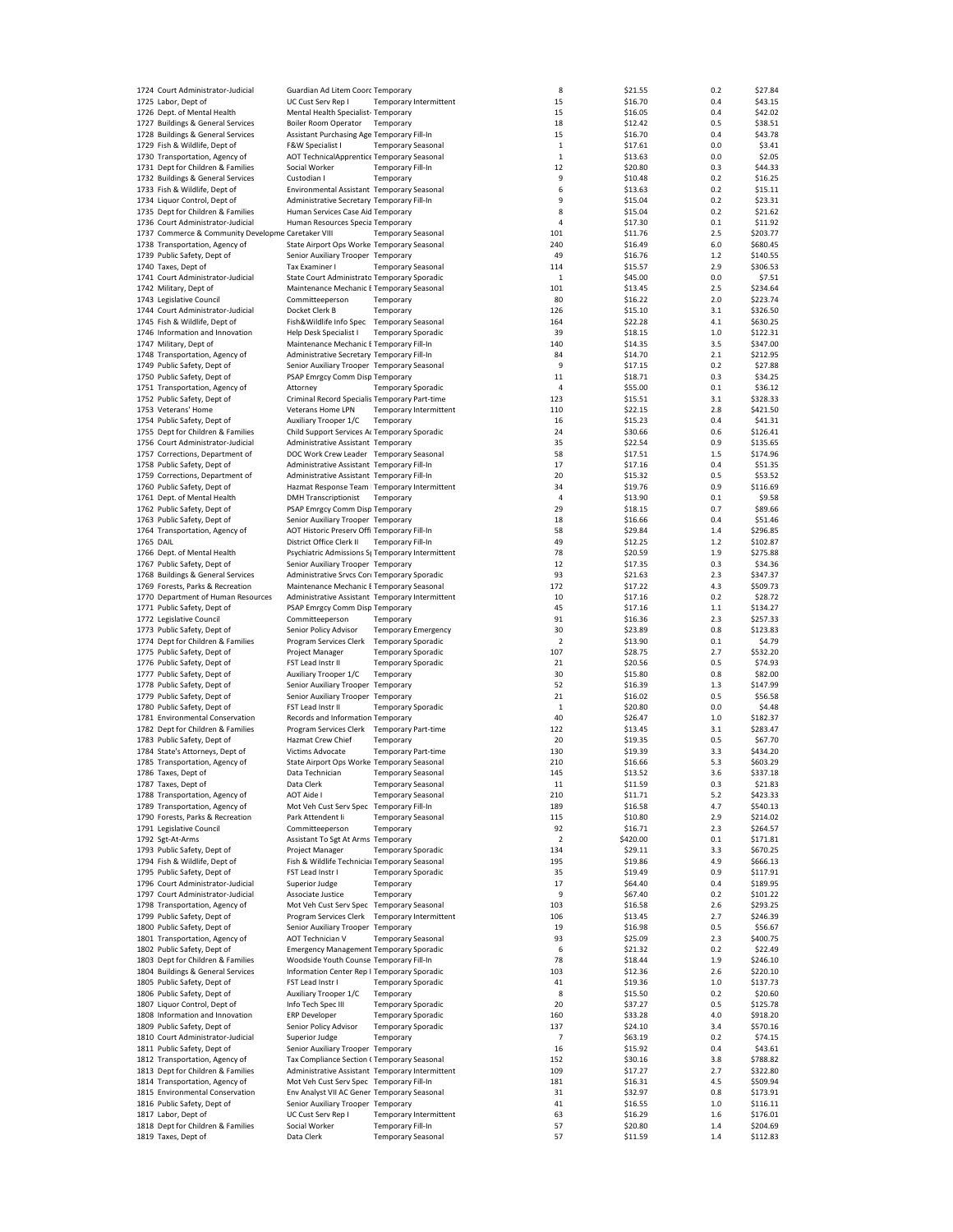|                  | 1820 Public Safety, Dept of                          | FST Instr II                                                    | <b>Temporary Sporadic</b>  |                               | $\mathbf{1}$            | \$18.60            | 0.0        | \$3.20             |
|------------------|------------------------------------------------------|-----------------------------------------------------------------|----------------------------|-------------------------------|-------------------------|--------------------|------------|--------------------|
|                  | 1821 Environmental Conservation                      | Env Analyst VII AC Gener Temporary Seasonal                     |                            |                               | 48                      | \$25.75            | 1.2        | \$214.83           |
|                  | 1822 Public Safety, Dept of                          | FST Lead Instr II                                               | <b>Temporary Sporadic</b>  |                               | 128                     | \$21.46            | 3.2        | \$472.14           |
|                  | 1823 Dept for Children & Families                    | DCF Quality Assurance St Temporary Sporadic                     |                            |                               | 11                      | \$18.60            | 0.3        | \$34.24            |
|                  | 1824 Sgt-At-Arms                                     | Assistant To Sgt At Arms Temporary                              |                            |                               | 80                      | \$16.90            | 2.0        | \$232.85           |
|                  | 1825 Buildings & General Services                    | Information Center Rep I Temporary Fill-In                      |                            |                               | 155                     | \$11.84            | 3.9        | \$316.13           |
|                  | 1826 Buildings & General Services                    | Information Center Rep I Temporary                              |                            |                               | 37                      | \$11.95            | 0.9        | \$75.82            |
|                  |                                                      | AOT Technician V                                                |                            |                               | $\overline{\mathbf{2}}$ |                    | 0.1        | \$6.73             |
|                  | 1827 Transportation, Agency of                       |                                                                 | <b>Temporary Sporadic</b>  |                               |                         | \$19.53            |            |                    |
|                  | 1828 Fish & Wildlife, Dept of                        | Environmental Assistant Temporary Seasonal                      |                            |                               | 151                     | \$14.62            | 3.8        | \$379.69           |
|                  | 1829 Public Safety, Dept of                          | Senior Forensic Chemist Temporary Fill-In                       |                            |                               | $\mathbf{1}$            | \$38.47            | 0.0        | \$8.74             |
|                  | 1830 Education, Agency of                            | Administrative Assistant Temporary Seasonal                     |                            |                               | 31                      | \$16.72            | 0.8        | \$89.71            |
|                  | 1831 Dept for Children & Families                    | DCF Quality Assurance St Temporary Sporadic                     |                            |                               | 11                      | \$18.60            | 0.3        | \$36.15            |
|                  | 1832 Forests, Parks & Recreation                     | Park Attendant II                                               | <b>Temporary Seasonal</b>  |                               | 30                      | \$11.44            | 0.8        | \$59.26            |
|                  | 1833 Health                                          | Program Services Clerk Temporary Part-time                      |                            |                               | 66                      | \$13.63            | 1.7        | \$155.47           |
|                  | 1834 Court Administrator-Judicial                    | Court Manager                                                   | Temporary                  |                               | 17                      | \$34.52            | 0.4        | \$103.31           |
|                  | 1835 Forests, Parks & Recreation                     | Administrative Assistant Temporary Seasonal                     |                            |                               | 198                     | \$16.61            | 4.9        | \$564.99           |
|                  | 1836 Public Safety, Dept of                          | Senior Auxiliary Trooper Temporary                              |                            |                               | 11                      | \$17.45            | 0.3        | \$33.62            |
|                  | 1837 Forests, Parks & Recreation                     | Park Ranger I 96-Hr Sche Temporary Seasonal                     |                            |                               | 114                     | \$14.79            | 2.9        | \$290.31           |
|                  | 1838 Forests, Parks & Recreation                     |                                                                 |                            |                               |                         |                    |            |                    |
|                  |                                                      | Park Attendant II 96-Hr S Temporary Seasonal                    |                            |                               | 114                     | \$11.42            | 2.9        | \$224.29           |
|                  | 1839 Buildings & General Services                    | Maintenance Mechanic I Temporary Seasonal                       |                            |                               | 102                     | \$12.82            | 2.6        | \$226.06           |
|                  | 1840 Forests, Parks & Recreation                     | Park Attendent Ii                                               | <b>Temporary Seasonal</b>  |                               | 3                       | \$9.03             | 0.1        | \$4.67             |
|                  | 1841 Public Safety, Dept of                          | FST Lead Instr II                                               | <b>Temporary Sporadic</b>  |                               | $\overline{2}$          | \$20.29            | 0.0        | \$5.24             |
|                  | 1842 Buildings & General Services                    | Information Center Rep I Temporary Sporadic                     |                            |                               | 79                      | \$11.72            | 2.0        | \$160.29           |
|                  | 1843 Public Safety, Dept of                          | Senior Auxiliary Trooper Temporary                              |                            |                               | 28                      | \$15.88            | 0.7        | \$76.95            |
|                  | 1844 Finance & Management, Dept of                   | Director, Budget & Mana Temporary Fill-In                       |                            |                               | 69                      | \$45.67            | 1.7        | \$546.43           |
|                  | 1845 Transportation, Agency of                       | <b>Training Coordinator</b>                                     | <b>Temporary Sporadic</b>  |                               | 17                      | \$18.43            | 0.4        | \$53.16            |
| 1846 DAIL        |                                                      | Mature Worker Program Temporary Part-time                       |                            |                               | 7                       | \$29.95            | 0.2        | \$35.79            |
|                  | 1847 Dept for Children & Families                    | Policy & Operations Man Temporary Fill-In                       |                            |                               | 109                     | \$32.80            | 2.7        | \$613.71           |
|                  |                                                      |                                                                 |                            |                               |                         |                    |            |                    |
| <b>1848 DAIL</b> |                                                      | Policy & Operations Man Temporary Fill-In                       |                            |                               | 130                     | \$31.51            | 3.3        | \$705.48           |
|                  | 1849 Buildings & General Services                    | Administrative Assistant Temporary Fill-In                      |                            |                               | 46                      | \$15.32            | 1.2        | \$122.04           |
|                  | 1850 Transportation, Agency of                       | Civil Engineer IV                                               | <b>Temporary Seasonal</b>  |                               | 72                      | \$32.02            | 1.8        | \$395.34           |
|                  | 1851 Commerce & Community Developme Caretaker Series |                                                                 | <b>Temporary Seasonal</b>  |                               | 14                      | \$10.36            | 0.4        | \$25.42            |
|                  | 1852 Public Safety, Dept of                          | FST Instr II                                                    | <b>Temporary Sporadic</b>  |                               | 11                      | \$18.22            | 0.3        | \$33.53            |
|                  | 1853 Natural Resources, Agency of                    | Program Technician II                                           | <b>Temporary Sporadic</b>  |                               | 19                      | \$22.66            | 0.5        | \$72.69            |
|                  | 1854 Sgt-At-Arms                                     | Assistant To Sgt At Arms Temporary Seasonal                     |                            |                               | $\overline{2}$          | \$537.15           | 0.1        | \$219.73           |
|                  | 1855 Court Administrator-Judicial                    | Docket Clerk B                                                  | Temporary                  |                               | 47                      | \$14.28            | 1.2        | \$115.03           |
|                  |                                                      |                                                                 |                            |                               |                         |                    |            |                    |
|                  | 1856 Forests, Parks & Recreation                     | Park Ranger II 96-Hr Sche Temporary Seasonal                    |                            |                               | 112                     | \$12.83            | 2.8        | \$247.47           |
|                  | 1857 Transportation, Agency of                       | Administrative Srvcs Core Temporary Intermittent                |                            |                               | 63                      | \$25.60            | 1.6        | \$277.66           |
|                  | 1858 Public Safety, Dept of                          | Senior Auxiliary Trooper Temporary                              |                            |                               | 136                     | \$16.60            | 3.4        | \$389.55           |
|                  | 1859 Court Administrator-Judicial                    | Superior Judge                                                  | Temporary                  |                               | 2                       | \$63.66            | 0.1        | \$26.04            |
|                  | 1860 Public Safety, Dept of                          | <b>Emergency Preparednes: Temporary Sporadic</b>                |                            |                               | 140                     | \$20.63            | 3.5        | \$496.50           |
|                  |                                                      | FST Instr II                                                    |                            | Temporary Intermittent        | $\mathbf{1}$            | \$18.60            | 0.0        | \$4.41             |
|                  | 1861 Forests, Parks & Recreation                     | Park Attendant III                                              | <b>Temporary Seasonal</b>  |                               | 60                      | \$11.99            | 1.5        | \$122.96           |
|                  |                                                      | Park Attendent Ii                                               | <b>Temporary Seasonal</b>  |                               | 20                      | \$11.29            | 0.5        | \$38.89            |
|                  | 1862 Dept for Children & Families                    | Benefits Programs Specia Temporary Sporadic                     |                            |                               | 125                     | \$18.12            | 3.1        | \$391.53           |
|                  |                                                      |                                                                 |                            |                               | 104                     |                    |            |                    |
|                  | Vermont Health Access, Dept of                       | Program Technician II                                           | <b>Temporary Sporadic</b>  |                               |                         | \$17.85            | 2.6        | \$318.65           |
|                  | 1863 Corrections, Department of                      | Community Service Tean Temporary Fill-In                        |                            |                               | 51                      | \$16.50            | 1.3        | \$145.81           |
|                  |                                                      | DOC Work Crew Leader Temporary Fill-In                          |                            |                               | 119                     | \$17.39            | 3.0        | \$354.98           |
|                  | 1864 Public Safety, Dept of                          | Senior Auxiliary Trooper Temporary                              |                            |                               | 68                      | \$16.44            | 1.7        | \$191.86           |
|                  | Transportation, Agency of                            | Program Technician II                                           | <b>Temporary Part-time</b> |                               | 65                      | \$17.57            | 1.6        | \$197.15           |
|                  | 1865 Forests, Parks & Recreation                     | Park Ranger I                                                   | <b>Temporary Seasonal</b>  |                               | 75                      | \$14.83            | 1.9        | \$191.60           |
|                  |                                                      | Park Ranger I 96-Hr Sche Temporary Seasonal                     |                            |                               | 29                      | \$14.61            | 0.7        | \$72.98            |
|                  | 1866 Buildings & General Services                    | Information Center Rep I Temporary Fill-In                      |                            |                               | $\overline{7}$          | \$11.75            | 0.2        | \$14.79            |
|                  | Forests, Parks & Recreation                          | Park Attendant I                                                | <b>Temporary Seasonal</b>  |                               | 53                      | \$9.15             | 1.3        | \$84.15            |
|                  | 1867 Taxes, Dept of                                  | Clerk C                                                         | <b>Temporary Seasonal</b>  |                               | 135                     | \$12.40            | 3.4        | \$288.21           |
|                  |                                                      |                                                                 |                            |                               |                         |                    |            |                    |
|                  |                                                      | Data Clerk                                                      |                            | <b>Temporary Intermittent</b> | 10                      | \$11.59            | 0.2        | \$19.21            |
|                  | 1868 Public Safety, Dept of                          | FST Tech II                                                     | <b>Temporary Sporadic</b>  |                               | $\overline{2}$          | \$16.29            | 0.1        | \$5.96             |
|                  |                                                      | Hazmat Response Team   Temporary                                |                            |                               | 32                      | \$18.18            | 0.8        | \$100.58           |
|                  | 1869 Buildings & General Services                    | Information Center Rep I Temporary Fill-In                      |                            |                               | 14                      | \$11.78            | 0.3        | \$27.52            |
|                  | Legislative Council                                  | Committeeperson                                                 | Temporary                  |                               | 108                     | \$16.83            | 2.7        | \$312.02           |
|                  | 1870 Public Safety, Dept of                          | Assistant State Fire Mars Temporary Seasonal                    |                            |                               | 5                       | \$20.29            | 0.1        | \$17.91            |
|                  |                                                      | Fire Prevention Officer Temporary Seasonal                      |                            |                               | 35                      | \$18.15            | 0.9        | \$110.20           |
|                  | 1871 Public Safety, Dept of                          | FST Lead Instr I                                                | <b>Temporary Sporadic</b>  |                               | 27                      | \$19.17            | 0.7        | \$90.39            |
|                  |                                                      |                                                                 |                            |                               |                         |                    |            |                    |
|                  | 1872 Buildings & General Services                    | FST Lead Instr II<br>Information Center Rep I Temporary Fill-In | Temporary Sporadic         |                               | 18<br>23                | \$20.80<br>\$11.76 | 0.5<br>0.6 | \$65.38<br>\$45.83 |
|                  |                                                      |                                                                 |                            |                               |                         |                    |            |                    |
|                  | Court Administrator-Judicial                         | Administrative Assistant Temporary                              |                            |                               | 6                       | \$15.51            | 0.2        | \$16.69            |
|                  | 1873 Forests, Parks & Recreation                     | Innkeeper I 96-Hour Sche Temporary Seasonal                     |                            |                               | 80                      | \$16.39            | 2.0        | \$225.84           |
|                  |                                                      | Park Ranger III 96-Hr Sch Temporary Seasonal                    |                            |                               | 159                     | \$16.32            | 4.0        | \$446.92           |
|                  | 1874 Forests, Parks & Recreation                     | Park Ranger I                                                   | <b>Temporary Seasonal</b>  |                               | 88                      | \$14.29            | 2.2        | \$217.24           |
|                  |                                                      | Park Ranger II 96-Hr Sche Temporary Seasonal                    |                            |                               | 162                     | \$15.79            | 4.1        | \$440.62           |
|                  | 1875 Public Safety, Dept of                          | FST Instr I                                                     | <b>Temporary Sporadic</b>  |                               | 46                      | \$17.18            | 1.2        | \$137.41           |
|                  |                                                      | FST Instr II                                                    | <b>Temporary Sporadic</b>  |                               | 42                      | \$18.88            | 1.1        | \$136.79           |
|                  | 1876 Environmental Conservation                      | Environmental Scientist I Temporary Seasonal                    |                            |                               | 95                      | \$20.22            | 2.4        | \$330.94           |
|                  | Fish & Wildlife, Dept of                             | Fish & Wildlife Technicial Temporary Seasonal                   |                            |                               | 44                      | \$14.83            | 1.1        | \$111.86           |
|                  | 1877 Transportation, Agency of                       | AOT Maintenance Worke Temporary Seasonal                        |                            |                               | 29                      | \$19.08            | 0.7        | \$94.60            |
|                  |                                                      | <b>Transportation Journeyn Temporary</b>                        |                            |                               | 12                      | \$20.80            |            |                    |
|                  |                                                      |                                                                 |                            |                               |                         |                    | 0.3        | \$43.10            |
|                  | 1878 Public Safety, Dept of                          | FST Instr II                                                    | <b>Temporary Sporadic</b>  |                               | 15                      | \$18.15            | 0.4        | \$47.87            |
|                  |                                                      | FST Lead Instr I                                                | <b>Temporary Sporadic</b>  |                               | 9                       | \$19.65            | 0.2        | \$31.31            |
|                  | 1879 Forests, Parks & Recreation                     | Maintenance Mechanic E Temporary Seasonal                       |                            |                               | 32                      | \$16.34            | 0.8        | \$90.06            |
|                  |                                                      | Park Attendant I                                                | <b>Temporary Seasonal</b>  |                               | 114                     | \$16.69            | 2.8        | \$327.08           |
|                  | 1880 Public Safety, Dept of                          | FST Instr II                                                    | <b>Temporary Sporadic</b>  |                               | 19                      | \$18.15            | 0.5        | \$60.18            |
|                  |                                                      | FST Lead Instr I                                                | <b>Temporary Sporadic</b>  |                               | 28                      | \$19.65            | 0.7        | \$93.92            |
|                  | 1881 Public Safety, Dept of                          | FST Instr I                                                     | <b>Temporary Sporadic</b>  |                               | $\overline{7}$          | \$17.61            | 0.2        | \$19.91            |
|                  |                                                      | FST Tech II                                                     | <b>Temporary Sporadic</b>  |                               | 12                      | \$16.29            | 0.3        | \$34.90            |
|                  | 1882 Buildings & General Services                    | Information Center Rep I Temporary Fill-In                      |                            |                               | 70                      | \$11.70            | 1.7        | \$140.80           |
|                  |                                                      |                                                                 |                            |                               |                         |                    |            |                    |
|                  | Public Safety, Dept of                               | FST Instr I                                                     | <b>Temporary Sporadic</b>  |                               | 22                      | \$17.45            | 0.6        | \$66.48            |
|                  | 1883 Forests, Parks & Recreation                     | Park Attendant III                                              | <b>Temporary Seasonal</b>  |                               | 86                      | \$11.23            | 2.2        | \$166.42           |
|                  |                                                      | Park Attendant III 96-Hr ! Temporary Seasonal                   |                            |                               | 36                      | \$11.02            | 0.9        | \$68.33            |
|                  | 1884 Public Safety, Dept of                          | FST Lead Instr I                                                | <b>Temporary Sporadic</b>  |                               | 86                      | \$20.09            | 2.2        | \$297.99           |
|                  |                                                      | FST Lead Instr II                                               | <b>Temporary Sporadic</b>  |                               | 63                      | \$20.80            | 1.6        | \$224.81           |
|                  | 1885 Taxes, Dept of                                  | Administrative Assistant Temporary Fill-In                      |                            |                               | 127                     | \$14.91            | 3.2        | \$326.92           |
|                  |                                                      | Tax Clerk III                                                   | <b>Temporary Seasonal</b>  |                               | 49                      | \$13.93            | 1.2        | \$117.27           |
|                  | 1886 Public Safety, Dept of                          | FST Instr I                                                     | <b>Temporary Sporadic</b>  |                               | 6                       | \$17.61            | 0.1        | \$17.63            |
|                  |                                                      | FST Tech II                                                     |                            | Temporary Intermittent        | 19                      | \$16.29            | 0.5        | \$53.92            |
|                  | 1887 Public Safety, Dept of                          | FST Instr I                                                     | <b>Temporary Sporadic</b>  |                               | 4                       | \$17.61            | 0.1        | \$13.27            |
|                  |                                                      | FST Tech II                                                     | <b>Temporary Sporadic</b>  |                               | 12                      | \$16.29            | 0.3        | \$34.20            |
|                  |                                                      |                                                                 |                            |                               |                         |                    |            |                    |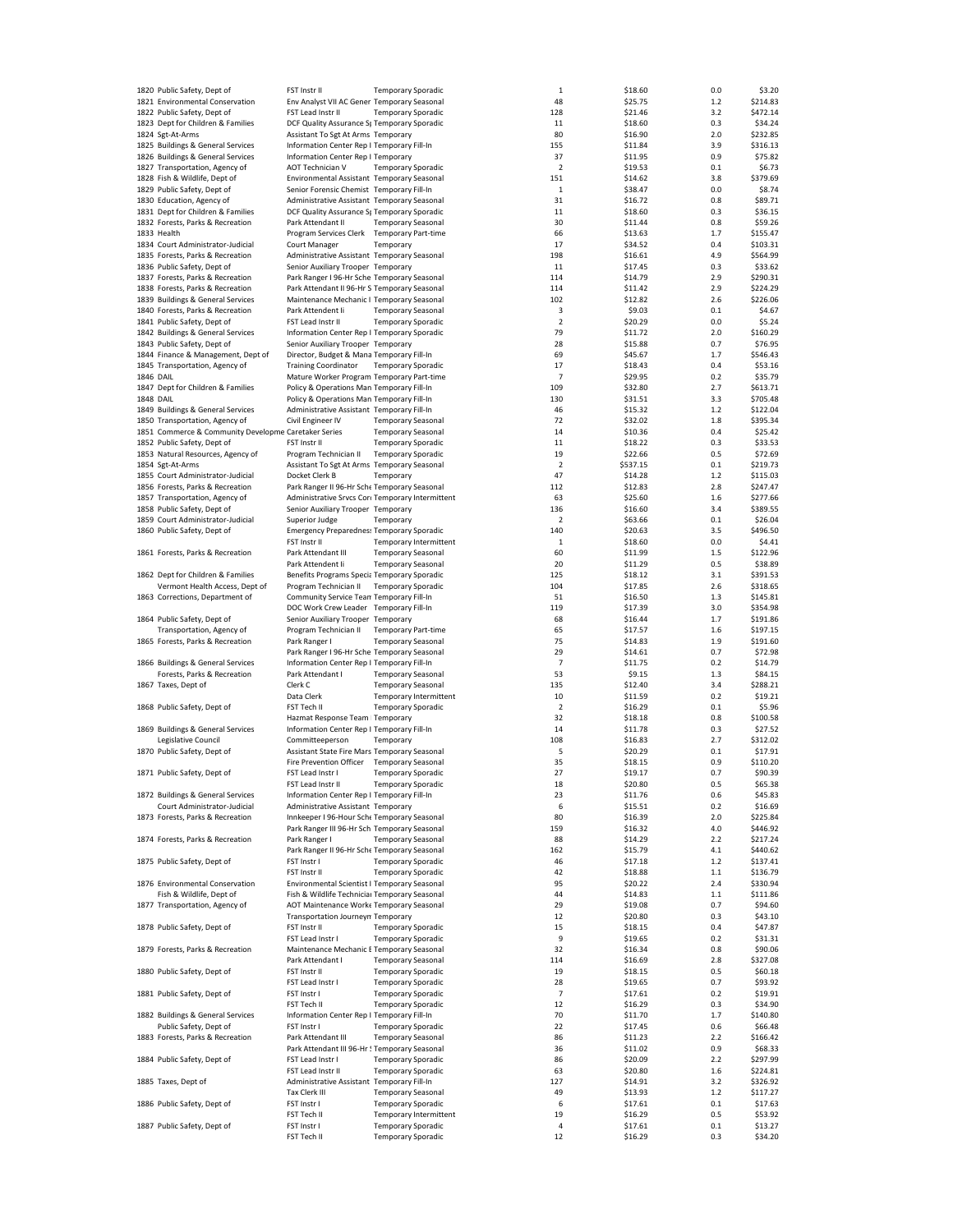| 1888 Public Safety, Dept of                                         | FST Instr II                                                                          | <b>Temporary Sporadic</b>  |                               | 46             | \$18.15            | $1.1$      | \$143.22             |
|---------------------------------------------------------------------|---------------------------------------------------------------------------------------|----------------------------|-------------------------------|----------------|--------------------|------------|----------------------|
|                                                                     | FST Lead Instr I                                                                      | <b>Temporary Sporadic</b>  |                               | 17             | \$19.65            | 0.4        | \$58.17              |
| 1889 Public Safety, Dept of                                         | FST Lead Instr II                                                                     | <b>Temporary Sporadic</b>  |                               | 19             | \$20.53            | 0.5        | \$66.31              |
|                                                                     | Hazmat Crew Chief                                                                     |                            | Temporary Intermittent        | 34             | \$19.41            | 0.9        | \$114.48             |
| 1890 Public Safety, Dept of                                         | FST Instr I                                                                           | Temporary                  |                               | 15             | \$17.61            | 0.4        | \$45.78              |
|                                                                     | FST Tech II                                                                           | <b>Temporary Sporadic</b>  |                               | 15             | \$16.29            | 0.4        | \$41.04              |
| 1891 Dept for Children & Families                                   | Program Services Clerk                                                                | <b>Temporary Sporadic</b>  |                               | 20             | \$13.63            | 0.5        | \$46.51              |
| Transportation, Agency of                                           | Financial Specialist I                                                                |                            | Temporary Intermittent        | 21             | \$15.04            | 0.5        | \$53.43              |
| 1892 Public Safety, Dept of                                         | FST Tech I                                                                            | <b>Temporary Sporadic</b>  |                               | 8              | \$15.49            | 0.2        | \$21.34              |
|                                                                     | FST Tech II                                                                           |                            | Temporary Intermittent        | 3              | \$16.70            | 0.1        | \$9.71               |
| 1893 Public Safety, Dept of                                         | FST Instr I                                                                           | Temporary                  |                               | 22             | \$17.18            | 0.6        | \$66.12              |
|                                                                     | FST Instr II                                                                          | <b>Temporary Sporadic</b>  |                               | 15             | \$18.60            | 0.4        | \$49.06              |
| 1894 Forests, Parks & Recreation                                    | Park Maint Worker II 96- Temporary                                                    |                            |                               | 98             | \$12.07            | 2.5        | \$204.00             |
|                                                                     | Park Maintenance Work Temporary Seasonal                                              |                            |                               | 64             | \$12.04            | 1.6        | \$133.24             |
| 1895 Buildings & General Services                                   | Digital Printing Technicia Temporary Seasonal                                         |                            |                               | 77             | \$11.09            | 1.9        | \$147.70             |
|                                                                     | State Mail Clerk II<br><b>Utility Driver</b>                                          | <b>Temporary Fill-In</b>   |                               | 154<br>60      | \$12.14<br>\$10.31 | 3.8<br>1.5 | \$321.62<br>\$107.02 |
| 1896 Public Safety, Dept of                                         | FST Instr I                                                                           | <b>Temporary Part-time</b> |                               | 6              | \$17.61            | 0.1        | \$17.44              |
|                                                                     |                                                                                       | <b>Temporary Sporadic</b>  | <b>Temporary Intermittent</b> |                | \$16.29            | 0.4        | \$46.82              |
|                                                                     | FST Tech II<br>Hazmat Response Team   Temporary Intermittent                          |                            |                               | 17<br>43       |                    | 1.1        | \$136.11             |
| 1897 Public Safety, Dept of                                         | FST Instr I                                                                           | <b>Temporary Sporadic</b>  |                               | 41             | \$18.59<br>\$17.61 | 1.0        | \$123.98             |
|                                                                     | FST Tech II                                                                           |                            | Temporary Intermittent        | 31             | \$16.29            | 0.8        | \$87.51              |
| 1898 Dept for Children & Families                                   | Social Worker                                                                         | <b>Temporary Fill-In</b>   |                               | 9              | \$19.75            | 0.2        | \$30.84              |
|                                                                     | Social Worker Trainee                                                                 | Temporary Fill-In          |                               | 118            | \$19.19            | 3.0        | \$389.99             |
| 1899 Administration, Agency of                                      | Administrative Assistant Temporary Intermittent                                       |                            |                               | 46             | \$15.04            | 1.1        | \$119.08             |
| Legislative Council                                                 | Committeeperson                                                                       | Temporary                  |                               | 85             | \$16.70            | 2.1        | \$245.30             |
| 1900 Dept for Children & Families                                   | Program Technician I                                                                  | <b>Temporary Sporadic</b>  |                               | 24             | \$15.88            | 0.6        | \$65.99              |
| Forests, Parks & Recreation                                         | Park Ranger I 96-Hr Sche Temporary Seasonal                                           |                            |                               | 126            | \$13.08            | 3.2        | \$283.81             |
| 1901 Public Safety, Dept of                                         | FST Instr I                                                                           | <b>Temporary Sporadic</b>  |                               | 23             | \$17.18            | 0.6        | \$66.95              |
|                                                                     | FST Instr II                                                                          | <b>Temporary Sporadic</b>  |                               | 22             | \$18.60            | 0.5        | \$69.28              |
| 1902 Transportation, Agency of                                      | <b>AOT Aide Series</b>                                                                | <b>Temporary Seasonal</b>  |                               | 43             | \$12.68            | 1.1        | \$93.78              |
|                                                                     | AOT TechnicalApprentice Temporary Seasonal                                            |                            |                               | 159            | \$13.53            | 4.0        | \$369.41             |
| 1903 Dept for Children & Families                                   | Administrative Assistant Temporary Intermittent                                       |                            |                               | 83             | \$14.94            | 2.1        | \$213.80             |
|                                                                     | Program Services Clerk Temporary Intermittent                                         |                            |                               | 153            | \$13.36            | 3.8        | \$353.14             |
| 1904 Transportation, Agency of                                      | Mot Veh Cust Serv Rep II Temporary Seasonal                                           |                            |                               | 10             | \$13.30            | 0.3        | \$22.91              |
|                                                                     | Motor Vehicle Examiner Temporary Seasonal                                             |                            |                               | 76             | \$14.93            | 1.9        | \$196.04             |
|                                                                     | MV Driver Improvement Temporary Fill-In                                               |                            |                               | 66             | \$14.67            | 1.6        | \$166.21             |
| 1905 Health                                                         | Public Heath Nutritionist Temporary Fill-In                                           |                            |                               | $\mathbf{1}$   | \$18.15            | 0.0        | \$4.49               |
|                                                                     | WIC Brstfeeding Peer Coi Temporary Part-time                                          |                            |                               | 11             | \$11.19            | 0.3        | \$21.31              |
| 1906 Forests, Parks & Recreation                                    | Park Ranger I                                                                         | <b>Temporary Seasonal</b>  |                               | 30             | \$12.41            | 0.8        | \$64.12              |
|                                                                     | Park Ranger III 96-Hr Sch Temporary Seasonal                                          |                            |                               | 150            | \$14.81            | 3.8        | \$382.56             |
| 1907 Transportation, Agency of                                      | AOT TechnicalApprentice Temporary                                                     |                            |                               | 17             | \$13.24            | 0.4        | \$38.20              |
|                                                                     | <b>Transportation Aide II</b>                                                         | <b>Temporary Seasonal</b>  |                               | 8              | \$12.68            | 0.2        | \$18.29              |
| 1908 Public Safety, Dept of                                         | Administrative Assistant Temporary Intermittent                                       |                            |                               | 55             | \$16.29            | 1.4        | \$153.31             |
|                                                                     | <b>Emergency Management Temporary Sporadic</b>                                        |                            |                               | 3              | \$20.41            | 0.1        | \$11.21              |
| 1909 Dept for Children & Families                                   | Social Worker                                                                         | <b>Temporary Sporadic</b>  |                               | 20             | \$20.29            | 0.5        | \$69.67              |
| Dept. of Mental Health                                              | Psychiatric Technician                                                                | Temporary Fill-In          |                               | 133            | \$16.14            | 3.3        | \$370.04             |
| 1910 Transportation, Agency of                                      | <b>AOT Aide Series</b>                                                                | <b>Temporary Seasonal</b>  |                               | 155            | \$14.06            | 3.9        | \$375.69             |
|                                                                     |                                                                                       |                            |                               |                |                    |            |                      |
|                                                                     |                                                                                       |                            |                               |                |                    |            |                      |
|                                                                     | Transportation Journeyn Temporary Seasonal                                            |                            |                               | 11             | \$15.32            | 0.3        | \$27.79              |
| 1911 Forests, Parks & Recreation                                    | Innkeeper I                                                                           | <b>Temporary Seasonal</b>  |                               | 36             | \$15.32            | 0.9        | \$94.99              |
|                                                                     | Park Naturalist                                                                       | <b>Temporary Seasonal</b>  |                               | 130            | \$11.74            | 3.3        | \$262.86             |
| 1912 Fish & Wildlife, Dept of                                       | Administrative Assistant Temporary Seasonal                                           |                            |                               | 72             | \$18.86            | 1.8        | \$234.31             |
|                                                                     | Conservation Camp Direc Temporary Seasonal                                            |                            |                               | 86             | \$17.52            | 2.2        | \$259.55             |
| 1913 Fish & Wildlife, Dept of                                       | Administrative Assistant Temporary Seasonal                                           |                            |                               | 25             | \$17.85            | 0.6        | \$76.85              |
|                                                                     | Environ Tech III AC: Admi Temporary Seasonal                                          |                            |                               | 165            | \$18.81            | 4.1        | \$534.66             |
| 1914 Administration, Agency of                                      | Administrative Assistant Temporary Intermittent                                       |                            |                               | 0<br>9         | \$0.00             | 0.0<br>0.2 | \$0.00               |
|                                                                     | Payroll/Personnel Techni Temporary Intermittent                                       |                            |                               | 106            | \$14.67            | 2.7        | \$22.74<br>\$269.18  |
| Finance & Management, Dept of<br>1915 Dept. of Mental Health        | Payroll/Personnel Techni Temporary Intermittent<br>Mental Health Specialist-Temporary |                            |                               | 62             | \$14.73<br>\$15.57 | 1.5        | \$166.17             |
|                                                                     | Psychiatric Technician                                                                | Temporary                  |                               | 9              | \$15.49            | 0.2        | \$24.01              |
| 1916 Taxes, Dept of                                                 | Data Clerk                                                                            | <b>Temporary Seasonal</b>  |                               | 17             | \$11.59            | 0.4        | \$33.38              |
|                                                                     | Data Entry Operator B Temporary Seasonal                                              |                            |                               | 52             | \$11.74            | 1.3        | \$105.37             |
| 1917 Transportation, Agency of                                      | Motor Vehicle Doc Clerk Temporary                                                     |                            |                               | 133            | \$13.54            | 3.3        | \$309.58             |
|                                                                     | Motor Vehicle Document Temporary Seasonal                                             |                            |                               | 10             | \$11.59            | 0.2        | \$19.59              |
| 1918 Transportation, Agency of                                      | <b>AOT Aide Series</b>                                                                | <b>Temporary Seasonal</b>  |                               | 112            | \$13.39            | 2.8        | \$257.67             |
|                                                                     | <b>Transportation Aide II</b>                                                         | <b>Temporary Seasonal</b>  |                               | 2              | \$12.68            | 0.1        | \$4.37               |
| 1919 Dept. of Mental Health                                         | Mental Health Specialist-Temporary                                                    |                            |                               | 205            | \$16.19            | 5.1        | \$571.45             |
|                                                                     | Psychiatric Technician                                                                | Temporary                  |                               | 8              | \$15.49            | 0.2        | \$21.34              |
| Transportation, Agency of                                           | AOT Technical Apprentic Temporary Seasonal                                            |                            |                               | 2              | \$12.68            | 0.0        | \$3.28               |
| 1920 Health                                                         | PH Laboratory Techniciar Temporary Seasonal                                           |                            |                               | 24             | \$13.93            | 0.6        | \$57.58              |
|                                                                     | PH Laboratory Techniciar Temporary Sporadic                                           |                            |                               | 109            | \$15.94            | 2.7        | \$298.55             |
| 1921 Forests, Parks & Recreation                                    | Park Attendant IV                                                                     | <b>Temporary Seasonal</b>  |                               | 39             | \$10.22            | 1.0        | \$69.31              |
|                                                                     | Park Ranger I 96-Hr Sche Temporary Seasonal                                           |                            |                               | 79             | \$12.41            | 2.0        | \$168.86             |
| 1922 Corrections, Department of                                     | Correctional Officer I                                                                | Temporary Fill-In          |                               | $\overline{7}$ | \$15.88            | 0.2        | \$20.18              |
| Transportation, Agency of                                           | <b>AOT Aide I</b>                                                                     | <b>Temporary Seasonal</b>  |                               | 51             | \$11.75            | 1.3        | \$102.43             |
| 1923 Public Safety, Dept of                                         | FST Tech I                                                                            |                            | Temporary Intermittent        | 20             | \$15.49            | 0.5        | \$53.55              |
|                                                                     | FST Tech II                                                                           | <b>Temporary Sporadic</b>  |                               | 12             | \$16.70            | 0.3        | \$34.70              |
| 1924 Buildings & General Services                                   | <b>BGS Security Guard</b>                                                             | <b>Temporary Fill-In</b>   |                               | 78             | \$12.73            | 1.9        | \$170.80             |
|                                                                     |                                                                                       | <b>Temporary Seasonal</b>  |                               | 25             | \$12.12            | 0.6        | \$52.97              |
| 1925 Dept for Children & Families                                   | Program Services Clerk                                                                | <b>Temporary Sporadic</b>  |                               | 13             | \$13.30            | 0.3        | \$30.42              |
| Transportation, Agency of                                           | Administrative Secretary Temporary                                                    |                            |                               | 24             | \$15.04            | 0.6        | \$62.33              |
| 1926 Dept for Children & Families                                   | Social Worker                                                                         | Temporary Fill-In          |                               | 31             | \$20.80            | 0.8        | \$111.06             |
| Transportation, Agency of                                           | Motor Vehicle Examiner Temporary Seasonal                                             |                            |                               | 161            | \$14.48            | 4.0        | \$400.42             |
| 1927 Transportation, Agency of                                      | Mot Veh Cust Serv Spec Temporary Fill-In                                              |                            |                               | 75             | \$16.02            | 1.9        | \$207.40             |
|                                                                     |                                                                                       | <b>Temporary Seasonal</b>  |                               | 85             | \$16.52            | 2.1        | \$241.20             |
| 1928 Transportation, Agency of                                      | Motor Vehicle Doc Clerk Temporary                                                     |                            |                               | 109            | \$13.52            | 2.7        | \$254.16             |
|                                                                     | Motor Vehicle Document Temporary Seasonal                                             |                            |                               | 18             | \$11.59            | 0.4        | \$35.62              |
| 1929 Forests, Parks & Recreation                                    | Day Use Ranger 96-Hour Temporary                                                      |                            |                               | 78             | \$11.30            | 2.0        | \$151.81             |
|                                                                     | Park Attendant III 96-Hr ! Temporary Seasonal                                         |                            |                               | 66             | \$9.83             | 1.7        | \$111.79             |
| 1930 Liquor Control, Dept of                                        | Administrative Assistant Temporary Sporadic                                           |                            |                               | 149            | \$15.28            | 3.7        | \$393.14             |
|                                                                     | Liquor Warehouse Work Temporary Fill-In                                               |                            |                               | 72             | \$11.09            | 1.8        | \$137.40             |
| 1931 Forests, Parks & Recreation                                    | Maintenance Mechanic E Temporary Seasonal                                             |                            |                               | 143            | \$14.11            | 3.6        | \$347.43             |
|                                                                     | Parks Maintenance Tech Temporary Seasonal                                             |                            |                               | 18<br>127      | \$17.05            | 0.5        | \$52.86              |
| 1932 Dept for Children & Families<br>Vermont Health Access, Dept of | Benefits Programs Specia Temporary Sporadic<br>Program Technician II                  | <b>Temporary Sporadic</b>  |                               | 95             | \$18.06<br>\$18.35 | 3.2<br>2.4 | \$394.96<br>\$298.70 |
| 1933 Transportation, Agency of                                      | <b>AOT Aide Series</b>                                                                | <b>Temporary Seasonal</b>  |                               | 160            | \$12.21            | 4.0        | \$336.72             |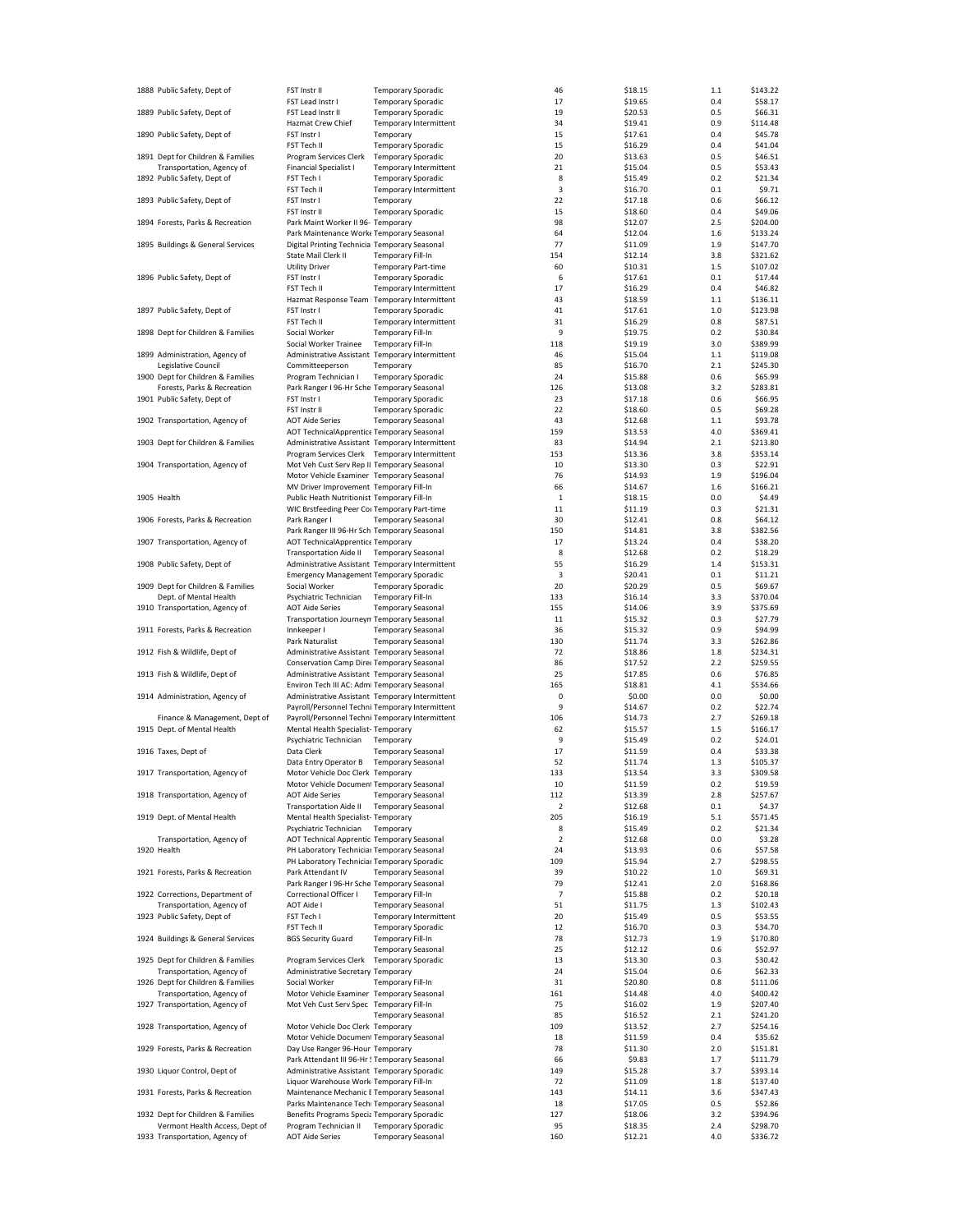|                                                      | AOT Maintenance Worke Temporary Seasonal        |                           |                        | 102            | \$11.44 | 2.5 | \$200.18 |
|------------------------------------------------------|-------------------------------------------------|---------------------------|------------------------|----------------|---------|-----|----------|
| 1934 Commerce & Community Developme Caretaker Series |                                                 | Temporary                 |                        | 1              | \$10.89 | 0.0 | \$1.17   |
|                                                      |                                                 | <b>Temporary Seasonal</b> |                        | 60             | \$10.79 | 1.5 | \$110.82 |
| 1935 Public Safety, Dept of                          | Assistant State Fire Mars Temporary Seasonal    |                           |                        | 10             | \$20.29 | 0.3 | \$34.95  |
|                                                      |                                                 |                           |                        |                |         |     |          |
|                                                      | Fire Prevention Officer Temporary Seasonal      |                           |                        | 35             | \$18.15 | 0.9 | \$107.85 |
| 1936 Buildings & General Services                    | Custodian I                                     | <b>Temporary Seasonal</b> |                        | 7              | \$10.22 | 0.2 | \$11.77  |
|                                                      | Maintenance Worker                              | <b>Temporary Seasonal</b> |                        | 55             | \$10.11 | 1.4 | \$95.50  |
| 1937 Forests, Parks & Recreation                     | Day Use Ranger                                  | <b>Temporary Seasonal</b> |                        | 124            | \$11.21 | 3.1 | \$239.34 |
|                                                      | Innkeeper II                                    | <b>Temporary Seasonal</b> |                        | 1              | \$17.48 | 0.0 | \$3.95   |
| 1938 Transportation, Agency of                       | AOT Aide I                                      | <b>Temporary Seasonal</b> |                        | 82             | \$11.62 | 2.0 | \$163.82 |
|                                                      | <b>AOT Aide Series</b>                          | <b>Temporary Seasonal</b> |                        | 153            | \$12.94 | 3.8 | \$340.90 |
| 1939 Transportation, Agency of                       | <b>AOT Aide Series</b>                          | <b>Temporary Seasonal</b> |                        | 70             | \$12.81 | 1.8 | \$155.31 |
|                                                      | <b>Transportation Aide II</b>                   | <b>Temporary Seasonal</b> |                        | 9              | \$12.68 | 0.2 | \$18.97  |
| 1940 Transportation, Agency of                       | <b>AOT Aide Series</b>                          | <b>Temporary Seasonal</b> |                        | 274            | \$13.80 | 6.9 | \$652.04 |
|                                                      | Transportation Journeyn Temporary Seasonal      |                           |                        | 10             | \$15.58 | 0.2 | \$26.25  |
| 1941 Transportation, Agency of                       | AOT Technical Apprentic Temporary Seasonal      |                           |                        | 12             | \$13.93 | 0.3 | \$27.59  |
|                                                      | AOT Technical Apprentic Temporary Seasonal      |                           |                        | 180            | \$15.67 | 4.5 | \$485.44 |
| 1942 Transportation, Agency of                       | AOT Technician I                                | <b>Temporary Seasonal</b> |                        | 112            | \$13.94 | 2.8 | \$268.42 |
|                                                      | <b>Transportation Aide II</b>                   | <b>Temporary Seasonal</b> |                        | 9              | \$12.68 | 0.2 | \$19.66  |
| 1943 Forests, Parks & Recreation                     | Park Attendent I                                | <b>Temporary Seasonal</b> |                        | 25             | \$9.04  | 0.6 | \$38.93  |
| Transportation, Agency of                            | AOT Aide I                                      | <b>Temporary Seasonal</b> |                        | 132            | \$11.87 | 3.3 | \$269.99 |
| 1944 Taxes, Dept of                                  | Current Use Program Spe Temporary Sporadic      |                           |                        | $\bf 0$        | \$15.88 | 0.0 | \$0.85   |
|                                                      |                                                 |                           |                        | 10             |         | 0.2 |          |
|                                                      | Tax Examiner I                                  | <b>Temporary Fill-In</b>  |                        |                | \$16.74 |     | \$27.57  |
| 1945 Transportation, Agency of                       | AOT Technician IV                               | Temporary                 |                        | 10             | \$18.15 | 0.2 | \$29.70  |
|                                                      | <b>AOT Technician VI</b>                        | Temporary                 |                        | 215            | \$20.48 | 5.4 | \$758.59 |
| 1946 Public Safety, Dept of                          | Assistant State Fire Mars Temporary Seasonal    |                           |                        | $\mathbf 0$    | \$20.29 | 0.0 | \$0.87   |
|                                                      | Fire Prevention Officer Temporary Seasonal      |                           |                        | 1              | \$18.15 | 0.0 | \$3.91   |
| 1947 Public Safety, Dept of                          | Assistant State Fire Mars Temporary Seasonal    |                           |                        | 52             | \$20.65 | 1.3 | \$183.53 |
|                                                      | Fire Prevention Officer Temporary Seasonal      |                           |                        | $\mathbf 1$    | \$18.15 | 0.0 | \$3.61   |
| 1948 Dept for Children & Families                    | Benefits Programs Specia Temporary Sporadic     |                           |                        | 106            | \$18.32 | 2.6 | \$333.81 |
| Vermont Health Access, Dept of                       | Program Technician II                           | <b>Temporary Sporadic</b> |                        | 167            | \$18.25 | 4.2 | \$525.81 |
| 1949 Dept for Children & Families                    | Program Services Clerk                          | <b>Temporary Sporadic</b> |                        | 35             | \$13.30 | 0.9 | \$79.61  |
| Liquor Control, Dept of                              | Liquor Warehouse Work Temporary Fill-In         |                           |                        | 104            | \$11.14 | 2.6 | \$199.03 |
| 1950 Dept for Children & Families                    | Program Services Clerk                          | <b>Temporary Sporadic</b> |                        | 173            | \$13.42 | 4.3 | \$399.65 |
|                                                      | Program Technician I                            | <b>Temporary Sporadic</b> |                        | 28             | \$15.88 | 0.7 | \$77.27  |
| 1951 Dept for Children & Families                    | Benefits Programs Specia Temporary Sporadic     |                           |                        | 121            | \$17.91 | 3.0 | \$372.73 |
|                                                      | Program Technician I                            | <b>Temporary Sporadic</b> |                        | 48             | \$15.49 | 1.2 | \$127.81 |
|                                                      |                                                 |                           |                        |                |         |     |          |
| 1952 Dept for Children & Families                    | Benefits Programs Specia Temporary Sporadic     |                           |                        | 127            | \$17.72 | 3.2 | \$387.55 |
|                                                      | Program Services Clerk Temporary Sporadic       |                           |                        | 53             | \$13.30 | 1.3 | \$122.41 |
| 1953 Dept for Children & Families                    | Benefits Programs Specia Temporary Sporadic     |                           |                        | 122            | \$17.73 | 3.1 | \$372.61 |
|                                                      | Program Technician I                            | <b>Temporary Sporadic</b> |                        | 50             | \$15.51 | 1.2 | \$132.73 |
| 1954 Dept for Children & Families                    | Benefits Programs Specia Temporary Sporadic     |                           |                        | 118            | \$17.42 | 3.0 | \$354.14 |
|                                                      | Program Technician I                            | <b>Temporary Sporadic</b> |                        | 49             | \$15.49 | 1.2 | \$131.73 |
| 1955 Veterans' Home                                  | Veterans Home LPN                               |                           | Temporary Intermittent | 60             | \$20.10 | 1.5 | \$206.97 |
|                                                      | Veterans Home Register« Temporary Intermittent  |                           |                        | 15             | \$26.46 | 0.4 | \$66.64  |
| 1956 Legislative Council                             | Committee Staff Assistan Temporary Seasonal     |                           |                        | 108            | \$18.37 | 2.7 | \$341.89 |
|                                                      | Committeeperson                                 | <b>Temporary Seasonal</b> |                        | 58             | \$18.00 | 1.4 | \$178.46 |
| 1957 Transportation, Agency of                       | State Airport Ops Worke Temporary Seasonal      |                           |                        | 41             | \$16.62 | 1.0 | \$115.91 |
|                                                      | <b>Transportation Aide I</b>                    | <b>Temporary Seasonal</b> |                        | 94             | \$12.24 | 2.4 | \$198.50 |
| 1958 Dept for Children & Families                    | Benefits Programs Specia Temporary Sporadic     |                           |                        | 113            | \$17.62 | 2.8 | \$343.98 |
|                                                      | DCF Health Care Prog Spi Temporary Fill-In      |                           |                        | 78             | \$20.20 | 2.0 | \$271.95 |
| 1959 Dept for Children & Families                    | Benefits Programs Specia Temporary Sporadic     |                           |                        | 114            | \$18.20 | 2.9 | \$357.63 |
| Vermont Health Access, Dept of                       | Program Technician II                           | <b>Temporary Sporadic</b> |                        | 72             | \$18.37 | 1.8 | \$228.26 |
| 1960 Dept for Children & Families                    | Benefits Programs Specia Temporary Sporadic     |                           |                        | 172            | \$17.43 | 4.3 | \$516.97 |
|                                                      | DCF Health Care Prog Spr Temporary Fill-In      |                           |                        | 29             | \$20.58 | 0.7 | \$101.71 |
|                                                      |                                                 |                           |                        |                |         |     | \$461.70 |
| 1961 Dept for Children & Families                    | Benefits Programs Specia Temporary Sporadic     |                           |                        | 143            | \$18.75 | 3.6 |          |
| Vermont Health Access, Dept of                       | Program Technician II                           | <b>Temporary Sporadic</b> |                        | 131            | \$18.87 | 3.3 | \$427.20 |
| 1962 Court Administrator-Judicial                    | Court Recorder                                  | Temporary                 |                        | 51             | \$12.07 | 1.3 | \$106.11 |
|                                                      | Docket Clerk B                                  | Temporary                 |                        | 170            | \$14.40 | 4.2 | \$420.70 |
| 1963 Legislative Council                             | Committee Staff Assistan Temporary Seasonal     |                           |                        | 86             | \$16.12 | 2.1 | \$237.56 |
|                                                      | Committeeperson                                 | Temporary                 |                        | $\overline{2}$ | \$16.00 | 0.1 | \$5.86   |
| Transportation, Agency of                            | Administrative Assistant Temporary Seasonal     |                           |                        | 109            | \$16.91 | 2.7 | \$316.31 |
| 1964 Transportation, Agency of                       | AOT Maintenance Worke Temporary Seasonal        |                           |                        | 121            | \$14.03 | 3.0 | \$292.32 |
|                                                      | AOT Maintenance Worke Temporary                 |                           |                        | 31             | \$11.31 | 0.8 | \$60.36  |
|                                                      | Transportation Journeyn Temporary Seasonal      |                           |                        | 7              | \$13.75 | 0.2 | \$16.87  |
| 1965 Corrections, Department of                      | Correctional Officer I                          | <b>Temporary Fill-In</b>  |                        | 26             | \$15.95 | 0.6 | \$70.04  |
| Liquor Control, Dept of                              | Liquor Warehouse Work Temporary Fill-In         |                           |                        | 166            | \$14.06 | 4.1 | \$401.30 |
| 1966 Corrections, Department of                      | Correctional Officer I                          | Temporary                 |                        | 61             | \$16.13 | 1.5 | \$168.21 |
|                                                      |                                                 | <b>Temporary Fill-In</b>  |                        | 10             | \$15.77 | 0.3 | \$28.18  |
| 1967 Veterans' Home                                  | Veterans Home LPN                               |                           | Temporary Intermittent | 31             | \$17.55 | 0.8 | \$92.46  |
|                                                      | Veterans Home Register« Temporary Intermittent  |                           |                        | 24             | \$24.10 | 0.6 | \$99.02  |
| 1968 Transportation, Agency of                       | <b>AOT Aide Series</b>                          | <b>Temporary Seasonal</b> |                        | 41             | \$11.78 | 1.0 | \$83.20  |
|                                                      |                                                 |                           |                        |                |         | 0.6 | \$43.84  |
|                                                      | AOT Maintenance Worke Temporary Seasonal        |                           |                        | 24             | \$10.44 |     |          |
| 1969 Dept. of Mental Health                          | Mental Health Specialist-Temporary Intermittent |                           |                        | 83             | \$15.50 | 2.1 | \$221.94 |
|                                                      | Psychiatric Technician                          |                           | Temporary Intermittent | 9              | \$15.49 | 0.2 | \$22.68  |
| 1970 Dept. of Mental Health                          | Mental Health Specialist-Temporary Intermittent |                           |                        | 56             | \$15.73 | 1.4 | \$151.03 |
|                                                      | Psychiatric Technician                          |                           | Temporary Intermittent | 9              | \$15.49 | 0.2 | \$23.18  |
| 1971 Dept. of Mental Health                          | Mental Health Specialist-Temporary Intermittent |                           |                        | 60             | \$15.73 | 1.5 | \$162.32 |
|                                                      | Psychiatric Technician                          |                           | Temporary Intermittent | 9              | \$15.49 | 0.2 | \$24.01  |
| 1972 Dept for Children & Families                    | Benefits Programs Specia Temporary Sporadic     |                           |                        | 23             | \$17.18 | 0.6 | \$66.86  |
|                                                      | Program Technician I                            | <b>Temporary Sporadic</b> |                        | 35             | \$15.49 | 0.9 | \$92.80  |
| 1973 Dept for Children & Families                    | Benefits Programs Specia Temporary Sporadic     |                           |                        | 41             | \$17.90 | 1.0 | \$126.96 |
|                                                      | Program Technician I                            | <b>Temporary Sporadic</b> |                        | 38             | \$15.49 | 0.9 | \$100.22 |
| 1974 Taxes, Dept of                                  | Program Services Clerk                          | <b>Temporary Sporadic</b> |                        | 23             | \$13.63 | 0.6 | \$53.41  |
|                                                      | Tax Clerk III                                   | <b>Temporary Seasonal</b> |                        | 133            | \$13.99 | 3.3 | \$319.60 |
|                                                      |                                                 |                           |                        |                |         |     |          |
| 1975 Dept for Children & Families                    | Program Services Clerk                          | <b>Temporary Sporadic</b> |                        | 151            | \$13.42 | 3.8 | \$348.31 |
|                                                      | Program Technician I                            | <b>Temporary Sporadic</b> |                        | 39             | \$15.89 | 1.0 | \$105.39 |
| 1976 Veterans' Home                                  | <b>Activities Aide</b>                          | Temporary                 |                        | 47             | \$13.76 | 1.2 | \$111.68 |
|                                                      | Veterans Home Utility W Temporary Intermittent  |                           |                        | 170            | \$10.80 | 4.2 | \$315.48 |
| 1977 Transportation, Agency of                       | Driver Improvement Dat: Temporary Fill-In       |                           |                        | 37             | \$13.30 | 0.9 | \$85.48  |
|                                                      | Motor Vehicle Doc Clerk Temporary               |                           |                        | 88             | \$13.50 | 2.2 | \$205.48 |
| 1978 Taxes, Dept of                                  | Clerk C                                         | <b>Temporary Seasonal</b> |                        | 27             | \$12.51 | 0.7 | \$57.88  |
|                                                      | Data Entry Operator B                           | <b>Temporary Seasonal</b> |                        | 8              | \$11.59 | 0.2 | \$15.97  |
| 1979 Vermont Health Access, Dept of                  | Administrative Assistant Temporary Sporadic     |                           |                        | 77             | \$17.10 | 1.9 | \$226.09 |
|                                                      | Education Programs Coo Temporary                |                           |                        | 170            | \$21.50 | 4.3 | \$629.60 |
| 1980 Transportation, Agency of                       | Motor Vehicle Doc Clerk Temporary               |                           |                        | 123            | \$13.53 | 3.1 | \$286.38 |